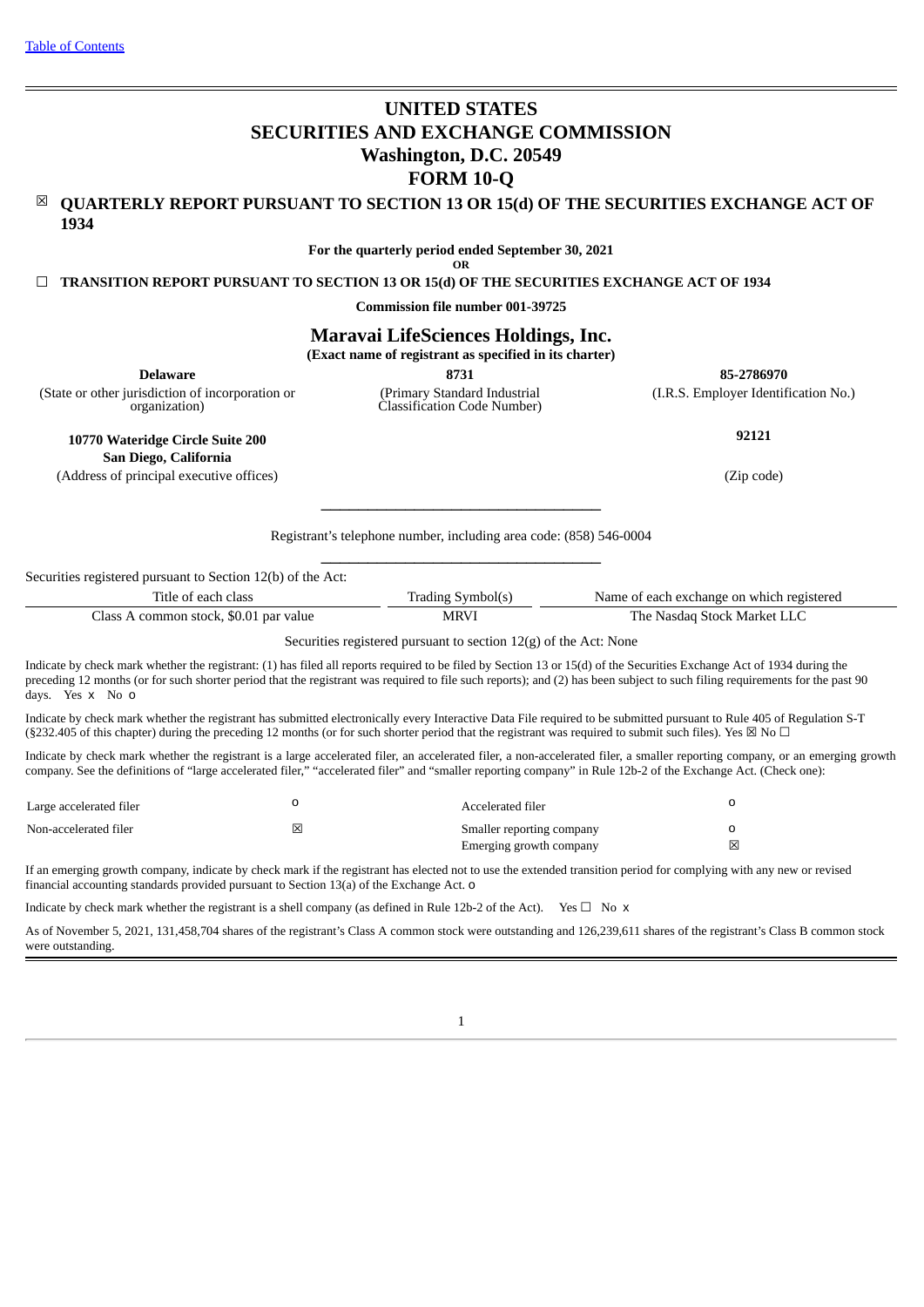# **TABLE OF CONTENTS**

<span id="page-1-0"></span>

|                                                                                                                                                              | Page                               |
|--------------------------------------------------------------------------------------------------------------------------------------------------------------|------------------------------------|
| <b>Forward-Looking Statements</b>                                                                                                                            | $\overline{3}$                     |
| PART I - FINANCIAL INFORMATION                                                                                                                               |                                    |
| <b>Item 1. Financial Statements</b>                                                                                                                          |                                    |
| Condensed Consolidated Balance Sheets as of September 30, 2021 (unaudited) and December 31, 2020                                                             |                                    |
| Condensed Consolidated Statements of Income for the Three and Nine Months Ended September 30, 2021 and 2020 (unaudited)                                      | $\frac{6}{7}$                      |
| Condensed Consolidated Statements of Comprehensive Income for the Three and Nine Months Ended September 30, 2021 and 2020                                    |                                    |
| (unaudited)                                                                                                                                                  | $\underline{8}$                    |
| Condensed Consolidated Statements of Changes in Stockholders'/Member's Equity for the Three and Nine Months Ended September<br>30, 2021 and 2020 (unaudited) | $\overline{9}$                     |
| Condensed Consolidated Statements of Cash Flows for the Nine Months Ended September 30, 2021 and 2020 (unaudited)                                            | 12                                 |
| <b>Notes to Condensed Consolidated Financial Statements (unaudited)</b>                                                                                      | 14                                 |
| Item 2. Management's Discussion and Analysis of Financial Condition and Results of Operations                                                                |                                    |
| <b>Item 3. Quantitative and Qualitative Disclosures About Market Risk</b>                                                                                    | $\frac{36}{54}$                    |
| <b>Item 4. Controls and Procedures</b>                                                                                                                       | 55                                 |
|                                                                                                                                                              |                                    |
| PART II - OTHER INFORMATION                                                                                                                                  |                                    |
| Item 1. Legal Proceedings                                                                                                                                    | 56                                 |
| Item 1A. Risk Factors                                                                                                                                        |                                    |
| Item 2. Unregistered Sales of Equity Securities and Use of Proceeds                                                                                          | $\frac{56}{57}$<br>$\frac{57}{57}$ |
| <b>Item 3. Defaults Upon Senior Securities</b>                                                                                                               |                                    |
| Item 5. Other Information                                                                                                                                    |                                    |
| Item 6. Exhibits                                                                                                                                             | 57                                 |
| <b>Signatures</b>                                                                                                                                            | 59                                 |
|                                                                                                                                                              |                                    |
|                                                                                                                                                              |                                    |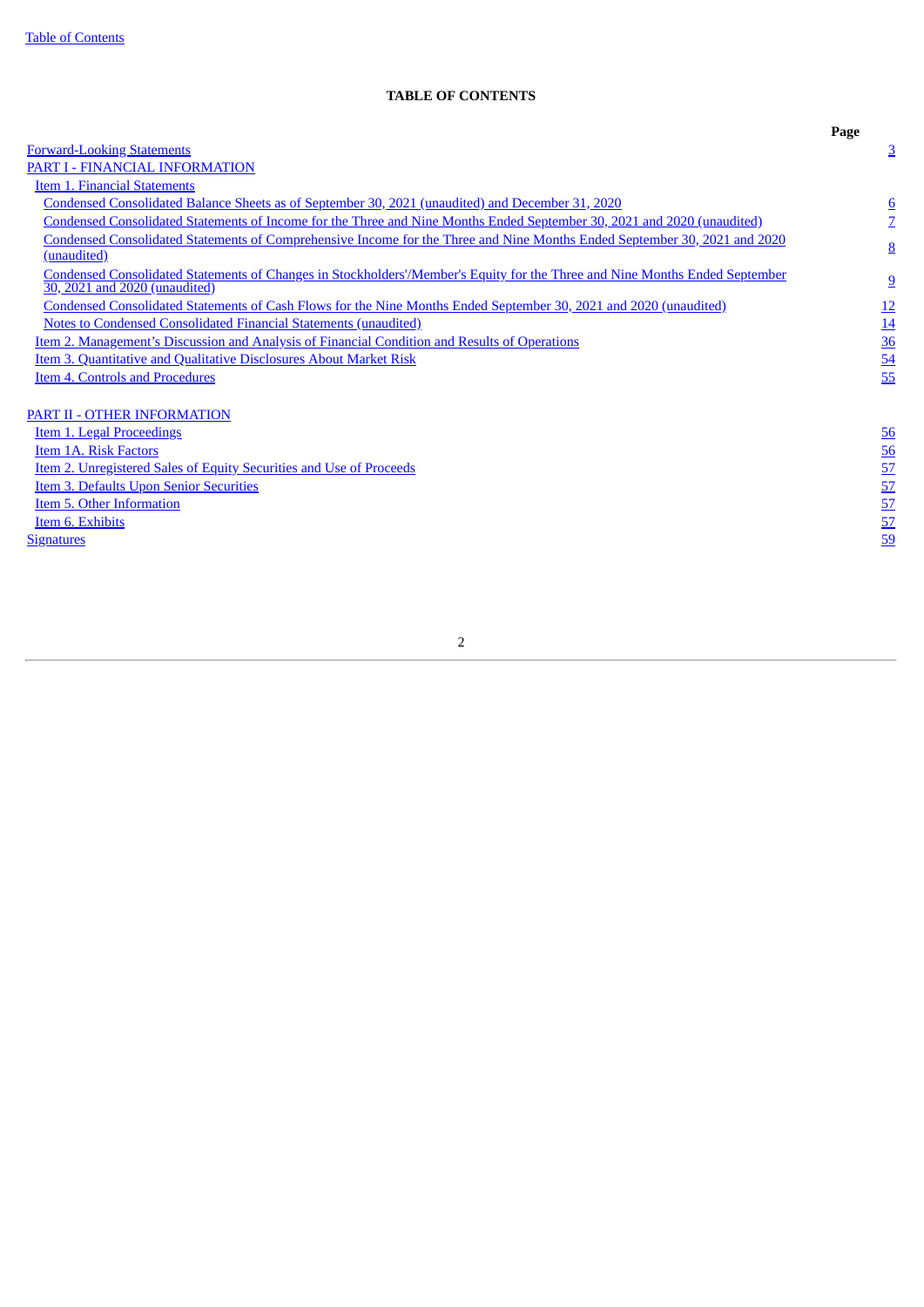# **SPECIAL NOTE REGARDING FORWARD LOOKING STATEMENT**

This Quarterly Report on Form 10-Q contains "forward-looking statements" within the meaning of the Private Securities Litigation Reform Act of 1995 that are subject to risks and uncertainties. All statements other than statements of historical fact included in this report are forward-looking statements. Forward-looking statements give our current expectations and projections relating to our financial condition, results of operations, plans, objectives, future performance and business. You can identify forward-looking statements by the fact that they do not relate strictly to historical or current facts. These statements may include words such as "anticipate," "estimate," "expect," "project," "plan," "intend," "believe," "may," "will," "should," "can have," "likely" and other words and terms of similar meaning in connection with any discussion of the timing or nature of future operating or financial performance or other events. All forward-looking statements are subject to risks and uncertainties that may cause actual results to differ materially from those that we expected, including:

- our history of losses, the risk that we may continue to incur losses in the future and our ability to generate sufficient revenue to achieve or maintain profitability;
- the fluctuation of our operating results, which makes our future operating results difficult to predict and could cause our operating results to fall below expectations or any guidance we may provide;
- our dependence on a limited number of customers for a high percentage of our revenue;
- the use of certain of our products in the production of vaccines and therapies that represent relatively new and still-developing modes of treatment, which may experience unforeseen adverse events, negative clinical outcomes or increased regulatory scrutiny;
- the impact of COVID-19 and any pandemic, epidemic or outbreak of infectious disease;
- changes in economic conditions;
- our dependence on customers' spending on and demand for outsourced nucleic acid production and biologics safety testing;
- competition with life science, pharmaceutical and biotechnology companies who are substantially larger than we are and potentially capable of developing new approaches that could make our products, services and technologies obsolete;
- the ability of our products and services to perform as expected and the reliability of the technology on which our products and services are based;
- the complexity of our products and the fact that they are subject to quality control requirements;
- our reliance on a limited number of suppliers or, in some cases, sole suppliers, for some of our raw materials and our inability to find replacements or immediately transition to alternative suppliers;
- our dependence on a stable and adequate supply of quality raw materials from our suppliers, and the risk of adverse impacts from price increases or interruptions of such supply;
- disruptions at our sites;
- our ability to manufacture in specific quantities;
- natural disasters, geopolitical unrest, war, terrorism, public health issues such as COVID-19 or other catastrophic events that could disrupt the supply, delivery or demand of products and services;
- our ability to secure additional financing for future strategic transactions;
- our reliance on third-party package delivery services and adverse impacts arising from significant disruptions of these services, damages or losses sustained during shipping or significant increases in prices;
- our ability to continue to hire and retain skilled personnel;
- our ability to successfully identify and implement distribution arrangements and marketing alliances;
- the market acceptance of our life science reagents;
- the market receptivity to our new products and services upon their introduction;
- our ability to implement our strategies for revenue growth;
- the accuracy of our estimates of market opportunity and forecasts of market growth;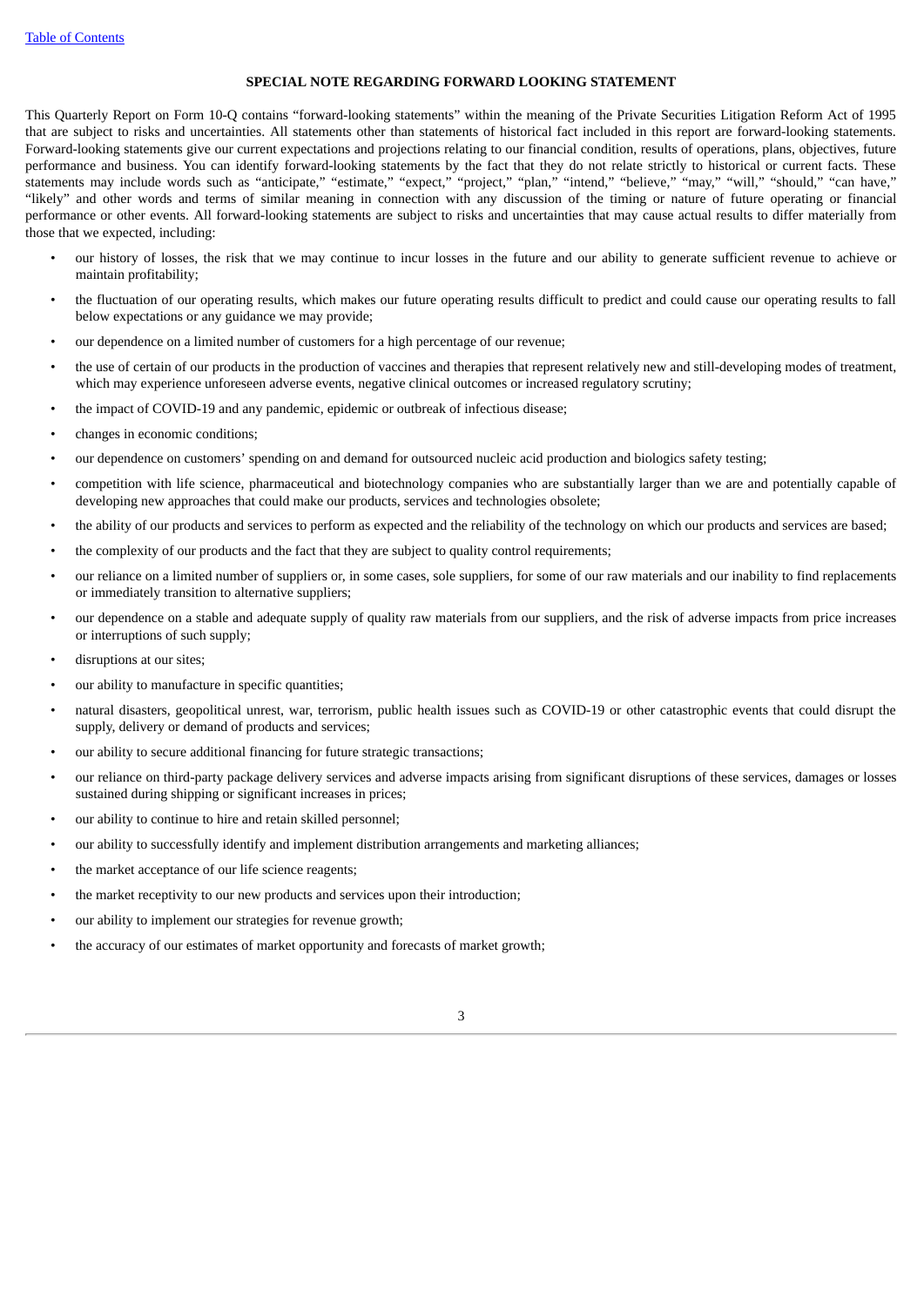- product liability lawsuits;
- the application of privacy laws, security laws, regulations, policies and contractual obligations related to data privacy and security;
- our ability to efficiently manage our growth;
- the success of any opportunistic acquisitions;
- the integrity of our internal computer systems;
- the impact of export and import control laws and regulations;
- risks related to Brexit;
- changes in political, economic or governmental regulations;
- financial, operating, legal and compliance risks associated with global operations;
- risks associated with our acquisitions and divestitures;
- impacts from foreign currency exchange rates;
- the risk that our products could become subject to more onerous regulation in the future;
- our ability to use net operating loss and tax credit carryforwards;
- the fact that our activities are and will continue to be subject to extensive government regulation;
- the risk that we may be required to record a significant charge to earnings if our goodwill or other amortizable intangible assets become impaired;
- unfavorable accounting charges or effects driven by changes in accounting principles or guidance;
- impacts on our financial results from our revenue recognition and other factors;
- fluctuations in our effective tax rate;
- environmental risks;
- our ability to obtain, maintain and enforce intellectual property protection for our current and future products;
- our ability to protect the confidentiality of our proprietary information;
- our ability to protect our intellectual property throughout the world, including risks associated with lawsuits to protect our patents or with respect to the infringement, misappropriations or other violations of intellectual property rights of third parties;
- risks associated with failures to comply with our obligations under license agreements;
- potential changes in patent law in the United States and other jurisdictions;
- our ability to obtain and maintain our patent protection;
- impact of claims by third parties that we or our employees, consultants or independent contractors have infringed, misappropriated or otherwise violated their intellectual property;
- our reliance on confidentiality agreements;
- threats not related to intellectual property; and
- other risks addressed in our Annual Report on Form 10-K for the year ended December 31, 2020, as well as other documents on file with the Securities and Exchange Commission.

We derive many of our forward-looking statements from our operating budgets and forecasts, which are based on many detailed assumptions. While we believe that our assumptions are reasonable, we caution that it is very difficult to predict the impact of known factors, and it is impossible for us to anticipate all factors that could affect our actual results. Important factors that could cause actual results to differ materially from our expectations, or cautionary statements, are disclosed under the section entitled "Management's Discussion and Analysis of Financial Condition and Results of Operations" in this Quarterly Report on Form 10-Q.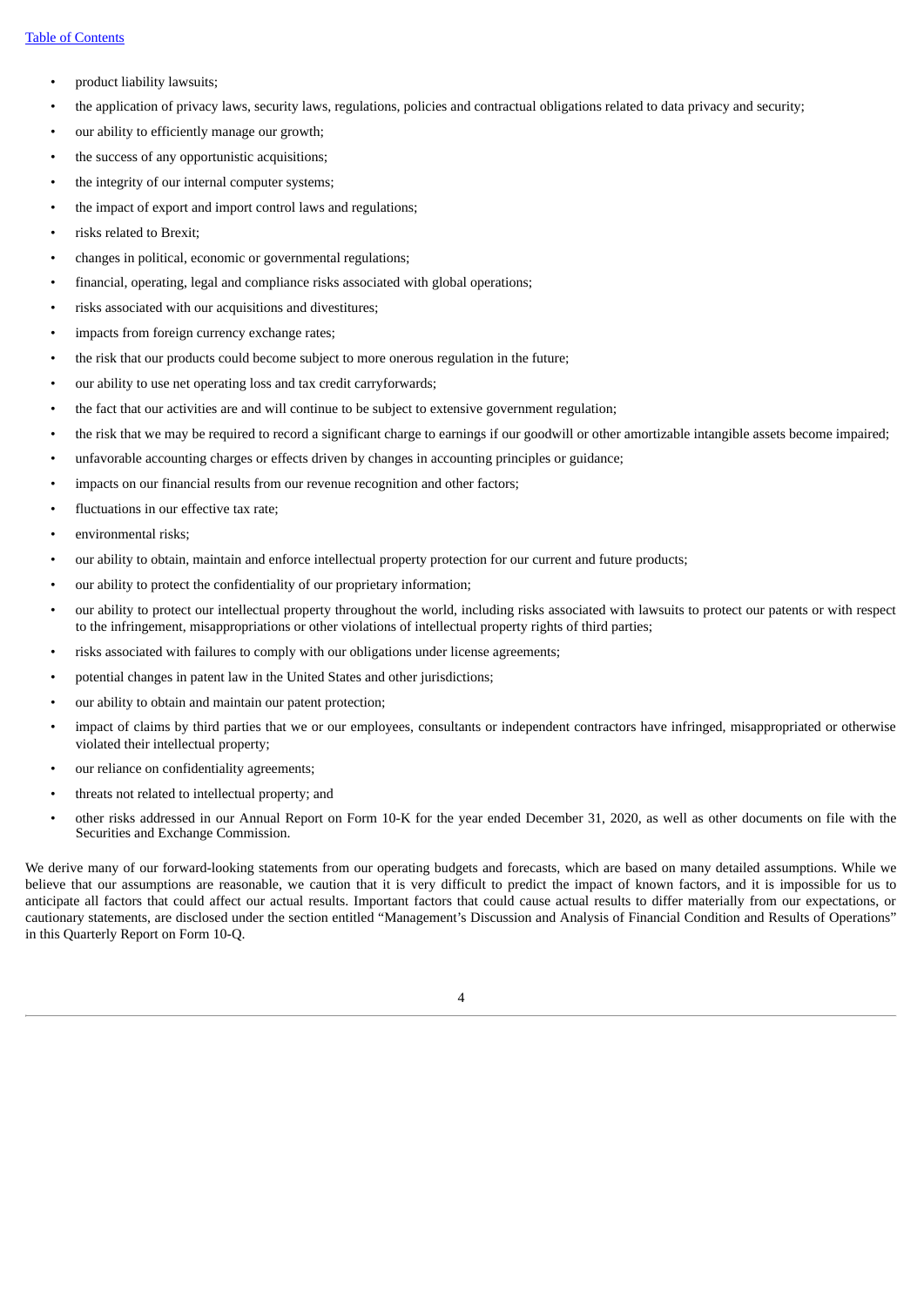<span id="page-4-0"></span>The forward-looking statements included in this report are made only as of the date hereof. We undertake no obligation to update or revise any forwardlooking statement as a result of new information, future events or otherwise, except as otherwise required by law.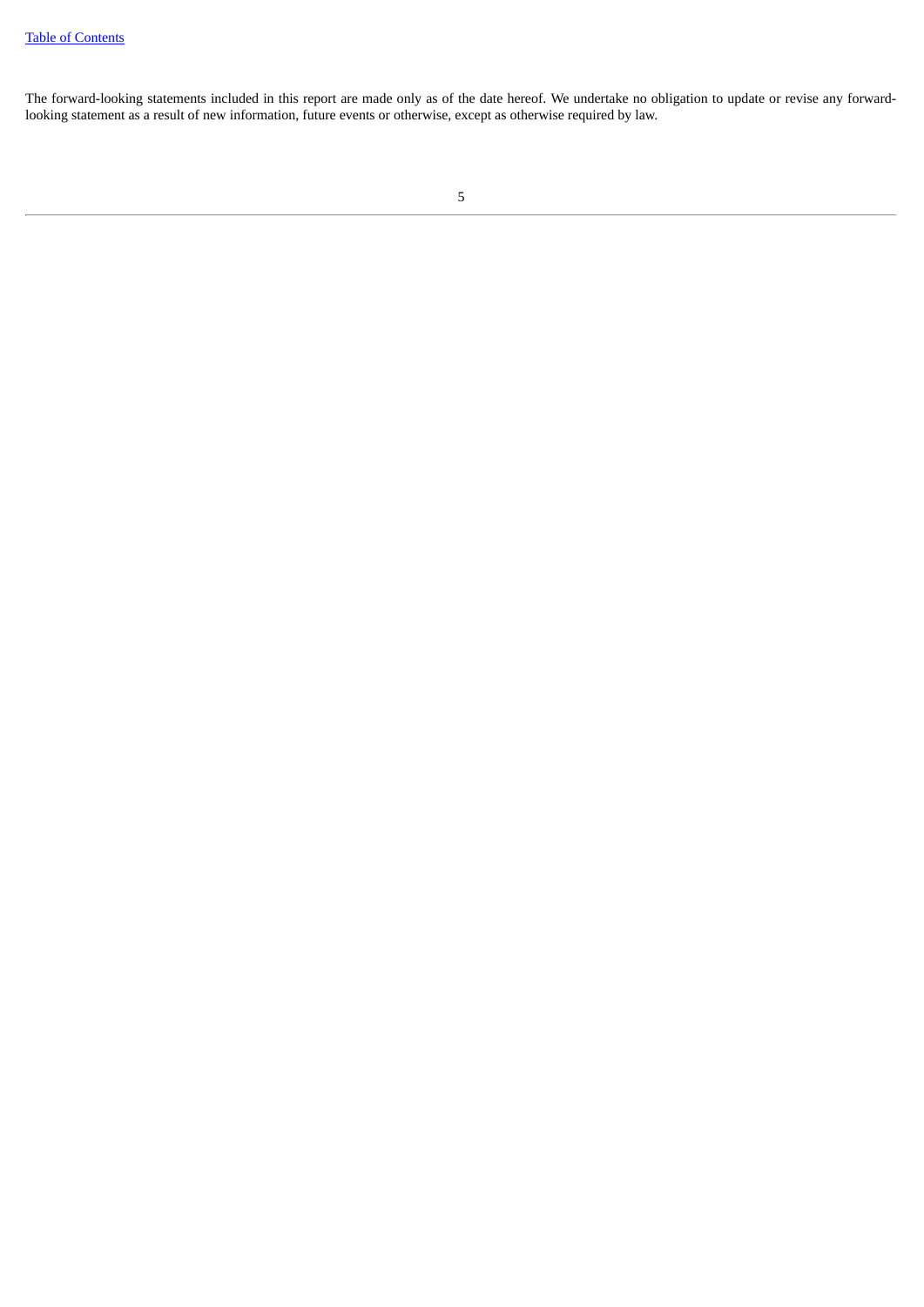# **Part I.**

# <span id="page-5-1"></span><span id="page-5-0"></span>**Item 1. Financial Statements and Supplementary Data**

# **MARAVAI LIFESCIENCES HOLDINGS, INC.**

#### **CONDENSED CONSOLIDATED BALANCE SHEETS (in thousands, except par value)**

**(Unaudited)**

|                                                                                                                                                                                       |      | September 30, 2021 |                | <b>December 31, 2020</b> |
|---------------------------------------------------------------------------------------------------------------------------------------------------------------------------------------|------|--------------------|----------------|--------------------------|
| <b>Assets</b>                                                                                                                                                                         |      |                    |                |                          |
| Current assets:                                                                                                                                                                       |      |                    |                |                          |
| Cash                                                                                                                                                                                  | \$   | 547,898            | \$             | 236,184                  |
| Accounts receivable, net                                                                                                                                                              |      | 65,939             |                | 51,018                   |
| Inventory                                                                                                                                                                             |      | 56,246             |                | 33,301                   |
| Prepaid expenses and other current assets                                                                                                                                             |      | 17,395             |                | 11,095                   |
| Total current assets                                                                                                                                                                  |      | 687,478            |                | 331,598                  |
| Property and equipment, net                                                                                                                                                           |      | 108,322            |                | 101,305                  |
| Goodwill                                                                                                                                                                              |      | 152,766            |                | 224,275                  |
| Intangible assets, net                                                                                                                                                                |      | 121,225            |                | 177,656                  |
| Deferred tax assets                                                                                                                                                                   |      | 820,786            |                | 431,699                  |
| Other assets                                                                                                                                                                          |      | 4,106              |                | 4,158                    |
| <b>Total assets</b>                                                                                                                                                                   | $\$$ | 1,894,683          | $\mathfrak{S}$ | 1,270,691                |
| Liabilities and stockholders' equity                                                                                                                                                  |      |                    |                |                          |
| Current liabilities:                                                                                                                                                                  |      |                    |                |                          |
| Accounts payable                                                                                                                                                                      | \$   | 8,917              | \$             | 8,171                    |
| Accrued expenses and other current liabilities                                                                                                                                        |      | 31,422             |                | 38,546                   |
| Deferred revenue                                                                                                                                                                      |      | 66,715             |                | 78,061                   |
| Current portion of payable to related parties pursuant to a Tax Receivable Agreement                                                                                                  |      | 1,298              |                |                          |
| Current portion of long-term debt                                                                                                                                                     |      | 6,000              |                | 6,000                    |
| Total current liabilities                                                                                                                                                             |      | 114,352            |                | 130,778                  |
| Long-term debt, less current portion                                                                                                                                                  |      | 525,584            |                | 528,614                  |
| Deferred tax liabilities                                                                                                                                                              |      |                    |                | 8,609                    |
| Lease facility financing obligation, less current portion                                                                                                                             |      | 55,324             |                | 56,167                   |
| Payable to related parties pursuant to a Tax Receivable Agreement                                                                                                                     |      | 744.254            |                | 389,546                  |
| Other long-term liabilities                                                                                                                                                           |      | 1,553              |                | 2,231                    |
| <b>Total liabilities</b>                                                                                                                                                              |      | 1,441,067          |                | 1,115,945                |
| Lease commitments (Note 5)                                                                                                                                                            |      |                    |                |                          |
| Stockholders' equity:                                                                                                                                                                 |      |                    |                |                          |
| Class A common stock, \$0.01 par value - 500,000 shares authorized; 131,420 and 96,647 shares issued and<br>outstanding as of September 30, 2021 and December 31, 2020, respectively  |      | 1,314              |                | 966                      |
| Class B common stock, \$0.01 par value - 300,000 shares authorized; 126,240 and 160,974 shares issued and<br>outstanding as of September 30, 2021 and December 31, 2020, respectively |      | 1,262              |                | 1,610                    |
| Additional paid-in capital                                                                                                                                                            |      | 172,611            |                | 85,125                   |
| Accumulated other comprehensive loss                                                                                                                                                  |      |                    |                | (44)                     |
| Retained earnings                                                                                                                                                                     |      | 127,450            |                | 854                      |
| Total stockholders' equity attributable to Maravai LifeSciences Holdings, Inc.                                                                                                        |      | 302,637            |                | 88,511                   |
| Non-controlling interest                                                                                                                                                              |      | 150,979            |                | 66,235                   |
| Total stockholders' equity                                                                                                                                                            |      | 453,616            |                | 154,746                  |
| Total liabilities and stockholders' equity                                                                                                                                            | \$   | 1,894,683          | \$             | 1,270,691                |
|                                                                                                                                                                                       |      |                    |                |                          |

<span id="page-5-2"></span>*The accompanying notes are an integral part of these condensed consolidated financial statements.*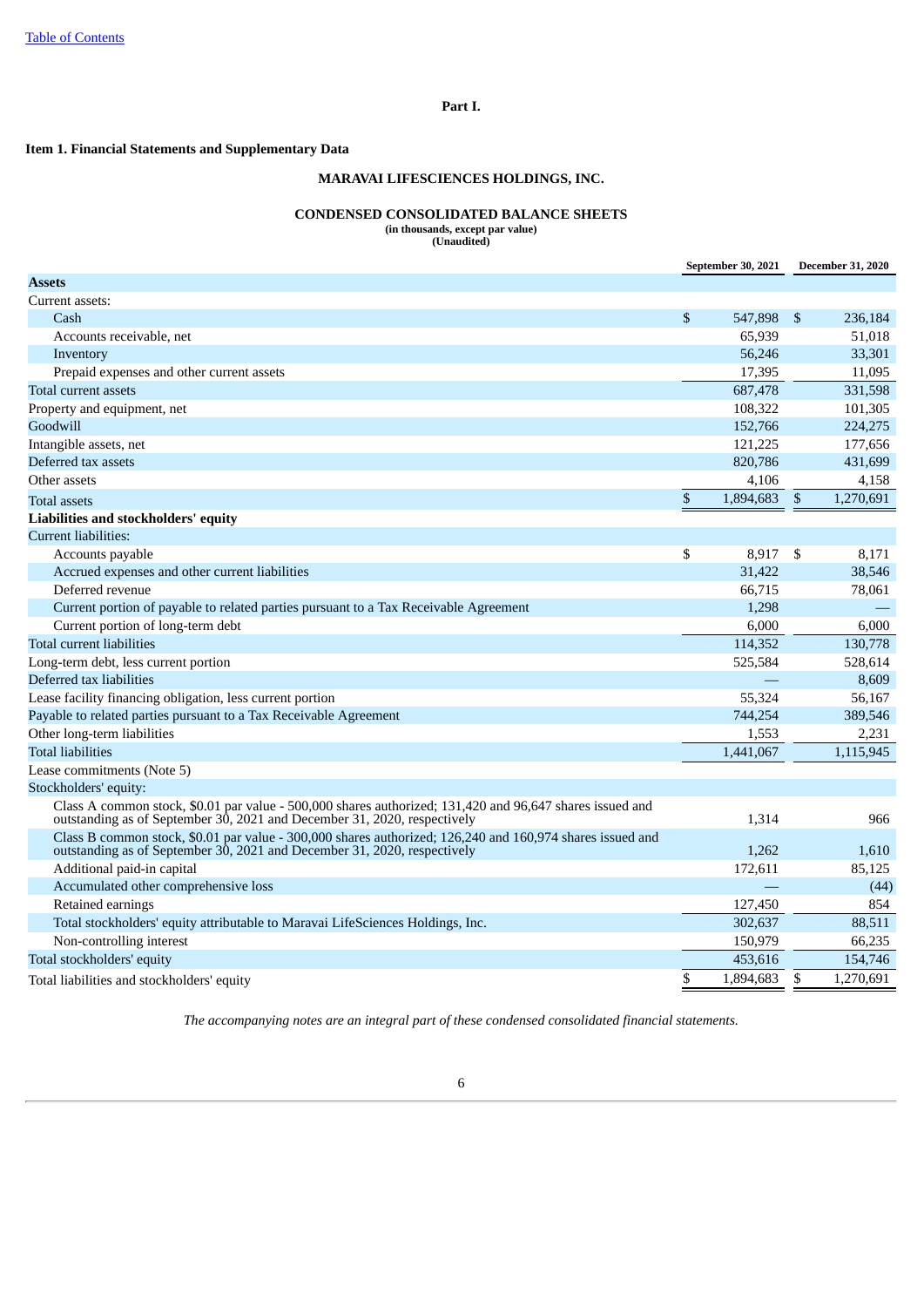# **CONDENSED CONSOLIDATED STATEMENTS OF INCOME**

**(in thousands, except per share and per unit amounts)**

**(Unaudited)**

|                                                                                                         |               | <b>Three Months Ended</b><br>September 30, |                |         |                |           | <b>Nine Months Ended</b><br>September 30, |           |  |
|---------------------------------------------------------------------------------------------------------|---------------|--------------------------------------------|----------------|---------|----------------|-----------|-------------------------------------------|-----------|--|
|                                                                                                         |               | 2021                                       |                | 2020    |                | 2021      |                                           | 2020      |  |
| <b>Revenue</b>                                                                                          | $\mathbf{\$}$ | 204,810                                    | $\mathfrak{S}$ | 87,859  | $\mathfrak{S}$ | 570,796   | $\mathfrak{s}$                            | 185,745   |  |
| <b>Operating expenses:</b>                                                                              |               |                                            |                |         |                |           |                                           |           |  |
| Cost of revenue                                                                                         |               | 32,047                                     |                | 19,760  |                | 99.928    |                                           | 56,254    |  |
| Research and development                                                                                |               | 1,950                                      |                | 1,868   |                | 6,046     |                                           | 7,212     |  |
| Selling, general and administrative                                                                     |               | 25,189                                     |                | 20,510  |                | 72,511    |                                           | 52,624    |  |
| Gain on sale of business                                                                                |               | (11,249)                                   |                |         |                | (11,249)  |                                           |           |  |
| Gain on sale and leaseback transaction                                                                  |               |                                            |                |         |                |           |                                           | (19,002)  |  |
| Total operating expenses                                                                                |               | 47,937                                     |                | 42,138  |                | 167,236   |                                           | 97,088    |  |
| Income from operations                                                                                  |               | 156,873                                    |                | 45,721  |                | 403,560   |                                           | 88,657    |  |
| Other income (expense):                                                                                 |               |                                            |                |         |                |           |                                           |           |  |
| Interest expense                                                                                        |               | (8,545)                                    |                | (7,089) |                | (25, 827) |                                           | (21, 934) |  |
| Change in payable to related parties pursuant to a Tax Receivable<br>Agreement                          |               | 3,246                                      |                |         |                | 9,132     |                                           |           |  |
| Other income                                                                                            |               | 78                                         |                | 32      |                | 78        |                                           | 132       |  |
| Income before income taxes                                                                              |               | 151,652                                    |                | 38,664  |                | 386,943   |                                           | 66,855    |  |
| Income tax expense (benefit)                                                                            |               | 18.842                                     |                | (359)   |                | 43,937    |                                           | 2,511     |  |
| <b>Net income</b>                                                                                       |               | 132,810                                    |                | 39,023  |                | 343,006   |                                           | 64,344    |  |
| Net income attributable to non-controlling interests                                                    |               | 78,536                                     |                | 73      |                | 216,410   |                                           | 582       |  |
| Net income attributable to Maravai LifeSciences Holdings, Inc.                                          | \$            | 54,274                                     | \$             | 38,950  | \$             | 126,596   | \$                                        | 63,762    |  |
| Net income per Class A common share/unit attributable to Maravai<br><b>LifeSciences Holdings, Inc.:</b> |               |                                            |                |         |                |           |                                           |           |  |
| <b>Basic</b>                                                                                            | \$            | 0.46                                       | $\mathfrak{S}$ | 0.12    | $^{\circ}$     | 1.16      | \$                                        | 0.21      |  |
| Diluted                                                                                                 | \$            | 0.45                                       | -\$            | 0.12    | <b>S</b>       | 1.14      | \$                                        | 0.21      |  |
| Weighted average number of Class A common shares/units outstanding:                                     |               |                                            |                |         |                |           |                                           |           |  |
| <b>Basic</b>                                                                                            |               | 118,433                                    |                | 253,917 |                | 109,174   |                                           | 253,917   |  |
| <b>Diluted</b>                                                                                          |               | 258,028                                    |                | 253,917 |                | 257,799   |                                           | 253,917   |  |

<span id="page-6-0"></span>*The accompanying notes are an integral part of these condensed consolidated financial statements.*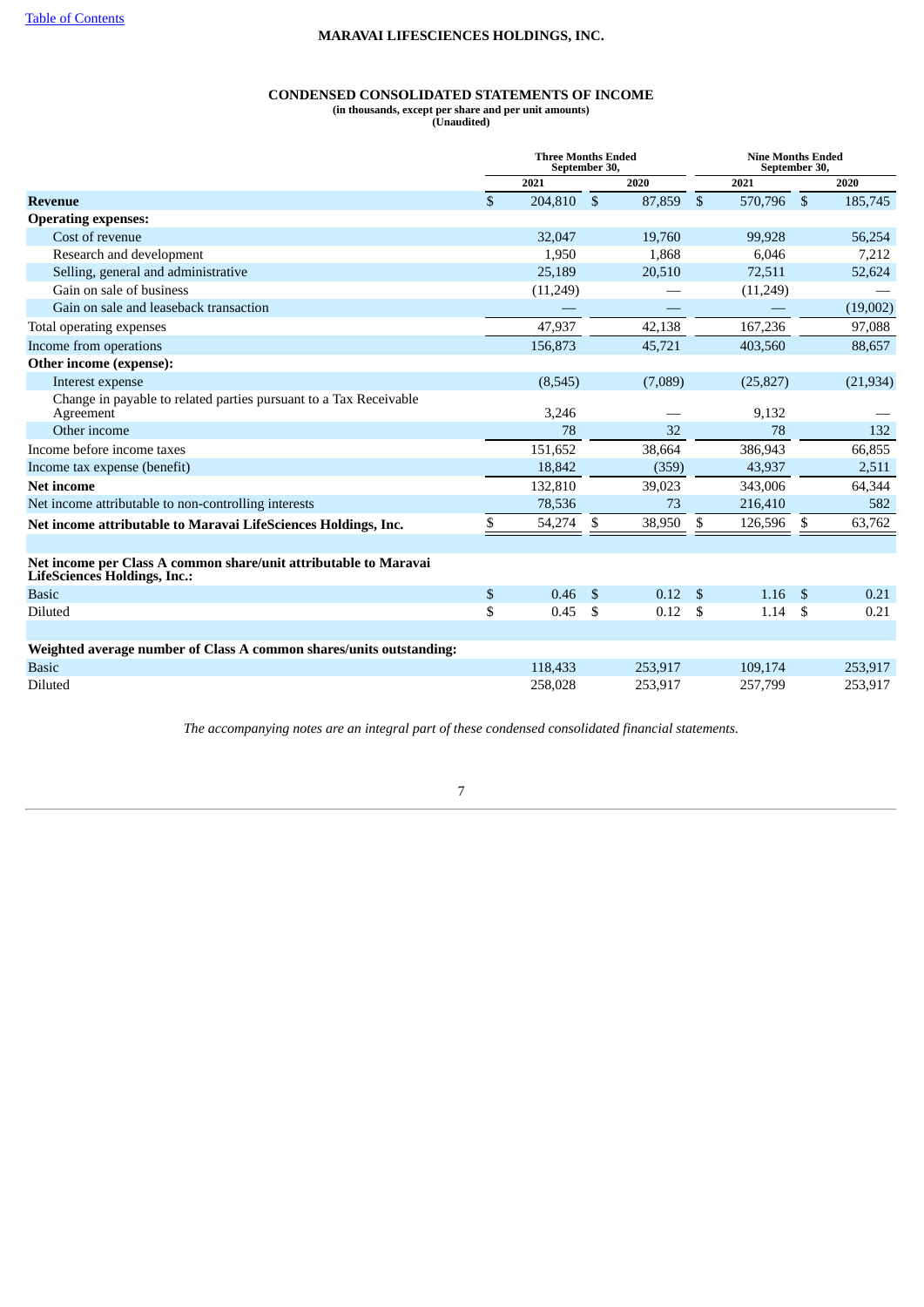# **CONDENSED CONSOLIDATED STATEMENTS OF COMPREHENSIVE INCOME**

**(in thousands) (Unaudited)**

|                                                                                   | <b>Three Months Ended</b><br>September 30, |        | <b>Nine Months Ended</b><br>September 30, |        |
|-----------------------------------------------------------------------------------|--------------------------------------------|--------|-------------------------------------------|--------|
|                                                                                   | 2021                                       | 2020   | 2021                                      | 2020   |
| Net income                                                                        | 132,810                                    | 39,023 | 343,006                                   | 64.344 |
| Other comprehensive income:                                                       |                                            |        |                                           |        |
| Foreign currency translation adjustments                                          | 39                                         | 30     | 55                                        | (31)   |
| Total other comprehensive income                                                  | 132,849                                    | 39.053 | 343,061                                   | 64,313 |
| Comprehensive income attributable to non-controlling interests                    | 78,536                                     | 73     | 216,421                                   | 582    |
| Total comprehensive income attributable to Maravai LifeSciences Holdings,<br>Inc. | 54,313                                     | 38,980 | 126.640                                   | 63,731 |

<span id="page-7-0"></span>*The accompanying notes are an integral part of the condensed consolidated financial statements.*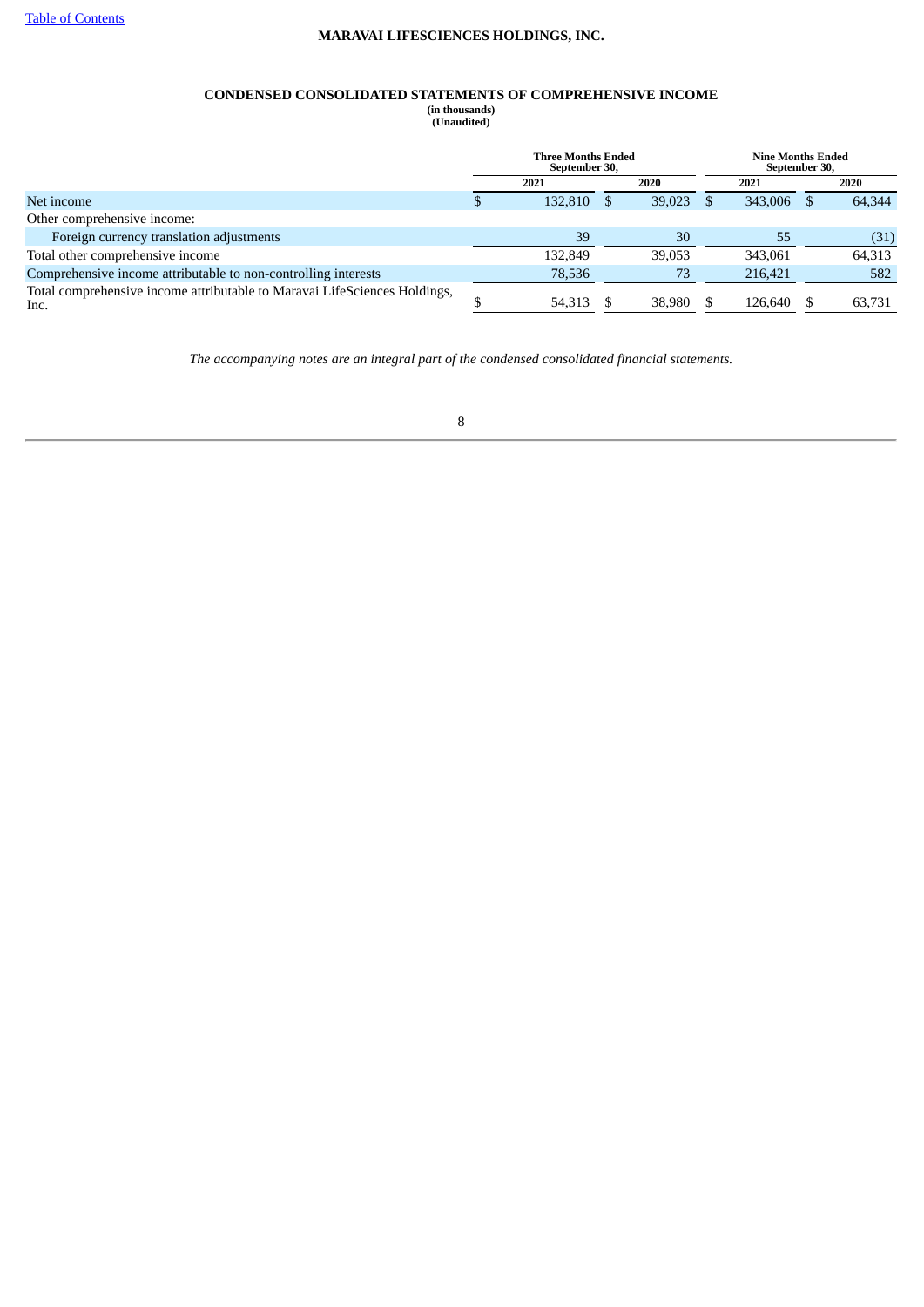#### **CONDENSED CONSOLIDATED STATEMENTS OF CHANGES IN STOCKHOLDERS'/MEMBER'S EQUITY (in thousands) (Unaudited)**

|                                                                                                | Three Months Ended September 30, 2021 |               |                             |               |  |                                         |                |                                                   |    |                             |    |                 |                |                        |  |                                                  |
|------------------------------------------------------------------------------------------------|---------------------------------------|---------------|-----------------------------|---------------|--|-----------------------------------------|----------------|---------------------------------------------------|----|-----------------------------|----|-----------------|----------------|------------------------|--|--------------------------------------------------|
|                                                                                                | <b>Class A Common Stock</b>           |               | <b>Class B Common Stock</b> |               |  |                                         |                |                                                   |    |                             |    |                 |                |                        |  |                                                  |
|                                                                                                | <b>Shares</b>                         | <b>Amount</b> | <b>Shares</b>               | <b>Amount</b> |  | <b>Additional</b><br>Paid-In<br>Capital |                | <b>Accumulated Other</b><br>Comprehensive<br>Loss |    | <b>Retained</b><br>Earnings |    | <b>Interest</b> |                | <b>Non-Controlling</b> |  | <b>Total</b><br>Stockholders'/Member's<br>Equity |
| June 30, 2021                                                                                  | 114,352                               | \$<br>1,143   | 143,308                     | \$<br>1,433   |  | 118,208<br>\$                           | $\mathfrak{S}$ | (39)                                              | \$ | 73,176                      | \$ | 139,220         | $\mathfrak{S}$ | 333,141                |  |                                                  |
| Effect of exchange<br>of LLC Units                                                             | 17,068                                | 171           | (17,068)                    | (171)         |  | 18,669                                  |                |                                                   |    |                             |    | (18,669)        |                |                        |  |                                                  |
| Recognition of<br>impact of Tax<br>Receivable<br>Agreement due to<br>exchanges of LLC<br>Units |                                       |               |                             |               |  | 34,060                                  |                |                                                   |    |                             |    |                 |                | 34,060                 |  |                                                  |
| Stock-based<br>compensation                                                                    |                                       |               |                             |               |  | 1,614                                   |                |                                                   |    |                             |    | 1,953           |                | 3,567                  |  |                                                  |
| Distribution for tax<br>liabilities to non-<br>controlling interest<br>holder                  |                                       |               |                             |               |  | 60                                      |                |                                                   |    |                             |    | (50,061)        |                | (50,001)               |  |                                                  |
| Net income                                                                                     |                                       |               |                             |               |  | --                                      |                |                                                   |    | 54,274                      |    | 78,536          |                | 132,810                |  |                                                  |
| Foreign currency<br>translation<br>adjustment                                                  |                                       |               |                             |               |  |                                         |                | 39                                                |    |                             |    |                 |                | 39                     |  |                                                  |
| September 30, 2021                                                                             | 131,420                               | 1,314<br>\$   | 126,240                     | 1,262<br>S.   |  | 172,611<br>\$                           | \$             |                                                   | \$ | 127,450                     | \$ | 150,979         | \$             | 453,616                |  |                                                  |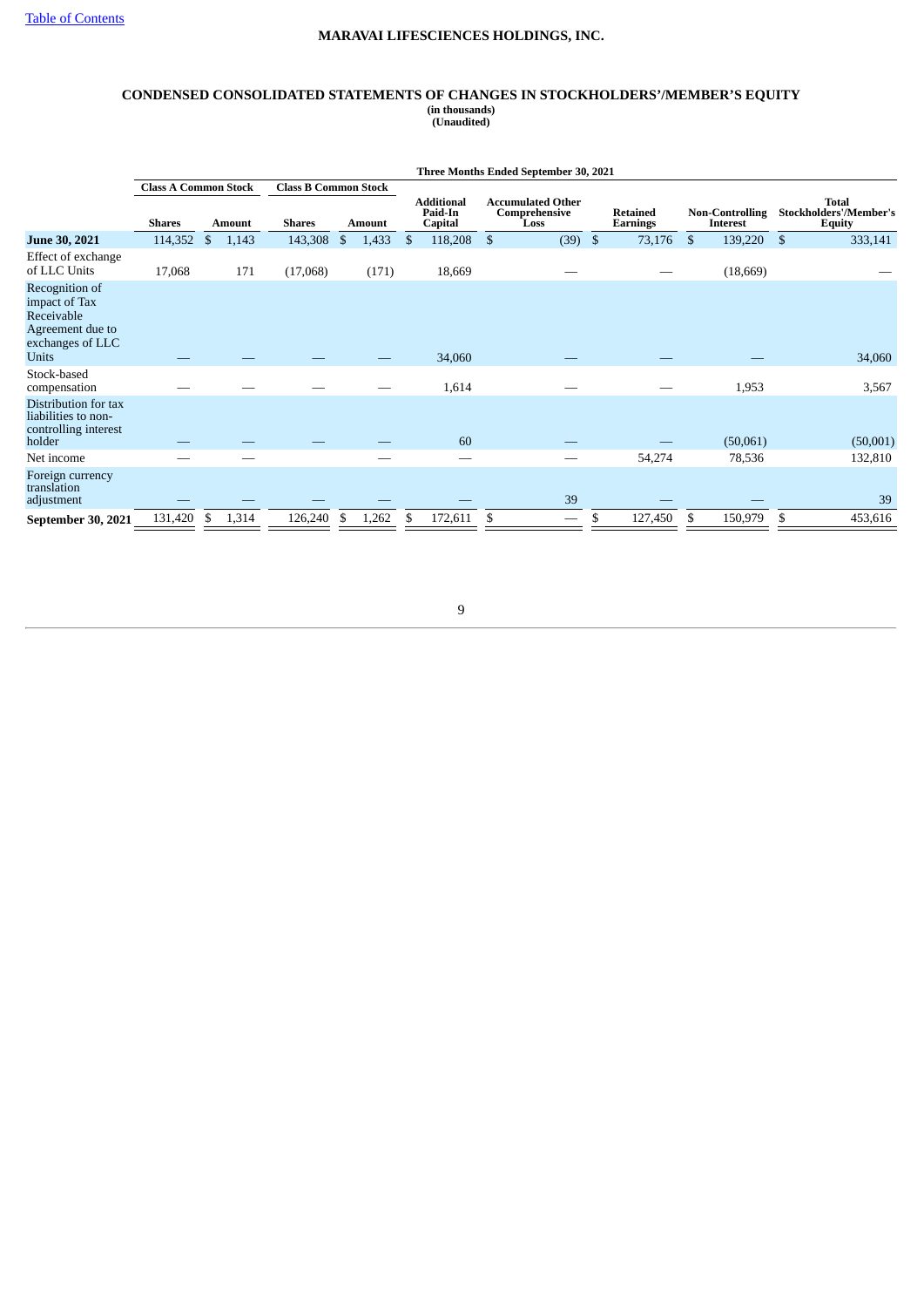|                                                                                                               |                             |               |                             |               |                |                                         |                | Nine Months Ended September 30, 2021              |                                    |                |                                           |     |                                                                |
|---------------------------------------------------------------------------------------------------------------|-----------------------------|---------------|-----------------------------|---------------|----------------|-----------------------------------------|----------------|---------------------------------------------------|------------------------------------|----------------|-------------------------------------------|-----|----------------------------------------------------------------|
|                                                                                                               | <b>Class A Common Stock</b> |               | <b>Class B Common Stock</b> |               |                |                                         |                |                                                   |                                    |                |                                           |     |                                                                |
|                                                                                                               | <b>Shares</b>               | <b>Amount</b> | <b>Shares</b>               | <b>Amount</b> |                | <b>Additional</b><br>Paid-In<br>Capital |                | <b>Accumulated Other</b><br>Comprehensive<br>Loss | <b>Retained</b><br><b>Earnings</b> |                | <b>Non-Controlling</b><br><b>Interest</b> |     | <b>Total</b><br><b>Stockholders'/Member's</b><br><b>Equity</b> |
| <b>December 31, 2020</b>                                                                                      | 96,647                      | \$<br>966     | 160,974                     | \$<br>1,610   | $\mathfrak{F}$ | 85,125                                  | $\mathfrak{S}$ | $(44)$ \$                                         | 854                                | $\mathfrak{S}$ | 66,235                                    | -\$ | 154,746                                                        |
| Effect of exchanges<br>of LLC Units                                                                           | 34,734                      | 348           | (34,734)                    | (348)         |                | 30,520                                  |                |                                                   |                                    |                | (30,520)                                  |     |                                                                |
| Recognition of<br>impact of Tax<br>Receivable<br>Agreement due to<br>exchanges of LLC<br><b>Units</b>         |                             |               |                             |               |                | 53,000                                  |                |                                                   |                                    |                |                                           |     | 53,000                                                         |
| Issuance of Class A<br>common stock under<br>employee equity<br>plans                                         | 39                          |               |                             |               |                | 785                                     |                |                                                   |                                    |                |                                           |     | 785                                                            |
| Non-controlling<br>interest adjustment<br>for changes in<br>proportionate<br>ownership in Topco<br><b>LLC</b> |                             |               |                             |               |                | (420)                                   |                |                                                   |                                    |                | 420                                       |     |                                                                |
| Stock-based<br>compensation                                                                                   |                             |               |                             |               |                | 3,507                                   |                |                                                   |                                    |                | 4,721                                     |     | 8,228                                                          |
| Distribution for tax<br>liabilities to non-<br>controlling interest<br>holder                                 |                             |               |                             |               |                | 94                                      |                |                                                   |                                    |                | (106, 298)                                |     | (106, 204)                                                     |
| Net income                                                                                                    |                             |               |                             |               |                |                                         |                |                                                   | 126,596                            |                | 216,410                                   |     | 343,006                                                        |
| Foreign currency<br>translation<br>adjustment                                                                 |                             |               |                             |               |                |                                         |                | 44                                                |                                    |                | 11                                        |     | 55                                                             |
| September 30, 2021                                                                                            | 131,420                     | \$<br>1,314   | 126,240                     | \$<br>1,262   | \$             | 172,611                                 | \$             |                                                   | \$<br>127,450                      | \$             | 150,979                                   | \$  | 453,616                                                        |

|                                                                      | Three Months Ended September 30, 2020 |          |        |  |                        |  |                                                   |  |                               |  |                                    |  |                                        |
|----------------------------------------------------------------------|---------------------------------------|----------|--------|--|------------------------|--|---------------------------------------------------|--|-------------------------------|--|------------------------------------|--|----------------------------------------|
|                                                                      | <b>Units</b>                          |          | Amount |  | Contributed<br>Capital |  | <b>Accumulated Other</b><br>Comprehensive<br>Loss |  | Accumulated<br><b>Deficit</b> |  | <b>Non-Controlling</b><br>Interest |  | <b>Total Member's</b><br><b>Equity</b> |
| <b>June 30, 2020</b>                                                 | 253,917                               | <b>S</b> |        |  | 184,628                |  | $(194)$ \$                                        |  | $(17,569)$ \$                 |  | 3,916                              |  | 170,781                                |
| Repurchase of incentive units                                        |                                       |          |        |  | (9,140)                |  |                                                   |  |                               |  |                                    |  | (9, 140)                               |
| Unit-based compensation                                              |                                       |          |        |  | 542                    |  |                                                   |  |                               |  | 1,307                              |  | 1,849                                  |
| Distributions to non-controlling<br>interest holders                 |                                       |          |        |  | (122)                  |  |                                                   |  |                               |  |                                    |  | (122)                                  |
| Net income                                                           |                                       |          |        |  |                        |  |                                                   |  | 38,950                        |  | 73                                 |  | 39,023                                 |
| Recognition of repurchase liability for<br>non-controlling interests |                                       |          |        |  | (161, 131)             |  |                                                   |  |                               |  | (5,296)                            |  | (166, 427)                             |
| Foreign currency translation<br>adjustment                           |                                       |          |        |  |                        |  | 30                                                |  |                               |  |                                    |  | 30                                     |
| September 30, 2020                                                   | 253,917                               |          | —      |  | 14,777                 |  | (164)                                             |  | 21,381                        |  |                                    |  | 35,994                                 |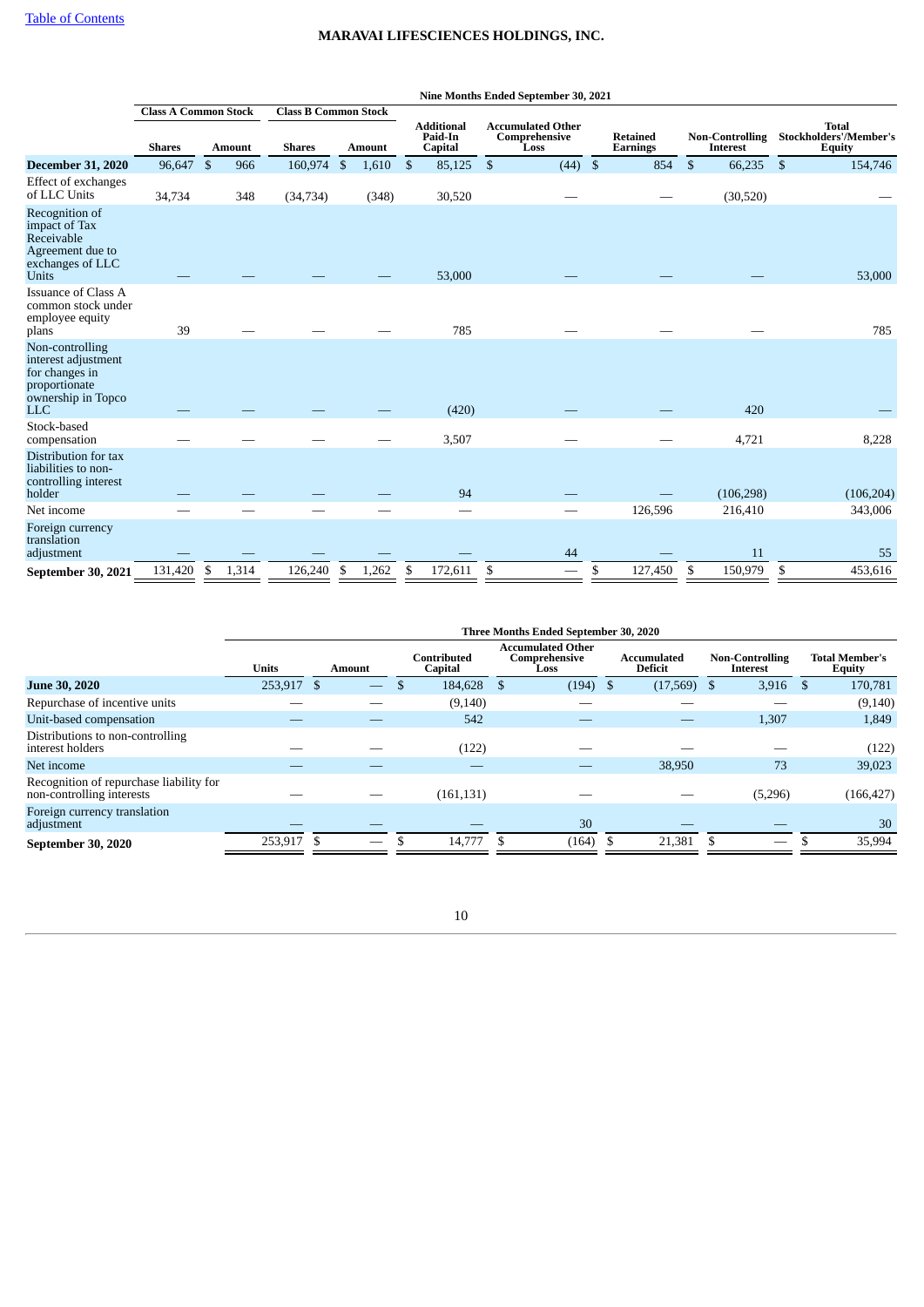|                                                                      |              |    |                          |                        |     | Nine Months Ended September 30, 2020              |    |                                      |    |                                    |                                        |
|----------------------------------------------------------------------|--------------|----|--------------------------|------------------------|-----|---------------------------------------------------|----|--------------------------------------|----|------------------------------------|----------------------------------------|
|                                                                      | <b>Units</b> |    | Amount                   | Contributed<br>Capital |     | <b>Accumulated Other</b><br>Comprehensive<br>Loss |    | <b>Accumulated</b><br><b>Deficit</b> |    | <b>Non-Controlling</b><br>Interest | <b>Total Member's</b><br><b>Equity</b> |
| <b>December 31, 2019</b>                                             | 253,917      | -S |                          | 183,910 \$             |     | $(133)$ \$                                        |    | (42, 381)                            | -S | 3,231                              | 144,627                                |
| Repurchase of incentive units                                        |              |    |                          | (9, 140)               |     |                                                   |    |                                      |    |                                    | (9, 140)                               |
| Unit-based compensation                                              |              |    |                          | 1,450                  |     |                                                   |    |                                      |    | 1,483                              | 2,933                                  |
| Distributions to non-controlling<br>interests holders                |              |    |                          | (312)                  |     |                                                   |    |                                      |    |                                    | (312)                                  |
| Net income                                                           |              |    |                          |                        |     |                                                   |    | 63,762                               |    | 582                                | 64,344                                 |
| Recognition of repurchase liability for<br>non-controlling interests |              |    |                          | (161, 131)             |     |                                                   |    |                                      |    | (5,296)                            | (166, 427)                             |
| Foreign currency translation<br>adjustment                           |              |    |                          |                        |     | (31)                                              |    |                                      |    |                                    | (31)                                   |
| September 30, 2020                                                   | 253.917 \$   |    | $\overline{\phantom{0}}$ | 14,777                 | -\$ | (164)                                             | £. | 21,381                               |    | –                                  | 35,994                                 |
|                                                                      |              |    |                          |                        |     |                                                   |    |                                      |    |                                    |                                        |

<span id="page-10-0"></span>*The accompanying notes are an integral part of the condensed consolidated financial statements.*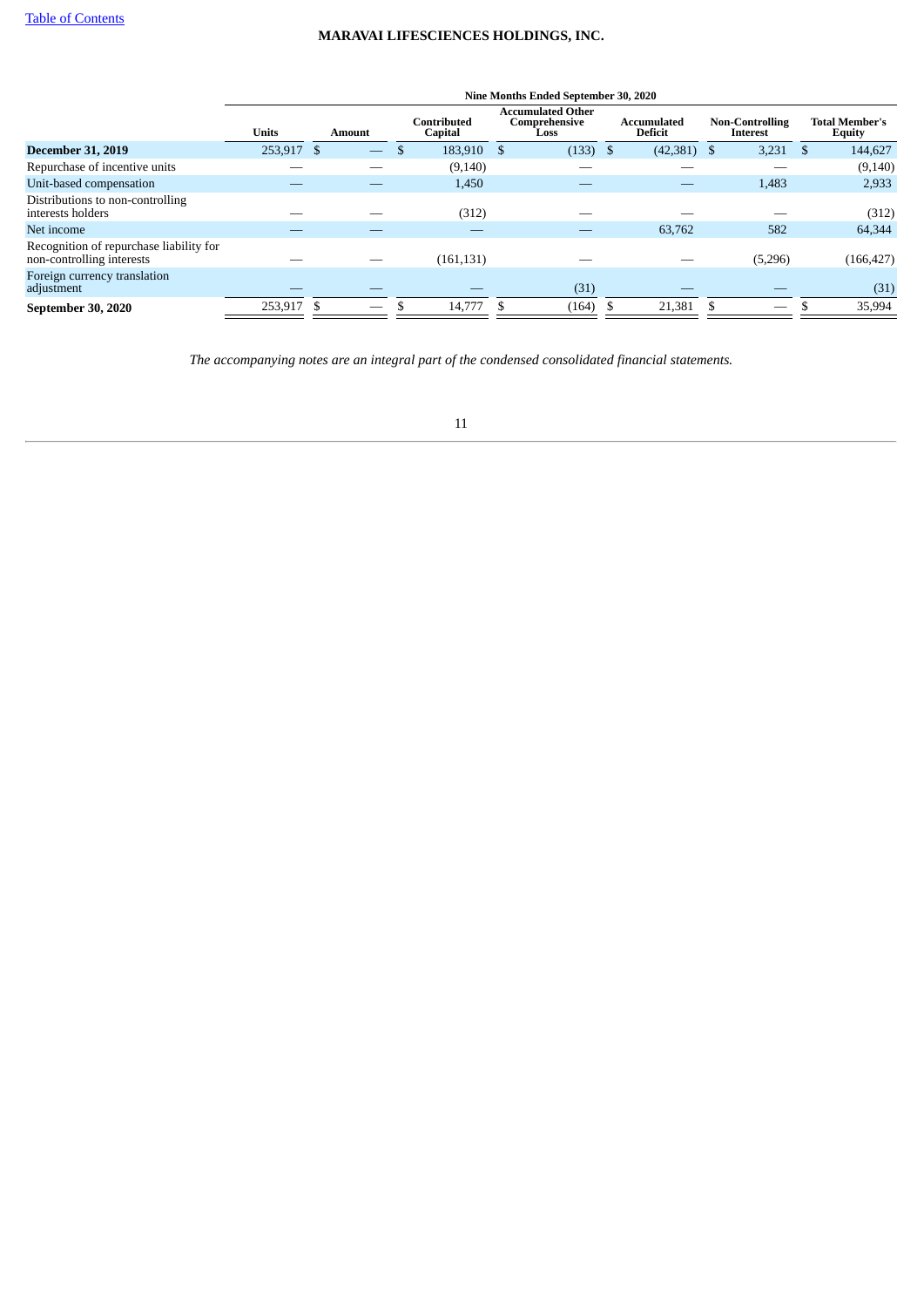## **CONDENSED CONSOLIDATED STATEMENTS OF CASH FLOWS**

**(in thousands) (Unaudited)**

|                                                                                   |      | <b>Nine Months Ended</b><br>September 30, |           |
|-----------------------------------------------------------------------------------|------|-------------------------------------------|-----------|
|                                                                                   | 2021 |                                           | 2020      |
| <b>Operating activities:</b>                                                      |      |                                           |           |
| Net income                                                                        | \$   | 343,006<br>-\$                            | 64,344    |
| Adjustments to reconcile net income to net cash provided by operating activities: |      |                                           |           |
| Depreciation                                                                      |      | 6,623                                     | 4,756     |
| Amortization of intangible assets                                                 |      | 14,685                                    | 15,156    |
| Amortization of deferred financing costs                                          |      | 1,995                                     | 1,296     |
| Equity-based compensation expense                                                 |      | 8,228                                     | 2,933     |
| Deferred income taxes                                                             |      | 29,438                                    | (1,275)   |
| Gain on sale of business                                                          |      | (11,249)                                  |           |
| Gain on sale and leaseback transaction                                            |      |                                           | (19,002)  |
| Acquired and in-process research and development costs                            |      |                                           | 2,881     |
| Revaluation of liabilities under Tax Receivable Agreement                         |      | (9, 132)                                  |           |
| Other                                                                             |      | (875)                                     | 1,341     |
| Changes in operating assets and liabilities:                                      |      |                                           |           |
| Accounts receivable                                                               |      | (18, 851)                                 | (55, 420) |
| Inventory                                                                         |      | (26, 263)                                 | (12, 384) |
| Prepaid expenses and other assets                                                 |      | (7,590)                                   | (971)     |
| Accounts payable                                                                  |      | 1,543                                     | 130       |
| Accrued expenses and other current liabilities                                    |      | (10,076)                                  | 8,838     |
| Other long-term liabilities                                                       |      | 267                                       | 300       |
| Deferred revenue                                                                  |      | (11, 346)                                 | 59,833    |
| Net cash provided by operating activities                                         |      | 310,403                                   | 72,756    |
| <b>Investing activities:</b>                                                      |      |                                           |           |
| Cash paid for asset acquisition, net of cash acquired                             |      |                                           | (3,024)   |
| Purchases of property and equipment                                               |      | (9, 188)                                  | (16, 559) |
| Proceeds from sale of building                                                    |      | 548                                       | 34,500    |
| Proceeds from sale of business, net of cash divested                              |      | 119,957                                   |           |
| Net cash provided by investing activities                                         |      | 111,317                                   | 14,917    |
| <b>Financing activities:</b>                                                      |      |                                           |           |
| Distributions for tax liabilities to non-controlling interests holders            |      | (106, 298)                                | (312)     |
| Proceeds from borrowings of long-term debt, net of discount                       |      |                                           | 15,000    |
| Financing costs incurred for long-term debt                                       |      |                                           | (250)     |
| Principal repayments of long-term debt                                            |      | (4,500)                                   | (1,875)   |
| Payments made on facility financing lease obligation and capital lease            |      | (582)                                     | (23)      |
| Proceeds from employee stock purchase plan                                        |      | 1,329                                     |           |
| Net cash (used in) provided by financing activities                               |      | (110, 051)                                | 12,540    |
| Effects of exchange rate changes on cash                                          |      | 45                                        | (31)      |
| Net increase in cash                                                              |      | 311,714                                   | 100,182   |
| Cash, beginning of period                                                         |      | 236,184                                   | 24,700    |
| Cash, end of period                                                               | \$   | 547,898 \$                                | 124,882   |
| <b>Supplemental cash flow information:</b>                                        |      |                                           |           |
| Cash paid for interest                                                            | \$   | 23,030<br>$\boldsymbol{\mathsf{S}}$       | 19,407    |
|                                                                                   |      |                                           |           |
| Cash paid for income taxes                                                        | \$   | \$<br>16,569                              | 3,506     |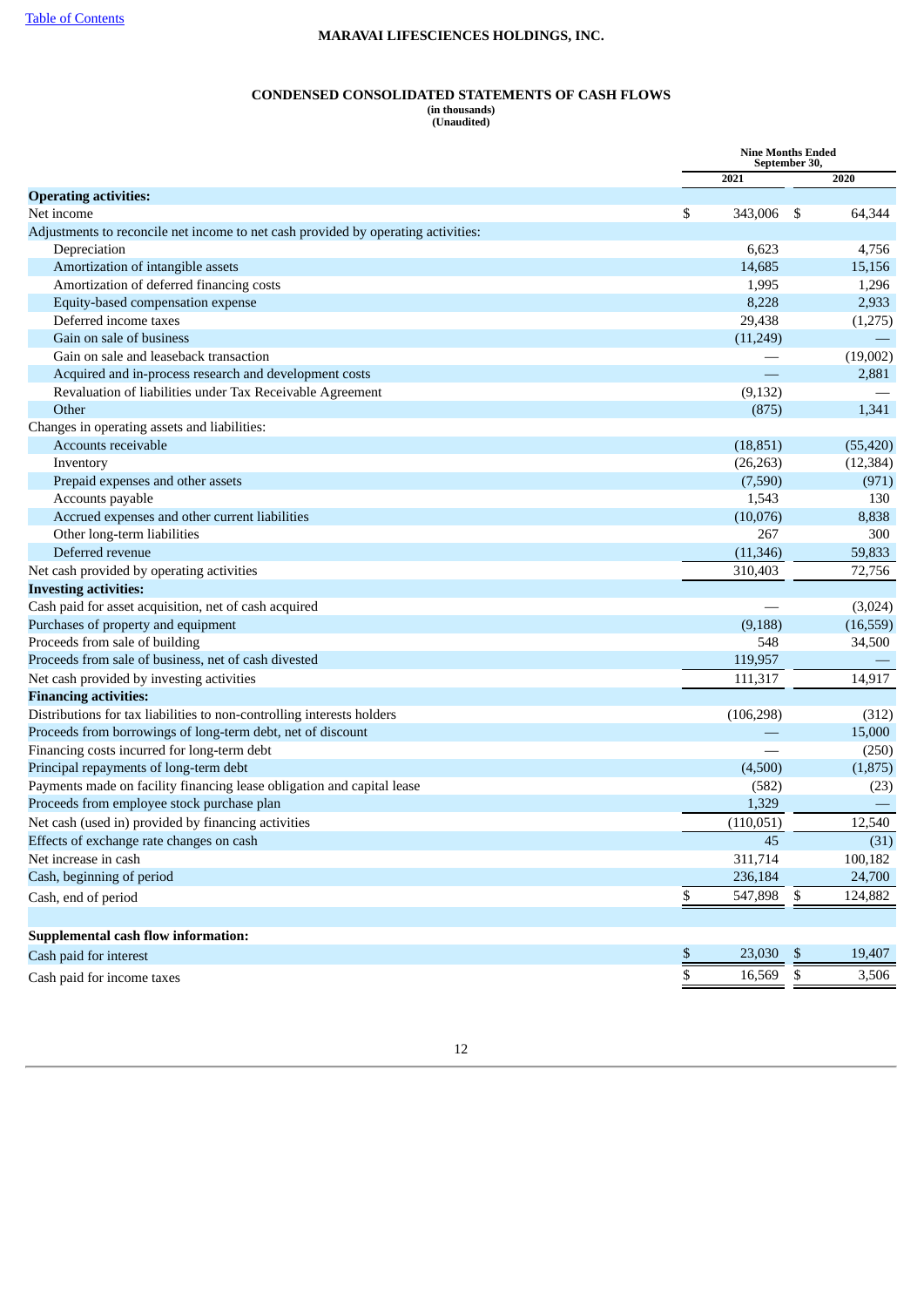|                                                                            | <b>Nine Months Ended</b><br>September 30, |         |
|----------------------------------------------------------------------------|-------------------------------------------|---------|
|                                                                            | 2021                                      | 2020    |
| Supplemental disclosures of non-cash investing and financing activities:   |                                           |         |
| Property and equipment included in accounts payable and accrued expenses   | 826                                       | 5,163   |
| Building and improvements capitalized under lease financing transaction    | 4,793                                     |         |
| Recognition of liabilities under Tax Receivable Agreement                  | 365,139                                   |         |
| Recognition of deferred tax assets as a result of exchange of LLC Units    | 418,140                                   |         |
| Deferred financing costs included in accounts payable and accrued expenses |                                           | 2,574   |
| Repurchase liability for incentive units                                   |                                           | 9,140   |
| Repurchase liability for noncontrolling interests                          |                                           | 166,427 |
| Receivable from lessor funded financing                                    |                                           | 2,686   |
|                                                                            |                                           |         |

<span id="page-12-0"></span>*The accompanying notes are an integral part of the condensed consolidated financial statements.*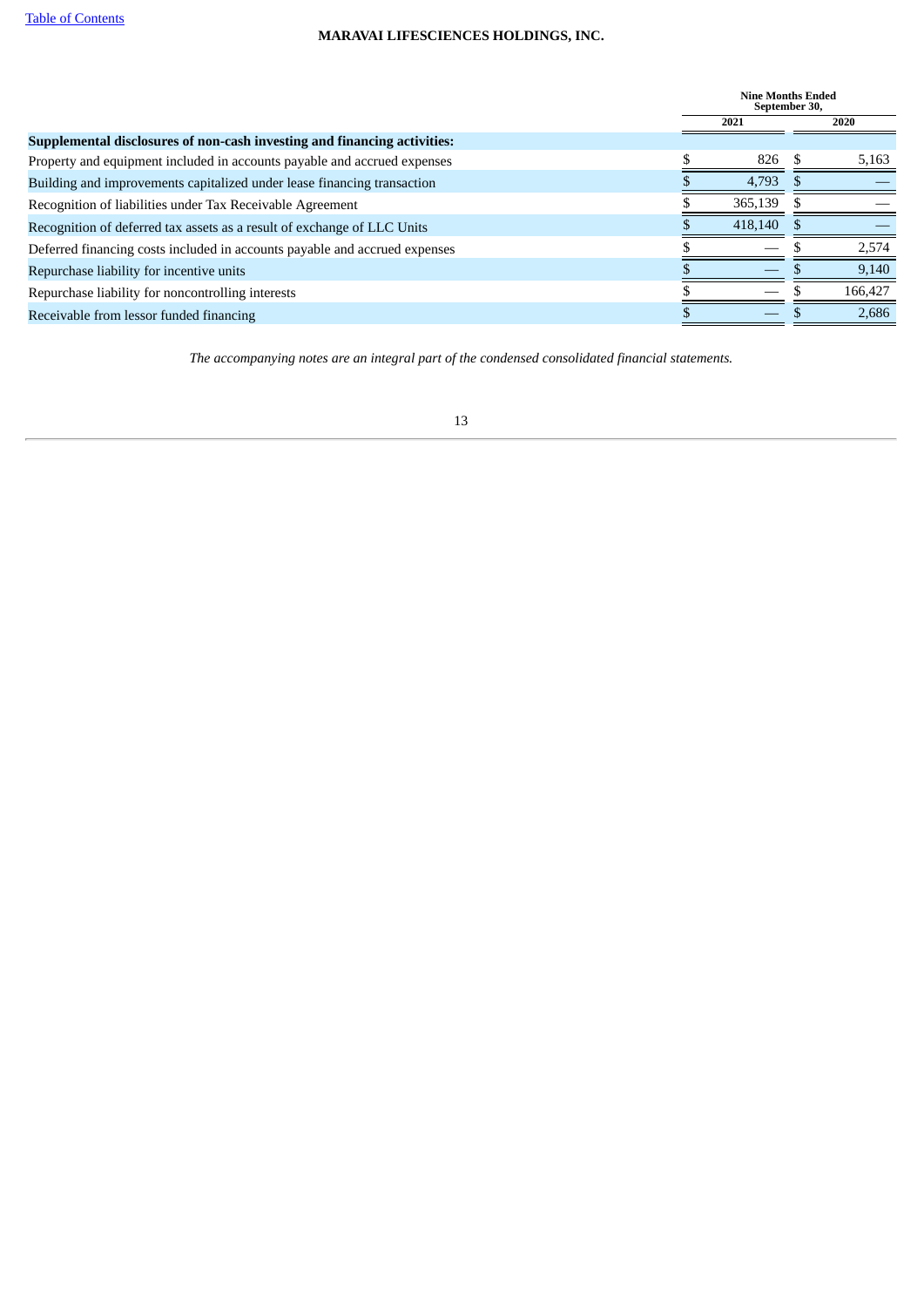# **NOTES TO THE CONDENSED CONSOLIDATED FINANCIAL STATEMENTS**

### **1. Organization and Significant Accounting Policies**

## **Description of Business**

Maravai LifeSciences Holdings, Inc. (the "Company", and together with its consolidated subsidiaries, "Maravai", "we", "us", "our") was formed as a Delaware corporation in August 2020 for the purpose of facilitating an initial public offering ("IPO") of its Class A common stock, facilitating certain organizational transactions and to operate the business of Maravai Topco Holdings, LLC ("Topco LLC") and its consolidated subsidiaries.

We are a leading life sciences company providing critical products to enable the development of drug therapies, diagnostics, novel vaccines and support research on human diseases. Our products address the key phases of biopharmaceutical development and include complex nucleic acids for diagnostic and therapeutic applications and antibody-based products to detect impurities during the production of biopharmaceutical products.

The Company is headquartered in San Diego, California and has historically operated in three principal businesses: Nucleic Acid Production, Biologics Safety Testing, and Protein Detection. In September 2021, the Company completed the divestiture of its Protein Detection business (see Note 2). Our Nucleic Acid Production business manufactures and sells products used in the fields of gene therapy, vaccines, nucleoside chemistry, oligonucleotide therapy and molecular diagnostics, including reagents used in the chemical synthesis, modification, labelling and purification of deoxyribonucleic acid ("DNA") and ribonucleic acid ("RNA"). Our core Nucleic Acid Production offerings include messenger ribonucleic acid ("mRNA"), long and short oligonucleotides, our proprietary CleanCap® capping technology and oligonucleotide building blocks. Our Biologics Safety Testing business sells highly specialized analytical products for use in biologic manufacturing process development, including custom product-specific development antibody and assay development services. Our Protein Detection business sold innovative labeling and detection reagents for researchers in immunohistochemistry.

# **Organizational Transactions and Initial Public Offering**

In November 2020, the Company completed its IPO and sold 69,000,000 shares of Class A common stock at a public offering price of \$27.00 per share and received proceeds of \$1.8 billion, net of underwriting discounts and commissions, which the Company used to purchase previously-issued and newlyissued LLC units in Topco LLC, to pay Maravai Life Sciences Holdings 2, LLC ("MLSH 2") as consideration for certain organizational transactions that occurred before the IPO, and to purchase outstanding shares of Class A common stock from MLSH 2.

Immediately prior to, and in connection with, the completion of our IPO, the Company completed a series of organizational transactions ("Organizational Transactions"), including:

- The amendment and restatement of Topco LLC's operating agreement (the "New LLC Operating Agreement") to, among other things, (i) modify Topco LLC's capital structure by replacing the membership interests held by Topco LLC's existing owners with a new class of Topco LLC units (the "LLC Units") and (ii) appoint the Company as the sole managing member of Topco LLC;
- Amend and restate the Company's certificate of incorporation to among other things, authorize the Company to issue two classes of common stock: Class A common stock and Class B common stock;
- The issuance of shares of the Company's Class B common stock to Maravai Life Sciences Holdings, LLC ("MLSH 1"), which was Topco LLC's pre-IPO owner on a one-to-one basis with the number of LLC Units owned; and
- The acquisition, by merger, of two members of Topco LLC ("the Blocker Entities"), for which we issued shares of Class A common stock and paid cash as consideration ("the Blocker Mergers").

The Company is the sole managing member of Topco LLC, which operates and controls TriLink Biotechnologies, LLC, Glen Research, LLC, MockV Solutions, LLC and Cygnus Technologies, LLC ("Cygnus") and their respective subsidiaries. Prior to the Company's divestiture of its Protein Detection business in September 2021, Topco LLC also operated and controlled Vector Laboratories, Inc. and its subsidiaries. MLSH 1 is the only other member of Topco LLC.

The Organizational Transactions were considered transactions between entities under common control. As a result, the consolidated financial statements for periods prior to the IPO and the Organizational Transactions have been adjusted to combine the previously separate entities for presentation purposes.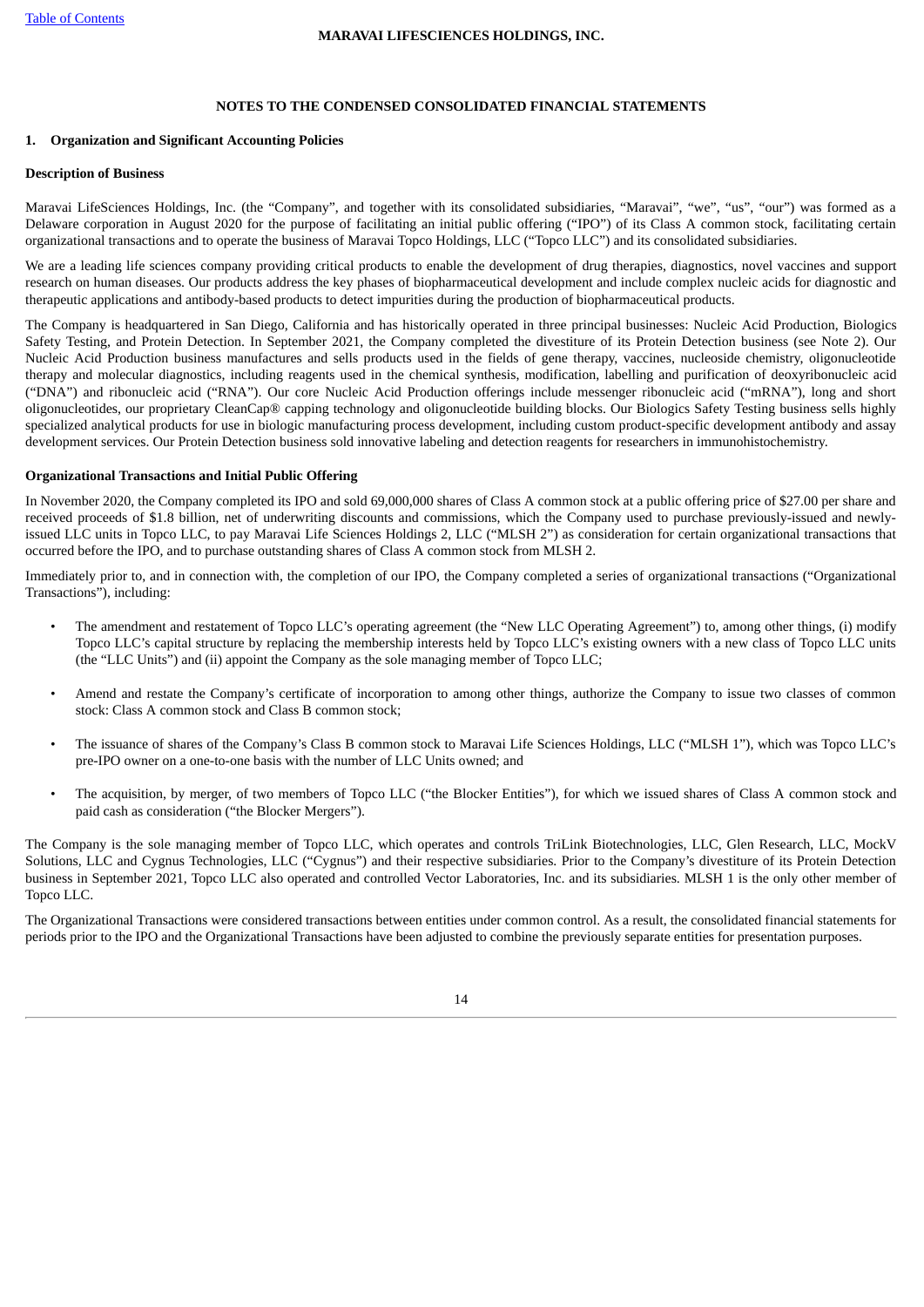# *Exchanges and Secondary Offerings*

# *April 2021 Exchange and Secondary Offering*

In April 2021, MLSH 1 executed an exchange of 17,665,959 LLC Units (paired with the corresponding shares of Class B common stock) in return for 17,665,959 shares of the Company's Class A common stock. The corresponding shares of Class B common stock were subsequently cancelled and retired. The Company immediately completed a secondary offering ("April 2021 Secondary Offering") of 20,700,000 shares of its Class A common stock by MLSH 1 and MLSH 2, which included 3,034,041 shares of Class A common stock previously held by MLSH 2, which included the full exercise of the underwriters' option to purchase up to 2,700,000 additional shares of Class A common stock, at a price of \$31.25 per share.

The selling stockholders were responsible for the underwriting discounts and commissions of the April 2021 Secondary Offering and received all of the net proceeds of \$624.2 million from the sale of shares of Class A common stock. The Company was responsible for the offering costs associated with the April 2021 Secondary Offering of \$1.0 million which were recorded within selling, general and administrative in the condensed consolidated statements of income.

# *September 2021 Exchange and Secondary Offering*

In September 2021, MLSH 1 executed an exchange of 17,068,559 LLC Units (paired with the corresponding shares of Class B common stock) in return for 17,068,559 shares of the Company's Class A common stock. The corresponding shares of Class B common stock were subsequently cancelled and retired. Shortly after the exchange, the Company completed a secondary offering ("September 2021 Secondary Offering") of 20,000,000 shares of its Class A common stock by MLSH 1 and MLSH 2, which included 2,931,441 shares of Class A common stock previously held by MLSH 2 at a price of \$50.00 per share.

The selling stockholders were responsible for the underwriting discounts and commissions of the September 2021 Secondary Offering and received all of the net proceeds of \$977.5 million from the sale of shares of Class A common stock. The Company was responsible for the offering costs associated with the September 2021 Secondary Offering of \$0.9 million which were recorded within selling, general and administrative in the condensed consolidated statements of income.

# **Basis of Presentation**

The Company operates and controls all of the business and affairs of Topco LLC, and through Topco LLC and its subsidiaries, conducts its business. Because we manage and operate the business and control the strategic decisions and day-to-day operations of Topco LLC and also have a substantial financial interest in Topco LLC, we consolidate the financial results of Topco LLC, and a portion of our net income is allocated to the non-controlling interests in Topco LLC held by MLSH 1.

The accompanying unaudited interim condensed consolidated financial statements include the accounts of the Company and its subsidiaries. All intercompany transactions and accounts between the businesses comprising the Company have been eliminated in the accompanying consolidated financial statements.

## **Unaudited Interim Condensed Consolidated Financial Statements**

The accompanying unaudited condensed consolidated financial statements have been prepared in accordance with accounting principles generally accepted in the United States of America ("GAAP") for interim financial information and pursuant to Form 10-Q of Regulation S-X of the Securities and Exchange Commission ("SEC"). Accordingly, they do not include all of the information and footnotes required by GAAP for complete financial statements. These unaudited condensed consolidated financial statements include all adjustments necessary to fairly state the financial position and the results of our operations and cash flows for interim periods in accordance with GAAP. All such adjustments are of a normal, recurring nature. Operating results for the three and nine months ended September 30, 2021 are not necessarily indicative of the results that may be expected for the year ending December 31, 2021 or for any future period.

The condensed consolidated balance sheet presented as of December 31, 2020, has been derived from the audited consolidated financial statements as of that date. The condensed consolidated financial statements and notes are presented as permitted by Form 10-Q and do not contain all information that is included in the annual financial statements and notes thereto of the Company. The condensed consolidated financial statements and notes included in this report should be read in conjunction with the 2020 financial statements and notes included in the Company's Annual Report on Form 10-K filed with the SEC.

#### **Use of Estimates**

The preparation of consolidated financial statements in accordance with GAAP requires the Company to make judgments, estimates and assumptions that affect the reported amounts of assets, liabilities, equity, revenue and expenses, and related disclosures. These estimates form the basis for judgments the Company makes about the carrying values of assets and liabilities that are not readily apparent from other sources. The Company bases its estimates and judgments on historical experience and on various other assumptions that the Company believes are reasonable under the circumstances. These estimates are based on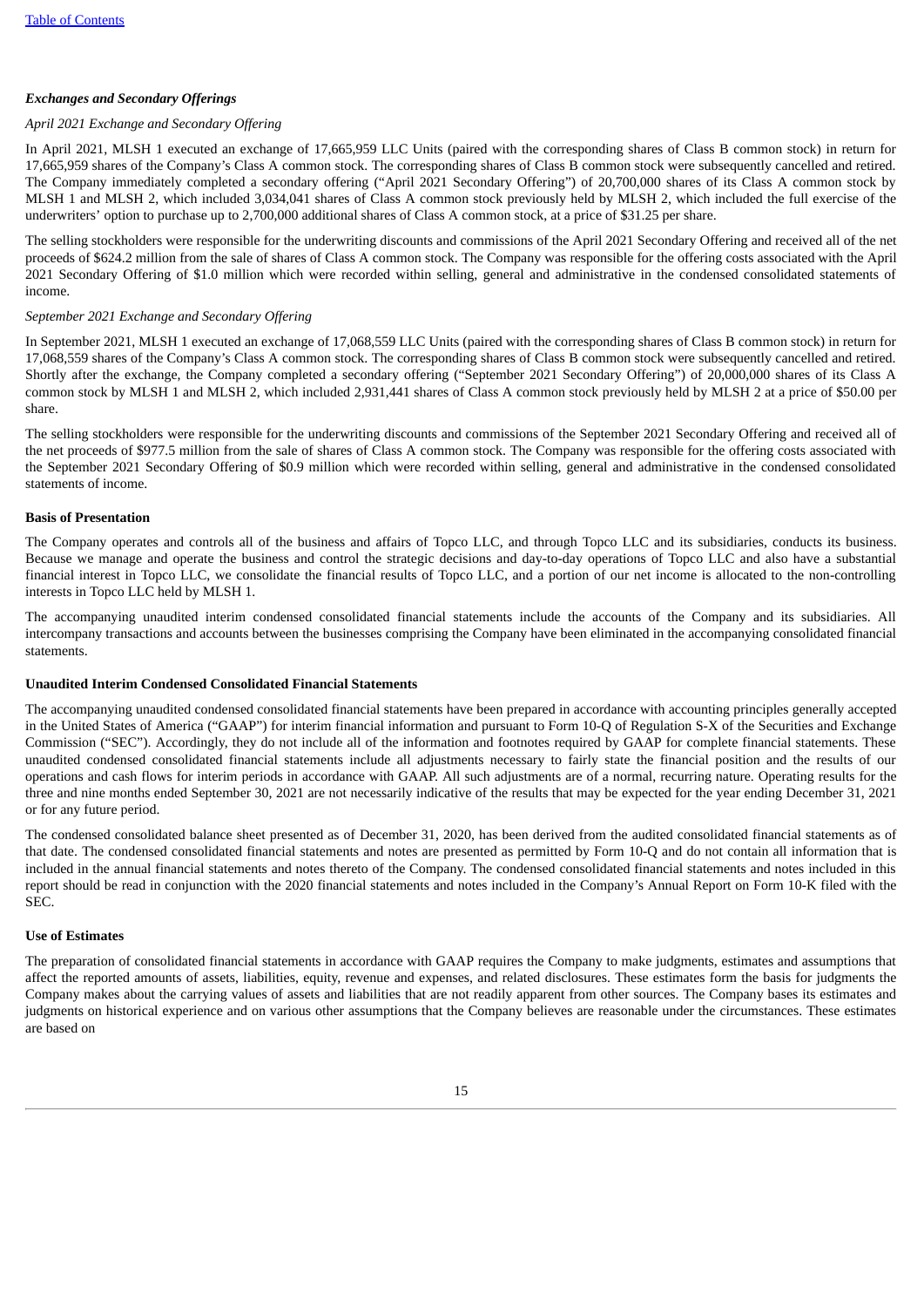management's knowledge about current events and expectations about actions the Company may undertake in the future. Significant estimates include, but are not limited to, revenue recognition, the net realizable value of inventory, expected future cash flows including growth rates, discount rates, terminal values and other assumptions and estimates used to evaluate the recoverability of long-lived assets, estimated fair values of intangible assets and goodwill, the payable to related parties pursuant to the Tax Receivable Agreement ("TRA"), amortization methods and periods, the fair value of leased buildings and other assumptions associated with lease financing transactions, the estimated fair value of our long-term debt, equity-based compensation, the valuation of incentive units, allowance for doubtful accounts, and accounting for income taxes and assessment of valuation allowances. Actual results could differ materially from those estimates.

## **Significant Accounting Policies**

A description of the Company's significant accounting policies is included in the audited financial statements within its Annual Report on Form 10-K for the year ended December 31, 2020. Except as noted below, there have been no material changes in the Company's significant accounting policies during the three and nine months ended September 30, 2021.

## **Revenue Recognition**

The Company generates revenue from the sale of products and services and the performance of services in the fields of nucleic acid production, biologics safety testing, and protein detection. Revenue is recognized when control of promised goods or services is transferred to a customer in an amount that reflects the consideration to which the entity expects to be entitled in exchange for those goods or services. To determine revenue recognition for its arrangements with customers, the Company performs the following five steps: (i) identify the contract(s) with a customer; (ii) identify the performance obligations in the contract; (iii) determine the transaction price; (iv) allocate the transaction price to the performance obligations in the contract; and (v) recognize revenue when (or as) the entity satisfies a performance obligation. The majority of the Company's contracts include only one performance obligation. A performance obligation is a promise in a contract to transfer a distinct good or service to the customer and is defined as the unit of account for revenue recognition. The Company also recognizes revenue from other contracts that may include a combination of products and services, the provision of solely services, or from license fee arrangements which may be associated with the delivery of product. Where there is a combination of products and services, the Company accounts for the promises as individual performance obligations if they are concluded to be distinct. Performance obligations are considered distinct if they are both capable of being distinct and distinct within the context of the contract. In determining whether performance obligations meet the criteria for being distinct, the Company considers a number of factors, such as the degree of interrelation and interdependence between obligations, and whether or not the good or service significantly modifies or transforms another good or service in the contract. As a practical expedient, we do not adjust the transaction price for the effects of a significant financing component if, at contract inception, the period between customer payment and the transfer of goods or services is expected to be one year or less. Contracts with customers are evaluated on a contract-by-contract basis as contracts may include multiple types of goods and services as described below.

Revenue for an individual contract is recognized at the related transaction price, which is the amount the Company expects to be entitled to in exchange for transferring the products and/or services. The transaction price for product sales is calculated at the contracted product selling price. The transaction price for a contract with multiple performance obligations is allocated to the separate performance obligations on a relative standalone selling price basis. Standalone selling prices for products are determined based on the prices charged to customers, which are directly observable. Standalone selling price of services are mostly based on time and materials. Generally, payments from customers are due when goods and services are transferred. As most contracts contain a single performance obligation, the transaction price is representative of the standalone selling price charged to customers. Revenue is recognized only to the extent that it is probable that a significant reversal of the cumulative amount recognized will not occur in future periods. Variable consideration has not been material to our consolidated financial statements.

The Company accepts returns only if the products do not meet customer specifications and historically, the Company's volume of product returns has not been significant. Further, no warranties are provided for promised goods and services other than assurance type warranties.

The Company has elected the practical exemption to not disclose the unfulfilled performance obligations for contracts with an original length of one year or less. The Company had no material unfulfilled performance obligations for contracts with an original length greater than one year for any period presented.

#### *Nucleic Acid Production*

Nucleic Acid Production revenue is generated from the manufacture and sale of highly modified, complex nucleic acids products to support the needs of our of customers' research, therapeutic and vaccine programs. The primary offering of products include; CleanCap®, mRNA, and specialized oligonucleotides. Contracts typically consist of a single performance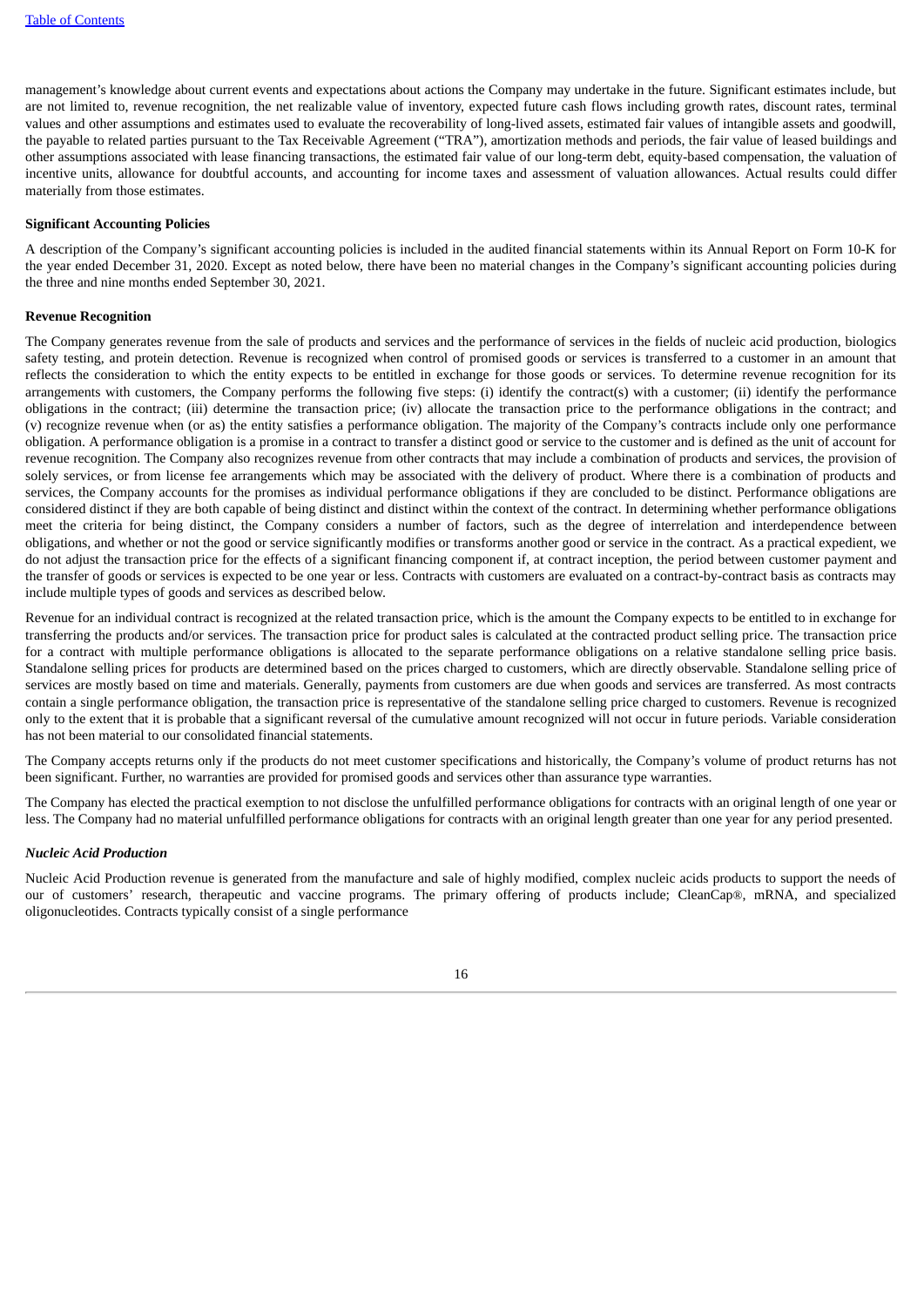obligation. The Company recognizes revenue from these products in the period in which the performance obligation is satisfied by transferring control to the customer. Revenue for nucleic acid catalog products is recognized at a single point in time, generally upon shipment to the customer. Revenue for contracts for certain custom nucleic acid products, with an enforceable right to payment and a reasonable margin for work performed to date, is recognized over time, based on a cost-to-cost input method over the manufacturing period.

# *Biologics Safety Testing*

The Company's Biologics Safety Testing revenue is associated with the sale of bioprocess impurity detection kit products. We also enter into contracts that include custom antibody development, assay development, antibody affinity extraction, and mass spectrometry services. These products and services enable the detection of impurities that occur in the manufacturing of biologic drugs and other therapeutics. The Company recognizes revenue from the sale of bioprocess impurity detection kits in the period in which the performance obligation is satisfied by transferring control to the customer. Custom antibody development contracts consist of a single performance obligation, typically with an enforceable right to payment and a reasonable margin for work performed to date. Revenue is recognized over time based on a cost-to-cost input method over the contract term. Where an enforceable right to payment does not exist, revenue is recognized at a point in time when control is transferred to the customer. Assay development service contracts consist of a single performance obligation, revenue is recognized at a point in time when a successful antigen test and report is provided to the customer. Affinity extraction services, which generally occur over a short period of time, consist of a single performance obligation to perform the extraction service and provide a summary report to the customer. Revenue is recognized either over time or at a point in time depending on contractual payment terms with the customer.

# *Protein Detection*

Prior to the divestiture of its Protein Detection business in September 2021 (see Note 2), the Company also manufactured and sold protein labeling and detection reagents to customers that were used for basic research and development. The contracts to sell these catalog products consisted of a single performance obligation to deliver the reagent products. Revenue from these contracts was recognized at a point in time, generally upon shipment of the final product to the customer.

#### *Sales taxes*

Sales taxes collected by the Company are not included in the transaction price as revenue as they are ultimately remitted to a governmental authority.

#### *Shipping and handling costs*

Shipping and handling costs, which are charged to customers, are included in revenue and is recognized at the same time that the related product revenue is recognized.

#### *Contract costs*

The Company recognizes the incremental costs of obtaining contracts as an expense when incurred when the amortization period of the assets that otherwise would have been recognized is one year or less. These costs are included in sales and marketing and general and administrative expenses. The costs to fulfill the contracts are determined to be immaterial and are recognized as an expense when incurred.

# *Contract balances*

Contract assets are generated when contractual billing schedules differ from revenue recognition timing and the Company records a contract receivable when it has an unconditional right to consideration. Contract assets balances, which are included in prepaid and other current assets, was not material as of December 31, 2020. There were no contract asset balances as of September 30, 2021.

Contract liabilities include billings in excess of revenue recognized, such as customer deposits and deferred revenue. Customer deposits, which are included in accrued expenses, are recorded when cash payments are received or due in advance of performance. Deferred revenue is recorded when the Company has unsatisfied performance obligations. Total contract liabilities were \$69.9 million and \$79.2 million as of September 30, 2021 and December 31, 2020, respectively. Contract liabilities are expected to be recognized into revenue within the next twelve months.

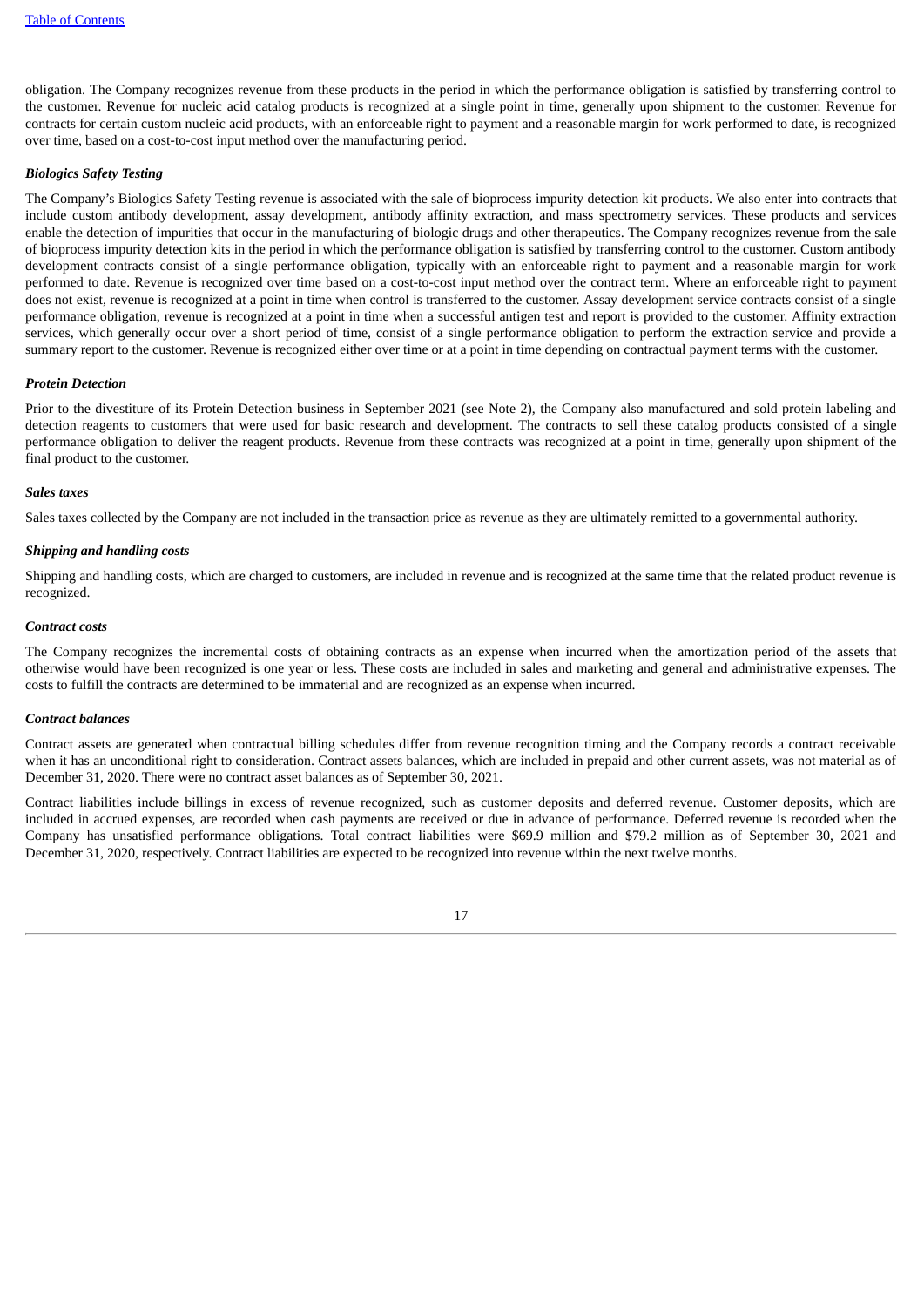# *Disaggregation of Revenue*

The following tables summarize the revenue by segment and region for the periods presented (in thousands):

|                                    | Three Months Ended September 30, 2021 |                            |  |                                    |  |                          |  |              |  |  |
|------------------------------------|---------------------------------------|----------------------------|--|------------------------------------|--|--------------------------|--|--------------|--|--|
|                                    |                                       | Nucleic Acid<br>Production |  | <b>Biologics Safety</b><br>Testing |  | <b>Protein Detection</b> |  | <b>Total</b> |  |  |
| North America                      |                                       | 73,622                     |  | 7,203                              |  | 3,067                    |  | 83,892       |  |  |
| Europe, the Middle East and Africa |                                       | 103,929                    |  | 3,811                              |  | 1,392                    |  | 109,132      |  |  |
| Asia Pacific                       |                                       | 5,332                      |  | 5.441                              |  | 795                      |  | 11,568       |  |  |
| Latin and Central America          |                                       | 18                         |  | 171                                |  | 29                       |  | 218          |  |  |
| Total revenue                      |                                       | 182.901                    |  | 16.626                             |  | 5.283                    |  | 204,810      |  |  |

|                                    | Nine Months Ended September 30, 2021 |  |                                    |  |                          |  |         |  |  |  |
|------------------------------------|--------------------------------------|--|------------------------------------|--|--------------------------|--|---------|--|--|--|
|                                    | <b>Nucleic Acid</b><br>Production    |  | <b>Biologics Safety</b><br>Testing |  | <b>Protein Detection</b> |  | Total   |  |  |  |
| North America                      | 207,469                              |  | 20,052                             |  | 11,016                   |  | 238,537 |  |  |  |
| Europe, the Middle East and Africa | 257,873                              |  | 12,059                             |  | 4.752                    |  | 274,684 |  |  |  |
| Asia Pacific                       | 33,977                               |  | 19.844                             |  | 3,068                    |  | 56,889  |  |  |  |
| Latin and Central America          | 35                                   |  | 528                                |  | 123                      |  | 686     |  |  |  |
| Total revenue                      | 499.354                              |  | 52,483                             |  | 18,959                   |  | 570,796 |  |  |  |

|                                    | Three Months Ended September 30, 2020 |                            |  |                                    |  |                          |  |        |  |  |
|------------------------------------|---------------------------------------|----------------------------|--|------------------------------------|--|--------------------------|--|--------|--|--|
|                                    |                                       | Nucleic Acid<br>Production |  | <b>Biologics Safety</b><br>Testing |  | <b>Protein Detection</b> |  | Total  |  |  |
| North America                      |                                       | 36,814                     |  | 6.035                              |  | 3,735                    |  | 46,584 |  |  |
| Europe, the Middle East and Africa |                                       | 27,083                     |  | 3.830                              |  | 1,423                    |  | 32,336 |  |  |
| Asia Pacific                       |                                       | 3,759                      |  | 4.204                              |  | 901                      |  | 8.864  |  |  |
| Latin and Central America          |                                       |                            |  | 45                                 |  | 30                       |  | 75     |  |  |
| Total revenue                      |                                       | 67,656                     |  | 14.114                             |  | 6.089                    |  | 87,859 |  |  |

|                                    | Nine Months Ended September 30, 2020 |                                   |  |                                           |  |                          |  |              |  |  |  |
|------------------------------------|--------------------------------------|-----------------------------------|--|-------------------------------------------|--|--------------------------|--|--------------|--|--|--|
|                                    |                                      | <b>Nucleic Acid</b><br>Production |  | <b>Biologics Safety</b><br><b>Testing</b> |  | <b>Protein Detection</b> |  | <b>Total</b> |  |  |  |
| North America                      | لا                                   | 82,523                            |  | 16,217                                    |  | 9,577                    |  | 108,317      |  |  |  |
| Europe, the Middle East and Africa |                                      | 32,731                            |  | 10,974                                    |  | 4.002                    |  | 47,707       |  |  |  |
| Asia Pacific                       |                                      | 13,296                            |  | 13,356                                    |  | 2,730                    |  | 29,382       |  |  |  |
| Latin and Central America          |                                      | 19                                |  | 225                                       |  | 95                       |  | 339          |  |  |  |
| Total revenue                      |                                      | 128,569                           |  | 40,772                                    |  | 16,404                   |  | 185,745      |  |  |  |

The following table provides a disaggregation of revenue based on the pattern of revenue recognition for the periods presented (in thousands):

|                                       | <b>Three Months Ended</b><br>September 30, |         |  |        |  | <b>Nine Months Ended</b><br>September 30, |  |         |  |
|---------------------------------------|--------------------------------------------|---------|--|--------|--|-------------------------------------------|--|---------|--|
|                                       |                                            | 2021    |  | 2020   |  | 2021                                      |  | 2020    |  |
| Revenue recognized at a point in time |                                            | 194.946 |  | 86,437 |  | 539.661                                   |  | 181.041 |  |
| Revenue recognized over time          |                                            | 9.864   |  | .422   |  | 31.135                                    |  | 4.704   |  |
| Total revenue                         |                                            | 204.810 |  | 87,859 |  | 570,796                                   |  | 185,745 |  |

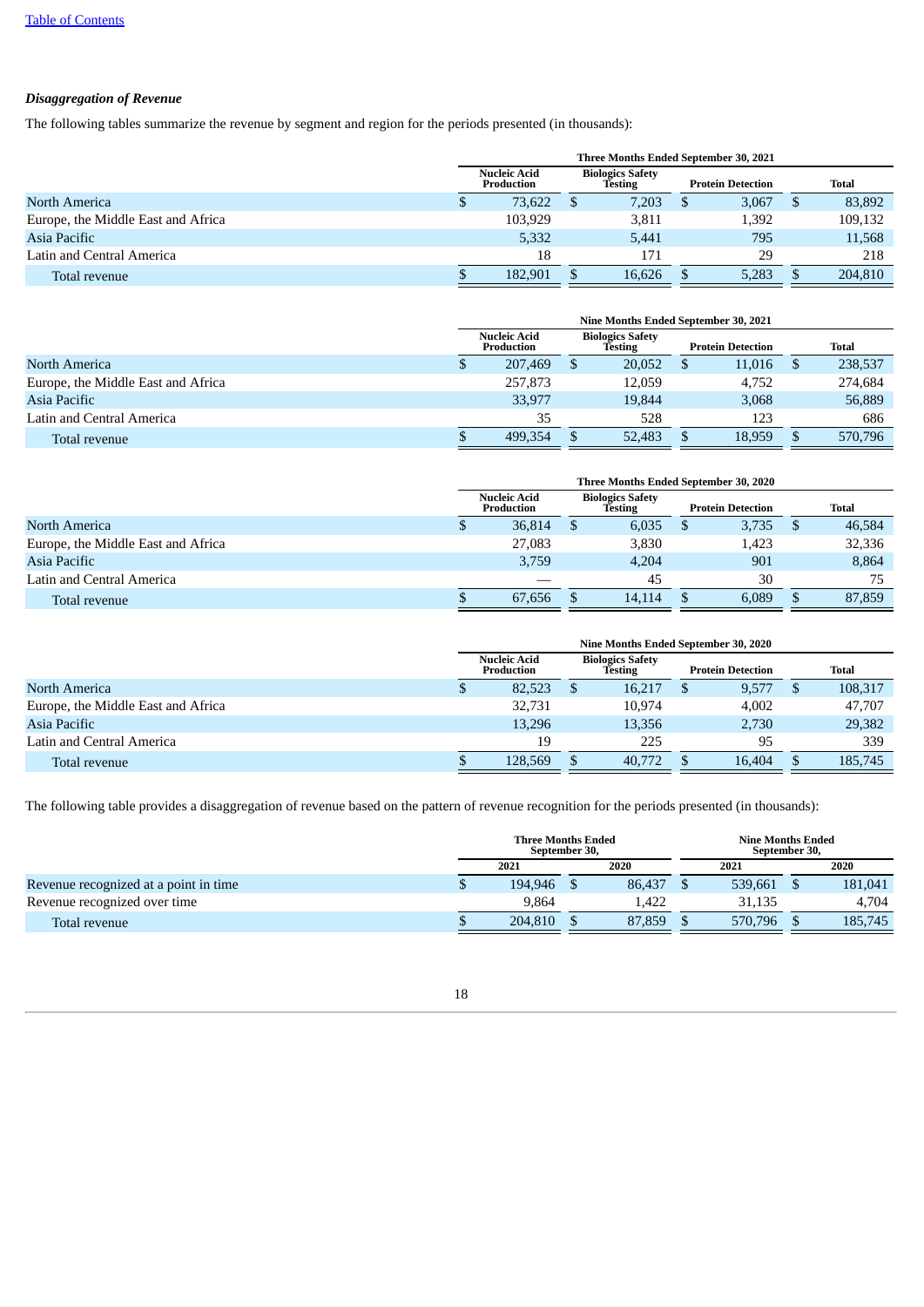# **Non-Controlling Interests**

Non-controlling interests represent the portion of profit or loss, net assets and comprehensive income of our consolidated subsidiaries that is not allocable to the Company based on our percentage of ownership of such entities. Non-controlling interests consist of the following:

- Until November 2020, Topco LLC held a 70% ownership interest in MLSC Holdings, LLC ("MLSC") through its consolidated subsidiaries with the remaining 30% being recorded as non-controlling interests in our consolidated financial statements. MLSC net income or loss was attributed to the non-controlling interests using an attribution method, similar to the hypothetical liquidation at book value method, based on the distribution provisions of the MLSC Amended and Restated Limited Liability Company Agreement ("MLSC LLC Agreement"). In November 2020, and before the closing of the IPO, Topco LLC repurchased all of the outstanding non-controlling interests in MLSC for \$166.4 million.
- In November 2020, based on the Organizational Transactions described above, we became the sole managing member of Topco LLC. Until the April 2021 Secondary Offering, we held approximately 38% of the outstanding LLC Units of Topco LLC, and approximately 62% of the outstanding LLC Units of Topco LLC were held by MLSH 1. After the April 2021 Secondary Offering and until the September 2021 Secondary Offering, we held approximately 44% of the outstanding LLC Units of Topco LLC, and approximately 56% of the outstanding LLC Units of Topco LLC were held by MLSH 1. As of September 30, 2021, as a result of the September 2021 Secondary Offering, we hold approximately 51% of the outstanding LLC Units of Topco LLC, and MLSH 1 holds approximately 49% of the outstanding LLC Units of Topco LLC. Therefore, we report non-controlling interests based on LLC Units of Topco LLC held by MLSH 1 on our condensed consolidated balance sheet as of September 30, 2021. Income or loss attributed to the non-controlling interest in Topco LLC is based on the LLC Units outstanding during the period for which the income or loss is generated and is presented on the condensed consolidated statements of income and consolidated statements of comprehensive income.

MLSH 1 is entitled to exchange LLC Units, together with an equal number of shares of our Class B common stock (together referred to as "Paired Interests"), for shares of Class A common stock on a one-for-one basis or, at our election, for cash, from a substantially concurrent public offering or private sale (based on the price of our Class A common stock in such public offering or private sale). As such, future exchanges of Paired Interests by MLSH 1 will result in a change in ownership and reduce or increase the amount recorded as non-controlling interests and increase or decrease additional paid-in-capital when Topco LLC has positive or negative net assets, respectively. In April 2021 and September 2021, MLSH 1 executed an exchange of Paired Interests prior to the April 2021 Secondary Offering and September 2021 Secondary Offering, respectively.

Distributions of \$50.1 million and \$106.3 million for tax liabilities were made to MLSH 1 during the three and nine months ended September 30, 2021, respectively. Distributions of \$0.1 million and \$0.3 million for tax liabilities were made to the non-controlling interest holders of MLSC during the three and nine months ended September 30, 2020.

# **Segment Information**

The Company has historically operated in three reportable segments. Operating segments are defined as components of an enterprise about which separate financial information is evaluated regularly by the chief operating decision maker in deciding how to allocate resources and assessing performance. The Company's chief operating decision maker ("CODM"), its Chief Executive Officer, allocates resources and assesses performance based upon discrete financial information at the segment level. Substantially all of our long-lived assets are located in the United States. The Company divested its Protein Detection business in September 2021 (see Note 2). The Company has reported the historical results of the Protein Detection business as such discrete financial information evaluated by the CODM for the periods presented included the information for this legacy segment.

#### **Net Income per Class A Common Share/Unit Attributable to Maravai LifeSciences Holdings, Inc.**

Basic net income per Class A Common share/unit attributable to Maravai LifeSciences Holdings, Inc. is computed by dividing net income attributable to us by the weighted average number of Class A Common shares/units outstanding during the period. The non-controlling interest, for historical periods prior to the IPO, is calculated pursuant to the terms of the MLSC LLC Agreement on a fully-distributed basis, taking into account the various classes of equity of MLSC, including the cumulative yields on MLSC's preferred units. Diluted net income per Class A Common share/unit is calculated by giving effect to all potential weighted average dilutive LLC incentive units for historical periods prior to the IPO and stock options, restricted stock units, and Topco LLC Units, that together with an equal number of shares of our Class B common stock (together referred to as "Paired Interests") are convertible into shares of our Class A Common stock, for the periods after the IPO. For historical periods prior to the IPO, the weighted average number of common units outstanding during the period and the potential dilutive common unit equivalents is determined under the two-class method. The dilutive effect of outstanding awards, if any, is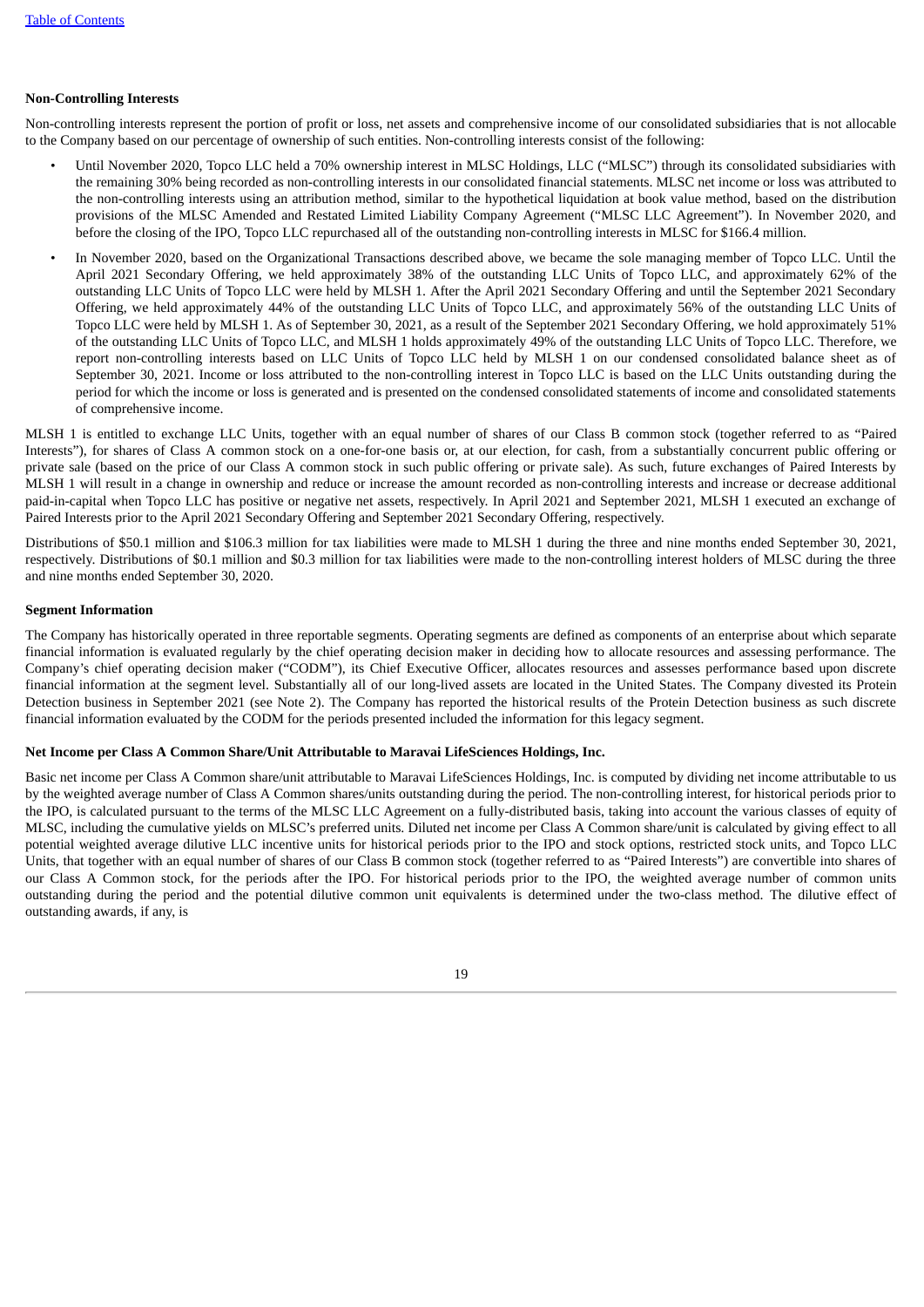reflected in diluted earnings per share/unit by application of the treasury stock method or if-converted method, as applicable. The Company reported net income attributable to Maravai LifeSciences Holdings, Inc. for the three and nine months ended September 30, 2021 and 2020.

# **Property and Equipment**

Property and equipment are stated at cost, less accumulated depreciation. Depreciation is computed using the straight-line method over the following estimated useful lives:

| Assets                                      | <b>Useful Lives</b> |
|---------------------------------------------|---------------------|
| <b>Buildings</b>                            | 20 - 35 years       |
| <b>Building improvements</b>                | 5 - 15 years        |
| Furniture, fixtures, equipment and software | $3 - 11$ years      |

Leasehold improvements are amortized over the shorter of the related lease term or useful life.

Maintenance and repairs are charged to operations when incurred, while betterments or renewals are capitalized. When property and equipment are sold or otherwise disposed of, the asset account and related accumulated depreciation account are relieved, and any gain or loss is included in the results of operations.

The Company is considered to be an owner lessee of certain buildings (Note 5). The leased buildings are being depreciated over the lease term to a residual value that will approximate the remaining lease financing obligation at the end of the lease.

Property and equipment also includes a leased building which is recorded as construction in process during the period of construction at its fair value plus the cost of improvements incurred during the construction period (Note 5).

# **Impairment of Long-Lived and Intangible Assets**

The Company periodically reviews long-lived assets, including property and equipment and finite-lived intangible assets, to determine whether current events or circumstances indicate that such carrying amounts may not be recoverable. If such facts or circumstances are determined to exist, an estimate of the undiscounted future cash flows of these assets is compared to the carrying value the assets to determine whether impairment exists. If the assets are determined to be impaired, the loss is measured based on the difference between the fair value and carrying value of the assets. No impairment loss was recognized for long-lived or finite-lived intangible assets during the three and nine months ended September 30, 2021 and 2020.

#### **Fair Value of Financial Instruments**

The Company defines fair value as the amount that would be received to sell an asset, or paid to transfer a liability, in an orderly transaction between market participants at the measurement date. The Company follows accounting guidance that has a three-level hierarchy for fair value measurements based upon the transparency of inputs to the valuation of the asset or liability as of the measurement date. Instruments with readily available actively quoted prices, or for which fair value can be measured from actively quoted prices in an orderly market, will generally have a higher degree of market price transparency and a lesser degree of judgment used in measuring fair value. The three levels of the hierarchy are defined as follows:

Level 1—Observable inputs that reflect quoted prices (unadjusted) for identical assets or liabilities in active markets;

Level 2—Include other inputs that are directly or indirectly observable in the marketplace; and

Level 3—Unobservable inputs which are supported by little or no market activity.

As of September 30, 2021 and December 31, 2020, the carrying value of current assets and liabilities approximates fair value due to the short maturities of these instruments. The fair values of the Company's long-term debt approximate carrying value, excluding the effect of unamortized debt discount, as it is based on borrowing rates currently available to the Company for debt with similar terms and maturities (Level 2 inputs).

# **Concentration of Credit Risk**

Financial instruments that potentially subject the Company to significant concentrations of credit risk consist principally of cash and accounts receivable. The Company maintains substantially all of its cash balances at a financial institution that management believes is of high credit-quality and is financially stable. Cash is deposited with major financial institutions in excess of Federal Deposit Insurance Corporation ("FDIC") insurance limits. The Company believes it is not exposed to significant credit risk due to the financial strength of the depository institutions in which the cash is held. The Company provides credit, in the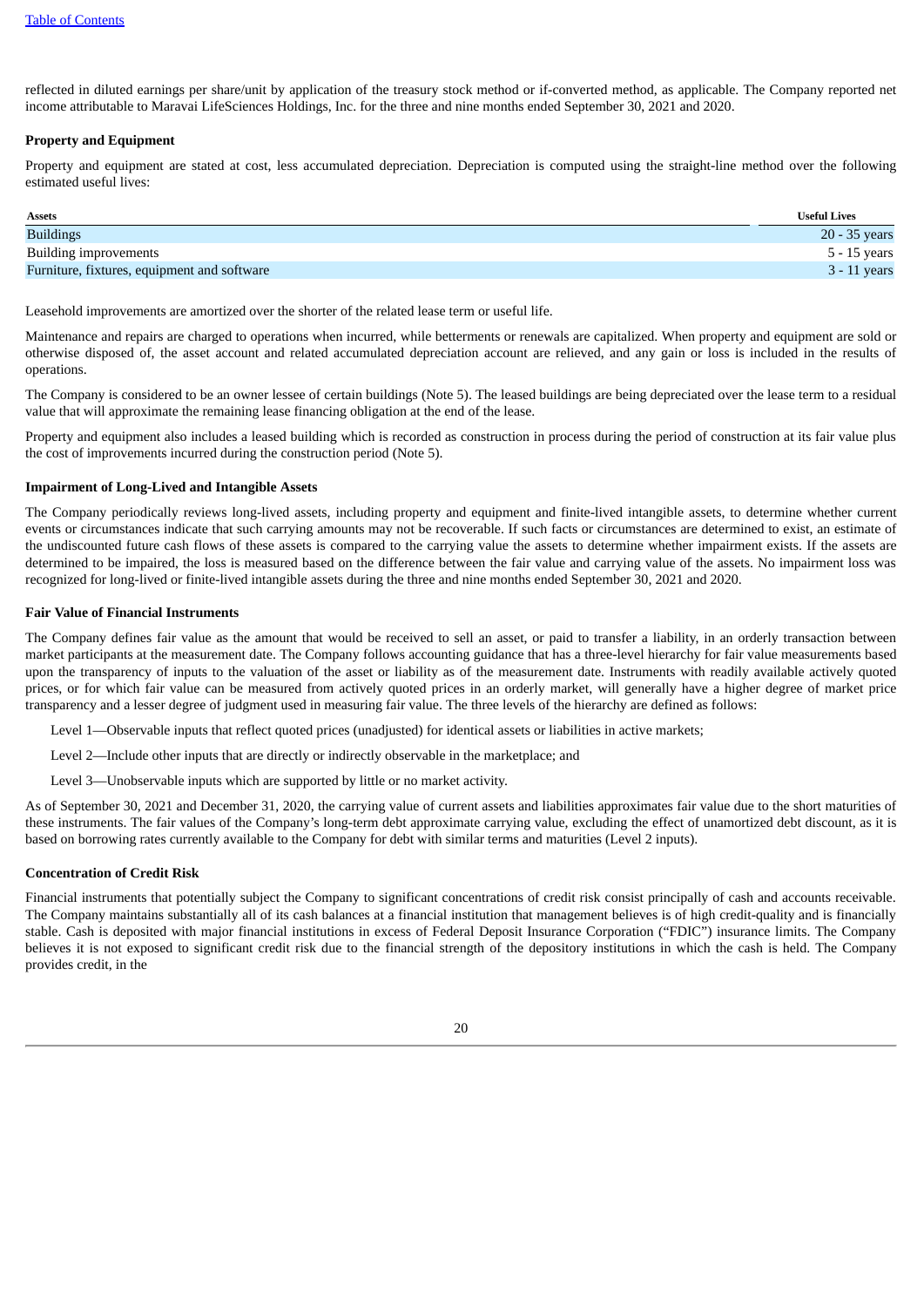normal course of business, to international and domestic distributors and customers, which are geographically dispersed. The Company attempts to limit its credit risk by performing ongoing credit evaluations of its customers and maintaining adequate allowances for potential credit losses.

The following table summarizes revenue from each of our customers who individually accounted for 10% or more of our total revenue or accounts receivable for the periods presented:

|                    |                                         | Revenue |                                 | <b>Accounts Receivable, net</b> |                           |                          |
|--------------------|-----------------------------------------|---------|---------------------------------|---------------------------------|---------------------------|--------------------------|
|                    | <b>Three Months Ended September 30,</b> |         | Nine Months Ended September 30, |                                 |                           |                          |
|                    | 2021                                    | 2020    | 2021                            | 2020                            | <b>September 30, 2021</b> | <b>December 31, 2020</b> |
| <b>BioNTech SE</b> | 26.2 %                                  | 21.9 %  | 32.2 %                          | 10.4 %                          | 36.0 %                    | $*$                      |
| Pfizer, Inc.       | 23.4 %                                  | 24.0 %  | 22.9%                           | $13.5\%$                        | $11.3\%$                  | 45.1 %                   |
| CureVac N.V.       | 23.0 %                                  | $\ast$  | 11.3 %                          | $\ast$                          | $18.2 \%$                 | 12.8 %                   |
| Sanofi S.A.        | $\ast$                                  | $\ast$  | $\ast$                          | 10.3%                           | $\ast$                    | $\ast$                   |

Less than  $10%$ 

 $\_$ 

For the three and nine months ended September 30, 2021 and 2020, substantially all of the revenue recorded for BioNTech SE and Pfizer, Inc. was generated by our Nucleic Acid Production segment. For the three and nine months ended September 30, 2021, substantially all of the Company's revenue from CureVac N.V. was generated by our Nucleic Acid Production segment. For the nine months ended September 30, 2020, substantially all of the Company's revenue from Sanofi S.A. was generated by our Nucleic Acid Production segment.

# **Emerging Growth Company Status**

The Company is an emerging growth company, as defined in the Jumpstart Our Business Startups Act of 2012 ("JOBS Act"). Under the JOBS Act, emerging growth companies can delay adopting new or revised accounting standards issued subsequent to the enactment of the JOBS Act, until such time as those standards apply to private companies. The Company has elected to use this extended transition period for complying with new or revised accounting standards that have different effective dates for public and private companies until the earlier of the date that it (i) is no longer an emerging growth company or (ii) affirmatively and irrevocably opts out of the extended transition period provided in the JOBS Act. As a result, these condensed consolidated financial statements may not be comparable to companies that comply with the new or revised accounting pronouncements as of public company effective dates. As the aggregate market value of the Company's voting and non-voting common stock that was held by non-affiliates exceeded \$700.0 million as of June 30, 2021, the Company will be classified as a large accelerated filer, and therefore will cease being an emerging growth company, as of December 31, 2021.

### **Recently Adopted Accounting Pronouncements**

In March 2020, the Financial Accounting Standards Board ("FASB") issued Accounting Standards Update ("ASU") 2020-04, *Reference Rate Reform (Topic 848),* which provides optional expedients and exceptions for applying U.S. GAAP to contracts, hedging relationships, and other transactions affected by the discontinuation of the London Interbank Offered Rate ("LIBOR") or by another reference rate expected to be discontinued, if certain criteria are met. In January 2021, the FASB issued ASU 2021-01, *Reference Rate Reform (Topic 848)*, the FASB issued additional clarification related to reference rate reform, permitting entities to elect certain optional expedients and exceptions when accounting for derivative contracts and certain hedging relationships affected by changes in the interest rates used for discounting cash flows, computing variation margin settlements, and calculating price alignment interest in connection with reference rate reform activities under way in global financial markets. The standards are effective for all entities upon issuance and we will apply the amendments prospectively through December 31, 2022. There was no impact to the Company's consolidated financial statements for the nine months ended September 30, 2021 as a result of the adoption of these standards.

## **Recently Issued Accounting Pronouncements Not Yet Adopted**

In February 2016, the FASB issued ASU 2016-02, *Leases* ("Topic 842"), which supersedes the guidance in ASC 840, *Leases*. The new standard, as amended by subsequent ASUs on Topic 842 and recent extensions issued by the FASB in response to COVID-19, requires lessees to apply a dual approach, classifying leases as either finance or operating leases based on the principle of whether or not the lease is effectively a financed purchase by the lessee. This classification will determine whether lease expense is recognized based on an effective interest method or on a straight-line basis over the term of the lease. A lessee is also required to record a right-of-use asset and a lease liability for all leases with a term of greater than 12 months regardless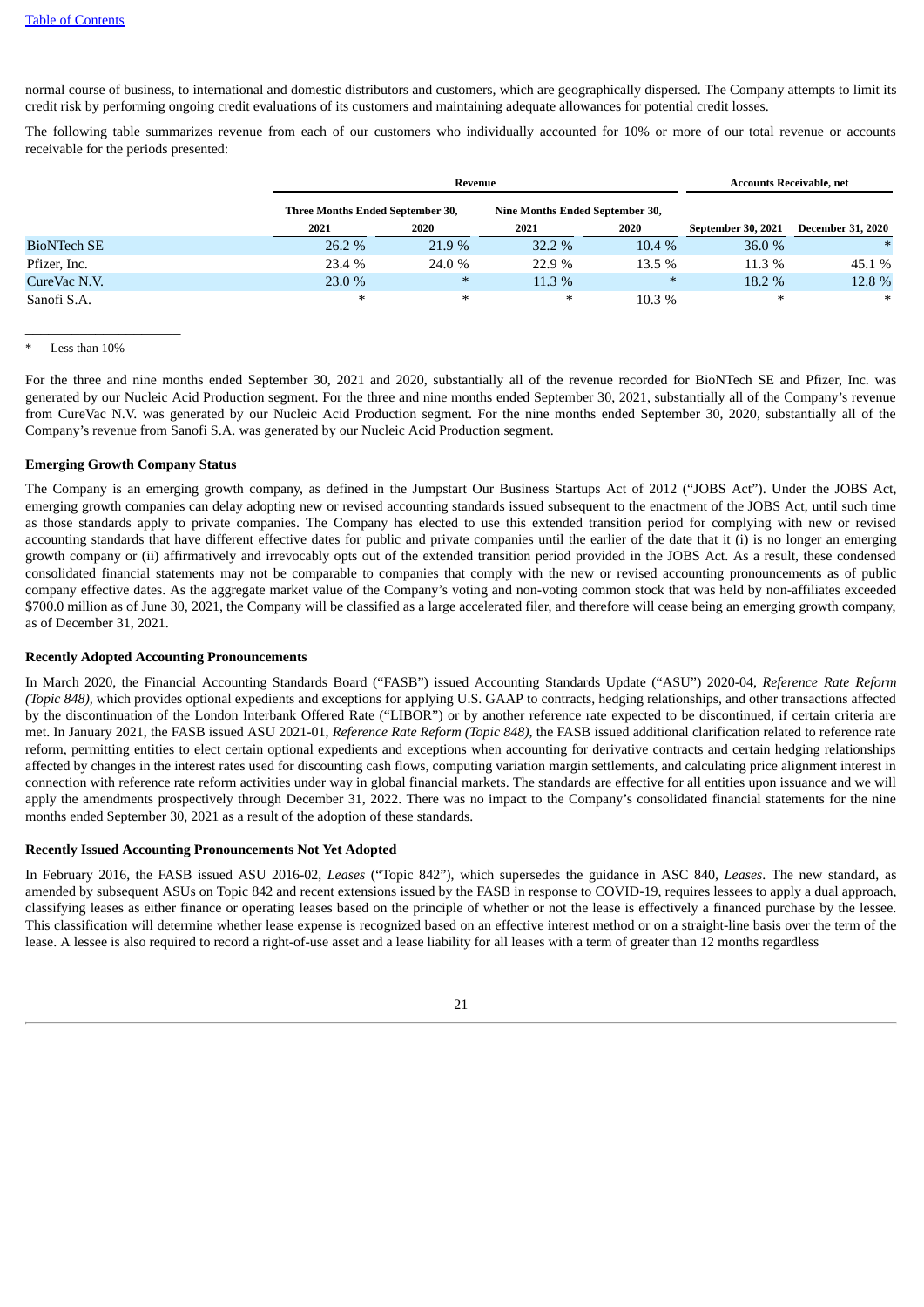of their classification. Leases with a term of 12 months or less will be accounted for similar to existing guidance for operating leases today. The Company plans to adopt this standard using the modified retrospective approach with a cumulative effect adjustment to retained earnings at the beginning of the period of adoption. The Company will also adopt certain practical expedients provided by Topic 842. As a result of the Company having elected the extended transition period for complying with new or revised accounting standards pursuant to Section 107(b) of the JOBS Act, Topic 842 has not yet been adopted. However, the Company will lose its "emerging growth company" status on December 31, 2021, and will instead be considered a large accelerated filer. The Company will adopt Topic 842 in the fourth quarter of 2021, with an effective date of January 1, 2021. The Company is currently assessing its inventory of leases but has not yet determined the full effects of Topic 842 on its consolidated financial statements but does expect the adoption of Topic 842 will have a material impact on the Company's consolidated financial statements and related notes to the recognition of right of use ("ROU") assets and lease liabilities on the Company's consolidated balance sheets, but it will not have a material impact on the Company's consolidated statements of income. The adoption of Topic 842 will also result in enhanced disclosures.

In June 2016, the FASB issued ASU 2016-13, Financial Instruments-Credit Losses (Topic 326): Measurement of Credit Losses on Financial Instruments which has been subsequently amended ("ASU 2016-13"). ASU 2016-13 revises the measurement of credit losses for most financial instruments measured at amortized cost, including trade receivables, from an incurred loss methodology to an expected loss methodology which results in earlier recognition of credit losses. Under the incurred loss model, a loss is not recognized until it is probable that the loss-causing event has already occurred. The new standard introduces a forward-looking expected credit loss model that requires an estimate of the expected credit losses over the life of the instrument by considering all relevant information including historical experience, current conditions, and reasonable and supportable forecasts that affect collectability. In addition, this standard also modifies the impairment model for available-for-sale debt securities, which are measured at fair value, by eliminating the consideration for the length of time fair value has been less than amortized cost when assessing credit loss for a debt security and provides for reversals of credit losses through income upon credit improvement. As a result of the Company having elected the extended transition period for complying with new or revised accounting standards pursuant to Section 107(b) of the JOBS Act, ASU 2016-13 has not yet been adopted. However, on June 30,2021, the Company's aggregate market value of its voting and non-voting common stock that was held by non-affiliates exceeded \$700.0 million, and therefore the Company will lose its "emerging growth company" status on December 31, 2021, and will instead be considered a large accelerated filer. The Company will adopt ASU 2016-13 in the fourth quarter of 2021. The Company is currently assessing the impact of adopting this standard on its consolidated financial statements and disclosures, but does not expect that it will have a material impact on its consolidated financial statements and disclosures.

In August 2018, the FASB issued ASU 2018-15, *Intangibles—Goodwill and Other—Internal-Use Software (Subtopic 350-40): Customer's Accounting for* Implementation Costs Incurred in a Cloud Computing Arrangement That Is a Service Contract ("ASU 2018-15"). The ASU aligns the requirements for capitalizing implementation costs incurred in a hosting arrangement that is a service contract with the requirements for capitalizing implementation costs incurred to develop or obtain internal-use software. This new standard also requires customers to expense the capitalized implementation costs of a hosting arrangement that is a service contract over the term of the hosting arrangement. This ASU is effective for years beginning after December 15, 2020, and interim period within annual periods beginning after December 15, 2021, with early adoption permitted. The Company is currently assessing its inventory of cloud computing arrangements but has not yet determined the full effects of ASU 2018-15 on its consolidated financial statements. The Company does not expect the adoption of ASU 2018-15 to have a material impact on its consolidated financial statements and disclosures.

In October 2018, the FASB issued ASU 2018-17, Consolidation (Topic 810): Targeted Improvements to the Related Party Guidance for Variable Interest *Entities*. ASU 2018-17 changes how entities evaluate decision-making fees under the variable interest entity guidance. To determine whether decisionmaking fees represent a variable interest, an entity considers indirect interests held through related parties under common control on a proportional basis, rather than in their entirety. This guidance is effective for fiscal years, beginning after December 15, 2020 and interim periods within fiscal years beginning after December 15, 2021, with early adoption permitted. All entities are required to apply the amendments in this ASU retrospectively with a cumulativeeffect adjustment to retained earnings at the beginning of the earliest period presented. The Company is currently evaluating the impact of this standard, but does not expect that it will have a material impact on its consolidated financial statements and disclosures.

In August 2020, the FASB issued ASU 2020-06, Debt - Debt with Conversion and Other Options (Subtopic 470-20) and Derivatives and Hedging-Contracts in Entity's Own Equity (Subtopic 815-40) - Accounting for Convertible Instruments and Contracts in an Entity's Own Equity ("ASU 2020-06"), which simplifies the accounting for convertible instruments, amends the guidance on derivative scope exceptions for contracts in an entity's own equity, and modifies the guidance on diluted earnings per share calculation as a result of these changes. The standard is effective for the Company for annual reporting periods beginning after December 15, 2021, including interim periods within those fiscal years, with early adoption permitted. The Company is currently evaluating the impact the adoption of this standard may have on its consolidated financial statements.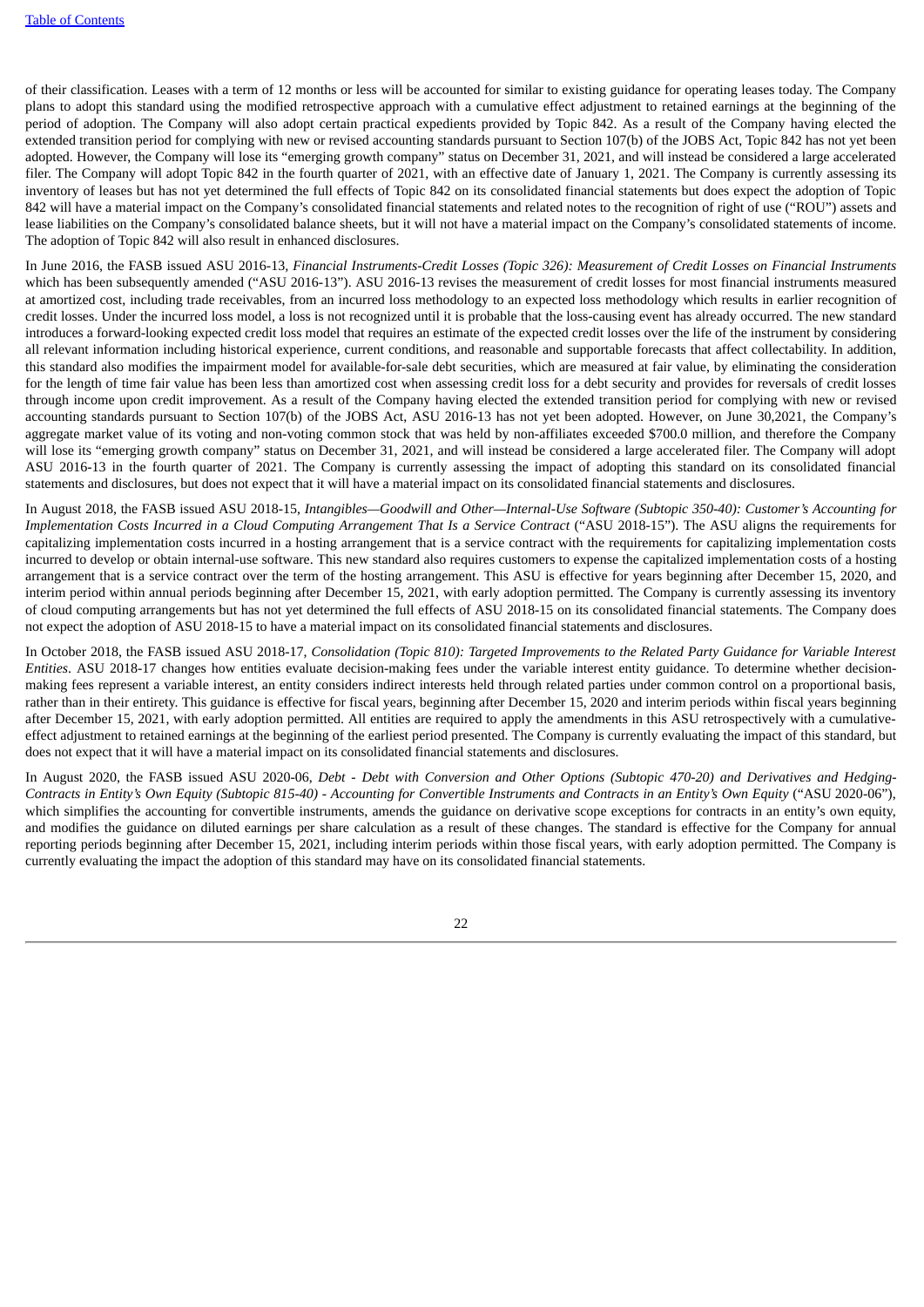# **2. Divestiture**

On August 5, 2021, the Company entered into a definitive agreement to sell Vector Laboratories, Inc. and its subsidiaries ("Vector") to Voyager Group Holdings, Inc. ("Voyager"), a third-party unrelated to the Company, for an all cash sale price of \$124.0 million, subject to purchase price adjustments. The divestiture was completed on September 2, 2021, and the Company received total considerations of \$121.9 million, which included \$120.3 million in cash and \$1.6 million in receivables expected to be collected based on the finalization of working capital adjustments. The sale price is also subject to adjustment based on the finalization of working capital.

As a result of the divestiture, during the three and nine months ended September 30, 2021, the Company recognized a pre-tax gain on sale of \$11.2 million, net of transactions costs of \$0.9 million, in the condensed consolidated statements of income. Income tax expense of \$0.4 million relating to the gain on sale was recognized during the three and nine months ended September 30, 2021 (see Note 9).

The Company's Protein Detection segment was comprised of Vector. The sale of Vector represents a strategic shift as the Company will no longer be in the protein detection business after the sale. However, the sale did not qualify for presentation as discontinued operations since the sale of the Protein Detection segment did not have a major effect on the Company's operations or financial results.

In connection with the divestiture, the Company entered into a Transition Services Agreement ("TSA") with Voyager to help support its ongoing operations. Under the TSA, the Company will provide certain transition services to Voyager, including information technology, finance and ERP, marketing and commercial, human resources, employee benefits, and other limited services. Depending on the service, the initial period ranges from one month to five months and the extension period ranges from one month to eight months. Income from performing services under the TSA was recorded within other income in the condensed consolidated statements of income and was not significant for the three and nine months ended September 30, 2021.

In August 2020, the Company entered into an agreement with an executive of Vector whereby the Company granted the executive incentive units of MLSH 1. In connection with the divestiture, the Company amended the terms of the MLSH 1 incentive units resulting in the recognition of incremental unit-based compensation expense of \$2.4 million. This unit-based compensation expense was recorded within selling, general and administrative in the condensed consolidated statements of income for the three and nine months ended September 30, 2021.

# **3. Goodwill and Intangible Assets**

The Company's goodwill of \$152.8 million and \$224.3 million as of September 30, 2021 and December 31, 2020, respectively, represents the excess of purchase consideration over the fair value of assets acquired and liabilities assumed. As of September 30, 2021, the Company had three reporting units, two of which are contained in the Nucleic Acid Production segment. As of December 31, 2020, the Company had four reporting units, two of which were contained in the Nucleic Acid Production segment. The Company has not recognized any goodwill impairment in any of the periods presented.

The following table summarizes the activity in the Company's goodwill by segment for the periods presented (in thousands):

|                                  | <b>Nucleic Acid</b><br>Production | <b>Biologics Safety</b><br>Testing | <b>Protein Detection</b> | Total     |
|----------------------------------|-----------------------------------|------------------------------------|--------------------------|-----------|
| Balance as of December 31, 2020  | 32,838                            | 119.928                            | 71,509                   | 224,275   |
| Divestiture                      |                                   |                                    | (71,509)                 | (71, 509) |
| Balance as of September 30, 2021 | 32.838                            | 119.928                            |                          | 152,766   |

Goodwill as of September 30, 2021 excluded \$71.5 million related to the Company's divestiture of its Protein Detection segment (see Note 2).

Intangible assets are being amortized on a straight-line basis, which reflects the expected pattern in which the economic benefits of the intangible assets are being obtained, over an estimated useful life ranging from 5 to 15 years.

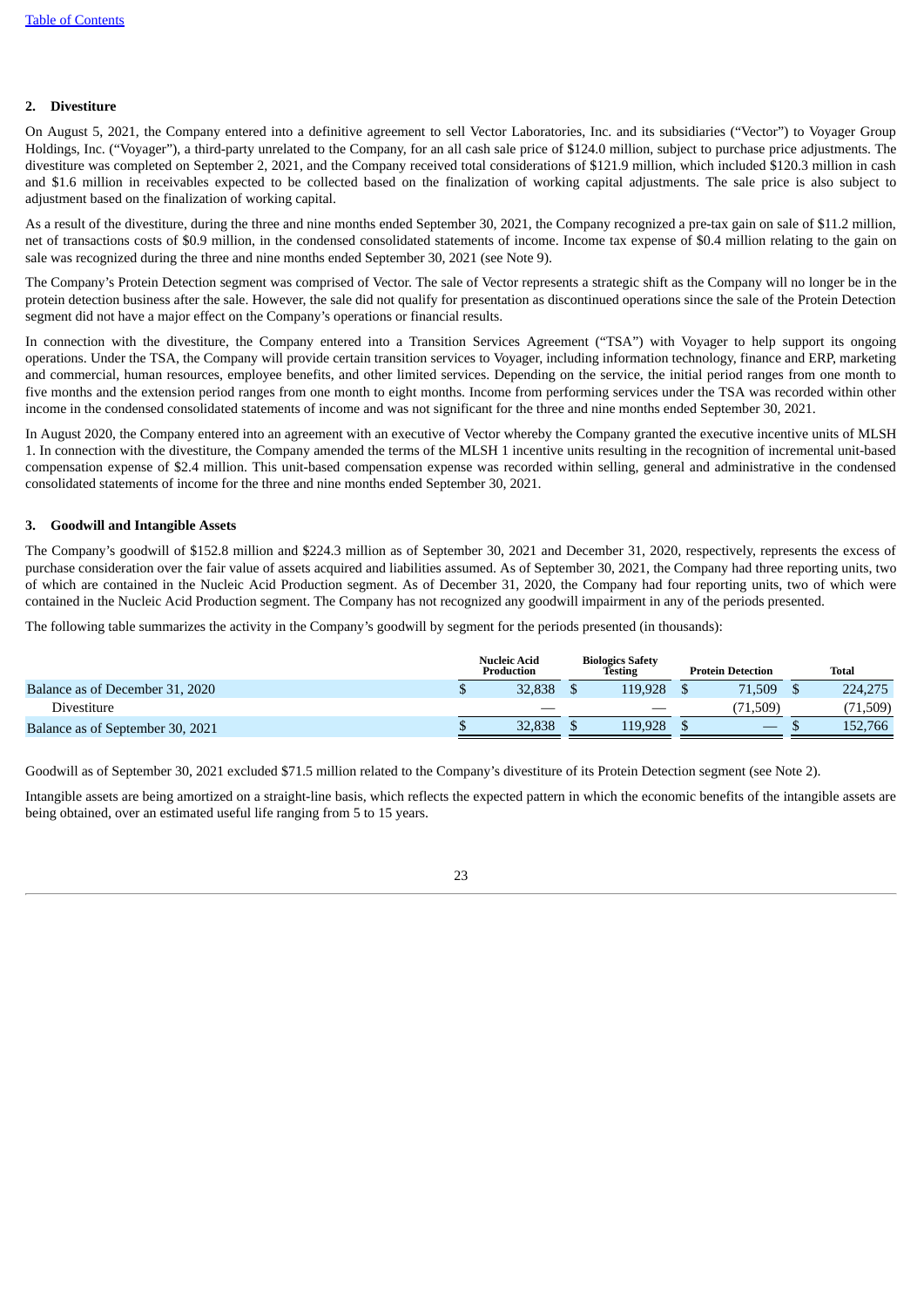The following are components of finite-lived intangible assets and accumulated amortization as of the periods presented:

|                                  |                                 | September 30, 2021 |          |                             |  |                               |                                 |                                                                    |  |  |  |  |  |
|----------------------------------|---------------------------------|--------------------|----------|-----------------------------|--|-------------------------------|---------------------------------|--------------------------------------------------------------------|--|--|--|--|--|
|                                  | <b>Gross Carrying</b><br>Amount |                    |          | Accumulated<br>Amortization |  | <b>Net Carrying</b><br>Amount | <b>Estimated Useful</b><br>Life | <b>Weighted Average</b><br><b>Remaining</b><br>Amortization Period |  |  |  |  |  |
|                                  |                                 |                    |          | (in thousands)              |  |                               | (in years)                      | (in years)                                                         |  |  |  |  |  |
| <b>Trade Names</b>               | Ф                               | 7,120              | <b>S</b> | $4,821$ \$                  |  | 2,299                         | $5 - 10$                        | 3.2                                                                |  |  |  |  |  |
| Patents and Developed Technology |                                 | 167,648            |          | 60,452                      |  | 107,196                       | $5 - 14$                        | 8.8                                                                |  |  |  |  |  |
| <b>Customer Relationships</b>    |                                 | 19,953             |          | 8,223                       |  | 11,730                        | $10 - 12$                       | 6.7                                                                |  |  |  |  |  |
| Total                            |                                 | 194.721            |          | 73,496                      |  | 121,225                       |                                 | 8.4                                                                |  |  |  |  |  |
|                                  |                                 |                    |          |                             |  |                               |                                 |                                                                    |  |  |  |  |  |

|                                  |   | <b>December 31, 2020</b>        |      |                             |  |                               |                                 |                                                                    |  |  |  |  |
|----------------------------------|---|---------------------------------|------|-----------------------------|--|-------------------------------|---------------------------------|--------------------------------------------------------------------|--|--|--|--|
|                                  |   | <b>Gross Carrying</b><br>Amount |      | Accumulated<br>Amortization |  | <b>Net Carrying</b><br>Amount | <b>Estimated Useful</b><br>Life | <b>Weighted Average</b><br>Remaining<br><b>Amortization Period</b> |  |  |  |  |
|                                  |   |                                 |      | (in thousands)              |  |                               | (in years)                      | (in years)                                                         |  |  |  |  |
| <b>Trade Names</b>               | S | 11.490                          | - \$ | 5.384                       |  | 6.106                         | $5 - 15$                        | 6.3                                                                |  |  |  |  |
| Patents and Developed Technology |   | 169.404                         |      | 52,809                      |  | 116,595                       | $5 - 14$                        | 9.5                                                                |  |  |  |  |
| <b>Customer Relationships</b>    |   | 83,323                          |      | 28,368                      |  | 54,955                        | $10 - 14$                       | 8.8                                                                |  |  |  |  |
| Total                            |   | 264.217                         |      | 86,561                      |  | 177,656                       |                                 | 9.1                                                                |  |  |  |  |

The Company recognized \$3.1 million of amortization expense from intangible assets directly linked with revenue generating activities within cost of revenue in the consolidated statements of income for the three months ended September 30, 2021 and 2020. The Company recognized \$9.4 million and \$9.5 million of amortization expense from intangible assets directly linked with revenue generating activities within cost of revenue in the consolidated statements of income for the nine months ended September 30, 2021 and 2020, respectively. Amortization expense for intangible assets that are not directly related to sales generating activities of \$1.5 million and \$1.9 million was recorded as selling, general and administrative expenses for the three months ended September 30, 2021 and 2020, respectively. Amortization expense for intangible assets that are not directly related to sales generating activities of \$5.3 million and \$5.7 million was recorded as selling, general and administrative expenses for the nine months ended September 30, 2021 and 2020, respectively.

In September 2021, the Company completed its divestiture of the Protein Detection segment (see Note 2). This resulted in the derecognition of \$41.7 million in net intangible assets associated with the divested segment.

As of September 30, 2021, the estimated future amortization expense for finite-lived intangible assets were as follows (in thousands):

| 2021 (remaining three months)        | 3,654   |
|--------------------------------------|---------|
| 2022                                 | 14,600  |
| 2023                                 | 14,417  |
| 2024                                 | 14,417  |
| 2025                                 | 14,417  |
| Thereafter                           | 59,720  |
| Total estimated amortization expense | 121,225 |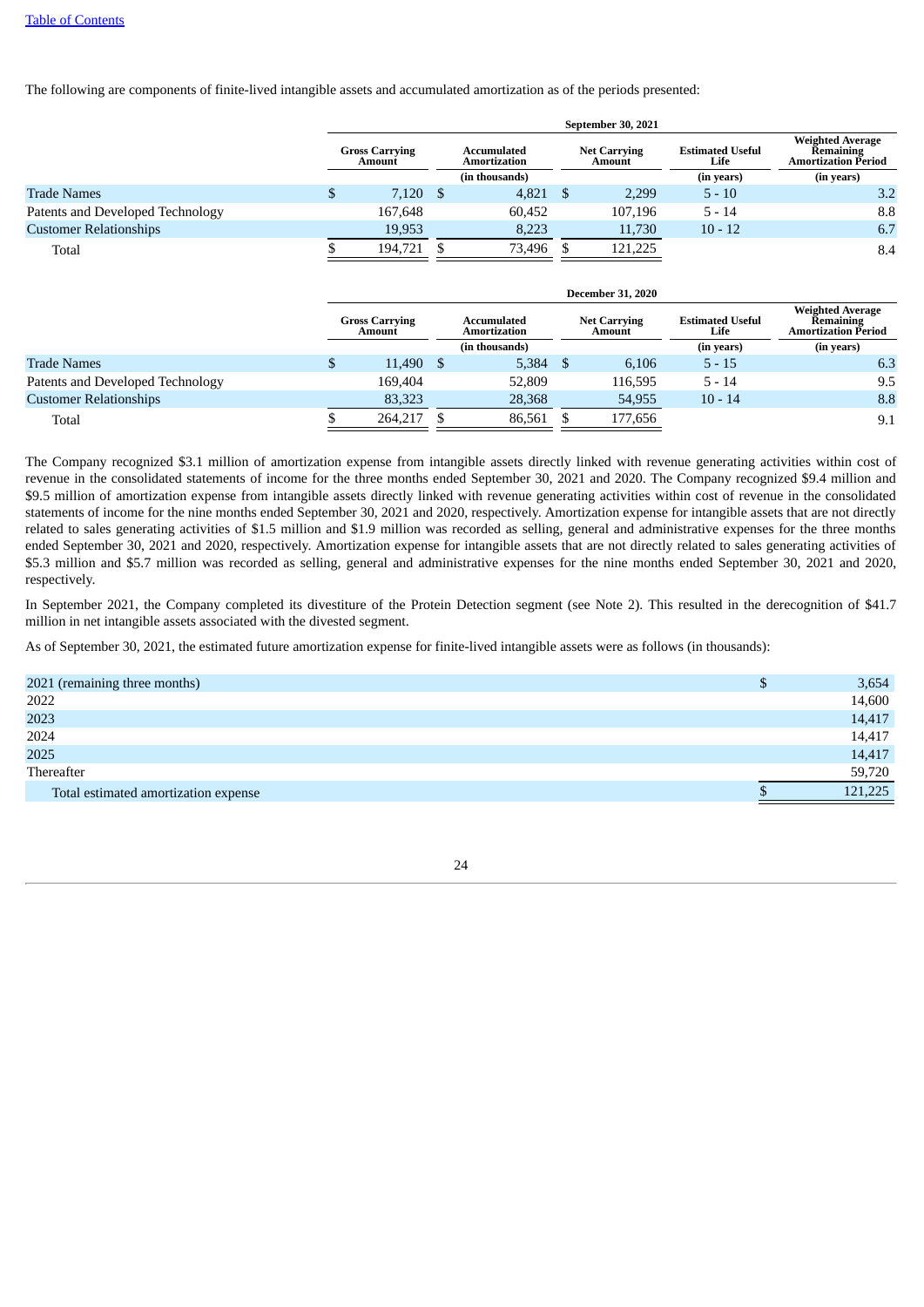# **4. Balance Sheet Components**

# *Inventory*

Inventory consisted of the following as of the periods presented (in thousands):

|                 | September 30, 2021 | <b>December 31, 2020</b> |  |
|-----------------|--------------------|--------------------------|--|
| Raw materials   | 19,344             | 11,112                   |  |
| Work in process | 25,430             | 18,333                   |  |
| Finished goods  | 11.472             | 3,856                    |  |
| Total inventory | 56,246             | 33,301                   |  |

# **5. Lease Commitments**

The Company leases five facilities, including office, laboratory and manufacturing space under long-term non-cancelable operating leases. The leased facilities have initial terms of two to twelve years, two of which have multiple five-year renewal terms with the remaining leases having either three-year or five-year renewal terms.

Rent expense for the three and nine months ended September 30, 2021 was approximately \$0.1 million and \$2.1 million, respectively. For the three and nine months ended September 30, 2021, reported rent expense is net of approximately \$1.1 million and \$1.7 million, respectively, of deferred gain being recognized over the life of the lease associated with the Company's sale leaseback arrangement for its Burlingame, California facility, of which \$0.9 million was accelerated as part of the Company's divestiture of the Protein Detection segment in September 2021 (see Note 2).

Rent expense for the three and nine months ended September 30, 2020, was approximately \$0.8 million and \$2.3 million, respectively. For the three and nine months ended September 30, 2020, reported rent expense is net of approximately \$0.3 million and \$1.1 million, respectively, of deferred gain being recognized over the life of the lease associated with the Company's sale leaseback arrangement for the Burlingame, California facility.

In January 2020, the Company completed the sale of land, building and related building improvements specific to its Burlingame facility for approximately \$34.5 million in cash. Simultaneously, with the close of the transaction, the Company leased the property for a two-and-a-half-year period, resulting in a total of \$3.3 million in new lease obligations through December 31, 2021. The Company's sale of the building and immediate leaseback of the facility qualified for sale-leaseback accounting. The lease was evaluated and classified as an operating lease. Given the Company was considered to retain more than a minor part but less than substantially all of the use of the property, the present value of the minimum lease payment over the lease term of \$3.1 million was deferred and recognized as a reduction of rent expense over the life of the lease. Net of the \$3.1 million in deferred gain, the Company recognized a net gain on the sale of the asset of \$19.0 million during the first fiscal quarter of 2020. In August 2020, the Company executed a six-month extension for the leased property, including escalating rent payments, with total incremental lease payments associated with the extension of \$1.8 million. The unamortized deferred gain at the time of the modification, approximating \$2.0 million, was being amortized on a prospective basis over the extended lease term. As of September 30, 2021, the Company no longer leased the Burlingame, California facility.

In July 2018, the Company entered into a lease for a new manufacturing facility (the "Wateridge San Diego Facility Lease"). The lease included tenant improvement provisions for construction prior to occupancy. Construction on this new manufacturing facility began in 2018 and the Company evaluated the extent of its financial and operational involvement in the tenant improvements to the Wateridge San Diego Facility Lease to determine whether it was considered the owner of the construction project. The Company concluded that it was deemed to be the owner of the facility for accounting purposes (even though it did not meet the definition for legal purposes) during the construction period, which began in 2018 and was completed in 2019. In 2019, upon completion of the construction, the Company evaluated the lease and concluded that the completed construction project failed to qualify for sale and leaseback accounting and has accounted for the lease as a financing lease transaction. The leased building and related improvements remain on the Company's balance sheet as of September 30, 2021 and December 31, 2020 and rental payments associated with the Wateridge San Diego Facility Lease have been allocated to operating lease expense for the ground underlying the leased building and principal and interest payments on the lease facility financing obligation. The Company recorded the fair value of the building asset and improvements, which was estimated to be \$59.0 million, and the related lease facility financing obligation of \$51.2 million. The difference between the gross asset value and the lease facility financing obligation represents the approximate \$8.0 million of building improvement costs reimbursed by the Company.

In September 2020, the Company amended its Wateridge San Diego Facility lease agreement to provide for additional manufacturing and office space. The amended lease agreement provides for tenant improvements for construction prior to

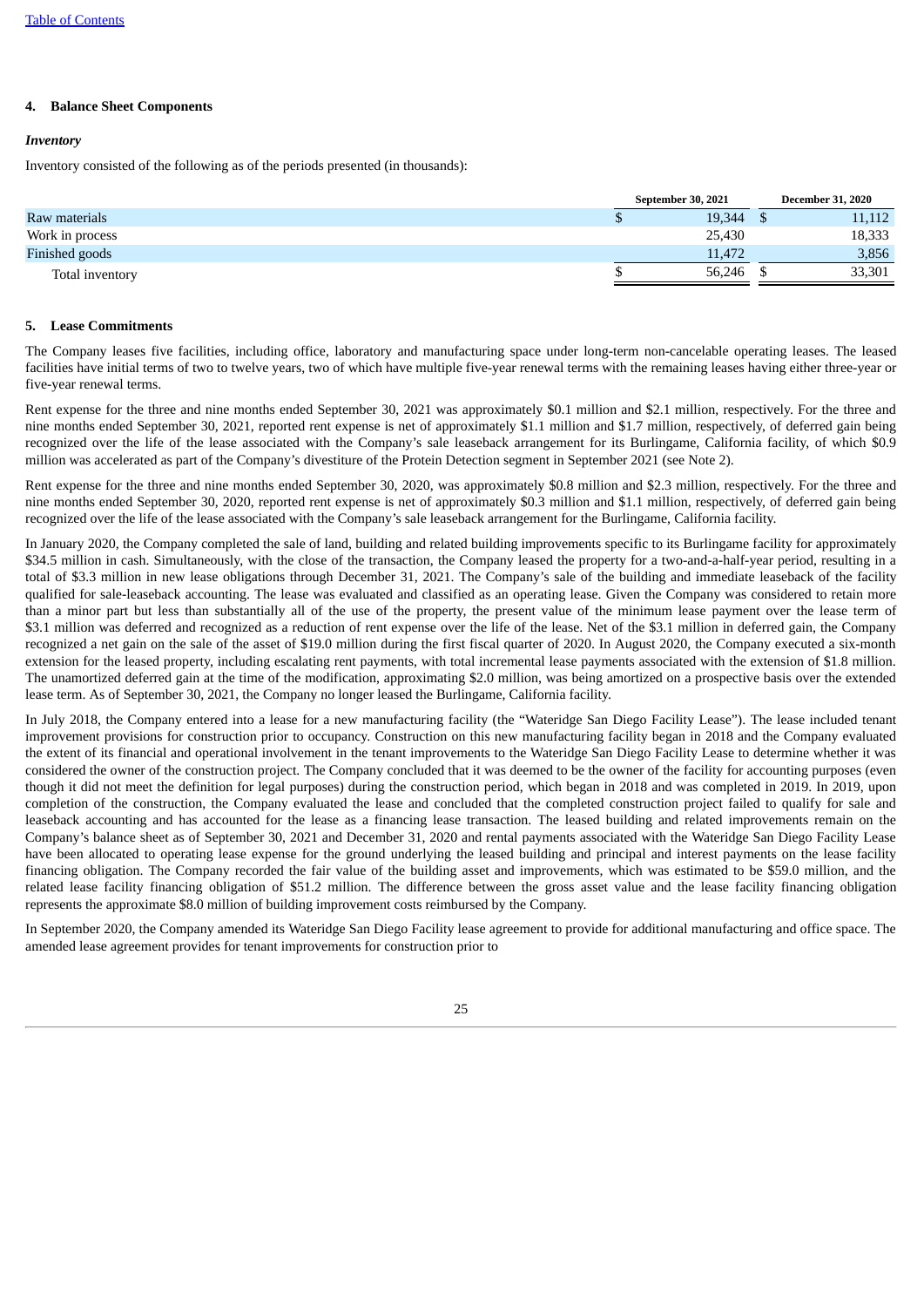occupancy of \$2.7 million, rent concessions, and escalating rent payments over the life of the lease, which now expires in May 2030. The total future minimum lease payments under the amended lease agreement are \$57.1 million, with an option to renew subject to certain conditions. As of December 31, 2020, the anticipated tenant improvement allowance was recorded as a component of the lease facility financing obligation, a \$2.0 million receivable for lessor-funded financing within prepaid and other current assets, and \$0.7 million in construction in progress for costs incurred to date as the Company has earned the right to this portion of the tenant allowance as of December 31, 2020. As of December 31, 2020, the Company had recognized \$20.4 million and \$1.7 million in construction in progress and accrued expenses, respectively. During the first fiscal quarter of 2021, the Company earned the right to the remaining \$2.0 million of the tenant allowance and recognized the amount as a component of the expanded space. Construction associated with the expansion was completed and placed into service during the first fiscal quarter of 2021. As a result, approximately \$21.0 million of cost was reclassified from construction in progress into building, leasehold improvements, and equipment.

The Company recognizes payments under the lease agreement as a reduction of the lease facility financing obligation using the effective interest method and the ground rent as operating lease expense as reflected in the schedule below. Payments on the Wateridge San Diego Facility Lease obligation for the three and nine months ended September 30, 2021 were approximately \$1.2 million and \$3.5 million, respectively. For the three and nine months ended September 30, 2021, the Company recognized rent expense associated with the ground lease for the Wateridge San Diego Facility Lease of approximately \$0.2 million and \$0.6 million, respectively, in the consolidated statements of income.

Payments on the Wateridge San Diego Facility Lease obligation for the three and nine months ended September 30, 2020 were approximately \$0.6 million and \$1.7 million, respectively. For the three and nine months ended September 30, 2020, the Company recognized rent expense associated with the ground lease for the Wateridge San Diego Facility Lease of approximately \$0.2 million and \$0.6 million, respectively, in the consolidated statements of income.

In August 2021, the Company entered into a lease for a new manufacturing facility (the "Flanders San Diego Facility Lease"). The lease included tenant improvement provisions for construction prior to occupancy of up to \$11.5 million, rent abatement clauses, and escalating rent payments over the life of the lease, which expires in 2032. The total future minimum lease payments under the lease agreement are \$37.2 million, with optional term extensions subject to certain requirements. The Company evaluated the extent of its financial and operational involvement in the tenant improvements to the Flanders San Diego Facility Lease to determine whether it was considered the owner of the construction project. The Company concluded that it was deemed to be the owner of the facility for accounting purposes (even though it did not meet the definition for legal purposes) during the construction period. The facility includes two existing buildings. As of September 30, 2021, construction for tenant improvements associated with the leased buildings has not begun. As of September 30, 2021,the Company had taken possession of one of the two buildings, and thus recognized the fair value of the building of \$4.8 million as property and equipment with a related liability within accrued expenses. The fair value of the building was estimated using a market approach that utilized observable sales within the last year for this specific asset (Level 2 inputs). Upon completion of construction, which is expected to occur during the second quarter of 2022, the Company will evaluate the lease under the sale and leaseback accounting guidance of Topic 842 to determine if the arrangement will qualify for sale-lease back accounting. For the three and nine months ended September 30, 2021, there were no material amounts recognized in rent expense in the consolidated statements of income associated with the ground lease for the Flanders San Diego Facility Lease.

The Company is also considered to be the accounting owner of its Southport, North Carolina leased facility (the "Southport Facility").

In 2017, the Company amended its initial lease with the former related party landlord to include the lease of additional space as well as an adjustment of the base rent for the existing space. The Company continues to recognize payments under the amended lease agreement as a reduction of the facility financing obligation using the effective interest method and the ground rent as operating lease expense as noted in the schedule below. As a result of the amendment, the Company anticipates the repayment of the financing obligation by September 2024. The fair value of the leased property established at acquisition continues to be depreciated over the building's estimated useful life of thirty-five years. For the three and nine months ended September 30, 2021 and 2020, payments on these lease obligations and the rent associated with the ground lease for the Southport Facility were not significant.

In June 2021, the Company entered into a lease for a new manufacturing facility (the "Leland Facility Lease") to relocate the Company's Biologics Safety Testing to a larger facility to support long-term growth. The lease included tenant improvement provisions for construction prior to occupancy of \$3.6 million, a free rent period, and escalating rent payments over the life of the lease which expires in 2032. The total future minimum lease payments under the lease agreement are \$12.7 million, with an option to extend subject to certain conditions. The Company evaluated the extent of its financial and operational involvement in the tenant improvements to the Leland Facility Lease to determine whether it was considered the owner of the construction project. The Company concluded that it was deemed to be the owner of the facility for accounting purposes (even though it did not meet the definition for legal purposes) during the construction period. Construction of the leased building has not begun as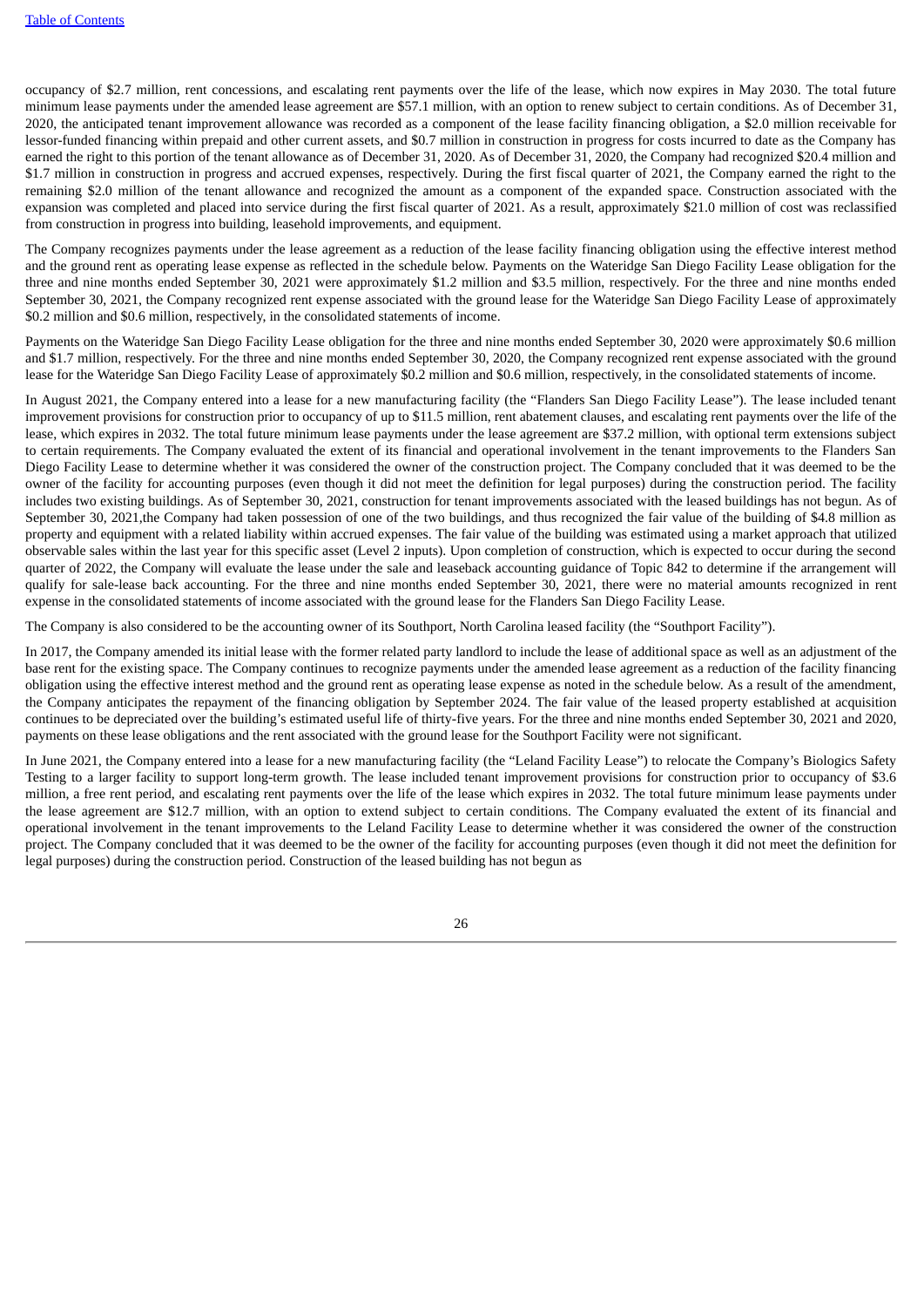of September 30, 2021. Upon completion of construction, which is expected to occur during the third quarter of 2022, the Company will evaluate the lease under the sale and leaseback accounting guidance of Topic 842 to determine if the arrangement will qualify for sale-lease back accounting. For the three and nine months ended September 30, 2021, there were no material amounts recognized in rent expense in the consolidated statements of income associated with the ground lease for the Leland Facility Lease.

As of September 30, 2021, minimum annual payments under the Company's non-cancelable lease agreements and lease financing obligations were as follows (in thousands):

|                                                       | <b>Lease Facility Financing</b><br><b>Obligations</b> |      | <b>Operating Leases</b> |
|-------------------------------------------------------|-------------------------------------------------------|------|-------------------------|
| 2021 (remaining three months)                         | 1,070                                                 | - \$ | 117                     |
| 2022                                                  | 4,648                                                 |      | 1,273                   |
| 2023                                                  | 5,014                                                 |      | 1,336                   |
| 2024                                                  | 5,109                                                 |      | 1,371                   |
| 2025                                                  | 5,071                                                 |      | 1,104                   |
| Thereafter                                            | 24,272                                                |      | 5,286                   |
| Total minimum payments                                | 45,184                                                |      | 10,487                  |
| Less: amount representing interest                    | (25, 249)                                             |      |                         |
| Present value of future minimum lease payments        | 19,935                                                |      |                         |
| Residual value of lease facility financing obligation | 36,563                                                |      |                         |
| Less: short-term lease facility financing obligations | (1,174)                                               |      |                         |
| Long-term lease facility financing obligations        | 55,324                                                |      |                         |

Operating leases in the table above include future minimum lease payments for the ground lease for the Southport Facility and Wateridge San Diego Facility. The table excludes future minimum lease payments for the Leland Facility Lease and Flanders San Diego Facility Lease as the fair value of the ground underlying the leased buildings were not deemed to be material.

As of September 30, 2021, payments due related to the financing component of the Leland Facility Lease and Flanders San Diego Facility Lease were as follows (in thousands):

| 2021 (remaining three months) | Φ |        |
|-------------------------------|---|--------|
| 2022                          |   | 1,176  |
| 2023                          |   | 4,408  |
| 2024                          |   | 4,535  |
| 2025                          |   | 4,665  |
| Thereafter                    |   | 35,080 |
| Total minimum payments        |   | 49,864 |

# **6. Long-Term Debt**

#### *2020 Credit Agreements*

In October 2020, Maravai Intermediate Holdings, LLC ("Intermediate"), a wholly-owned subsidiary of Topco LLC, along with its subsidiaries (the "New Borrowers"), entered into a credit agreement (the "New Credit Agreement") to refinance existing \$400.0 million long-term debt with a new \$780.0 million facility. The New Credit Agreement provides for a First Lien Term Loan (the "New First Lien Term Loan") of \$600.0 million, maturing October 2027, and a Revolving Credit Facility (the New Revolving Credit Facility") for up to \$180.0 million in funding. The New Credit Agreement amended and restated the Company's prior credit agreement as of August 2018 (the "First and Second Lien Credit Agreements"). In November 2020, the Company repaid \$50.0 million of principal balance of the New First Lien Term Loan using proceeds from the IPO. The New First Lien Term Loan bears interest at an annual rate equal to the Eurocurrency rate (i.e. the LIBOR rate) plus an applicable rate. The interest rate was 4.75% per annum as of September 30, 2021.

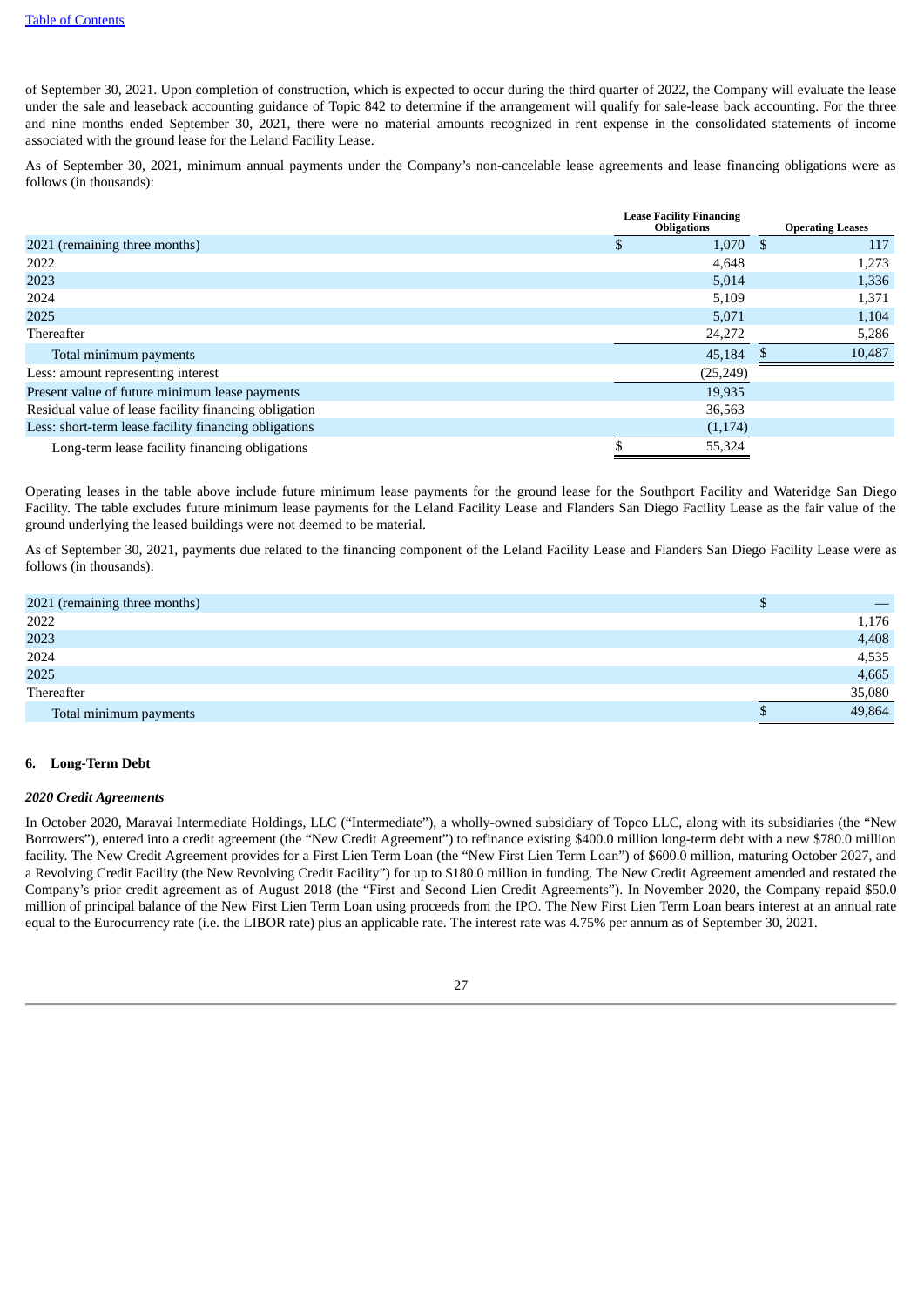The New Credit Agreement also provides for a \$20.0 million limit for letters of credit, which remained unused as of September 30, 2021 and December 31, 2020.

Borrowings under the New Credit Agreement are unconditionally guaranteed by Topco LLC, together with the existing and future material domestic subsidiaries of Topco LLC (subject to certain exceptions), as specified in the respective guaranty agreements. Borrowings under the New Credit Agreement are also secured by a first-priority lien and security interest in substantially all of the assets (subject to certain exceptions) of existing and future material domestic subsidiaries of Topco LLC that are loan parties.

In conjunction with the Company's divestiture of the Protein Detection segment, the Company transferred, per the existing terms of the New Credit Agreement, the portion of the New Term Loan held by Vector of \$118.4 million to Intermediate in its entirety. This amount was not assumed by Voyager as part of the divestiture. Total outstanding debt and loan covenant requirements remained unchanged as a result of the divestiture.

The New Credit Agreement contains certain covenants, including, among other things, covenants limiting our ability to incur or prepay certain indebtedness, pay dividends or distributions, dispose of assets, engage in mergers and consolidations, make acquisitions or other investments and make changes in the nature of the business. Additionally, the New Credit Agreement also requires us to maintain a certain net leverage ratio. The Company was in compliance with these covenants as of September 30, 2021.

# *Interest Rate Cap*

In the first fiscal quarter of 2021, the Company entered into a new interest rate cap agreement to manage a portion of its variable interest rate risk on its outstanding long-term debt. The contract, effective March 31, 2021, entitles the Company to receive from the counterparty at each calendar quarter end the amount, if any, by which a specified defined floating market rate exceeds the cap strike interest rate, applied to the contract's notional amount of \$415.0 million The floating rate of interest is reset at the end of each three month period. The contract expires on March 31, 2023. The interest rate cap agreement has not been designated as a hedging relationship and has been recognized on the condensed consolidated balance sheet at fair value of \$0.1 million within non-current assets with changes in fair value recognized in the condensed consolidated statements of income.

The Company's long-term debt consisted of the following as of the periods presented (in thousands):

|                                            | <b>September 30, 2021</b> | <b>December 31, 2020</b> |
|--------------------------------------------|---------------------------|--------------------------|
| New First Lien Term Loan                   | 545,500                   | 550,000                  |
| Unamortized debt issuance costs            | (13,916)                  | (15,386)                 |
| Total long-term debt                       | 531,584                   | 534,614                  |
| Less: current portion                      | (6,000)                   | (6,000)                  |
| Total long-term debt, less current portion | 525,584                   | 528,614                  |

There were no balances outstanding on the Company's New Revolving Credit Facility as of September 30, 2021 and December 31, 2020.

As of September 30, 2021, the aggregate future principal maturities of the Company's debt obligations for each of the next five years, based on contractual due dates, were as follows (in thousands):

| 2021 (remaining three months) | Φ | 1,500   |
|-------------------------------|---|---------|
| 2022                          |   | 6,000   |
| 2023                          |   | 6,000   |
| 2024                          |   | 6,000   |
| 2025                          |   | 6,000   |
| Thereafter                    |   | 520,000 |
| Total long-term debt          |   | 545,500 |
|                               |   |         |

# **7. Equity-Based Compensation**

In November 2020, in connection with the IPO, the Company's board of directors adopted the 2020 Omnibus Incentive Plan (the "2020 Plan"). All awards granted under the 2020 Plan are intended to be treated as (i) stock options, including incentive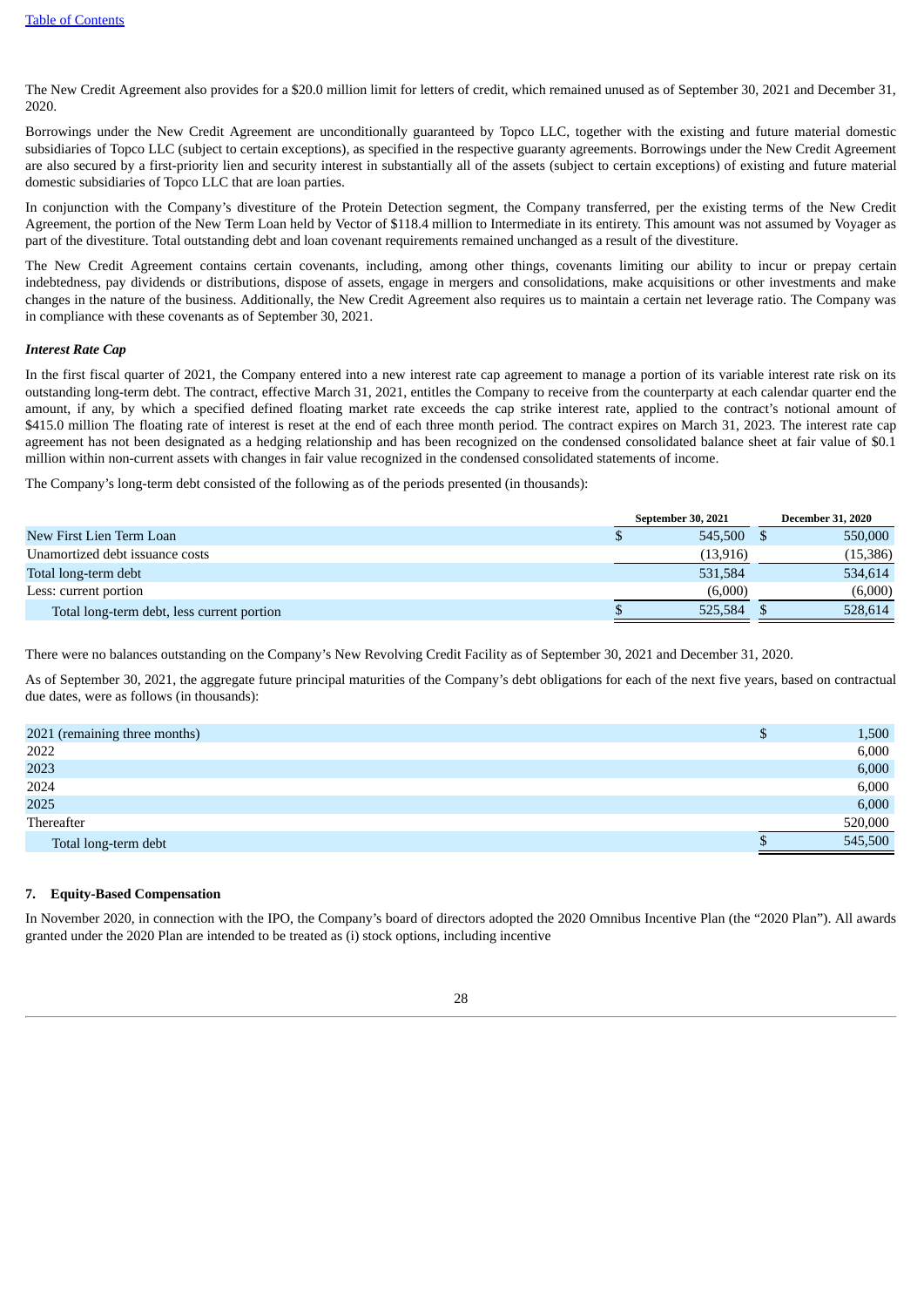$\_$ 

stock options ("ISOs"), (ii) stock appreciation rights ("SARs"), (iii) restricted share awards ("RSAs"), (iv) restricted stock units ("RSUs"), (v) dividend equivalents, or (vi) other stock or cash awards as may be determined by the plan's administrator from time to time. The Company uses the Black-Scholes option pricing model to estimate the fair value of each option grant on the date of grant or any other measurement date.

Prior to the IPO, the Company's parent, MLSH 1, granted unit-based awards to certain executives of the Company in the form of non-vested units. Our controlled subsidiary, MLSC, also granted unit-based awards to certain employees (collectively the "Incentive Units"). All awards of Incentive Units were measured based on the fair value of the award on the date of grant. Compensation expense for the Incentive Units is recognized over their requisite service period. The incentive units were subject to a combination of market, service or performance vesting conditions. For Incentive Units subject to performance conditions, the Company evaluated the probability of achieving each performance condition at each reporting date and recognized expense over the requisite service period when it was deemed probable that a performance condition will be met using the accelerated attribution method over the requisite service period. Upon completion of the IPO, all of the Incentive Units subject to a performance and market condition became vested.

The following table summarizes the total equity-based compensation expense included in the Company's consolidated statements of income for the periods presented (in thousands):

|                                                    | <b>Three Months Ended</b><br>September 30, |       | <b>Nine Months Ended</b><br>September 30, |       |  |       |
|----------------------------------------------------|--------------------------------------------|-------|-------------------------------------------|-------|--|-------|
|                                                    | 2021                                       | 2020  |                                           | 2021  |  | 2020  |
| Cost of sales                                      | 364                                        | 4     |                                           | 1,383 |  |       |
| Research and development                           |                                            | 574   |                                           | 198   |  | 732   |
| Selling, general and administrative <sup>(1)</sup> | 3,198                                      | 1,271 |                                           | 6.647 |  | 2,190 |
| Total equity-based compensation                    | 3,567                                      | 1,849 |                                           | 8.228 |  | 2,933 |

(1) Amounts for the three and nine months ended September 30, 2021 include \$2.4 million of incremental expense for a modification related to the Company's divestiture of the Protein Detection segment (see Note 2).

No stock options were exercised or exercisable during the three and nine months ended September 30, 2021.

As of September 30, 2021, the total unrecognized equity-based compensation related to stock options, Incentive Units, and RSUs were \$18.4 million, \$1.5 million, and \$1.4 million, respectively, which is expected to be recognized over a weighted-average period of approximately 3.3, 2.2, and 2.1 years, respectively.

# **8. Net Income Per Class A Common Share/Unit Attributable to Maravai LifeSciences Holdings, Inc.**

Net income per unit for periods prior to our IPO have not been retrospectively adjusted to give effect to the Organizational Transactions described in Note 1 and the 69,000,000 shares of Class A common stock sold in our IPO. Additionally, basic net income per Class A common stock for the three and nine months ended September 30, 2021, has been calculated by dividing net income for the period, adjusted for net income attributable to non-controlling interests, by the weighted average Class A common stock outstanding during the period. Diluted net income per Class A common share gives effect to potentially dilutive securities by application of the treasury stock method or if-converted method, as applicable. Diluted net income per share of Class A common stock attributable to the Company is computed by adjusting the net income and the weighted-average number of shares of Class A common stock outstanding to give effect to potentially diluted securities.

Prior to the Organizational Transactions, the members' equity of MLSC was comprised of Class A and Class B preferred units, unit-based awards granted only to certain employees of its subsidiaries ("MLSC Incentive Units") and MLSC common units, each with participation rights. The MLSC preferred units were entitled to cumulative dividends of 8.0% compounded annually, up to an additional 4.0%, also compounded annually, to the extent of remaining unallocated earnings. The preferred unitholders of MLSC were required, however, to share a portion of the additional 4.0% in dividends with the holders of MLSC Incentive Units based on a formula defined in the MLSC LLC Agreement. The Company determined that vested MLSC Incentive Units and MLSC Class A and B preferred units were participating securities under the two-class method at the MLSC subsidiary level, however, they do not have a contractual obligation to share in losses, and therefore no undistributed losses have been allocated to them. MLSH 1 Incentive Units are granted by the parent of the Company, and as a result, do not represent potential common units of the Company.

Prior to the Organizational Transactions and IPO, basic net income per common unit attributable to our member for the three and nine months ended September 30, 2020 was based on the weighted average number of common units outstanding during

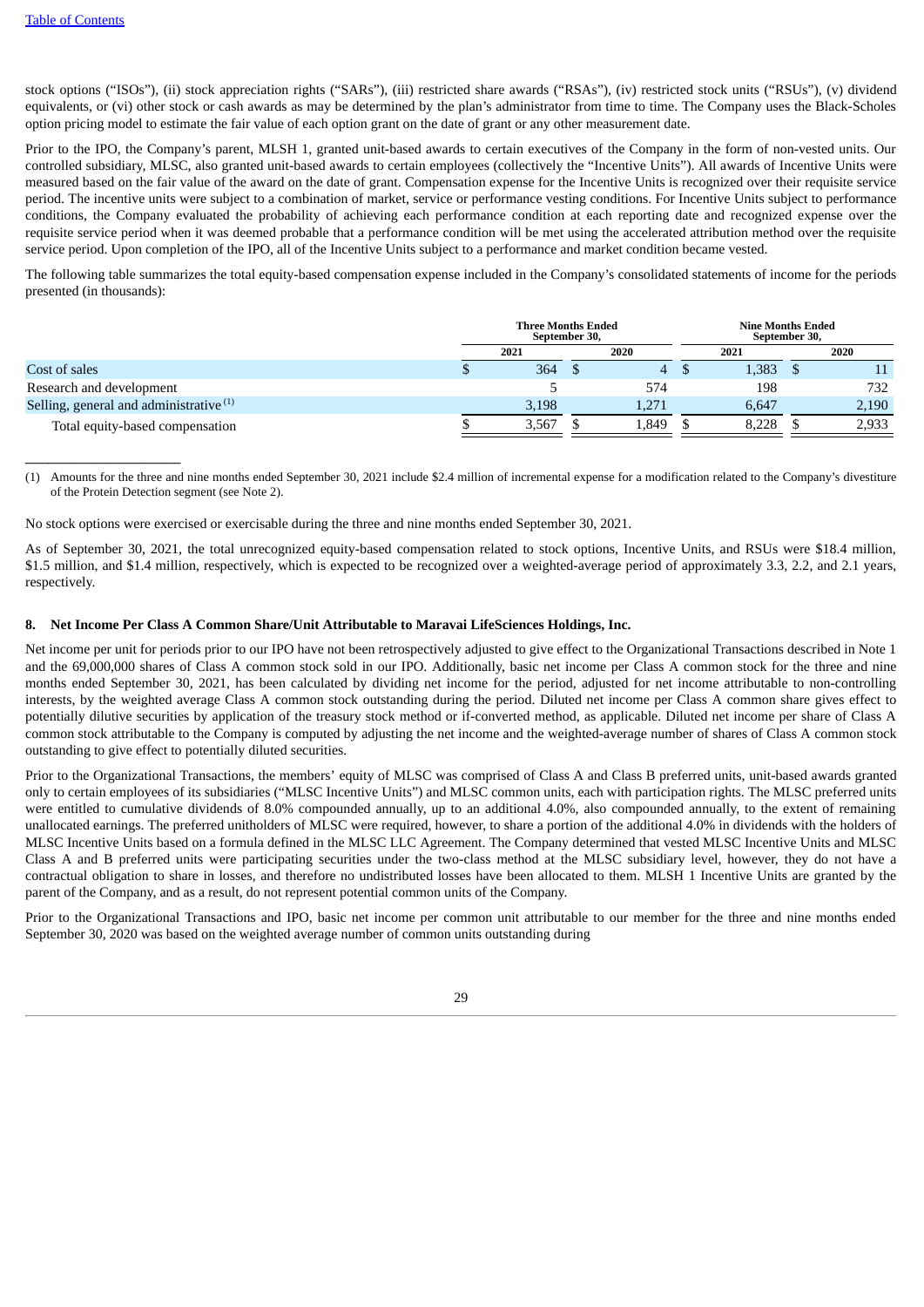$\_$ 

the period. Diluted net income per common unit is computed by adjusting the net income and the weighted-average number of common units outstanding to give effect to potentially dilutive securities.

The following table presents the computation of basic and diluted net income per common share/unit attributable to the Company for the periods presented (in thousands, except per share and per unit amounts):

|                                                                                      |              | <b>Three Months Ended</b><br>September 30, |                        |             |      |            | <b>Nine Months Ended</b><br>September 30, |           |  |
|--------------------------------------------------------------------------------------|--------------|--------------------------------------------|------------------------|-------------|------|------------|-------------------------------------------|-----------|--|
|                                                                                      |              | 2021                                       |                        | 2020        |      | 2021       |                                           | 2020      |  |
| Net income per Class A common share/unit:                                            |              |                                            |                        |             |      |            |                                           |           |  |
| Numerator-basic:                                                                     |              |                                            |                        |             |      |            |                                           |           |  |
| Net income                                                                           | $\mathbb{S}$ | 132,810                                    | \$                     | $39,023$ \$ |      | 343,006    | -\$                                       | 64,344    |  |
| Less: preferred unit dividends attributable to the MLSC non-controlling<br>interests |              |                                            |                        | (11,745)    |      |            |                                           | (14, 805) |  |
| Less: (income) loss attributable to common non-controlling interests                 |              | (78, 536)                                  |                        | 3,942       |      | (216, 410) |                                           | 3,993     |  |
| Net income attributable to Maravai LifeSciences Holdings, Inc.--basic                | \$           | 54,274                                     | \$                     | 31,220      | \$   | 126,596    | \$                                        | 53,532    |  |
| Numerator-diluted:                                                                   |              |                                            |                        |             |      |            |                                           |           |  |
| Net income attributable to Maravai LifeSciences Holdings, Inc.--basic                | \$           | 54,274                                     | \$                     | 31,220      | - \$ | 126,596    | - \$                                      | 53,532    |  |
| Net income effect of dilutive securities:                                            |              |                                            |                        |             |      |            |                                           |           |  |
| Effect of dilutive employee stock purchase plan ("ESPP"), RSUs and options \$        |              | 87                                         | \$                     |             | S    | 102        | - \$                                      |           |  |
| Effect of the assumed conversion of Class B common stock                             |              | 60,787                                     |                        |             |      | 166,016    |                                           |           |  |
| Net income attributable to Maravai LifeSciences Holdings, Inc.—diluted               | \$           | 115,148                                    | S                      | 31,220      | S    | 292,714    | -S                                        | 53,532    |  |
| Denominator-basic:                                                                   |              |                                            |                        |             |      |            |                                           |           |  |
| Weighted average Class A common shares/units outstanding-basic <sup>(1)</sup>        |              | 118,433                                    |                        | 253,917     |      | 109,174    |                                           | 253,917   |  |
| Net income per Class A common share/unit-basic                                       | $\mathbb{S}$ | 0.46                                       | \$                     | 0.12        | \$   | 1.16       | \$                                        | 0.21      |  |
| Denominator-diluted:                                                                 |              |                                            |                        |             |      |            |                                           |           |  |
| Weighted average Class A common shares/units outstanding—basic $(1)$                 |              | 118,433                                    |                        | 253,917     |      | 109,174    |                                           | 253,917   |  |
| Weighted average effect of dilutive securities:                                      |              |                                            |                        |             |      |            |                                           |           |  |
| <b>Effect of dilutive RSUs</b>                                                       |              | 41                                         |                        |             |      | 29         |                                           |           |  |
| Effect of dilutive ESPP and options                                                  |              | 327                                        |                        |             |      | 128        |                                           |           |  |
| Effect of the assumed conversion of Class B common stock                             |              | 139,227                                    |                        |             |      | 148,468    |                                           |           |  |
| Weighted average Class A common shares/units outstanding—diluted $(1)$               |              | 258,028                                    |                        | 253,917     |      | 257,799    |                                           | 253,917   |  |
| Net income per Class A common share/unit-diluted                                     | \$           | 0.45                                       | $\mathbf{\mathcal{S}}$ | 0.12        | \$   | 1.14       | -\$                                       | 0.21      |  |

(1) Amounts for the three and nine months ended September 30, 2021 represent shares of Class A common stock outstanding. Amounts for the three and nine months ended September 30, 2020 represent Topco LLC Units outstanding.

Shares of Class B common stock do not share in the earnings or losses of the Company and are therefore not participating securities. As such, a separate presentation of basic and diluted net income per share for Class B common stock under the two-class method has not been presented.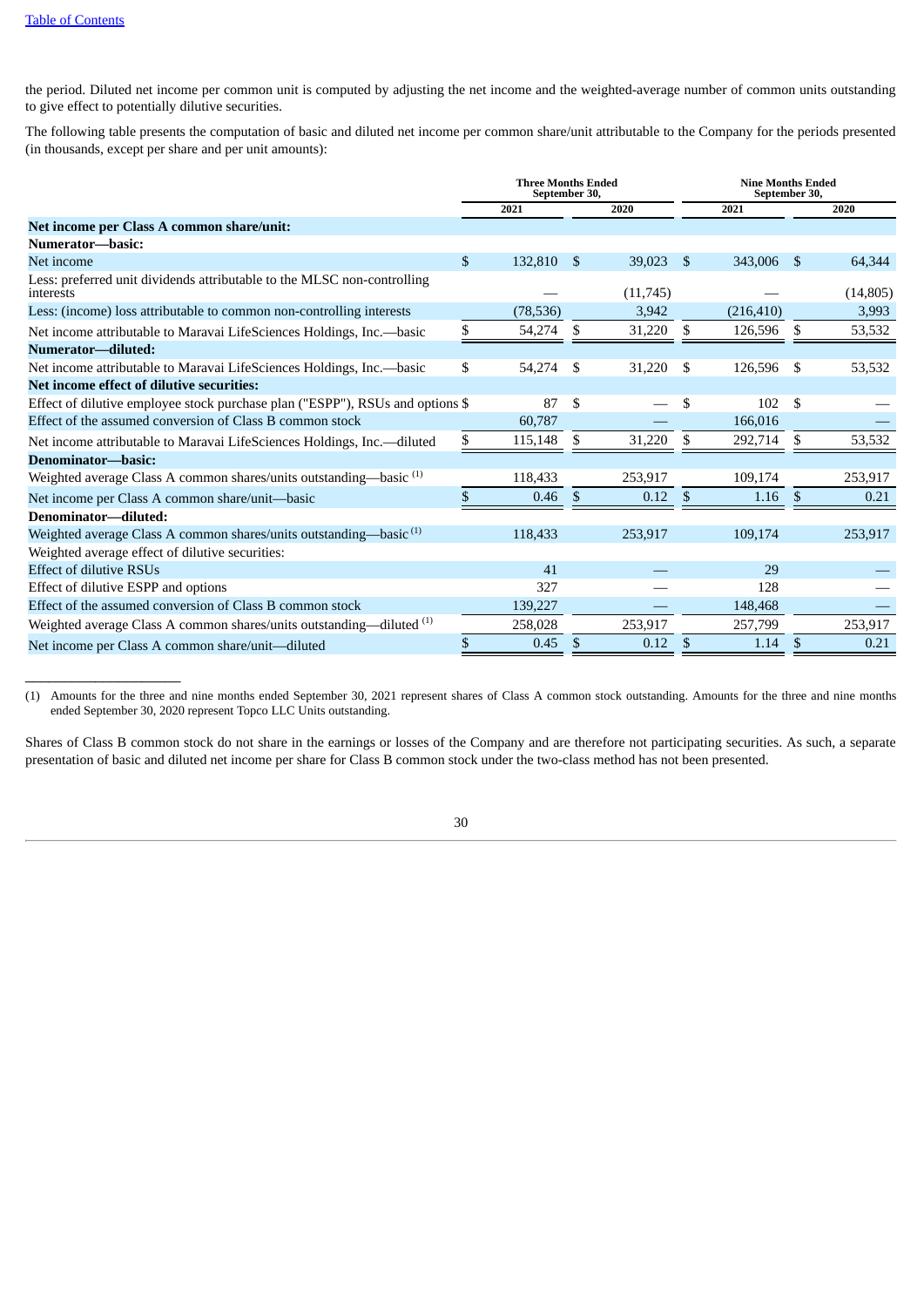The following table presents potentially dilutive securities excluded from the computation of diluted net income per share/unit for the periods presented because their effect would have been anti-dilutive for the periods presented (in thousands):

|                                          | <b>Three Months Ended</b><br>September 30, |        | <b>Nine Months Ended</b><br>September 30, |        |
|------------------------------------------|--------------------------------------------|--------|-------------------------------------------|--------|
|                                          | 2021                                       | 2020   | 2021                                      | 2020   |
| Time-based incentive units               |                                            | 11,396 |                                           | 11,396 |
| Performance-based incentive units        |                                            | 2,849  |                                           | 2,849  |
| Options to purchase Class A common stock | 283                                        |        | 289                                       |        |
| Shares to be purchased under the ESPP    |                                            |        |                                           |        |
|                                          | 283                                        | 14.245 | 292                                       | 14.245 |

#### **9. Income Taxes**

We are subject to U.S. federal and state income taxes with respect to our allocable share of any taxable income or loss of Topco LLC generated after the IPO, as well as any stand-alone income or loss we generate. Topco LLC is organized as a limited liability company and treated as a partnership for federal tax purposes, with the exception of Maravai Life Sciences, Inc., the parent entity of Vector, and its subsidiaries who are taxpaying entities in the U.S., Canada, and the U.K. Topco LLC generally does not pay income taxes on its taxable income in most jurisdictions. Instead, Topco LLC's taxable income or loss is passed through to its members, including us. Maravai Life Sciences, Inc. files and pays corporate income taxes for U.S. federal and state income tax purposes and internationally, primarily within the U.K. and Canada. As of September 30, 2021, we closed on the sale of the Protein Detection segment (see Note 2) and converted Maravai Life Sciences, Inc. to a limited liability company which is treated as a disregarded entity for income tax purposes.

In March 2021, the President signed the American Rescue Plan Act of 2021 ("ARPA") into law. ARPA includes several provisions, such as measures that extend and expand the employee retention credit, previously enacted under the Coronavirus Aid, Relief and Economic Security Act ("CARES Act"), through December 31, 2021. ARPA also contains other provisions that do not have a material impact on our income tax expense and effective tax rate.

The following table summarizes the Company's income tax expense and effective tax rate for the periods presented (in thousands, except percentages):

|                              | <b>Three Months Ended</b> | September 30, |        |  | <b>Nine Months Ended</b><br>September 30, |      |        |  |
|------------------------------|---------------------------|---------------|--------|--|-------------------------------------------|------|--------|--|
|                              | 2021                      |               | 2020   |  | 2021                                      | 2020 |        |  |
| Income before income taxes   | 151.652                   |               | 38,664 |  | 386,943                                   |      | 66,855 |  |
| Income tax expense (benefit) | 18.842                    |               | 359)   |  | 43.937                                    |      | 2,511  |  |
| Effective tax rate           | 12.4 %                    |               | (0.9)% |  | 11.4 %                                    |      | 3.8%   |  |

The Company's effective tax rates of 12.4% and 11.4% for the three and nine months ended September 30, 2021, respectively, differed from the U.S. federal statutory rate of 21.0%, primarily due to income associated with the non-controlling interest, nondeductible expense related to the tax receivable agreement, and changes to our deferred tax assets due to changes in the estimates associated with our state tax rate.

The provision for income taxes for the three and nine months ended September 30, 2020 relate to the corporate operating companies under Maravai LifeSciences Holdings, Inc. as we did not own units in Topco LLC. The Company's effective tax rates of (0.9)% and 3.8% for the three and nine months ended September 30, 2020 differed from the U.S. federal statutory rate of 21.0%, primarily due to income associated with the non-controlling interest and a discrete tax charge associated with a building sale, offset with a release of valuation allowance on our excess interest expense carryforward due to the enactment of the CARES Act, which modified the calculation of interest deductions for 2019 and 2020.

As a result of the Organizational Transactions and our IPO occurring during the year ended December 31, 2020, we acquired LLC Units and recognized a deferred tax asset for the difference between the financial reporting and tax basis of our investment in Topco LLC which included net deferred tax assets of \$445.5 million less a \$13.3 million valuation allowance as of December 31, 2020 associated with: (i) \$364.4 million related to temporary differences in the book basis as compared to the tax basis of our Company's investment in Topco LLC and (ii) \$81.1 million related to tax benefits from future deductions attributable to payments under the TRA.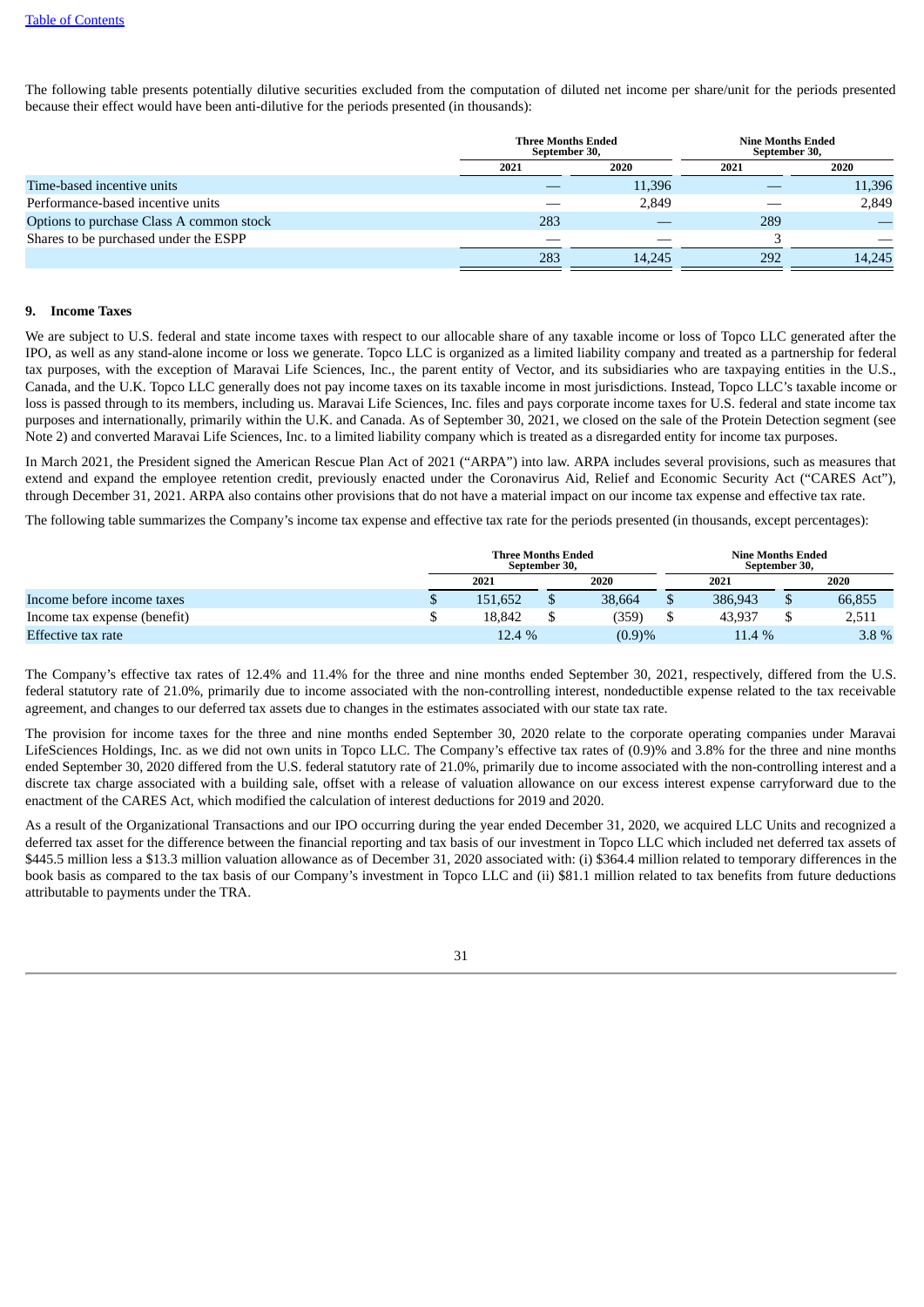As a result of the April 2021 Secondary Offering, the Company recognized additional tax basis in our investment in Topco LLC resulting in an increase in deferred tax assets and additional paid-in capital of \$128.2 million. The April 2021 Secondary Offering also resulted in an increase to the payable to related parties pursuant to the Tax Receivable Agreement of \$137.7 million, which resulted in an increase to the associated deferred tax asset and additional paidin capital of approximately \$28.4 million.

As a result of the September 2021 Secondary Offering, the Company recognized additional tax basis in our investment in Topco LLC resulting in an increase in deferred tax assets and additional paid-in capital of \$215.4 million. The September 2021 Secondary Offering also resulted in an increase to the payable to related parties pursuant to the Tax Receivable Agreement of \$227.4 million, which resulted in an increase to the associated deferred tax asset and additional paid-in capital of approximately \$46.0 million.

The realizability of the Company's deferred tax asset related to its investment in Topco LLC depends on the Company receiving allocations of tax deductions for its tax basis in the investment and on the Company generating sufficient taxable income to fully offset such deductions. We believe it is more likely than not that the Company will generate sufficient taxable income in the future to fully realize any deductions allocated to it from Topco LLC associated with the reversal of its tax basis as of September 30, 2021.

# *Tax Distributions to Topco LLC's Owners*

Topco LLC is subject to an operating agreement put in place at the date of the Organizational Transactions. The agreement has numerous provisions related to allocations of income and loss, as well as timing and amounts of distributions to its owners. This agreement also includes a provision requiring cash distributions enabling its owners to pay their taxes on income passing through from Topco LLC. These tax distributions are computed based on an assumed income tax rate equal to the sum of (i) the maximum combined marginal federal and state income tax rate applicable to an individual and (ii) the net investment income tax. The assumed income tax rate currently totals 46.7%, which may increase to 54.1% in certain cases where the qualified business income deduction is unavailable.

In addition, under the tax rules, Topco LLC is required to allocate taxable income disproportionately to its unit holders. Because tax distributions are determined based on the holder of LLC Units who is allocated the largest amount of taxable income on a per unit basis, but are made pro rata based on ownership, Topco LLC is required to make tax distributions that, in the aggregate, will likely exceed the amount of taxes Topco LLC would have otherwise paid if it were taxed on its taxable income at the assumed income tax rate. Topco LLC is subject to entity level taxation in certain states and certain of its subsidiaries are subject to entity level U.S. and foreign income taxes. As a result, the accompanying consolidated statements of income include income tax expense related to those states and to U.S. and foreign jurisdictions where Topco LLC or any of our subsidiaries are subject to income tax.

During the three months ended September 30, 2021, Topco LLC paid tax distributions of \$90.0 million to its owners, including \$39.9 million to us. During the nine months ended September 30, 2021, Topco LLC paid tax distributions of \$186.5 million to its owners, including \$80.2 million to us. As of September 30, 2021, no amounts for tax distributions have been accrued as such payments were made during the periods.

# **10. Related Party Transactions**

## *GTCR, LLC and MLSH 1*

Prior to the IPO, GTCR, LLC ("GTCR"), MLSH 1's majority owner, provided subsidiaries of the Company with financial and management consulting services through an advisory services agreement. The advisory services agreement provided that the Company pay a \$0.1 million quarterly management fee to GTCR. The advisory services agreement was terminated in connection with the IPO. The Company incurred approximately \$0.1 million and \$0.4 million in management fees to GTCR for the three and nine months ended September 30, 2020, respectively.

The Company also reimbursed GTCR for out-of-pocket expenses incurred while providing the above professional services. The Company incurred approximately \$0.2 million in out-of-pocket expenses to GTCR during the nine months ended September 30, 2020. The Company did not incur any out-ofpocket expenses to GTCR during the three and nine months ended September 30, 2021 or during the three months ended September 30, 2020.

During the three and nine months ended September 30, 2021, the Company made distributions of \$50.1 million and \$106.3 million, respectively, for tax liabilities to MLSH 1.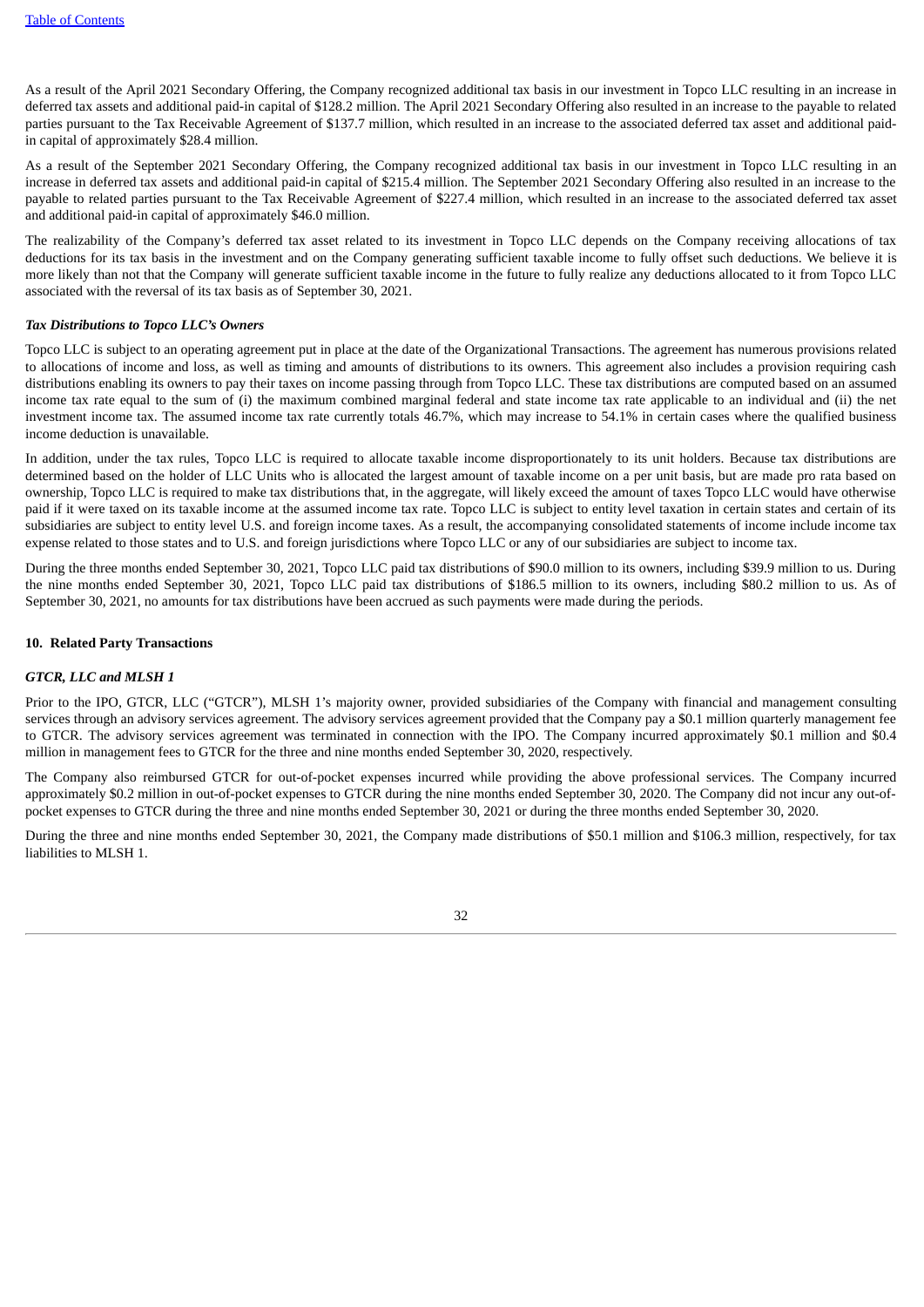# *Legacy Owners of Cygnus*

The non-controlling interests in MLSC represent equity interest that was retained by the shareholders of the MLSC entity prior to its acquisition by the Company. The President of Cygnus and his affiliated entity were the owners of the non-controlling interests. In September 2020, Topco LLC and MLSH 1 entered into a Sale and Rollover Agreement with the President of Cygnus and his affiliated entity to purchase certain MLSC Class B preferred units and common units as well as exchange the remaining MLSC Class B preferred units and common units for a variable number of MLSH 1 common units. As a result of this transaction, the President of Cygnus and his affiliated entity no longer held a non-controlling interest in MLSC upon the exchange of MLSH 1 common units for the remaining MLSC Class B preferred and common units which occurred in November 2020.

The Company leases the Southport Facility, which through the date of the Organizational Transactions was owned by an entity controlled by a close relative of the President of one of its subsidiaries. The President of this subsidiary also personally financed a loan to this entity, which was used to acquire the property leased by the Company. For the three and nine months ended September 30, 2020, the Company paid less than \$0.1 million and approximately \$0.2 million, respectively, in lease payments for the lease facility.

# *Payable to Related Parties Pursuant to a Tax Receivable Agreement*

We are a party to the TRA with MLSH 1 and MLSH 2. The TRA provides for the payment by us to MLSH 1 and MLSH 2, collectively, of 85% of the amount of tax benefits, if any, that we actually realize, or in some circumstances are deemed to realize, as a result of the Organizational Transactions, IPO, and any subsequent exchanges of LLC Units. Based on our current projections of taxable income, and before deduction of any specially allocated depreciation and amortization, we anticipate having enough taxable income to utilize most of these tax benefits.

As of September 30, 2021, our liability under the TRA is \$745.6 million payable to MLSH 1 and MLSH 2, representing approximately 85% of the calculated tax savings we anticipate being able to utilize in future years. This represents increases of \$137.7 million and \$227.4 million to the liability during the nine months ended September 30, 2021 as a result of the April 2021 Secondary Offering and September 2021 Secondary Offering, respectively. During the nine months ended September 30, 2021, the Company recognized a gain of \$9.1 million on TRA liability adjustment reflecting a change in the tax benefit obligation attributable to a change in the expected tax benefit. The remeasurement was primarily due to changes in our estimated state apportionment and the corresponding reduction of our estimated state tax rate.

During the three and nine months ended September 30, 2021, no payments were made to MLSH 1 or MLSH 2 pursuant to the TRA and \$1.3 million of the liability has been reclassified as a short-term liability.

# **11. Segments**

The Company's financial performance is reported in three segments. A description of each segment follows:

- *Nucleic Acid Production*: focuses on the manufacturing and sale of highly modified nucleic acids products to support the needs of customers' research, therapeutic and vaccine programs. This segment also provides research products for labeling and detecting proteins in cells and tissue samples.
- *Biologics Safety Testing*: focuses on manufacturing and selling biologics safety and impurity tests and assay development services that are utilized by our customers in their biologic drug manufacturing spectrum.
- *Protein Detection*: focused on manufacturing and selling labeling and visual detection reagents to scientific research customers for their tissue-based protein detection and characterization needs. The Company completed the divestiture of its Protein Detection business in September 2021 (see Note 2).

The Company has determined that adjusted earnings before interest, tax, depreciation, and amortization ("Adjusted EBITDA") is the profit or loss measure that the CODM uses to make resource allocation decisions and evaluate segment performance. Adjusted EBITDA assists management in comparing the segment performance on a consistent basis for purposes of business decision-making by removing the impact of certain items that management believes do not directly reflect the core operations and, therefore, are not included in measuring segment performance. The Company defines Adjusted EBITDA as net income before interest, taxes, depreciation and amortization, certain non-cash items, and other adjustments that we do not consider in our evaluation of ongoing operating performance from period to period. Corporate costs are managed on a standalone basis and not allocated to segments.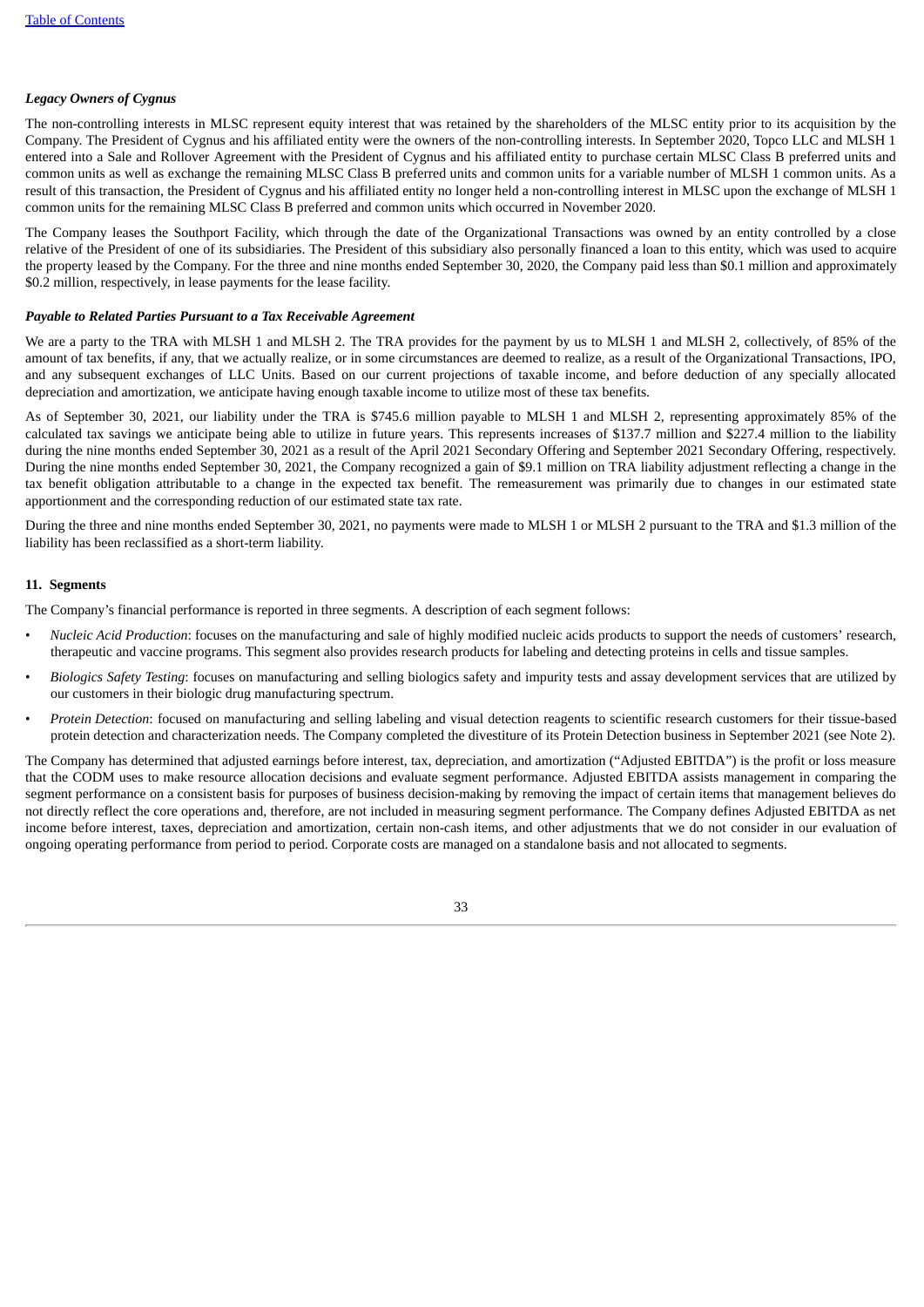The following tables include financial information relating to the operating segments for the periods presented (in thousands):

|                        |    |                                   |                                    |    |                          |      | Three Months Ended September 30, 2021                 |     |                     |    |              |
|------------------------|----|-----------------------------------|------------------------------------|----|--------------------------|------|-------------------------------------------------------|-----|---------------------|----|--------------|
|                        |    | <b>Nucleic Acid</b><br>Production | <b>Biologics Safety</b><br>Testing |    | <b>Protein Detection</b> |      | Corporate                                             |     | <b>Eliminations</b> |    | Total        |
| Revenue                | S. | 183,055 \$                        | 16,626                             | -S | $5,283$ \$               |      |                                                       |     | (154)               | -S | 204,810      |
| <b>Adjusted EBITDA</b> | \$ | 150,620 \$                        | 13,556                             | S  | 1,942                    | - \$ | $(10,217)$ \$<br>Nine Months Ended September 30, 2021 |     | 102                 |    | 156,003      |
|                        |    |                                   |                                    |    |                          |      |                                                       |     |                     |    |              |
|                        |    | <b>Nucleic Acid</b><br>Production | <b>Biologics Safety</b><br>Testing |    | <b>Protein Detection</b> |      | Corporate                                             |     | <b>Eliminations</b> |    | <b>Total</b> |
| Revenue                | \$ | 499,962 \$                        | 52,483                             | -S | 18,959                   | - \$ | $\hspace{0.05cm}$                                     | D   | (608)               | -S | 570,796      |
| <b>Adjusted EBITDA</b> | S  | 402,855                           | 42,217                             | S  | 7,511                    |      | (30, 136)                                             | - S | 209                 |    | 422,656      |

|                        |   | <b>Three Months Ended September 30, 2020</b> |  |                                    |  |                          |  |           |  |                     |  |        |
|------------------------|---|----------------------------------------------|--|------------------------------------|--|--------------------------|--|-----------|--|---------------------|--|--------|
|                        |   | <b>Nucleic Acid</b><br>Production            |  | <b>Biologics Safety</b><br>Testing |  | <b>Protein Detection</b> |  | Corporate |  | <b>Eliminations</b> |  | Total  |
| Revenue                | Ψ | 68.019                                       |  | 14.114                             |  | 6,089                    |  |           |  | (363)               |  | 87,859 |
| <b>Adjusted EBITDA</b> |   | 46,704                                       |  | 12,000                             |  | 2,839                    |  | (3,721)   |  | (47)                |  | 57,775 |

|                        |   | Nine Months Ended September 30, 2020 |  |                                    |  |                          |  |           |  |                     |  |              |  |
|------------------------|---|--------------------------------------|--|------------------------------------|--|--------------------------|--|-----------|--|---------------------|--|--------------|--|
|                        |   | Nucleic Acid<br>Production           |  | <b>Biologics Safety</b><br>Testing |  | <b>Protein Detection</b> |  | Corporate |  | <b>Eliminations</b> |  | <b>Total</b> |  |
| Revenue                | Φ | 129.645                              |  | 40.772                             |  | 16,404                   |  |           |  | (1,076)             |  | 185,745      |  |
| <b>Adjusted EBITDA</b> |   | 76.130                               |  | 33.571                             |  | 6,960                    |  | (11, 597) |  | (224)               |  | 104,840      |  |

During the three and nine months ended September 30, 2021, intersegment revenue was \$0.2 million and \$0.6 million, respectively. During the three and nine months ended September 30, 2020, intersegment revenue was \$0.4 million and \$1.1 million, respectively. The intersegment sales and the related gross margin on inventory recorded at the end of the period are eliminated for consolidation purposes in the Eliminations column. Internal selling prices for intersegment sales are consistent with the segment's normal retail price offered to external parties. There was no commission expense recognized for intersegment sales for the three and nine months ended September 30, 2021 and 2020. Intersegment revenue represents intersegment revenue between the Nucleic Acid Production and Protein Detection segments.

The Company does not allocate assets to its reportable segments as they are not included in the review performed by the CODM for purposes of assessing segment performance and allocating resources.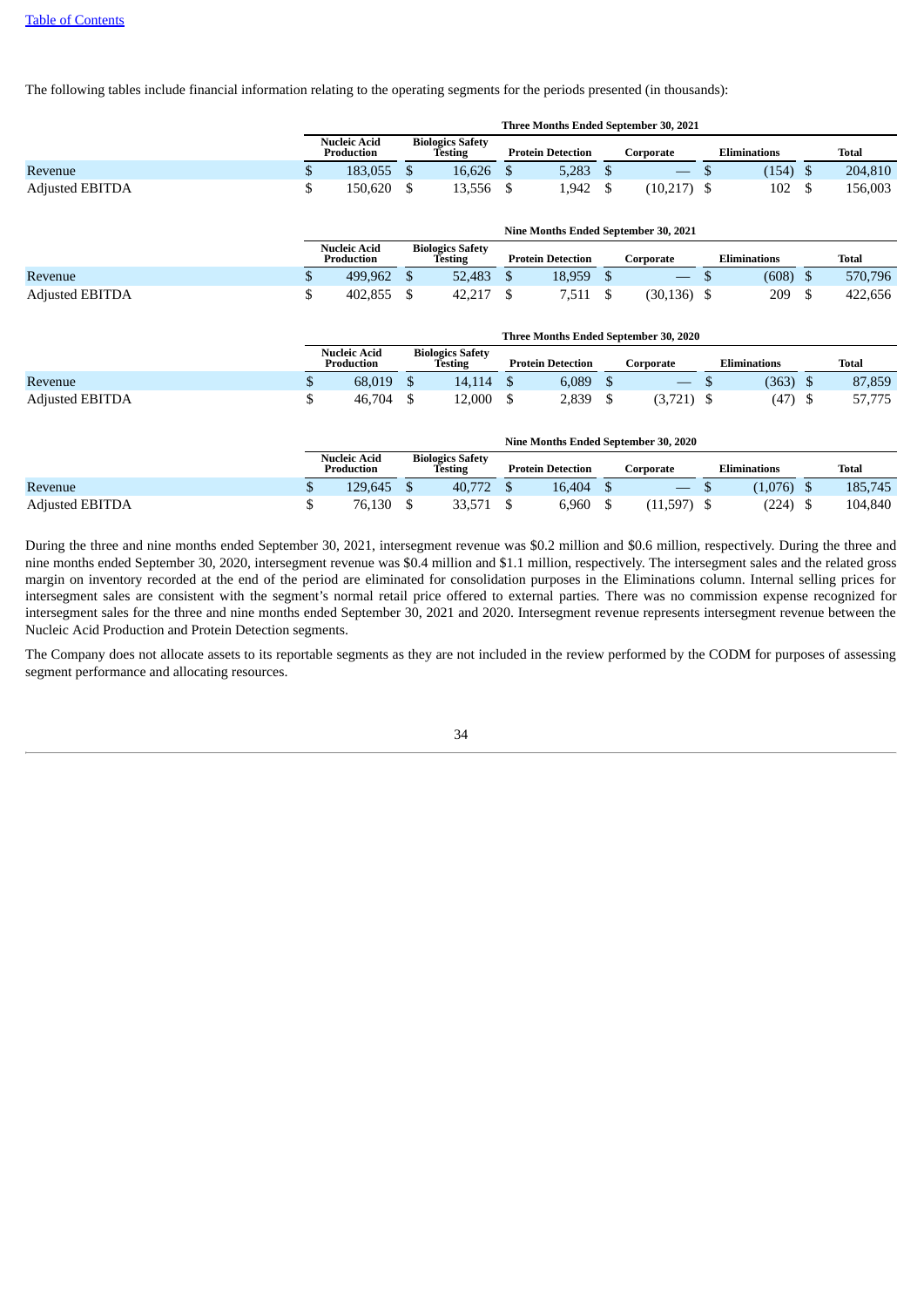A reconciliation of Adjusted EBITDA to net income, the most directly comparable GAAP measure, is set forth below for the periods presented (in thousands):

<span id="page-34-0"></span>

|                                                     | <b>Three Months Ended</b><br>September 30, |               |        |               | <b>Nine Months Ended</b><br>September 30, |    |          |  |  |  |
|-----------------------------------------------------|--------------------------------------------|---------------|--------|---------------|-------------------------------------------|----|----------|--|--|--|
|                                                     | 2021                                       |               | 2020   |               | 2021                                      |    | 2020     |  |  |  |
| Net income                                          | \$<br>132,810                              | <sup>\$</sup> | 39,023 | <sup>\$</sup> | 343,006                                   | -S | 64,344   |  |  |  |
| Add:                                                |                                            |               |        |               |                                           |    |          |  |  |  |
| Amortization                                        | 4,604                                      |               | 5,040  |               | 14,685                                    |    | 15,156   |  |  |  |
| Depreciation                                        | 2,472                                      |               | 1,631  |               | 6,623                                     |    | 4,756    |  |  |  |
| Interest expense                                    | 8,545                                      |               | 7,089  |               | 25,827                                    |    | 21,934   |  |  |  |
| Income tax expense (benefit)                        | 18,842                                     |               | (359)  |               | 43,937                                    |    | 2,511    |  |  |  |
| <b>EBITDA</b>                                       | 167,273                                    |               | 52,424 |               | 434,078                                   |    | 108,701  |  |  |  |
| Acquisition integration costs                       | 21                                         |               | (14)   |               | (777)                                     |    | 3,588    |  |  |  |
| Amortization of lease facility financing obligation | (1,031)                                    |               |        |               | (2,080)                                   |    |          |  |  |  |
| Acquired in-process research and development costs  |                                            |               |        |               |                                           |    | 2,881    |  |  |  |
| Equity-based compensation                           | 3,567                                      |               | 1,849  |               | 8,228                                     |    | 2,933    |  |  |  |
| GTCR management fees                                |                                            |               | 126    |               |                                           |    | 555      |  |  |  |
| Gain on sale of business                            | (11,249)                                   |               |        |               | (11,249)                                  |    |          |  |  |  |
| Gain on sale and leaseback transaction              |                                            |               |        |               |                                           |    | (19,002) |  |  |  |
| Merger and acquisition related expenses (income)    | (366)                                      |               | 124    |               | 1,550                                     |    | 218      |  |  |  |
| Financing costs                                     | 1,034                                      |               | 3,266  |               | 2,038                                     |    | 4,966    |  |  |  |
| Tax receivable agreement liability adjustment       | (3,246)                                    |               |        |               | (9, 132)                                  |    |          |  |  |  |
| <b>Adjusted EBITDA</b>                              | 156,003                                    |               | 57,775 | S             | 422,656                                   | æ. | 104,840  |  |  |  |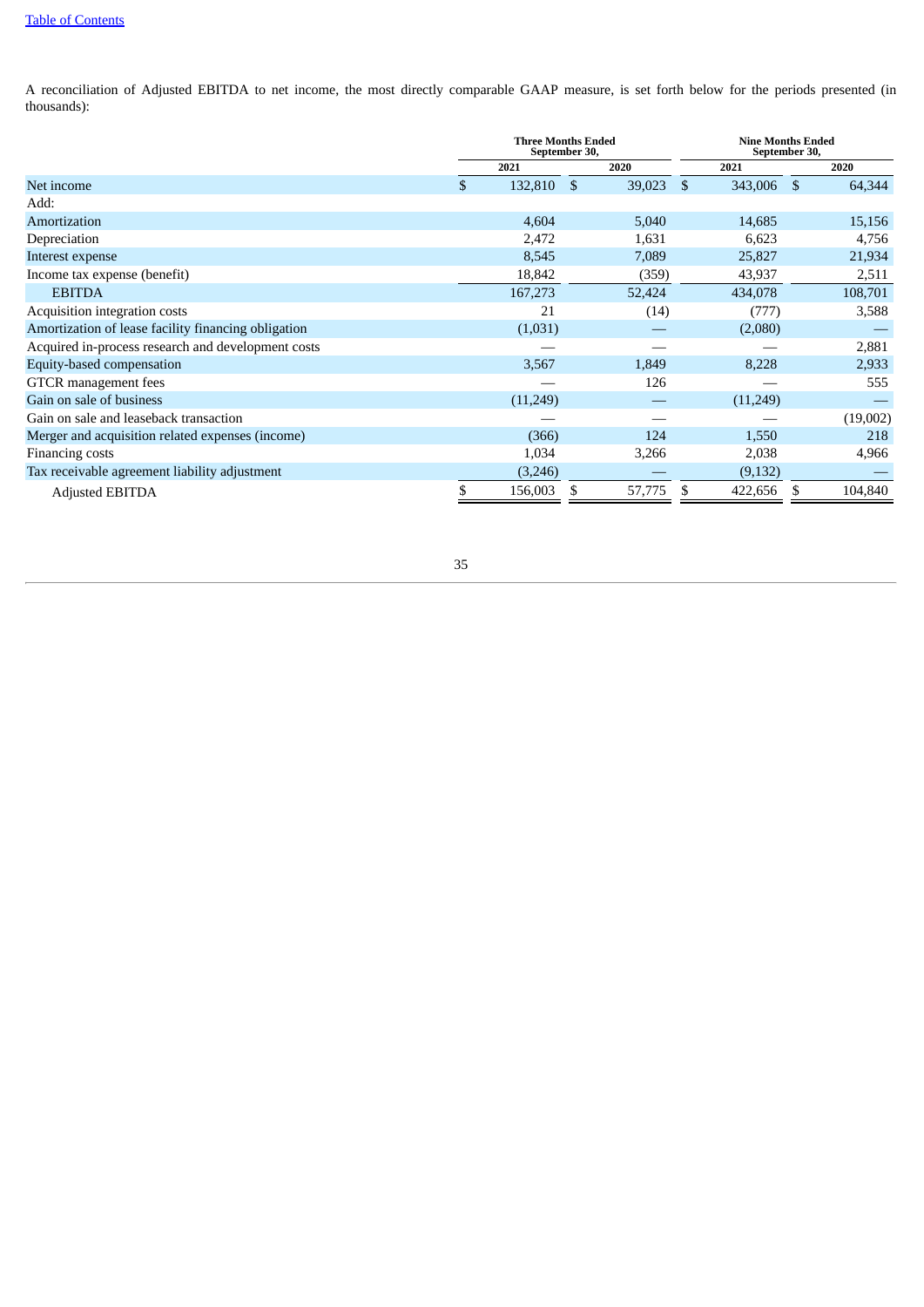# **Item 2. Management's Discussion and Analysis of Financial Condition and Results of Operations**

You should read the following discussion and analysis of financial condition and results of operations together with our condensed consolidated financial statements and related notes included elsewhere in this Quarterly Report on Form 10-Q and the audited consolidated financial statements and notes thereto included in our Annual Report on Form 10-K for the year ended December 31, 2020, as filed with the Securities and Exchange Commission. This discussion and analysis reflects our historical results of operations and financial position, and contain forward-looking statements that involve risks and uncertainties. Our actual results could differ materially from those discussed in or implied by these forward-looking statements. Factors that could cause or contribute to such differences include, but are not limited to, those discussed in the section titled "Risk Factors" in our Annual Report on Form 10-K for the year ended December 31, 2020. Please also see the section titled "Forward Looking Statements." We were incorporated in August 2020 and, pursuant to the organizational transactions described in Note 1 to our condensed consolidated financial statements, became a holding company whose principal asset is a controlling equity interest in Topco LLC. As the sole managing member of Topco LLC, we operate and control the business and affairs of Topco LLC and its subsidiaries. Accordingly, we consolidate Topco LLC in our consolidated financial statements and report a non-controlling interest related to the portion of Topco LLC not owned by us. Because the organizational transactions were considered transactions between entities under common control, the consolidated financial statements for periods prior to the organizational transactions and the initial public offering have been adjusted to combine the previously separate entities for presentation purposes. Unless otherwise noted or the context otherwise requires, references in this Quarterly Report on *Form 10-Q to "we," "us" or "our" refer to Maravai LifeSciences Holdings, Inc. and its subsidiaries.*

# **Overview**

We are a leading life sciences company providing critical products to enable the development of drug therapies, diagnostics, novel vaccines and support research on human diseases. Our customers include the top global biopharmaceutical companies ranked by research and development expenditures according to industry consultants, and many other emerging biopharmaceutical and life sciences research companies, as well as leading academic research institutions and *in vitro* diagnostics companies. Our products address the key phases of biopharmaceutical development and include complex nucleic acids for diagnostic and therapeutic applications, antibody-based products to detect impurities during the production of biopharmaceutical products, and products to detect the expression of proteins in tissues of various species.

We have and will continue to build a transformative life sciences products company by acquiring businesses and accelerating their growth through capital infusions and industry expertise. Biomedical innovation is dependent on a reliable supply of reagents in the fields of nucleic acid production, biologics safety testing and protein labeling. From inventive startups to the world's leading biopharmaceutical, vaccine, diagnostics and gene and cell therapy companies, these customers turn to us to solve their complex discovery challenges and help them streamline and scale their supply chain needs beginning from research and development through clinical trials to commercialization.

Our primary customers are biopharmaceutical companies who are pursuing novel research and product development programs. Our customers also include a range of government, academic and biotechnology institutions.

As of September 30, 2021, we employed a team of over 460 employees, approximately 18% of whom have advanced degrees. We primarily utilize a direct sales model for our sales to our customers in North America. Our international sales, primarily in Europe and Asia Pacific, are sold through a combination of third-party distributors as well as via a direct sales model. The percentage of our total revenue derived from customers in North America was 41.0% and 41.8% for the three and nine months ended September 30, 2021, respectively. The percentage of our total revenue derived from customers in North America was 53.0% and 58.3% for the three and nine months ended September 30, 2020, respectively.

We generated revenue of \$204.8 million and \$570.8 million for the three and nine months ended September 30, 2021, respectively, and \$87.9 million and \$185.7 million for the three and nine months ended September 30, 2020, respectively.

Total revenue by segment was \$182.9 million in Nucleic Acid Production, \$16.6 million in Biologics Safety Testing and \$5.3 million in Protein Detection for the three months ended September 30, 2021, compared to \$67.7 million, \$14.1 million, and \$6.1 million, respectively, for the three months ended September 30, 2020.

Total revenue by segment was \$499.4 million in Nucleic Acid Production, \$52.5 million in Biologics Safety Testing and \$19.0 million in Protein Detection for the nine months ended September 30, 2021, compared to \$128.6 million, \$40.8 million, and \$16.4 million, respectively, for the nine months ended September 30, 2020.

Our research and development efforts are geared towards supporting our customers' needs. We incurred research and development expenses of \$2.0 million and \$6.0 million for the three and nine months ended September 30, 2021, respectively, and \$1.9 million and \$7.2 million for the three and nine months ended September 30, 2020, respectively. We intend to continue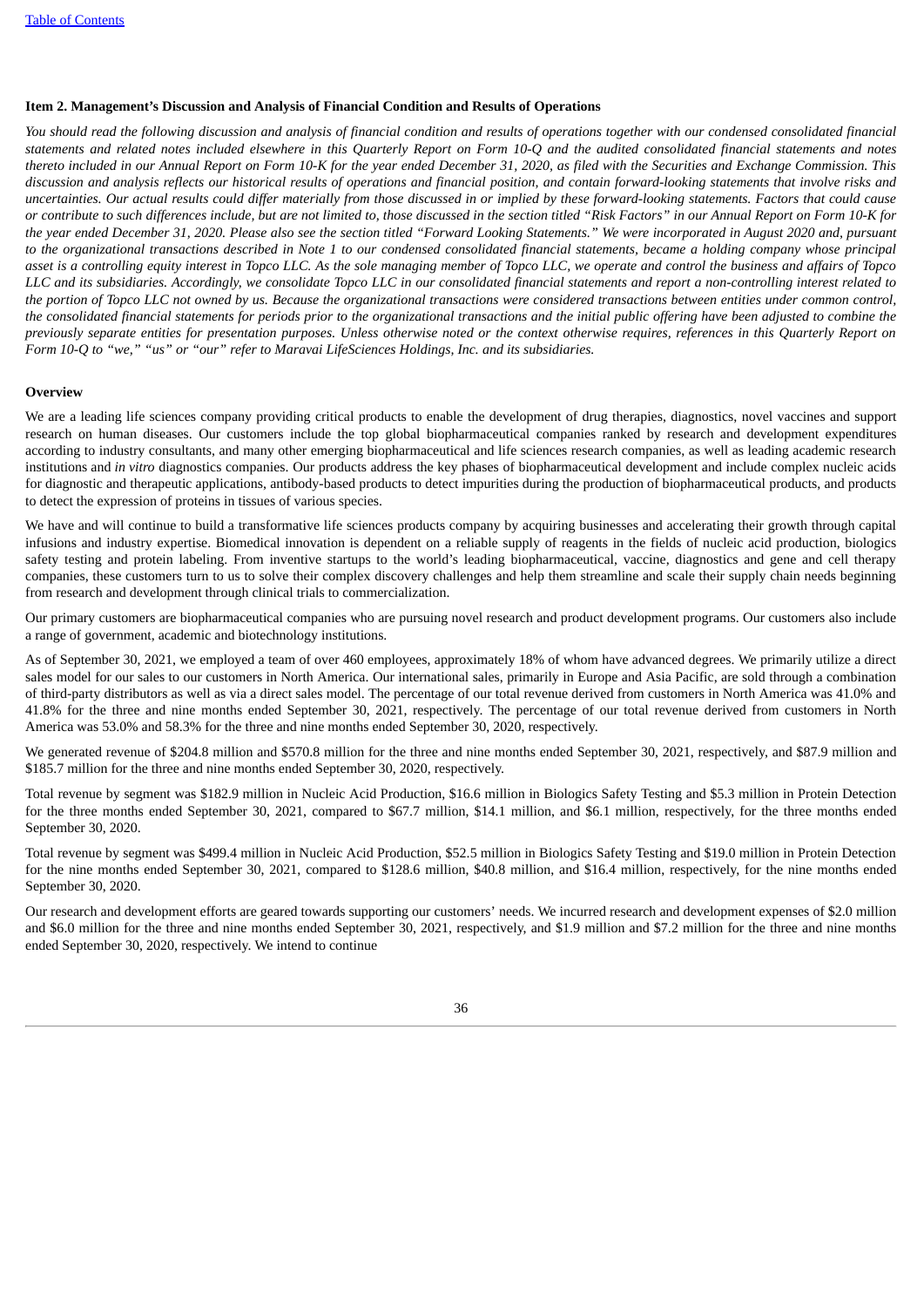to invest in research and development and new products and technologies to support our customers' needs for the foreseeable future.

We focus a substantial portion of our resources supporting our core business segments. We are actively pursuing opportunities to expand our customer base both domestically and internationally by fostering strong relationships with both existing and new customers and distributors. Our management team has experience working with biopharmaceutical, vaccine, diagnostics and gene and cell therapy companies as well as academic and research scientists. We also intend to continue making investments in our overall infrastructure and business segments to support our growth. We incurred aggregate selling, general, and administrative expenses of \$25.2 million and \$72.5 million for the three and nine months ended September 30, 2021, respectively, and \$20.5 million and \$52.6 million for the three and nine months ended September 30, 2020, respectively.

We expect our expenses will increase in connection with our ongoing activities, as we:

- attract, hire and retain qualified personnel;
- invest in processes and infrastructure to enable manufacturing automation;
- support research and development to introduce new products and services;
- market and sell new and existing products and services;
- protect and defend our intellectual property;
- acquire businesses or technologies to support the growth of our business; and
- operate as a public company.

# *Recent Developments*

# *Exchanges and Secondary Offerings*

# *April 2021 Exchange and Secondary Offering*

In April 2021, MLSH 1 executed an exchange of 17,665,959 LLC Units (paired with the corresponding shares of Class B common stock) in return for 17,665,959 shares of the Company's Class A common stock. The corresponding shares of Class B common stock were subsequently cancelled and retired. The Company immediately completed a secondary offering ("April 2021 Secondary Offering") of 20,700,000 shares of its Class A common stock by MLSH 1 and MLSH 2, which included 3,034,041 shares of Class A common stock previously held by MLSH 2, which included the full exercise of the underwriters' option to purchase up to 2,700,000 additional shares of Class A common stock, at a price of \$31.25 per share.

The selling stockholders were responsible for the underwriting discounts and commissions of the April 2021 Secondary Offering and received all of the net proceeds of \$624.2 million from the sale of shares of Class A common stock. The Company was responsible for the offering costs associated with the April 2021 Secondary Offering of \$1.0 million which were recorded within selling, general and administrative in the condensed consolidated statements of income.

# *September 2021 Exchange and Secondary Offering*

In September 2021, MLSH 1 executed an exchange of 17,068,559 LLC Units (paired with the corresponding shares of Class B common stock) in return for 17,068,559 shares of the Company's Class A common stock. The corresponding shares of Class B common stock were subsequently cancelled and retired. Shortly after the exchange, the Company completed a secondary offering ("September 2021 Secondary Offering") of 20,000,000 shares of its Class A common stock by MLSH 1 and MLSH 2, which included 2,931,441 shares of Class A common stock previously held by MLSH 2 at a price of \$50.00 per share.

The selling stockholders were responsible for the underwriting discounts and commissions of the September 2021 Secondary Offering and received all of the net proceeds of \$977.5 million from the sale of shares of Class A common stock. The Company was responsible for the offering costs associated with the September 2021 Secondary Offering of \$0.9 million which were recorded within selling, general and administrative in the condensed consolidated statements of income.

#### *Divestiture*

On August 5, 2021, we entered into a definitive agreement to sell Vector Laboratories, Inc. and its subsidiaries ("Vector") to Voyager Group Holdings, Inc. ("Voyager"), a third-party unrelated to the us, for an all cash sale price of \$124.0 million, subject to purchase price adjustments. The divestiture was completed on September 2, 2021, and we received total considerations of \$121.9 million, which included \$120.3 million in cash and \$1.6 million in receivables expected to be collected based on the finalization of working capital adjustments. The sale price is also subject to adjustment based on the finalization of working capital.

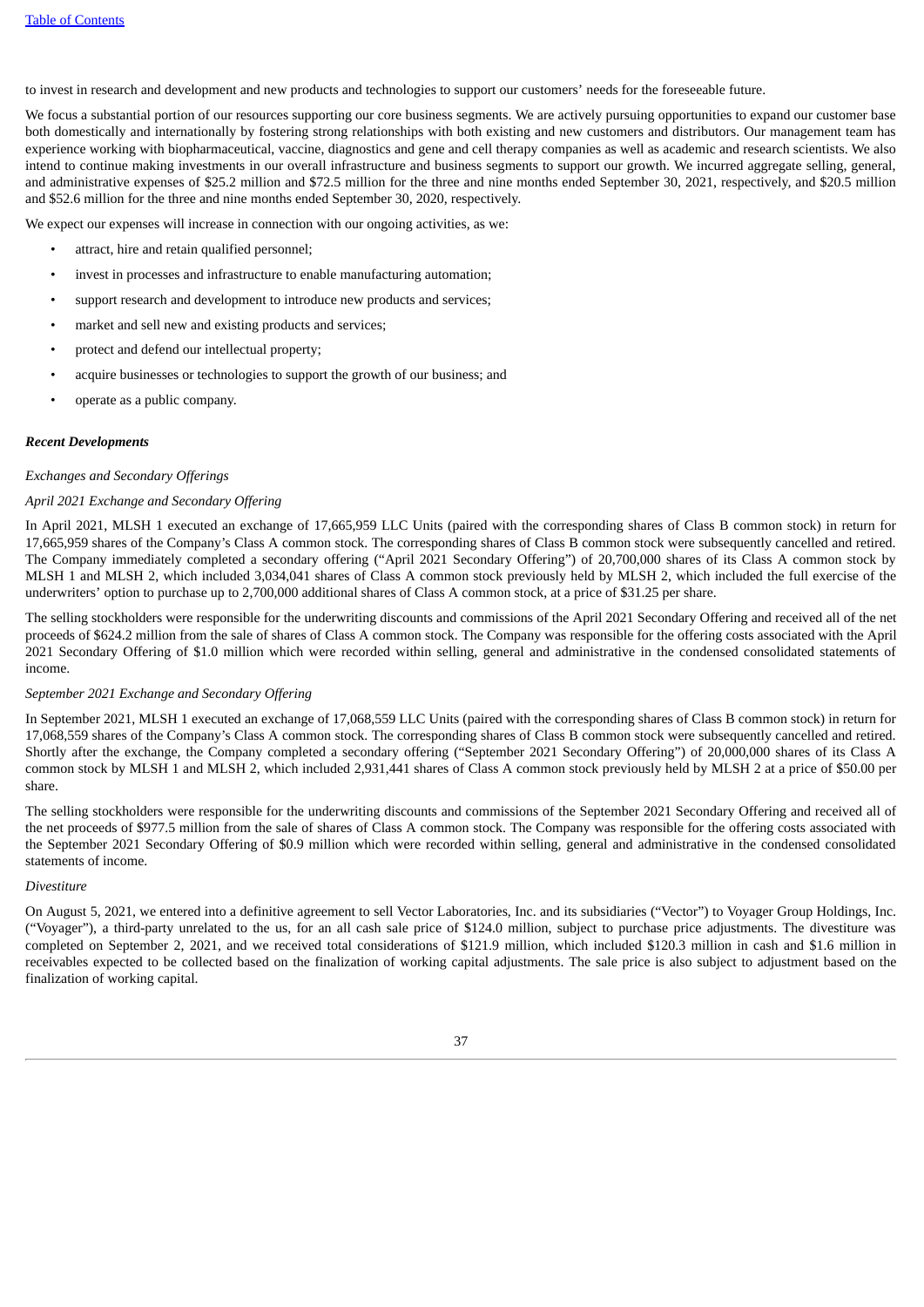As a result of the divestiture, during the three and nine months ended September 30, 2021, we recognized a pre-tax gain on sale of \$11.2 million, net of transactions costs of \$0.9 million, in the condensed consolidated statements of income. Income tax expense of \$0.4 million relating to the gain on sale was recognized during the three and nine months ended September 30, 2021 (see Note 9 to our condensed consolidated financial statements).

Our Protein Detection segment was comprised of Vector. The sale of the Protein Detection segment represents a strategic shift as we will no longer be in the protein detection business after the sale. However, the sale did not qualify for presentation as discontinued operations since the sale of the Protein Detection segment did not have a major effect on the our operations or financial results.

In connection with the divestiture, we entered into a Transition Services Agreement ("TSA") with Voyager to help support its ongoing operations. Under the TSA, we will provide certain transition services to Voyager, including information technology, finance and ERP, marketing and commercial, human resources, employee benefits, and other limited services. Depending on the service, the initial period ranges from one month to five months and the extension period ranges from one month to eight months. Income from performing services under the TSA was recorded within other income in the condensed consolidated statements of income and was not significant for the three and nine months ended September 30, 2021.

In August 2020, we entered into an agreement with an executive of Vector whereby the Company granted the executive incentive units of MLSH 1. In connection with the divestiture, we amended the terms of the MLSH 1 incentive units resulting in the recognition of incremental unit-based compensation expense of \$2.4 million. This unit-based compensation expense was recorded within selling, general and administrative in the condensed consolidated statements of income for the three and nine months ended September 30, 2021.

#### *Key Factors Affecting Our Results of Operations and Future Performance*

We believe that our financial performance has been, and in the foreseeable future will continue to be, primarily driven by a number of factors as described below, each of which presents growth opportunities for our business. These factors also pose important challenges that we must successfully address in order to sustain our growth and improve our results of operations. Our ability to successfully address these challenges is subject to various risks and uncertainties, including those described under the heading "Risk Factors" in our Annual Report on Form 10-K for the year ended December 31, 2020*.*

# *Drug Development Pipelines*

Our financial performance has largely been driven by our customers accelerating their drug development pipelines for cell, gene and RNA therapies. A key factor to our future success will be our ability to provide good manufacturing practices ("GMP") grade nucleic acids and associated pre-clinical and non-GMP compounds to these customers. Our GMP-grade nucleic acids are manufactured following certain voluntary GMP quality standards and customer specific requirements. We believe these products, including "GMP-grade" materials, are exempt from compliance with the current GMP regulations of the U.S. Food and Drug Administration ("FDA"). The mRNA and gene editing therapeutics that many of our customers are developing are early in their lifecycle. We expect an increase in demand for our GMP-grade nucleic acids to the extent that our customers have success in their early-phase clinical trials of these therapeutics. New FDA policies, and plans for maximizing the use of expedited programs, may advance the development of cell and gene therapies. Additionally, the COVID-19 pandemic has both fostered increased interest in mRNA as a therapeutic modality for this virus and directed significant resources to developing a base of knowledge for mRNA.

#### *Demand for Outsourced GMP-grade RNA*

We believe that growing numbers of RNA therapeutics companies expect to outsource production of pre-clinical and GMP-grade RNA to trusted business partners. Companies are often driven to outsource due to the complex nature of the manufacturing process, faster speeds to market, recent availability of high-quality contract development and manufacturing organizations ("CDMO") partners, an influx of inexperienced and virtual biopharmaceutical companies, the need for redundancy of clinical and commercial supply and recent moves to onshore critical supply chains. We offer a number of products and services to meet this demand for outsourced pre-clinical and GMP-grade RNA.

#### *Demand for Outsourced Biologics Safety Testing Products and Assay Development Services*

We believe that many biopharmaceutical companies rely on outsourced providers for their biologics safety testing products and assay development needs. Once process development has been completed, biopharmaceutical companies avoid changing biologics safety testing products or providers for fear of affecting the regulatory approval pathway of their therapeutic products. This supports revenue growth for the biologics safety testing products that have been adopted by these companies. We also have long-standing relationships with many of our customers, which are bolstered by the regulatory demands on our customers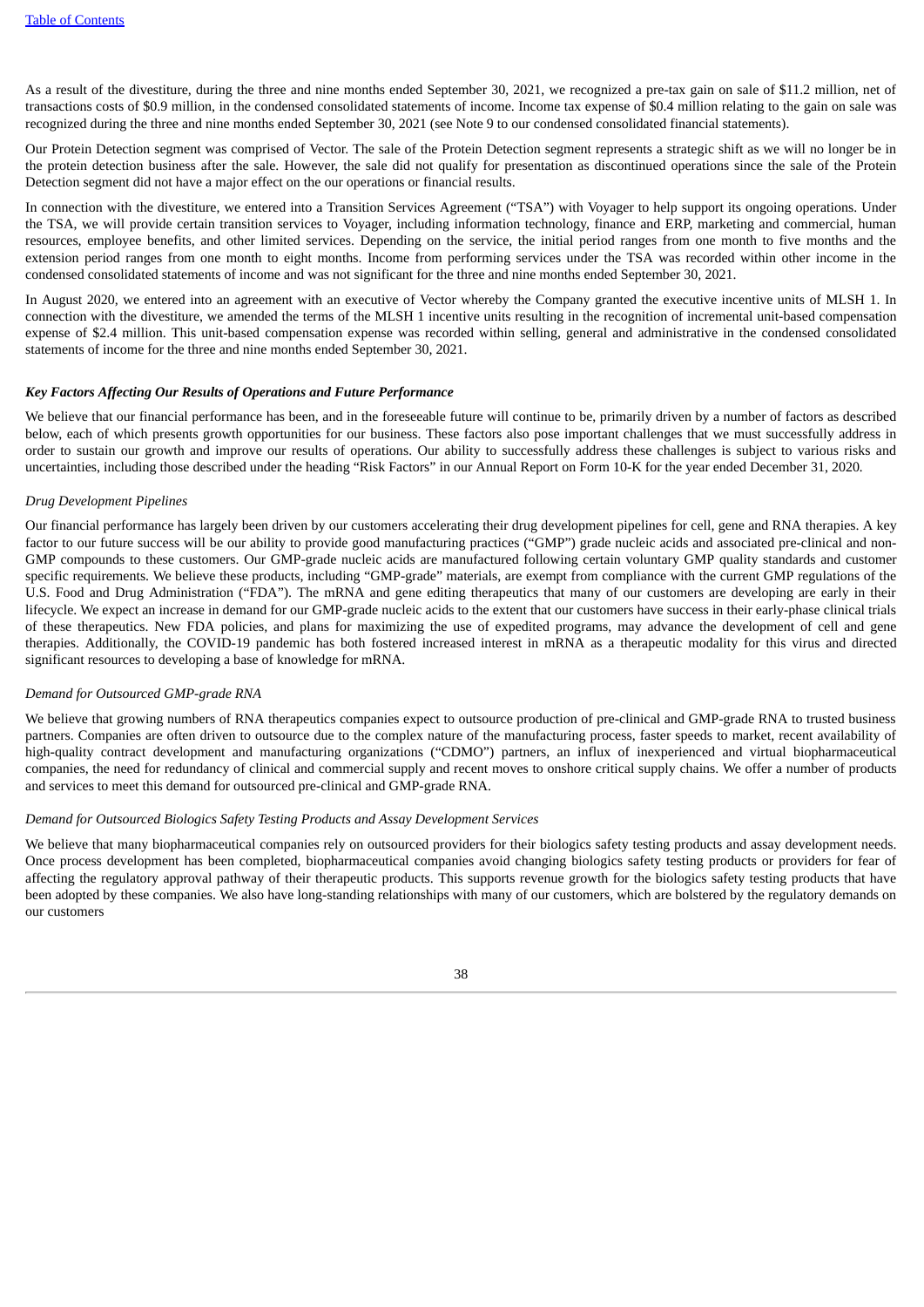and the "designed-in" nature of our products and services. A successful partnership with a customer related to the development of their drug leads to repeat business as customers become comfortable with our products. The drug approval process risk is reduced when regulatory bodies are familiar with an impurity detection product vendor and most biopharmaceutical customers are not willing to risk a regulatory issue related to biologics safety testing for their drug program on an unproven vendor. It is therefore critical to our success that our products and services be "designed-in" at the outset, especially to the most promising product candidates.

## *COVID-19 Considerations*

The global COVID-19 pandemic has created significant uncertainty, volatility, and economic disruption in the markets we operate. We have responded to the pandemic by leveraging our deep product portfolio and general scientific expertise to develop robust COVID-19-related product and service offerings providing critical support for the development of therapeutics, vaccines and diagnostics.

While our results of operations and cash flows have been positively impacted by the continued strong demand for our proprietary CleanCap® analogs and ongoing demand for highly modified RNA products, particularly mRNA, the COVID-19 pandemic could have an adverse impact on our operating results, cash flows and financial condition in the future. The factors that could cause such adverse impact include: the severity and duration of the pandemic; the emergence of new virus variants; lack of demand for COVID-19 vaccines; competition faced by our customers from other COVID-19 vaccine manufacturers; the U.S. economy and global economy, including impacts resulting from supply chain constraints and inflationary pressures; and the timing, scope and effectiveness of U.S. and international governmental, regulatory, fiscal, monetary and public health responses to the COVID-19 pandemic and associated economic disruptions.

In response to the spread of COVID-19, we have been and continue to restrict access to our facilities mostly to personnel and third parties who must perform critical activities that are required to be completed on-site, limit the number of such personnel that can be present at our facilities at any one time, and continue to provide flexibility to some of our personnel to work remotely.

In the event that government authorities were to further modify current restrictions, our employees conducting research and development, or manufacturing activities may not be able to access our laboratory or manufacturing space, and our core activities may be significantly limited or curtailed, possibly for an extended period of time. Although there are currently positive signs with vaccine availability and reductions in infection rates, the full extent of the potential impact on our business is still uncertain. There are various factors that may affect this including the emergence of new variants, the availability and administration of pediatric and booster vaccinations, vaccine supply constraints, and vaccine hesitancy. We will continue to closely monitor and evaluate our business operations.

We remain fully operational as we abide by local COVID-19 safety regulations across the world. To achieve this, in addition to the measures noted above, we have adopted significant protective measures for our employees on site, including conducting weekly COVID-19 testing, staggered shifts, and hygiene best practices recommended by the Centers for Disease Control and Prevention (the "CDC") and local public health officials. Additionally, we implemented a new company policy concerning COVID-19 vaccinations effective during the fourth quarter of 2021. This includes vaccine requirements for all employees, with certain limited exceptions. In addition, we have taken steps to monitor and strengthen our supply chain to maintain an uninterrupted supply of our critical products and services.

# *How We Assess Our Business*

We consider a variety of financial and operating measures in assessing the performance of our business. The key measures we use to determine how our business is performing are revenue and Adjusted EBITDA.

Adjusted EBITDA is a non-GAAP financial measure that we define as net income (loss) adjusted for interest expense, provision for income taxes, depreciation, amortization and equity-based compensation expenses. Adjusted EBITDA reflects further adjustments to eliminate the impact of certain items, including certain non-cash and other items, that we do not consider representative of our ongoing operating performance. We also present Adjusted Free Cash Flow, which is a non-GAAP measure that we define as Adjusted EBITDA less capital expenditures.

Management uses Adjusted EBITDA to evaluate the financial performance of our business and the effectiveness of our business strategies. We present Adjusted EBITDA and Adjusted Free Cash Flow because we believe they are frequently used by analysts, investors and other interested parties to evaluate companies in our industry and they facilitate comparisons on a consistent basis across reporting periods. Further, we believe they are helpful in highlighting trends in our operating results because they exclude items that are not indicative of our core operating performance. Adjusted EBITDA is also a component of the financial covenant under our new credit agreement (the "New Credit Agreement") that governs our ability to access more than \$63.0 million in aggregate letters of credit and available borrowings under our new revolving credit facility (the "New

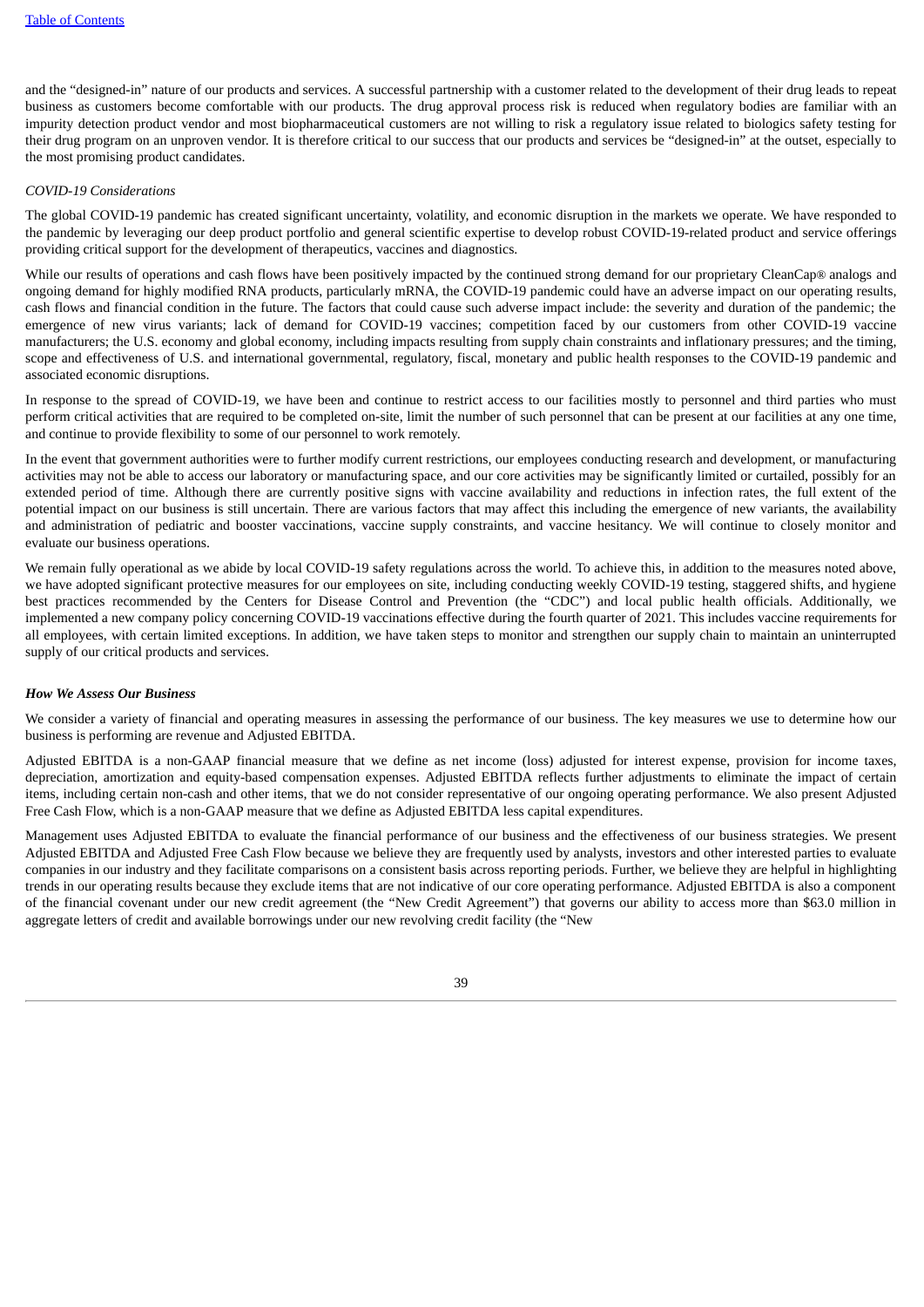Revolving Credit Facility"). In addition, if we borrow more than \$63.0 million, we are required to maintain a specified net leverage ratio. See *"—Liquidity and Capital Resources—Sources of Liquidity—Debt Covenants"* for a discussion of this financial covenant.

Adjusted EBITDA and Adjusted Free Cash Flow have limitations as analytical tools and you should not consider them in isolation, or as substitutes for analysis of our results as reported under GAAP. We may in the future incur expenses similar to the adjustments in the presentation of Adjusted EBITDA. In particular, we expect to incur meaningful share-based compensation expense in the future. Other limitations include that Adjusted EBITDA and Adjusted Free Cash Flow do not reflect:

- all expenditures or future requirements for capital expenditures or contractual commitments;
- changes in our working capital needs;
- provision for income taxes, which may be a necessary element of our costs and ability to operate;
- the costs of replacing the assets being depreciated, which will often have to be replaced in the future;
- the non-cash component of employee compensation expense; and
- the impact of earnings or charges resulting from matters we consider not to be reflective, on a recurring basis, of our ongoing operations.

In addition, Adjusted EBITDA and Adjusted Free Cash Flow may not be comparable to similarly titled measures used by other companies in our industry or across different industries.

# **Components of Results of Operations**

# *Revenue*

Our revenue consists primarily of product revenue and, to a much lesser extent, service revenue from royalties attributable to the out-licensing of our proprietary biological assets intellectual property that we may develop. We generated total consolidated revenue of \$204.8 million and \$570.8 million for the three and nine months ended September 30, 2021, respectively, and \$87.9 million and \$185.7 million for the three and nine months ended September 30, 2020, respectively, through the following segments: (i) Nucleic Acid Production, (ii) Biologics Safety Testing and (iii) Protein Detection.

# *Nucleic Acid Production Segment*

Our Nucleic Acid Production segment focuses on the manufacturing and sale of highly modified nucleic acids products to support the needs of customers' research, therapeutic and vaccine programs. This segment also provides research products for labeling and detecting proteins in cells and tissue samples.

# *Biologics Safety Testing Segment*

Our Biologics Safety Testing segment focuses on manufacturing and selling biologics safety and impurity tests and assay development services that are utilized by our customers in their biologic drug manufacturing activities.

# *Protein Detection Segment*

Our Protein Detection segment products, which included a portfolio of labeling and visual detection reagents, were purchased by our scientific research customers for their tissue-based protein detection and characterization needs. In September 2021, we completed the divestiture of Vector, which made up its Protein Detection segment.

#### *Cost of Revenue*

Cost of revenue associated with our products primarily consists of manufacturing related costs incurred in the production process, including personnel and related costs, equity-based compensation from awards issued by both MLSH 1 and one of our subsidiaries, and stock options and restricted stock units ("RSUs") we have issued, inventory write-downs, costs of materials, labor and overhead, packaging and delivery costs and allocated costs, including facilities, information technology, depreciation, and amortization of intangibles. Cost of revenue associated with our services primarily consists of personnel and related costs, equity-based compensation awards, cost of materials and allocated costs, including facilities and information technology costs. Costs of services were not material to the three and nine months ended September 30, 2021 and 2020.

We expect cost of revenue to increase in future periods as our revenue grows.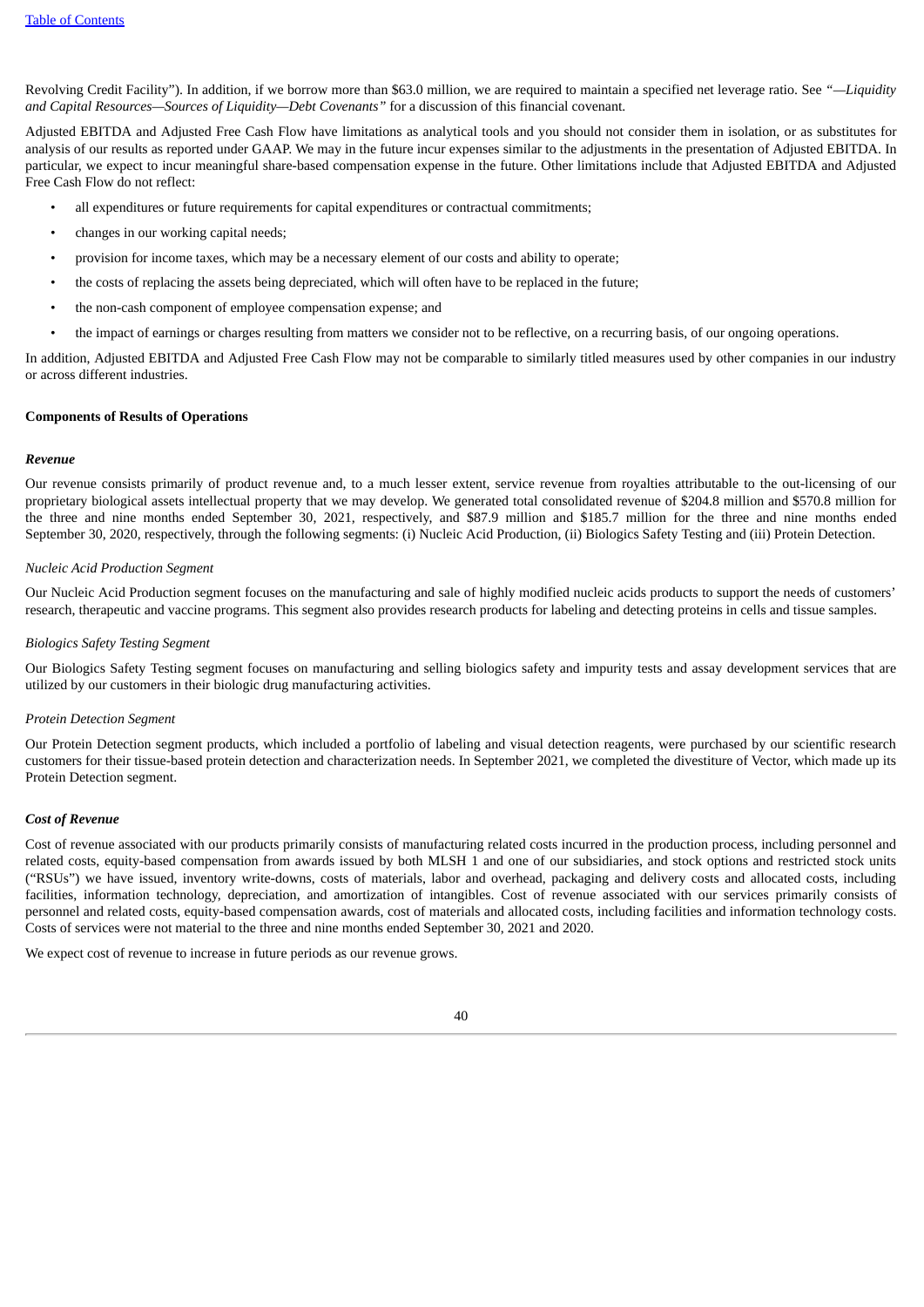# *Operating Expenses*

*Research and development.* Research and development costs primarily consist of salaries, benefits, incentive compensation, equity-based compensation from awards issued by both MLSH 1 and one of our subsidiaries as well as equity-based compensation from stock options and RSUs issued by us, cost of supplies, in-process research and development costs from asset acquisitions and allocated facilities costs for employees engaged in research and development of products and services. We expense all research and development costs in the period in which they are incurred. Payment made prior to the receipt of goods or services to be used in research and development are recognized as prepaid assets until the goods are received or services are rendered.

We plan to continue to support our research and development efforts, including supporting our customers' needs.

*Selling, general and administrative.* Our selling, general and administrative expenses primarily consist of salaries, benefits and equity-based compensation from awards issued by both MLSH 1 and one of our subsidiaries as well as stock-based compensation from stock options and RSUs issued by us to employees in our commercial sales functions, marketing, executive, accounting and finance, legal and human resource functions as well as travel expenses, professional services fees, such as consulting, audit, tax and legal fees, general corporate costs and allocated costs, including facilities, information technology and amortization of intangibles.

We expect that our selling, general and administrative expenses will continue to increase, primarily due to increased headcount to support anticipated growth in the business, costs incurred in increasing our presence globally and increases in marketing activities to drive awareness and adoption of our products and services, and due to incremental costs associated with operating as a public company.

*Gain on sale of business*. In the third quarter of 2021, we completed the sale of Vector, which represented our Protein Detection business, to Voyager and recorded a gain of \$11.2 million. For additional information pertaining to the disposition, please refer to Note 2 to the condensed consolidated financial statements contained in Part I, Item 1 of this Quarterly Report.

#### *Interest Expense*

Interest expense consists of interest costs and the related amortization of the debt discount and deferred issuance costs on our outstanding debt.

#### *Change in payable to related parties pursuant to a Tax Receivable Agreement*

The tax receivable agreement liability adjustment reflects changes in the tax receivable agreement liability recorded in our consolidated statements of financial condition as a result of change in the tax benefit obligation attributable to a change in the expected tax benefit.

#### *Income Tax Expense*

As a result of our ownership of LLC Units in Topco LLC, we are subject to U.S. federal, state and local income taxes with respect to our allocable share of any taxable income of Topco LLC and will be taxed at the prevailing corporate tax rates.

# *Non-Controlling Interests*

Until November, 2020, Topco LLC held a majority ownership interest in MLSC through its consolidated subsidiaries with the remaining ownership being recorded as non-controlling interest in our consolidated financial statements. MLSC net income or loss was attributed to the non-controlling interests using an attribution method, similar to the hypothetical liquidation at book value method, based on the distribution provisions of the MLSC Amended and Restated Limited Liability Company Agreement ("MLSC LLC Agreement").

As the sole manager of Topco LLC, we operate the business and control the strategic decisions and day-to-day operations of Topco LLC and also have a substantial financial interest in Topco LLC. Accordingly, we consolidate the financial results of Topco LLC, and report a non-controlling interest based on LLC Units of Topco LLC held by MLSH 1 on our consolidated balance sheets as of September 30, 2021. Income or loss attributed to the non-controlling interests is based on the LLC Units outstanding during the period and is presented on the consolidated statements of income and consolidated statements of comprehensive income.

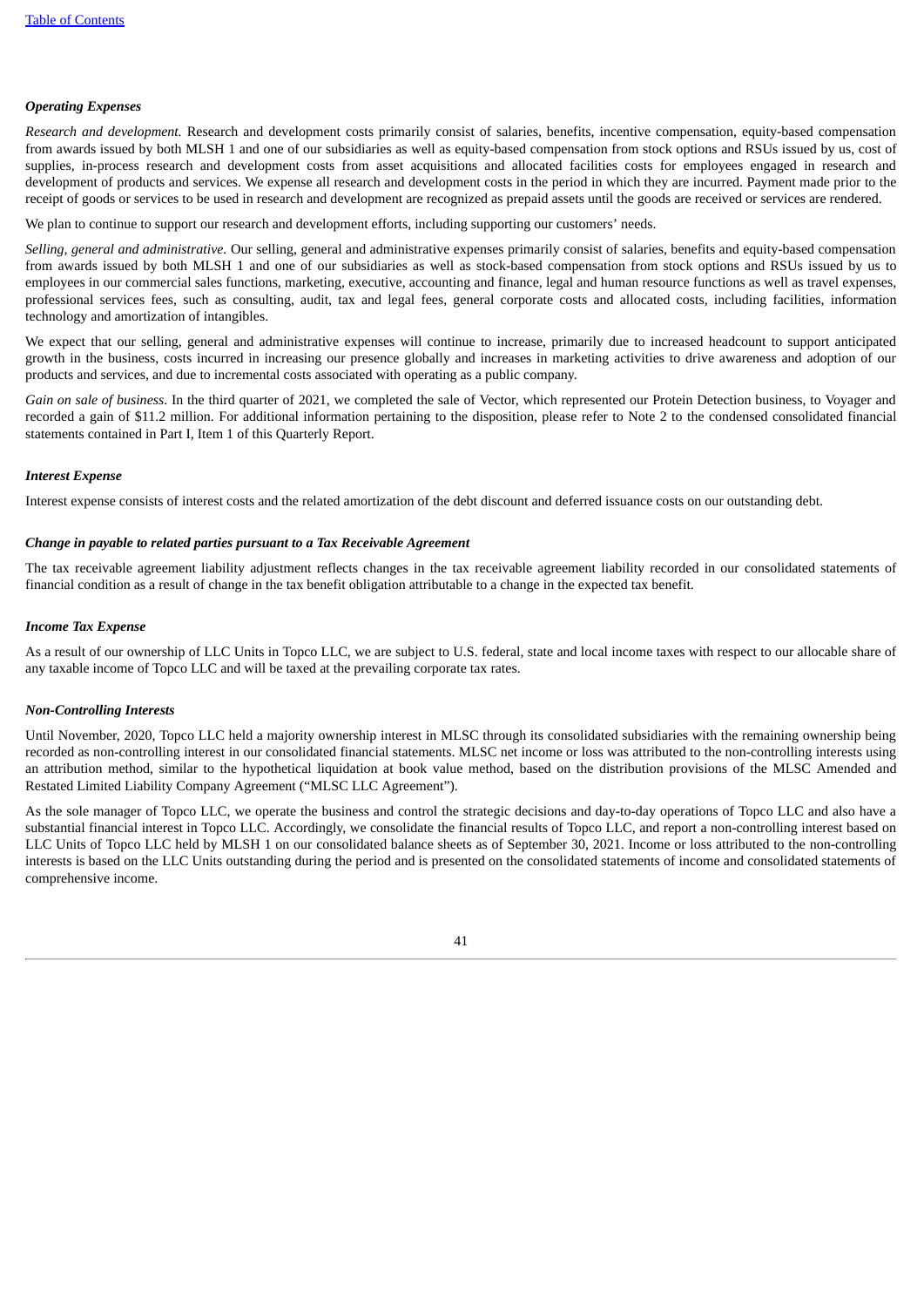# **Results of Operations**

The results of operations presented below should be reviewed in conjunction with the condensed consolidated financial statements and notes included elsewhere in this Quarterly Report on Form 10-Q. For information with respect to recent accounting pronouncement that are of significance or potential significance to us, see "Note 1, Organization and Significant Accounting Policies" in the "Notes to Condensed Consolidated Financial Statements" contained in Part I, Item 1 of this Quarterly Report on Form 10-Q.

|                                                                                                      | Three Months Ended September 30, |                                                       |    |         |               |  |  |  |  |  |
|------------------------------------------------------------------------------------------------------|----------------------------------|-------------------------------------------------------|----|---------|---------------|--|--|--|--|--|
|                                                                                                      |                                  | 2021                                                  |    | 2020    | <b>Change</b> |  |  |  |  |  |
|                                                                                                      |                                  | (in thousands, except per share and per unit amounts) |    |         |               |  |  |  |  |  |
| Revenue                                                                                              | \$                               | 204.810 \$                                            |    | 87,859  | 133.1 %       |  |  |  |  |  |
| Operating expenses:                                                                                  |                                  |                                                       |    |         |               |  |  |  |  |  |
| Cost of revenue $(1)$                                                                                |                                  | 32,047                                                |    | 19,760  | 62.2 %        |  |  |  |  |  |
| Research and development <sup>(1)</sup>                                                              |                                  | 1,950                                                 |    | 1,868   | 4.4 %         |  |  |  |  |  |
| Selling, general and administrative (1)                                                              |                                  | 25,189                                                |    | 20,510  | 22.8 %        |  |  |  |  |  |
| Gain on sale of business                                                                             |                                  | (11,249)                                              |    |         | $\ast$        |  |  |  |  |  |
| Total operating expenses                                                                             |                                  | 47,937                                                |    | 42,138  | 13.8 %        |  |  |  |  |  |
| Income from operations                                                                               |                                  | 156,873                                               |    | 45,721  | 243.1 %       |  |  |  |  |  |
| Other expense                                                                                        |                                  | (5,221)                                               |    | (7,057) | $(26.0)\%$    |  |  |  |  |  |
| Income before income taxes                                                                           |                                  | 151,652                                               |    | 38,664  | 292.2 %       |  |  |  |  |  |
| Income tax expense (benefit)                                                                         |                                  | 18,842                                                |    | (359)   | $\ast$        |  |  |  |  |  |
| Net income                                                                                           | \$                               | 132,810                                               | \$ | 39,023  | 240.3%        |  |  |  |  |  |
| Net income attributable to non-controlling interests                                                 |                                  | 78,536                                                |    | 73      | $\ast$        |  |  |  |  |  |
| Net income attributable to Maravai LifeSciences Holdings, Inc.                                       | \$                               | 54,274                                                | \$ | 38,950  | 39.3 %        |  |  |  |  |  |
|                                                                                                      |                                  |                                                       |    |         |               |  |  |  |  |  |
| Net income per Class A common share/unit attributable to Maravai<br>LifeSciences Holdings, Inc. (2): |                                  |                                                       |    |         |               |  |  |  |  |  |
| <b>Basic</b>                                                                                         | \$                               | 0.46                                                  | \$ | 0.12    |               |  |  |  |  |  |
| <b>Diluted</b>                                                                                       | \$                               | 0.45                                                  | \$ | 0.12    |               |  |  |  |  |  |
| Weighted average number of Class A common shares/units outstanding<br>$(2)$ .                        |                                  |                                                       |    |         |               |  |  |  |  |  |
| <b>Basic</b>                                                                                         |                                  | 118,433                                               |    | 253,917 |               |  |  |  |  |  |
| <b>Diluted</b>                                                                                       |                                  | 258,028                                               |    | 253,917 |               |  |  |  |  |  |
| <b>Non-GAAP</b> measures:                                                                            |                                  |                                                       |    |         |               |  |  |  |  |  |
| <b>Adjusted EBITDA</b>                                                                               | \$                               | 156,003                                               | \$ | 57,775  |               |  |  |  |  |  |
| <b>Adjusted Free Cash Flow</b>                                                                       | \$                               | 153,771                                               | \$ | 42,521  |               |  |  |  |  |  |
|                                                                                                      |                                  |                                                       |    |         |               |  |  |  |  |  |

Not meaningful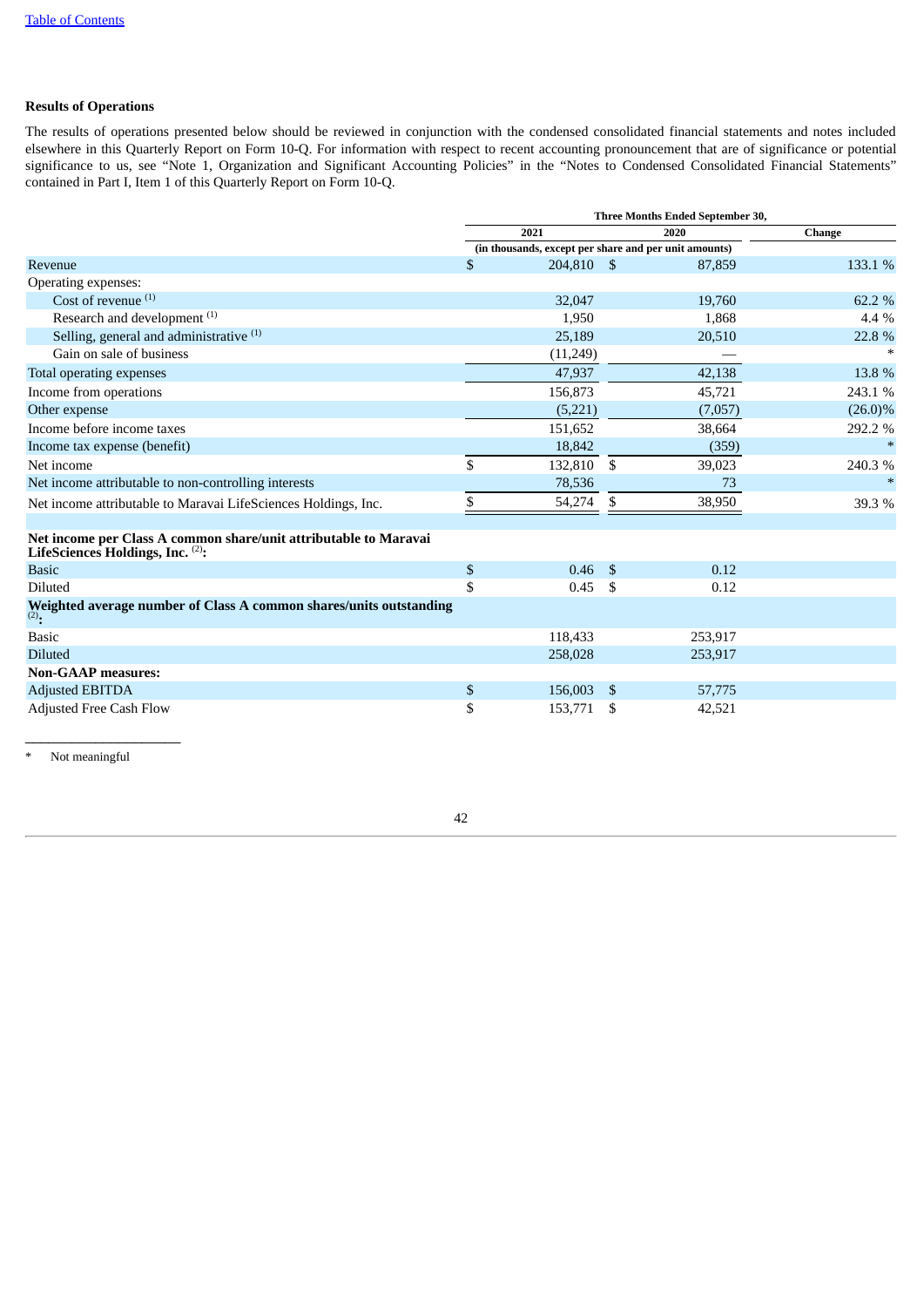|                                                                                                      | Nine Months Ended September 30, |                |              |                                                       |            |  |  |  |  |  |
|------------------------------------------------------------------------------------------------------|---------------------------------|----------------|--------------|-------------------------------------------------------|------------|--|--|--|--|--|
|                                                                                                      |                                 | 2021           |              | 2020                                                  | Change     |  |  |  |  |  |
|                                                                                                      |                                 |                |              | (in thousands, except per share and per unit amounts) |            |  |  |  |  |  |
| Revenue                                                                                              | \$                              | 570,796 \$     |              | 185,745                                               | 207.3%     |  |  |  |  |  |
| Operating expenses:                                                                                  |                                 |                |              |                                                       |            |  |  |  |  |  |
| Cost of revenue $(3)$                                                                                |                                 | 99,928         |              | 56,254                                                | 77.6 %     |  |  |  |  |  |
| Research and development <sup>(3)</sup>                                                              |                                 | 6,046          |              | 7,212                                                 | $(16.2)\%$ |  |  |  |  |  |
| Selling, general and administrative (3)                                                              |                                 | 72,511         |              | 52,624                                                | 37.8 %     |  |  |  |  |  |
| Gain on sale of business                                                                             |                                 | (11, 249)      |              |                                                       |            |  |  |  |  |  |
| Gain on sale and leaseback transaction                                                               |                                 |                |              | (19,002)                                              |            |  |  |  |  |  |
| Total operating expenses                                                                             |                                 | 167,236        |              | 97,088                                                | 72.3 %     |  |  |  |  |  |
| Income from operations                                                                               |                                 | 403,560        |              | 88,657                                                | 355.2 %    |  |  |  |  |  |
| Other expense                                                                                        |                                 | (16, 617)      |              | (21, 802)                                             | $(23.8)\%$ |  |  |  |  |  |
| Income before income taxes                                                                           |                                 | 386,943        |              | 66,855                                                | 478.8 %    |  |  |  |  |  |
| Income tax expense                                                                                   |                                 | 43,937         |              | 2,511                                                 | 1649.8%    |  |  |  |  |  |
| Net income                                                                                           | $\mathbb{S}$                    | 343,006        | $\mathbb{S}$ | 64,344                                                | 433.1 %    |  |  |  |  |  |
| Net income attributable to non-controlling interests                                                 |                                 | 216,410        |              | 582                                                   |            |  |  |  |  |  |
| Net income attributable to Maravai LifeSciences Holdings, Inc.                                       | $\mathfrak{s}$                  | 126,596        | \$           | 63,762                                                | 98.5 %     |  |  |  |  |  |
| Net income per Class A common share/unit attributable to Maravai<br>LifeSciences Holdings, Inc. (2): |                                 |                |              |                                                       |            |  |  |  |  |  |
| <b>Basic</b>                                                                                         | \$                              | 1.16           | - \$         | 0.21                                                  |            |  |  |  |  |  |
| <b>Diluted</b>                                                                                       | \$                              | $1.14 \quad $$ |              | 0.21                                                  |            |  |  |  |  |  |
| Weighted average number of Class A common shares/units outstanding<br>$(2)$ .                        |                                 |                |              |                                                       |            |  |  |  |  |  |
| <b>Basic</b>                                                                                         |                                 | 109,174        |              | 253,917                                               |            |  |  |  |  |  |
| Diluted                                                                                              |                                 | 257,799        |              | 253,917                                               |            |  |  |  |  |  |
| <b>Non-GAAP</b> measures:                                                                            |                                 |                |              |                                                       |            |  |  |  |  |  |
| <b>Adjusted EBITDA</b>                                                                               | \$                              | 422,656        | -\$          | 104,840                                               |            |  |  |  |  |  |
| <b>Adjusted Free Cash Flow</b>                                                                       | \$                              | 412,642        | -\$          | 83,118                                                |            |  |  |  |  |  |

Not meaningful

 $\_$ 

(1) Includes equity-based compensation expense as follows (in thousands, except percentages):

|                                         |       | Three Months Ended September 30, |            |
|-----------------------------------------|-------|----------------------------------|------------|
|                                         | 2021  | Change                           |            |
| Cost of revenue                         | 364   |                                  |            |
| Research and development                |       | 574                              | $(99.1)\%$ |
| Selling, general and administrative     | 3,198 | 1,271                            | 151.6 %    |
| Total equity-based compensation expense | 3,567 | 1,849                            | 92.9 %     |

<sup>\*</sup> Not meaningful

 $\_$ 

<sup>(2)</sup> These periods have not been retrospectively adjusted to give effect to the Organizational Transactions described in Note 1 to our condensed consolidated financial statements and the shares of Class A common stock sold in our IPO. Additionally, basic net income per Class A common stock for the three and nine months ended September 30, 2021, has been calculated by dividing net income for the period, and adjusted for net income attributable to non-controlling interests, by the weighted average Class A common stock outstanding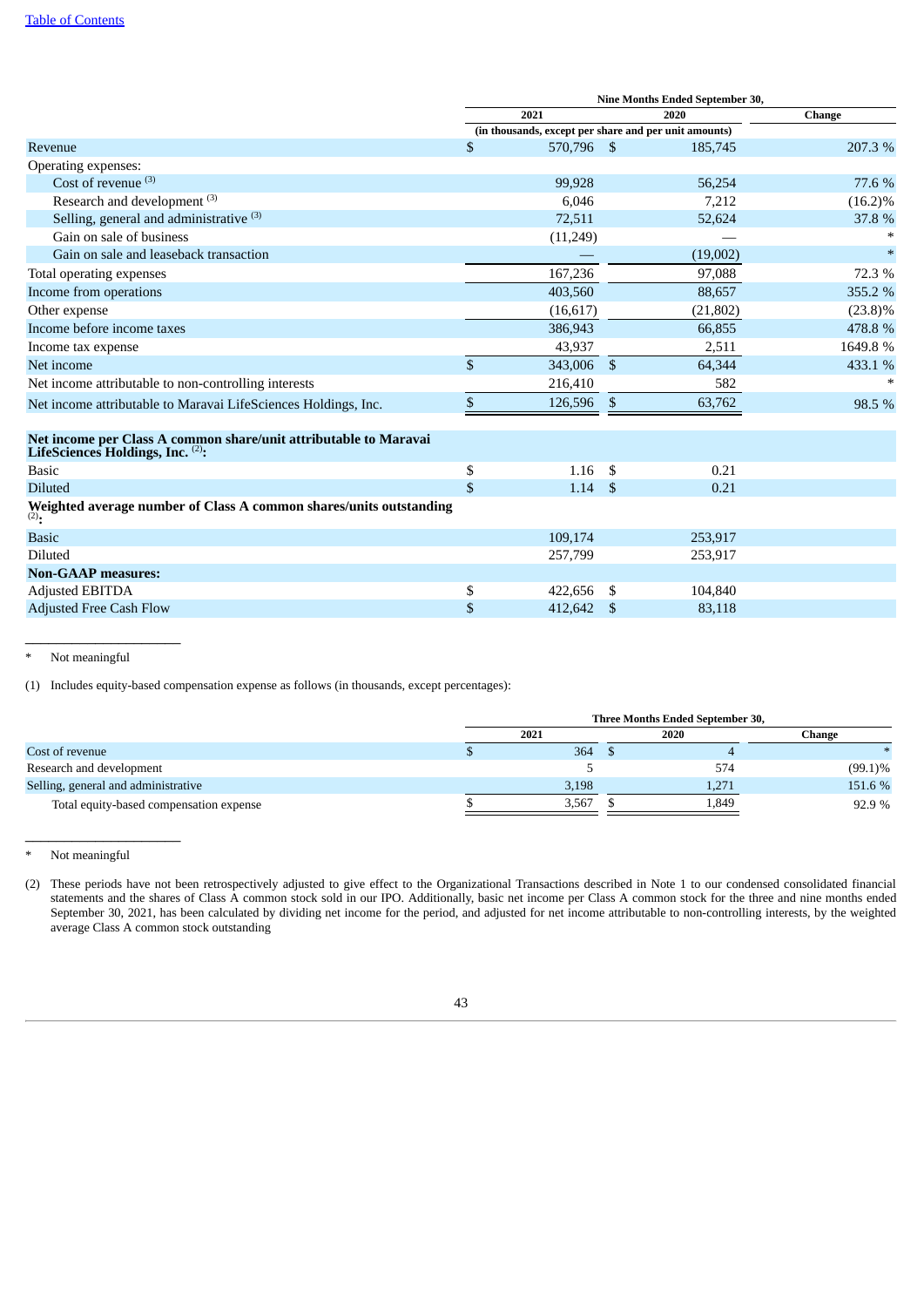during the period. Diluted net income per Class A common share/LLC unit gives effect to the potentially dilutive securities by application of the treasury stock method or if-converted method, as applicable.

(3) Includes equity-based compensation expense as follows (in thousands, except percentages):

|                                         |       | Nine Months Ended September 30, |            |
|-----------------------------------------|-------|---------------------------------|------------|
|                                         | 2021  | 2020                            | Change     |
| Cost of revenue                         | 1,383 | ŦТ                              |            |
| Research and development                | 198   | 732                             | $(73.0)\%$ |
| Selling, general and administrative     | 6.647 | 2,190                           | 203.5 %    |
| Total equity-based compensation expense | 8,228 | 2,933                           | 180.5 %    |

Not meaningful

 $\_$ 

#### *Revenue*

Consolidated revenue by segment was as follows for the periods presented (in thousands, except percentages):

|                                 |         | <b>Three Months Ended September 30,</b> | <b>Percentage of Revenue</b> |         |         |  |  |  |
|---------------------------------|---------|-----------------------------------------|------------------------------|---------|---------|--|--|--|
|                                 | 2021    | 2020                                    | Change                       | 2021    | 2020    |  |  |  |
| <b>Nucleic Acid Production</b>  | 182.901 | 67,656                                  | 170.3 %                      | 89.3 %  | 77.0 %  |  |  |  |
| <b>Biologics Safety Testing</b> | 16,626  | 14.114                                  | 17.8 %                       | 8.1%    | 16.1 %  |  |  |  |
| <b>Protein Detection</b>        | 5.283   | 6,089                                   | $(13.2)\%$                   | $2.6\%$ | 6.9 $%$ |  |  |  |
| Total revenue                   | 204.810 | 87,859                                  | 133.1 %                      | 100.0 % | 100.0%  |  |  |  |

|                                 |         | Nine Months Ended September 30, | <b>Percentage of Revenue</b> |         |        |  |  |  |  |
|---------------------------------|---------|---------------------------------|------------------------------|---------|--------|--|--|--|--|
|                                 | 2021    | 2020                            | Change                       | 2021    | 2020   |  |  |  |  |
| Nucleic Acid Production         | 499.354 | 128,569                         | 288.4 %                      | 87.5 %  | 69.2 % |  |  |  |  |
| <b>Biologics Safety Testing</b> | 52,483  | 40,772                          | 28.7 %                       | $9.2\%$ | 22.0 % |  |  |  |  |
| <b>Protein Detection</b>        | 18.959  | 16,404                          | 15.6 %                       | $3.3\%$ | 8.8%   |  |  |  |  |
| Total revenue                   | 570.796 | 185,745                         | 207.3 %                      | 100.0 % | 100.0% |  |  |  |  |

# *Comparison of Three Months Ended September 30, 2021 and 2020*

Total revenue was \$204.8 million for the three months ended September 30, 2021 compared to \$87.9 million for the three months ended September 30, 2020, representing an increase of \$117.0 million, or 133.1%.

Nucleic Acid Production revenue increased from \$67.7 million for the three months ended September 30, 2020 to \$182.9 million for the three months ended September 30, 2021, representing an increase of \$115.2 million, or 170.3%. The increase in Nucleic Acid Production revenue was the result of continued strong demand for our proprietary CleanCap® analogs as COVID-19 vaccine manufacturers scaled production and increased demand for mRNA products as this technology becomes incorporated into more therapeutic and vaccine programs.

Biologics Safety Testing revenue increased from \$14.1 million for the three months ended September 30, 2020 to \$16.6 million for the three months ended September 30, 2021, representing an increase of \$2.5 million, or 17.8%. The increase was driven by continued high demand and strong sales due to the breadth of our global product offerings supporting cell and gene therapies, biosimilars, and biologic development programs.

Protein Detection revenue decreased from \$6.1 million for the three months ended September 30, 2020 to \$5.3 million for the three months ended September 30, 2021, representing a decrease of \$0.8 million, or 13.2%. The decrease was primarily driven by the divestiture of Vector, our Protein Detection segment, in early September 2021.

# *Comparison of Nine Months Ended September 30, 2021 and 2020*

Total revenue was \$570.8 million for the nine months ended September 30, 2021 compared to \$185.7 million for the nine months ended September 30, 2020, representing an increase of \$385.1 million, or 207.3%.

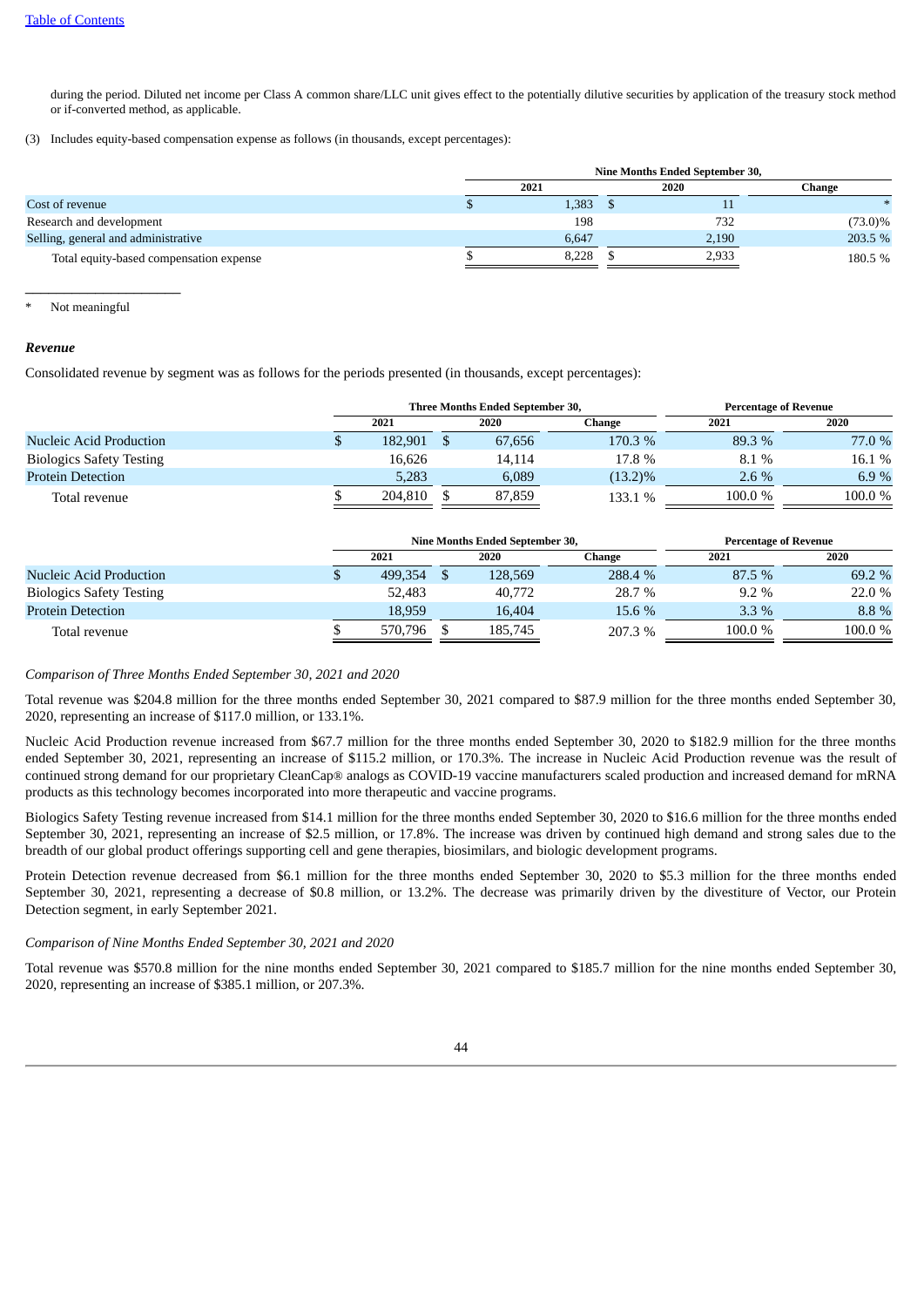Nucleic Acid Production revenue increased from \$128.6 million for the nine months ended September 30, 2020 to \$499.4 million for the nine months ended September 30, 2021, representing an increase of \$370.8 million, or 288.4%. The increase in Nucleic Acid Production revenue was driven by continued strong demand for our proprietary CleanCap® analogs as COVID-19 vaccine manufacturers scaled production, and ongoing demand for highly modified RNA products, particularly mRNA.

Biologics Safety Testing revenue increased from \$40.8 million for the nine months ended September 30, 2020 to \$52.5 million for the nine months ended September 30, 2021, representing an increase of \$11.7 million, or 28.7%. The increase was driven by higher demand as the result of growth in the underlying markets supporting cell and gene therapies, biosimilar and other biologic programs, coupled with higher revenue generated from contract services.

Protein Detection revenue increased from \$16.4 million for the nine months ended September 30, 2020 to \$19.0 million for the nine months ended September 30, 2021, representing an increase of \$2.6 million, or 15.6%. The increase was primarily due to resumption of research laboratory work from prior year shutdowns as a result of the COVID-19 pandemic, coupled with increased demand for Vector's products. This increase was partially offset by our divestiture of Vector in early September 2021.

### *Adjusted EBITDA and Segment Information*

Management has determined that adjusted earnings before interest, tax, depreciation, and amortization is the profit or loss measure used to make resource allocation decisions and evaluate segment performance. Adjusted EBITDA assists management in comparing the segment performance on a consistent basis for purposes of business decision-making by removing the impact of certain items that management believes do not directly reflect the core operations and, therefore, are not included in measuring segment performance. Corporate costs are managed on a standalone basis and not allocated to segments.

We do not allocate assets to our reportable segments as they are not included in the review performed by our Chief Operating Decision Maker for purposes of assessing segment performance and allocating resources.

Prior to February 2021 when the sale of a building in the United Kingdom was completed, we had approximately \$0.3 million of long-lived assets associated with that building. As of September 30, 2021, all of our long-lived assets were located within the United States.

The following tables include financial information relating to the operating segments for the periods presented (in thousands):

|                        | Three Months Ended September 30, 2021 |                                    |        |                          |       |           |           |              |       |  |         |  |
|------------------------|---------------------------------------|------------------------------------|--------|--------------------------|-------|-----------|-----------|--------------|-------|--|---------|--|
|                        | Nucleic Acid<br>Production            | <b>Biologics Safety</b><br>Testing |        | <b>Protein Detection</b> |       | Corporate |           | Eliminations |       |  | Total   |  |
| Revenue                | 183.055                               |                                    | 16.626 |                          | 5,283 |           |           |              | (154) |  | 204,810 |  |
| <b>Adjusted EBITDA</b> | 150.620                               |                                    | 13.556 |                          | 1,942 |           | (10, 217) |              | 102   |  | 156,003 |  |

|                        | Nine Months Ended September 30, 2021 |                                   |  |                                    |  |                          |  |           |  |                     |  |         |  |
|------------------------|--------------------------------------|-----------------------------------|--|------------------------------------|--|--------------------------|--|-----------|--|---------------------|--|---------|--|
|                        |                                      | <b>Nucleic Acid</b><br>Production |  | <b>Biologics Safety</b><br>Testing |  | <b>Protein Detection</b> |  | Corporate |  | <b>Eliminations</b> |  | Total   |  |
| Revenue                |                                      | 499.962                           |  | 52.483                             |  | 18.959                   |  | $-$       |  | (608)               |  | 570,796 |  |
| <b>Adjusted EBITDA</b> |                                      | 402,855                           |  | 42.217                             |  | 7.511                    |  | (30, 136) |  | 209                 |  | 422.656 |  |

|                        | Three Months Ended September 30, 2020 |                                   |  |                                    |  |                          |  |           |  |                     |  |        |  |
|------------------------|---------------------------------------|-----------------------------------|--|------------------------------------|--|--------------------------|--|-----------|--|---------------------|--|--------|--|
|                        |                                       | <b>Nucleic Acid</b><br>Production |  | <b>Biologics Safety</b><br>Testing |  | <b>Protein Detection</b> |  | Corporate |  | <b>Eliminations</b> |  | Total  |  |
| Revenue                |                                       | 68.019                            |  | 14.114                             |  | 6,089                    |  | __        |  | (363)               |  | 87,859 |  |
| <b>Adjusted EBITDA</b> |                                       | 46,704                            |  | 12.000                             |  | 2,839                    |  | (3,721)   |  | (47)                |  | 57,775 |  |

|                        | Nine Months Ended September 30, 2020 |                            |  |                                    |  |        |                          |                          |           |              |  |         |       |
|------------------------|--------------------------------------|----------------------------|--|------------------------------------|--|--------|--------------------------|--------------------------|-----------|--------------|--|---------|-------|
|                        |                                      | Nucleic Acid<br>Production |  | <b>Biologics Safety</b><br>Testing |  |        | <b>Protein Detection</b> |                          | Corporate | Eliminations |  |         | Total |
| Revenue                | Ф                                    | 129.645                    |  | 40,772                             |  | 16,404 |                          | $\overline{\phantom{0}}$ |           | (1,076)      |  | 185,745 |       |
| <b>Adjusted EBITDA</b> |                                      | 76.130                     |  | 33.571                             |  | 6.960  |                          | (11,597)                 |           | (224)        |  | 104.840 |       |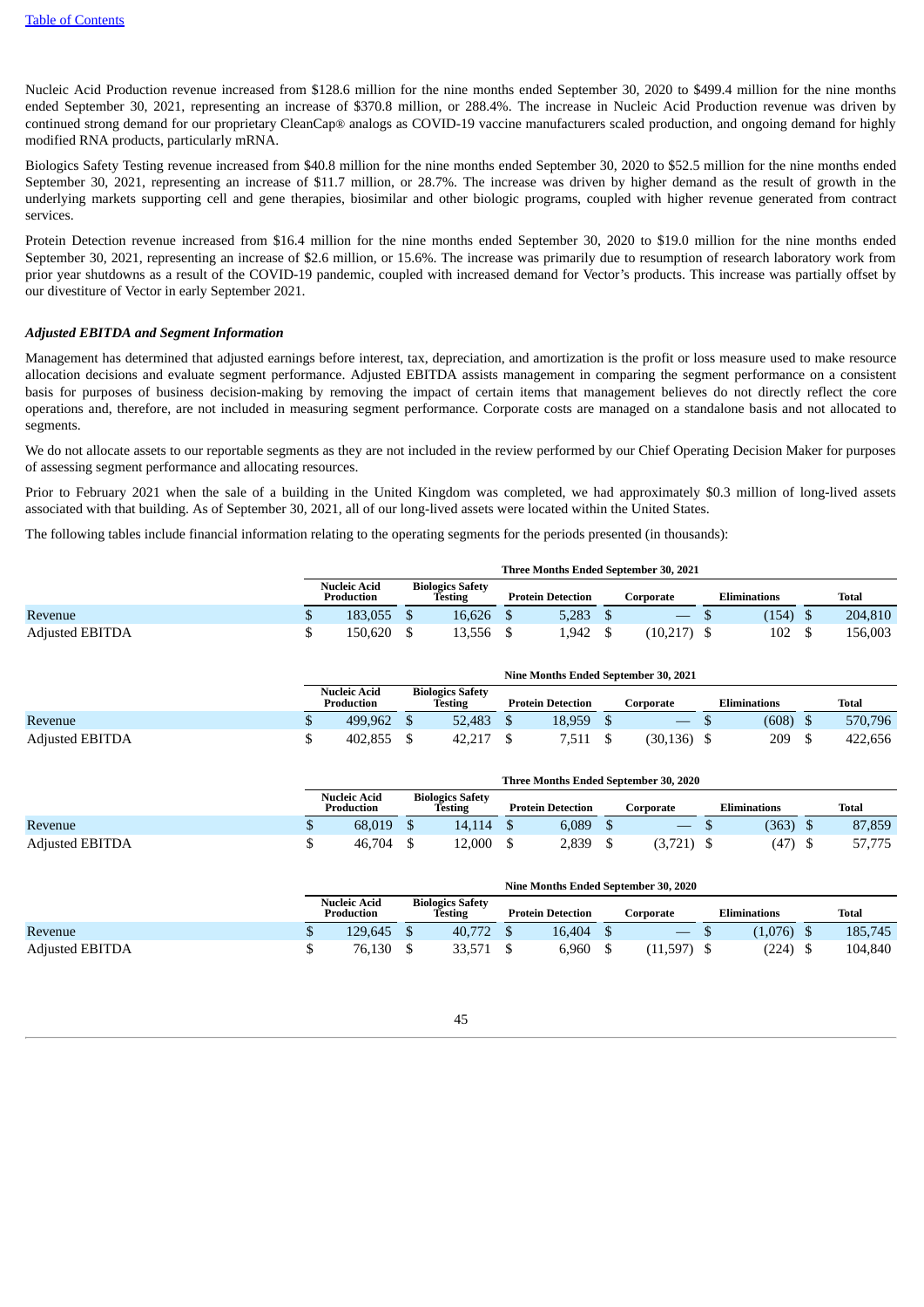# *Comparison of Three Months Ended September 30, 2021 and 2020*

Inter-segment revenue was \$0.2 million and \$0.4 million for the three months ended September 30, 2021 and 2020, respectively, and represents intersegment revenue between Nucleic Acid Production and Protein Detection segments. The inter-segment sales and related gross margin on inventory recorded at the end of the period are eliminated for consolidation purposes in the Eliminations column. Internal selling prices for intersegment sales are consistent with the segment's normal retail price offered to external parties. There was no commission expense recognized for intersegment sales for the three months ended September 30, 2021 and 2020.

## *Comparison of Nine Months Ended September 30, 2021 and 2020*

Inter-segment revenue was \$0.6 million and \$1.1 million for the nine months ended September 30, 2021 and 2020, respectively, and represents intersegment revenue between Nucleic Acid Production and Protein Detection segments. The inter-segment sales and related gross margin on inventory recorded at the end of the period are eliminated for consolidation purposes in the Eliminations column. Internal selling prices for intersegment sales are consistent with the segment's normal retail price offered to external parties. There was no commission expense recognized for intersegment sales for the nine months ended September 30, 2021 and 2020.

A reconciliation of Adjusted EBITDA to net income, the most directly comparable GAAP measure, is set forth below for the periods presented (in thousands):

|                                                                   |     | <b>Three Months Ended</b> | September 30, | <b>Nine Months Ended</b><br>September 30, |               |    |          |  |
|-------------------------------------------------------------------|-----|---------------------------|---------------|-------------------------------------------|---------------|----|----------|--|
|                                                                   |     | 2021                      |               | 2020                                      | 2021          |    | 2020     |  |
| Net income                                                        | \$. | 132,810                   | -S            | 39,023 \$                                 | 343,006       | -S | 64,344   |  |
| Add:                                                              |     |                           |               |                                           |               |    |          |  |
| Amortization                                                      |     | 4,604                     |               | 5,040                                     | 14,685        |    | 15,156   |  |
| Depreciation                                                      |     | 2,472                     |               | 1,631                                     | 6,623         |    | 4,756    |  |
| Interest expense                                                  |     | 8,545                     |               | 7,089                                     | 25,827        |    | 21,934   |  |
| Income tax expense (benefit)                                      |     | 18,842                    |               | (359)                                     | 43,937        |    | 2,511    |  |
| <b>EBITDA</b>                                                     |     | 167,273                   |               | 52,424                                    | 434,078       |    | 108,701  |  |
| Acquisition integration costs $(1)$                               |     | 21                        |               | (14)                                      | (777)         |    | 3,588    |  |
| Amortization of lease facility finance obligation <sup>(2)</sup>  |     | (1,031)                   |               |                                           | (2,080)       |    |          |  |
| Acquired in-process research and development costs <sup>(3)</sup> |     |                           |               |                                           |               |    | 2,881    |  |
| Equity-based compensation <sup>(4)</sup>                          |     | 3,567                     |               | 1,849                                     | 8,228         |    | 2,933    |  |
| GTCR management fees <sup>(5)</sup>                               |     |                           |               | 126                                       |               |    | 555      |  |
| Gain on sale of business <sup>(6)</sup>                           |     | (11,249)                  |               |                                           | (11,249)      |    |          |  |
| Gain on sale and leaseback transaction (7)                        |     |                           |               |                                           |               |    | (19,002) |  |
| Merger and acquisition related expenses (income) <sup>(8)</sup>   |     | (366)                     |               | 124                                       | 1,550         |    | 218      |  |
| Financing costs $(9)$                                             |     | 1,034                     |               | 3,266                                     | 2,038         |    | 4,966    |  |
| Tax receivable agreement liability adjustment <sup>(10)</sup>     |     | (3,246)                   |               |                                           | (9,132)       |    |          |  |
| <b>Adjusted EBITDA</b>                                            | \$  | 156,003                   | S             | 57,775                                    | \$<br>422,656 | S  | 104,840  |  |

(1) Refers to incremental costs incurred to execute and integrate completed acquisitions.

 $\_$ 

(6) Refers to the gain on the sale of Vector, which was completed in September 2021.

<sup>(7)</sup> Refers to the gain on the sale of our Burlingame, California facility, which was leased back to the Company in 2020.



<sup>(2)</sup> Refers to cash rent paid for our Wateridge San Diego, CA facility, which is recorded as a reduction to the financing lease obligation on the condensed consolidated balance sheet.

<sup>(3)</sup> Refers to in-process research and development charge associated with the acquisition of MockV Solutions, Inc.

<sup>(4)</sup> Refers to non-cash expense associated with equity-based compensation.

<sup>(5)</sup> Refers to cash fees paid to GTCR, LLC ("GTCR"), pursuant to the advisory services agreement that was terminated in connection with our IPO.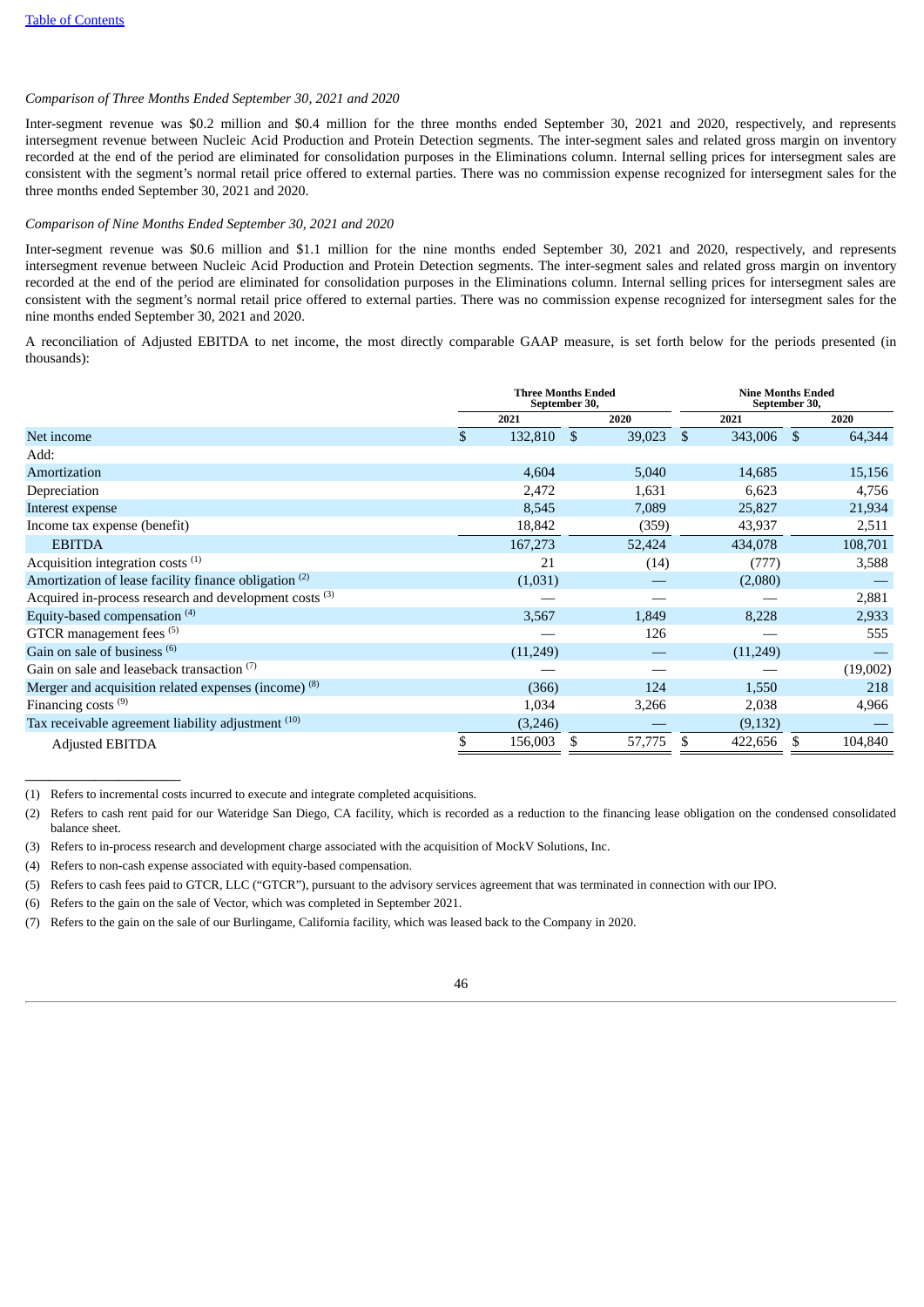- (8) Refers to diligence, legal, accounting, tax and consulting fees incurred associated with acquisitions that were not consummated. This also includes \$0.9 million of deferred gain associated with our sale leaseback arrangement for our Burlingame, California facility, which was accelerated as part of our divestiture of the Protein Detection segment in September 2021.
- (9) Refers to transaction costs related to our IPO and the refinancing of our long-term debt that are not capitalizable or cannot be offset against proceeds from such transactions.
- (10) Refers to the loss (gain) related to the adjustment of our tax receivable agreement liability primarily due to changes in our estimated state apportionment and the corresponding reduction of our estimated state tax rate.

# *Adjusted Free Cash Flow*

Adjusted Free Cash Flow, which is a non-GAAP measure that we define as Adjusted EBITDA less capital expenditures, is set forth below for the periods presented (in thousands):

|                                     | <b>Three Months Ended</b><br>September 30, |         |  |           |  | Nine Months Ended<br>September 30, |  |           |  |
|-------------------------------------|--------------------------------------------|---------|--|-----------|--|------------------------------------|--|-----------|--|
|                                     |                                            | 2021    |  | 2020      |  | 2021                               |  | 2020      |  |
| <b>Adjusted EBITDA</b>              |                                            | 156,003 |  | 57,775 \$ |  | 422,656                            |  | 104,840   |  |
| Capital expenditures <sup>(1)</sup> |                                            | (2,232) |  | (15,254)  |  | (10, 014)                          |  | (21, 722) |  |
| <b>Adjusted Free Cash Flow</b>      |                                            | 153.771 |  | 42,521    |  | 412,642                            |  | 83,118    |  |
|                                     |                                            |         |  |           |  |                                    |  |           |  |

(1) We define capital expenditures as purchases of property and equipment, which are included in cash flows from investing activities, and accounts payable and accrued expenses and other current liabilities.

# *Operating Expenses*

 $\_$ 

Operating expenses include the following for the periods presented (in thousands, except percentages):

|                                     |          |  | Three Months Ended September 30, | <b>Percentage of Revenue</b> |         |         |  |
|-------------------------------------|----------|--|----------------------------------|------------------------------|---------|---------|--|
|                                     | 2021     |  | 2020                             | Change                       | 2021    | 2020    |  |
| Cost of revenue                     | 32,047   |  | 19,760                           | 62.2 %                       | 15.6 %  | 22.6 %  |  |
| Research and development            | 1.950    |  | 1,868                            | 4.4 %                        | $1.0\%$ | $2.1\%$ |  |
| Selling, general and administrative | 25,189   |  | 20,510                           | 22.8 %                       | 12.3 %  | 23.3 %  |  |
| Gain on sale of business            | (11,249) |  |                                  | $\ast$                       | (5.5)%  | $-$ %   |  |
| Total operating expenses            | 47.937   |  | 42,138                           | 13.8 %                       | 23.4 %  | 48.0 %  |  |

|                                        |      |          |  | Nine Months Ended September 30, | <b>Percentage of Revenue</b> |           |            |  |  |
|----------------------------------------|------|----------|--|---------------------------------|------------------------------|-----------|------------|--|--|
|                                        | 2021 |          |  | 2020                            | Change                       | 2021      | 2020       |  |  |
| Cost of revenue                        |      | 99,928   |  | 56,254                          | 77.6 %                       | 17.5 %    | 30.3%      |  |  |
| Research and development               |      | 6.046    |  | 7,212                           | $(16.2)\%$                   | 1.1 %     | 3.9%       |  |  |
| Selling, general and administrative    |      | 72,511   |  | 52,624                          | 37.8 %                       | 12.7 %    | 28.3 %     |  |  |
| Gain on sale of business               |      | (11,249) |  |                                 | $\ast$                       | $(2.0)\%$ | $-$ %      |  |  |
| Gain on sale and leaseback transaction |      |          |  | (19,002)                        | $\ast$                       | $-$ %     | $(10.2)\%$ |  |  |
| Total operating expenses               |      | 167,236  |  | 97,088                          | 72.3 %                       | 29.3 %    | 52.3 %     |  |  |

Not meaningful

 $\_$ 

#### *Costs of Revenue*

*Comparison of Three Months Ended September 30, 2021 and 2020*

Cost of revenue increased by \$12.3 million from \$19.8 million for the three months ended September 30, 2020 to \$32.0 million for the three months ended September 30, 2021, or 62.2%. The increase in cost of revenue was primarily attributable to an increase in direct product costs, supplies and materials resulting from higher revenue, as well as increases in personnel costs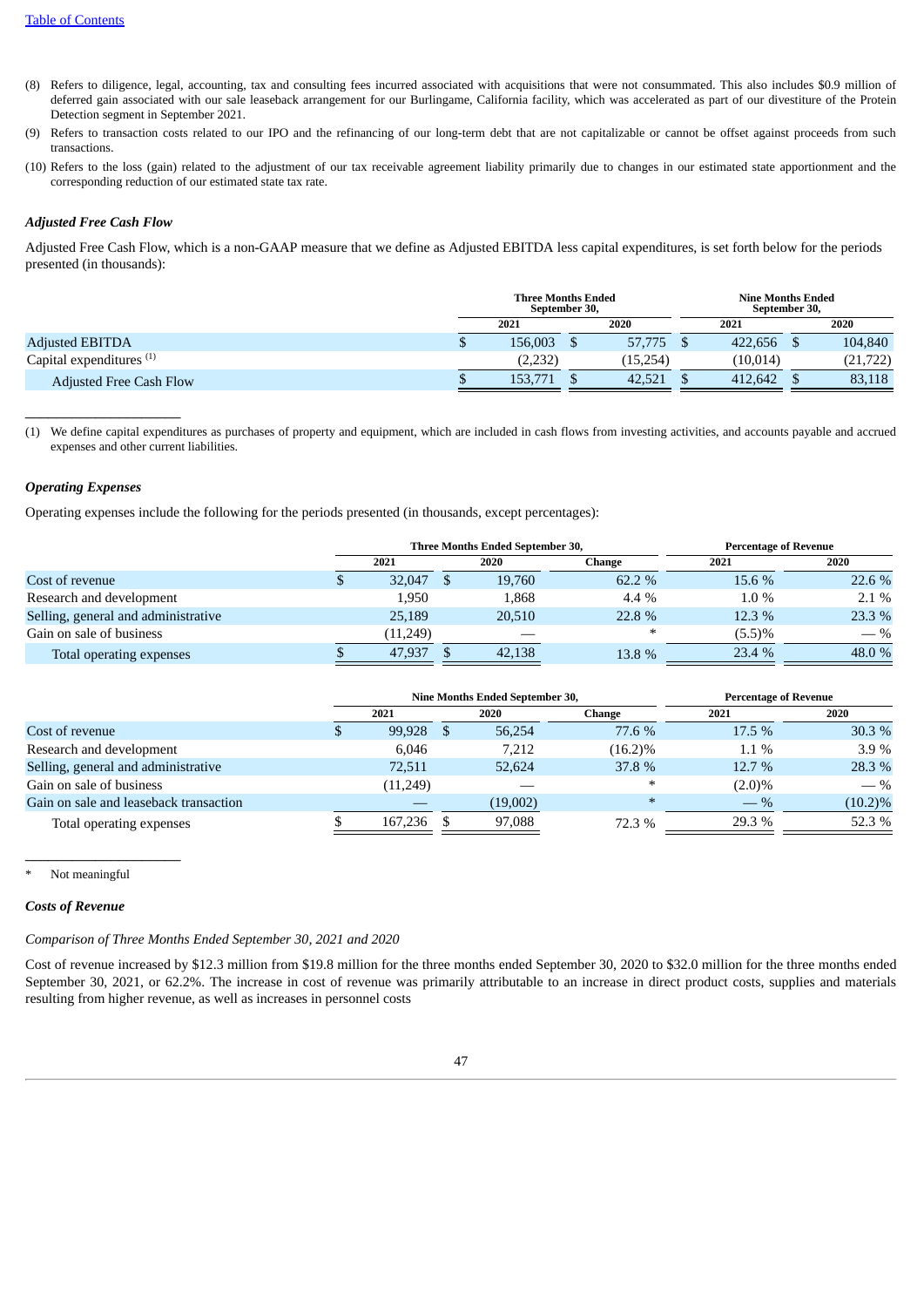associated with overall growth and expansion of the Company. Gross profit increased by \$104.7 million from \$68.1 million for the three months ended September 30, 2020 to \$172.8 million for the three months ended September 30, 2021. The increase in the gross profit margin as a percentage of sales was primarily attributable to favorable product mix shift.

### *Comparison of Nine Months Ended September 30, 2021 and 2020*

Cost of revenue increased by \$43.7 million from \$56.3 million for the nine months ended September 30, 2020 to \$99.9 million for the nine months ended September 30, 2021, or 77.6%. The increase in cost of revenue was primarily attributable to an increase in direct product costs resulting from increased business, increases in personnel costs driven by the Company's growth and expansion, higher overall supplies and materials costs, and higher consulting and professional service fees to support the Company growth. Gross profit increased by \$341.4 million from \$129.5 million for the nine months ended September 30, 2020 to \$470.9 million for the nine months ended September 30, 2021. The increase in the gross profit margin as a percentage of sales was primarily attributable to favorable product mix shift.

#### *Research and Development*

# *Comparison of Three Months Ended September 30, 2021 and 2020*

Research and development expenses increased by \$0.1 million from \$1.9 million for the three months ended September 30, 2020 to \$2.0 million for the three months ended September 30, 2021, or 4.4%. The increase in expenses from the prior period was not significant.

# *Comparison of Nine Months Ended September 30, 2021 and 2020*

Research and development expenses decreased by \$1.2 million from \$7.2 million for the nine months ended September 30, 2020 to \$6.0 million for the nine months ended September 30, 2021, or 16.2%. The decrease in expenses from the prior period is primarily attributable to the \$2.9 million of in-process research development costs related to an asset acquisition incurred during the first quarter of 2020, partially offset by an increase of \$1.0 million in supplies and materials and \$0.6 million in personnel costs to support our expanding research and development activities during 2021.

# *Selling, General and Administrative*

# *Comparison of Three Months Ended September 30, 2021 and 2020*

Selling, general and administrative expenses increased by \$4.7 million from \$20.5 million for the three months ended September 30, 2020 to \$25.2 million for the three months ended September 30, 2021, or 22.8%. The increase was primarily due to a \$3.1 million increase in professional service costs predominantly due to consulting and accounting/audit fees, tax services, and corporate insurance and \$2.4 million of incremental unit-based compensation expense for a modification related to our divestiture of Vector.

## *Comparison of Nine Months Ended September 30, 2021 and 2020*

Selling, general and administrative expenses increased by \$19.9 million from \$52.6 million for the nine months ended September 30, 2020 to \$72.5 million for the nine months ended September 30, 2021, or 37.8%. The increase was primarily due to a \$9.8 million increase in personnel expenses primarily driven by an increase in employee headcount, related stock-based compensation, and bonuses and a \$8.2 million increase in professional service fees primarily driven by increased consulting and accounting/audit fees, tax services, and corporate insurance.

#### *Gain on sale of business*

# *Comparison of Three and Nine Months Ended September 30, 2021 and 2020*

The gain on sale of business of \$11.2 million for the three and nine months ended September 30, 2021 was from the sale of Vector in September 2021. There was no gain on sale of business for the three and nine months ended September 30, 2020.

# *Gain on sale and leaseback transaction*

#### *Comparison of Nine Months Ended September 30, 2021 and 2020*

The gain on sale and leaseback transaction of \$19.0 million for the nine months ended September 30, 2020 was from the sale of our Burlingame, California facility, which was leased back to the Company in 2020. There was no gain on sale and leaseback transaction for the nine months ended September 30, 2021.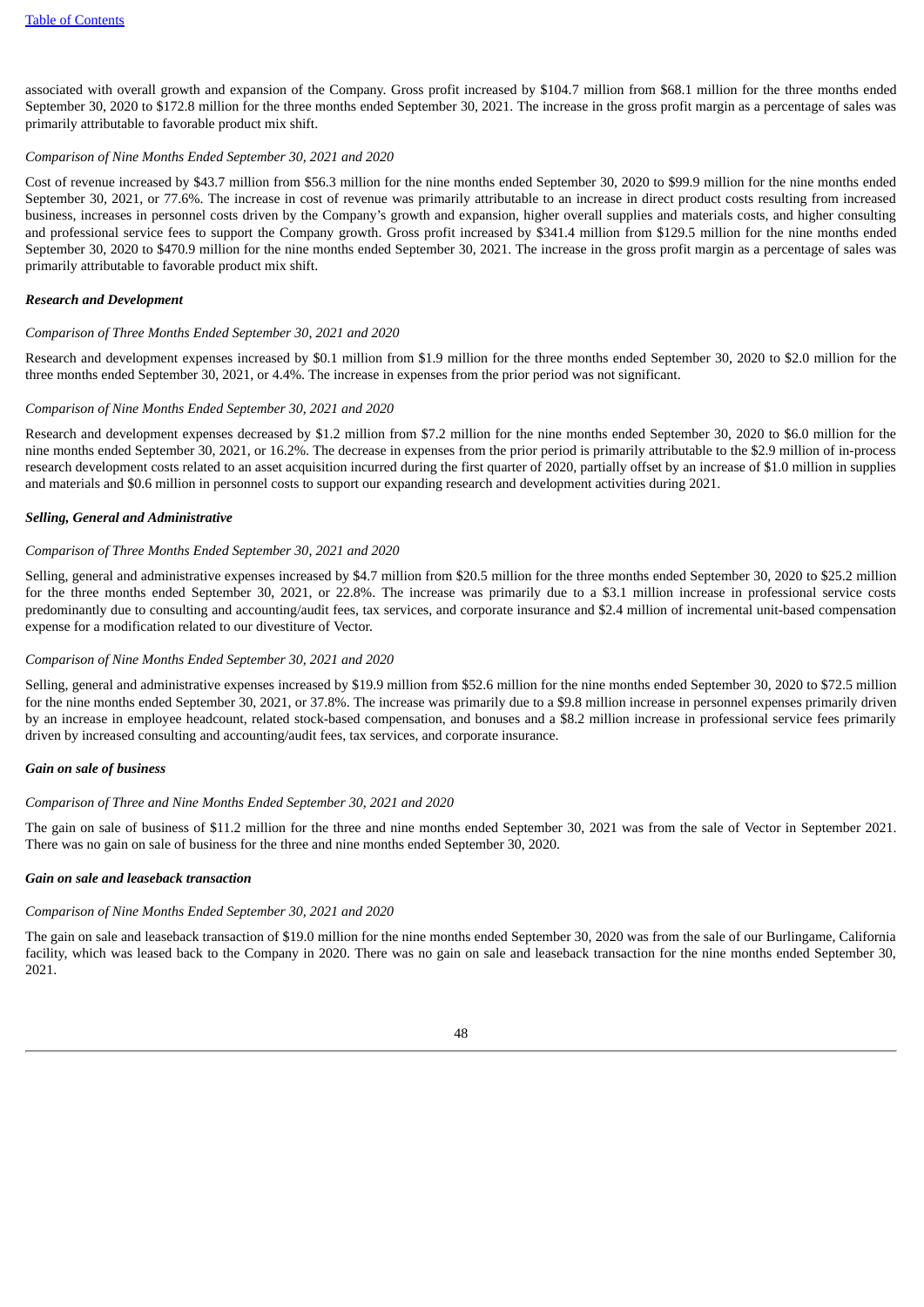# *Other Income (Expense)*

Other income (expense) includes the following for the periods presented (in thousands, except percentages):

|                                                                                |      |         |      | Three Months Ended September 30, | <b>Percentage of Revenue</b> |           |           |  |  |
|--------------------------------------------------------------------------------|------|---------|------|----------------------------------|------------------------------|-----------|-----------|--|--|
|                                                                                | 2021 |         | 2020 |                                  | Change                       | 2021      | 2020      |  |  |
| Interest expense                                                               |      | (8,545) |      | (7,089)                          | 20.5%                        | $(4.1)\%$ | $(8.0)\%$ |  |  |
| Change in payable to related parties pursuant to a Tax<br>Receivable Agreement |      | 3.246   |      |                                  | ∗                            | $1.6\%$   | $-$ %     |  |  |
| Other income                                                                   |      | 78      |      | 32                               | 143.8 %                      | $0.0\%$   | $0.0\%$   |  |  |
| Total other expense                                                            |      | (5,221  |      | (7,057)                          | $(26.0)\%$                   | $(2.5)\%$ | $(8.0)\%$ |  |  |

|                                                                                |           |  | Nine Months Ended September 30, | <b>Percentage of Revenue</b> |           |            |  |
|--------------------------------------------------------------------------------|-----------|--|---------------------------------|------------------------------|-----------|------------|--|
|                                                                                | 2021      |  | 2020                            | Change                       | 2021      | 2020       |  |
| Interest expense                                                               | (25, 827) |  | (21, 934)                       | 17.7 %                       | $(4.5)\%$ | $(11.8)\%$ |  |
| Change in payable to related parties pursuant to a Tax<br>Receivable Agreement | 9.132     |  |                                 | $\ast$                       | $1.6\%$   | $-$ %      |  |
| Other income                                                                   | 78        |  | 132                             | (40.9)%                      | $0.0\%$   | $0.1\%$    |  |
| Total other expense                                                            | (16, 617) |  | (21, 802)                       | $(23.8)\%$                   | (2.9)%    | $(11.7)\%$ |  |

Not meaningful

 $\_$ 

# *Comparison of Three Months Ended September 30, 2021 and 2020*

Other expense was \$7.1 million for the three months ended September 30, 2020 compared to \$5.2 million for the three months ended September 30, 2021, representing a decrease of \$1.8 million, or 26.0%. The decrease in expense was primarily attributable to a \$3.2 million gain related to the payable to related parties pursuant to a Tax Receivable Agreement that was recorded during the three months ended September 30, 2021 as a result of changes in our estimated state income tax apportionment and the corresponding reduction of our estimated state income tax rate. This was partially offset by higher interest expense as a result of a larger outstanding debt balance for the period.

# *Comparison of Nine Months Ended September 30, 2021 and 2020*

Other expense was \$21.8 million for the nine months ended September 30, 2020 compared to \$16.6 million for the nine months ended September 30, 2021, representing a decrease of \$5.2 million, or 23.8%. The decrease in expense was primarily attributable to a \$9.1 million gain related to the payable to related parties pursuant to a Tax Receivable Agreement that was recorded for the nine months ended September 30, 2021 as a result of changes in our estimated state income tax apportionment and the corresponding reduction of our estimated state income tax rate. This was partially offset by higher interest expense as a result of a larger outstanding debt balance for the period.

# **Relationship with GTCR, LLC ("GTCR")**

Prior to our initial public offering, we utilized GTCR for certain services pursuant to an advisory services agreement. Under this agreement, GTCR provided us with financial and management consulting services in the areas of corporate strategy, budgeting for future corporate investments, acquisition and divestiture strategies, and debt and equity financings. The advisory services agreement provided that we pay a \$0.1 million quarterly management fee to GTCR for these services. We also reimbursed GTCR for out-of-pocket expenses incurred while providing these services. In connection with our IPO, this advisory services agreement was terminated. As GTCR continues to have representation on our Board of Directors, we will continue to pay GTCR for any direct reimbursable expenses related to the activities of Board members affiliated with GTCR. We may continue to engage GTCR from time to time, subject to compliance with our related party transactions policy.

We incurred approximately \$0.1 million and \$0.4 million in management fees to GTCR for the three and nine months ended September 30, 2020, respectively. We incurred approximately \$0.2 million in out-of-pocket expenses to GTCR for the nine months ended September 30, 2020. We did not incur any out-of-pocket expenses to GTCR during the three and nine months ended September 30, 2021 or during the three months ended September 30, 2020.

During the three and nine months ended September 30, 2021, we paid distributions of \$50.1 million and \$106.3 million, respectively, for tax liabilities to MLSH 1.

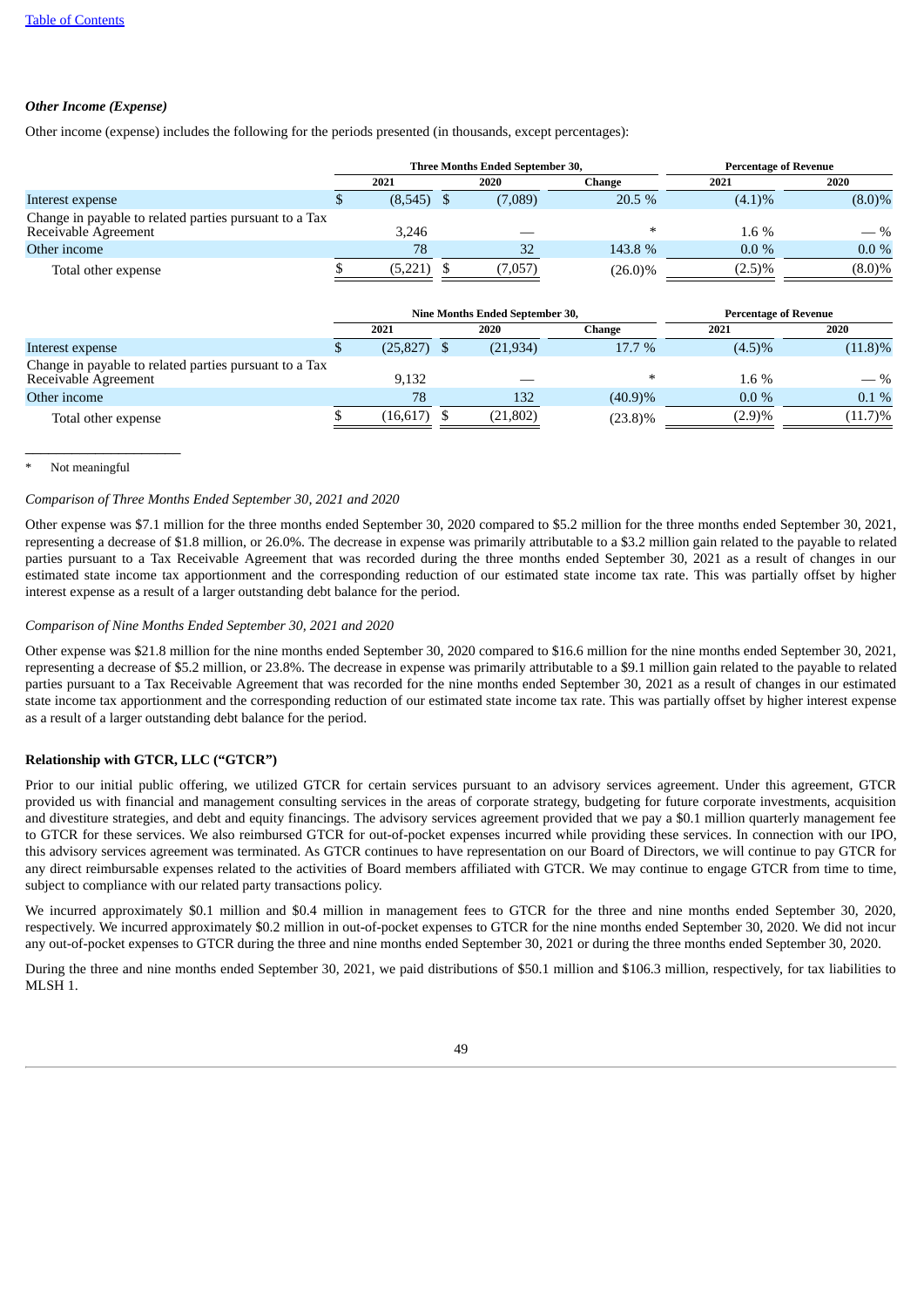Concurrent with our IPO, we entered into a tax receivable agreement with MLSH 1 and MLSH 2, who are primarily owned by GTCR. The Tax Receivable Agreement ("TRA") provides for the payment by us to MLSH 1 and MLSH 2, collectively, of 85.0% of the amount of tax benefits, if any, that we actually realize, or in some circumstances are deemed to realize, as a result of the Organizational Transactions, IPO, and any subsequent exchanges of LLC Units. Payment obligations under the TRA are not conditioned upon any Topco LLC unitholders maintaining a continued ownership interest in us or Topco LLC and the rights of MLSH 1 and MLSH 2 under the TRA are assignable. There is no maximum term for the TRA and the TRA will continue until all tax benefits have been utilized or expired unless we exercise our right to terminate the TRA for an agreed-upon amount.

No payments were made to MLSH 1 or MLSH 2 pursuant to the TRA during the nine months ended September 30, 2021. As of September 30, 2021, our liability under the TRA was \$745.6 million. This represents increases of \$137.7 million and \$227.4 million to the liability during the nine months ended

September 30, 2021 as a result of the April 2021 Secondary Offering and September 2021 Secondary Offering, respectively. During the nine months ended September 30, 2021, we recognized a gain of \$9.1 million on TRA liability adjustment reflecting a change in the tax benefit obligation attributable to a change in the expected tax benefit. The remeasurement was primarily due to changes in our estimated state apportionment and the corresponding reduction of our estimated state tax rate.

# **Liquidity and Capital Resources**

#### *Overview*

As of September 30, 2021, we had cash of \$547.9 million and retained earnings of \$127.5 million. We had net income of \$132.8 million and \$343.0 million for the three and nine months ended September 30, 2021. We also had positive cash flows from operations of \$310.4 million for the nine months ended September 30, 2021.

We have relied on equity and debt financings, and to a lesser extent, revenue derived from product and services sales to fund our operations to date. Our principal uses of cash have been to fund operations, acquisitions and capital expenditures, interest payments and mandatory principal payments on our long-term debt, as well as make distributions to MLSH 1.

We plan to utilize our existing cash on hand, together with cash generated from operations, primarily to fund our commercial and marketing activities associated with our products and services, continued research and development initiatives, and ongoing investments into our manufacturing facilities to create efficiencies and build capacity.

In addition, with the completion of the IPO and subsequent exchanges of LLC Units, we are obligated to make payments under the TRA we entered into with MLSH 1 and MLSH 2. Although the actual amount and timing of any payments that we make under the TRA will vary, we expect that those payments will be significant. Any payments we make under the TRA will generally reduce the amount of overall cash flow that might have otherwise been available to us and, to the extent that we are unable to make payments under the TRA for any reason, the unpaid amount generally will be deferred and will accrue interest until paid by us.

In addition to payments to be made under the TRA, we are also required to make distributions for tax liabilities to the non-controlling interest holders of Topco LLC for the portion of income passing through to them from Topco LLC.

# *Sources of Liquidity*

Since our inception, we have financed our operations primarily from the issuance of equity, borrowings under long-term debt agreements and, to a lesser extent, cash flow from operations.

Our total debt outstanding of \$545.5 million as of September 30, 2021, was comprised of our First Lien Term Loan. We had no outstanding borrowings under our New Revolving Credit Facility as of September 30, 2021.

## *New Credit Agreement*

On October 19, 2020, Maravai Intermediate Holdings, LLC ("Intermediate"), a wholly-owned subsidiary of ours, along with its subsidiaries Vector Laboratories ("Vector"), TriLink BioTechnologies and Cygnus Technologies (together with Intermediate, the "Borrowers") entered into the New Credit Agreement with lending institutions, for term-loan borrowings (the "New First Lien Term Loan") totaling \$600.0 million to refinance our outstanding senior secured credit facilities and to allow for a distribution to our members. The New Credit Agreement also provided for a revolving credit facility (the "New Revolving Credit Facility") of \$180.0 million for letters of credit and loans to be used for working capital and other general corporate financing purposes. Borrowings under the New Credit Agreement are unconditionally guaranteed by Topco LLC, along with the existing and future material domestic subsidiaries of Topco LLC (subject to certain exceptions) as specified in the respective guaranty agreements, and are secured by a lien and security interest in substantially all of the assets of existing and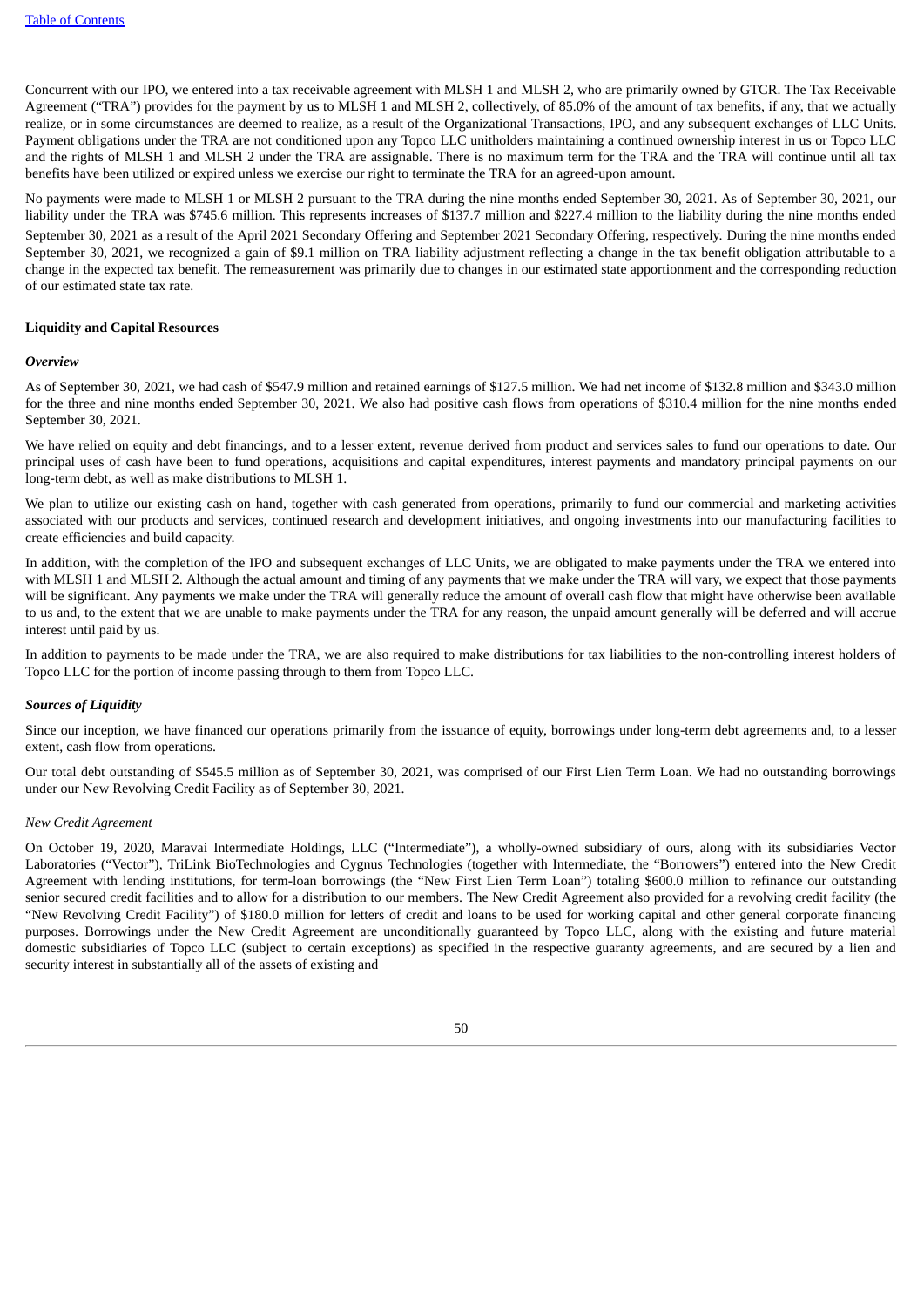future material domestic subsidiaries of Topco LLC that are loan parties. The New First Lien Term Loan bears interest at an annual rate equal to the Eurocurrency rate (i.e. the LIBOR rate) plus an applicable rate. The interest rate was 4.75% per annum as of September 30, 2021.

In conjunction with our divestiture of the Protein Detection segment, the Company transferred, per the existing terms of the New Credit Agreement, the portion of the New Term Loan held by Vector of \$118.4 million to Intermediate in its entirety. This amount was not assumed by Voyager as part of the divestiture. Total outstanding debt and loan covenant requirements remained unchanged as a result of the divestiture.

The New Term Loan became repayable in quarterly payments of \$1.5 million beginning on March 31, 2021, with all remaining outstanding principal due on October 19, 2027. The New Term Loan includes prepayment provisions that allow the us, at their option, to repay all or a portion of the principal amount at any time. The New Revolving Credit Facility allows the us to repay and borrow from time to time until October 19, 2025, at which time all amounts borrowed must be repaid. Subject to certain exceptions and limitations, we are required to repay borrowings under the New Term Loan and New Revolving Credit Facility with the proceeds of certain occurrences, such as the incurrence of debt, certain equity contributions, and certain asset sales or dispositions.

Accrued interest under the New Credit Agreement is payable by us (a) quarterly in arrears with respect to Base Rate loans, (b) at the end of each interest rate period (or at each three-month interval in the case of loans with interest periods greater than three months) with respect to Eurocurrency Rate loans, (c) on the date of any repayment or prepayment and (d) at maturity (whether by acceleration or otherwise). An annual commitment fee is applied to the daily unutilized amount under the New Revolving Credit Facility at 0.375% per annum, with one stepdown to 0.25% per annum based on Intermediate's first lien net leverage ratio.

## *Debt Covenants*

The New Credit Agreement includes a financial covenant that requires that, if as of the end of any fiscal quarter the aggregate amount of letters of credit obligations and borrowings under the New Revolving Credit Facility outstanding as of the end of such fiscal quarter (excluding cash collateralized letters of credit obligations and letter of credit obligations in an aggregate amount not in excess of \$5.0 million at any time outstanding and for the first four fiscal quarters ending after October 19, 2020, borrowings of revolving credit loans made on October 19, 2020) exceed 35% of the aggregate amount of all Revolving Credit Commitments in effect as of such date, or \$63.0 million, then the consolidated first lien net leverage ratio of Intermediate shall not be greater than 8.00 to 1.00. For purposes of this covenant, the net leverage ratio is calculated by dividing outstanding first lien indebtedness (net of cash) by Adjusted EBITDA over the preceding four fiscal quarters.

The New Credit Agreement also contains negative and affirmative covenants in addition to the financial covenant, including covenants that restrict our ability to, among other things, incur or prepay certain indebtedness, pay dividends or distributions, dispose of assets, engage in mergers and consolidations, make acquisitions or other investments, and make changes in the nature of the business. The New Credit Agreement contains certain events of default, including, without limitation, nonpayment of principal, interest or other obligations, violation of the covenants, insolvency, court ordered judgments, and certain changes of control. The New Credit Agreement also requires the Company to provide audited consolidated financial statements to the lenders no later than 120 days after year-end.

As of September 30, 2021, we were in compliance with the covenants under the New Credit Agreement.

The New Credit Agreement also requires mandatory prepayments upon certain excess cash flow, subject to certain step-downs and threshold levels as defined and set forth in the terms of the New Credit Agreement, to commence with the fiscal year ending December 31, 2021.

#### *Tax Receivable Agreement*

In connection with the completion of our IPO we also entered into a Tax Receivable Agreement with MLSH 1 and MLSH 2. The Tax Receivable Agreement provides for the payment by us to MLSH 1 and MLSH 2, collectively, of 85% of the amount of tax benefits, if any, that we actually realize, or in some circumstances are deemed to realize from exchanges of LLC Units (together with the corresponding shares of Class B common stock) for Class A common stock, as a result of (i) certain increases in the tax basis of assets of Topco LLC and its subsidiaries resulting from purchases or exchanges of LLC Units, (ii) certain tax attributes of the entities acquired from MLSH 1 and MLSH 2 in connection with the Organizational Transactions ("the Blocker Entities"), Topco LLC and subsidiaries of Topco LLC that existed prior to this offering and (iii) certain other tax benefits related to our entering into the Tax Receivable Agreement, including tax benefits attributable to payments that we make under the Tax Receivable Agreement (collectively, the "Tax Attributes").

As of September 30, 2021, our liability under the TRA was \$745.6 million, representing 85% of the calculated tax savings we anticipated being able to utilize in future years. We may record additional liabilities under the TRA when LLC Units are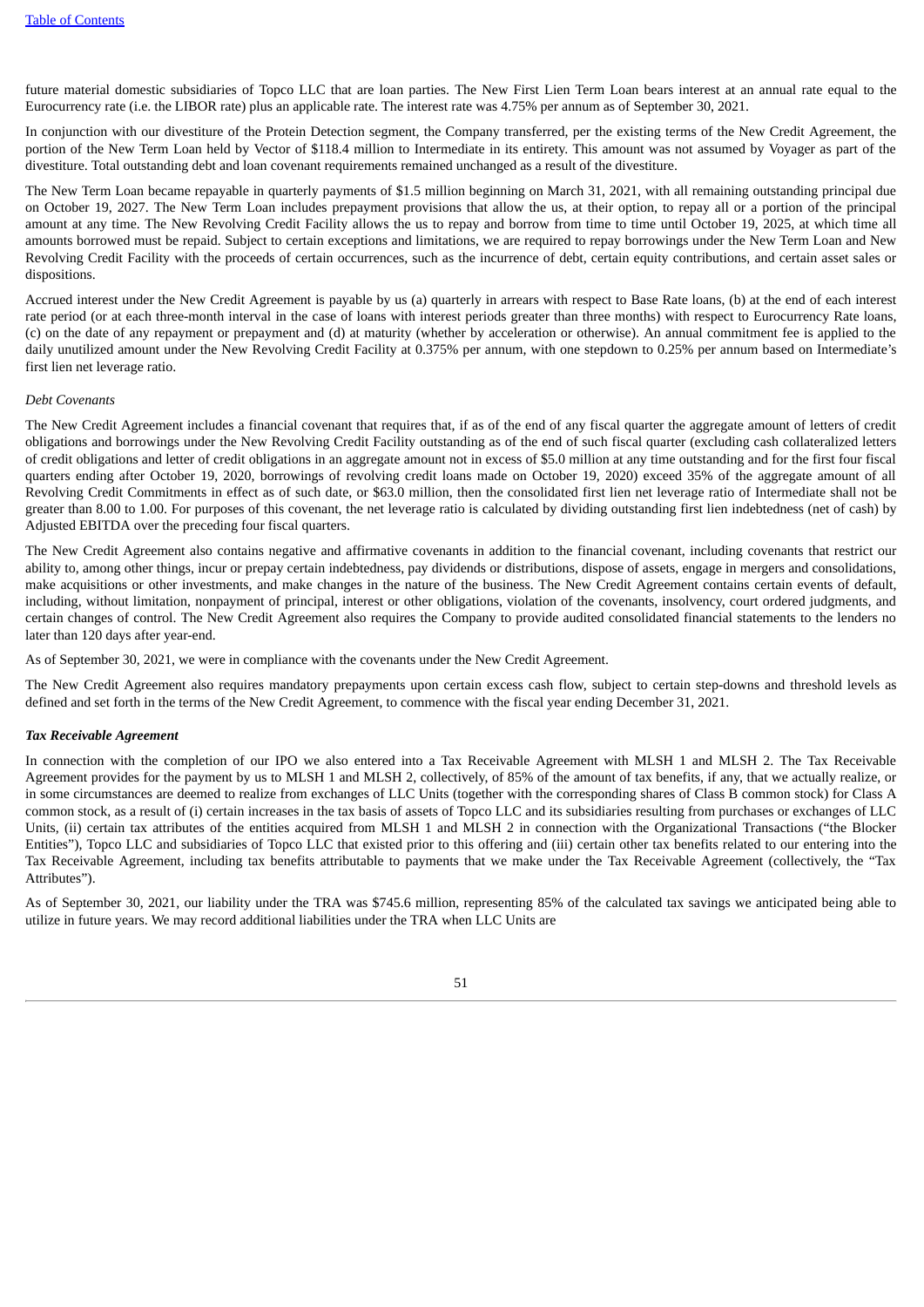exchanged in the future and as our estimates of the future utilization of the tax attributes, NOLs and other tax benefits change. We expect to make payments under the TRA, to the extent they are required, within 125 days after the extended due date of our U.S. federal income tax return for such taxable year. Interest on such payment will begin to accrue from the due date (without extensions) of such tax return at a rate of LIBOR plus 100 basis points. Any late payments will continue to accrue interest at LIBOR plus 500 basis points until such payments are made.

The payment obligations under the TRA are obligations of Maravai LifeSciences Holdings, Inc. and not of Topco LLC. Although the actual timing and amount of any payments that may be made under the TRA will vary, we expect that the aggregate payments that we will be required to make to MLSH 1 and MLSH 2 will be substantial. Any payments made by us under the TRA will generally reduce the amount of overall cash flow that might have otherwise been available to us or to Topco LLC and, to the extent that we are unable to make payments under the TRA for any reason, the unpaid amounts will be deferred and will accrue interest until paid by us. We anticipate funding ordinary course payments under the Tax Receivable Agreement from cash flow from operations of Topco LLC and its subsidiaries, available cash and/or available borrowings under the New Credit Agreement.

# *Cash Flows*

The following table summarizes our cash flows for the periods presented (in thousands):

|                                          | Nine Months Ended September 30, |  |         |  |
|------------------------------------------|---------------------------------|--|---------|--|
|                                          | 2021                            |  |         |  |
| Net cash provided by (used in):          |                                 |  |         |  |
| Operating activities                     | 310,403                         |  | 72,756  |  |
| Investing activities                     | 111,317                         |  | 14,917  |  |
| Financing activities                     | (110, 051)                      |  | 12,540  |  |
| Effects of exchange rate changes on cash | -45                             |  | (31)    |  |
| Net increase in cash                     | 311,714                         |  | 100,182 |  |
|                                          |                                 |  |         |  |

# *Operating Activities*

Net cash provided by operating activities for the nine months ended September 30, 2021 was \$310.4 million, which was primarily attributable to a net income of \$343.0 million, non-cash depreciation and amortization of \$21.3 million, non-cash amortization of deferred financing costs of \$2.0 million, noncash equity-based compensation of \$8.2 million, and a non-cash decrease in deferred income taxes of \$29.4 million. These are partially offset by a noncash gain on sale of business of \$11.2 million, non-cash gain on the revaluation of liabilities under the TRA of \$9.1 million, and a net cash outflow from the change in our operating assets and liabilities of \$72.3 million.

Net cash provided by operating activities for the nine months ended September 30, 2020 was \$72.8 million, which was primarily attributable to a net income of \$64.3 million, non-cash depreciation and amortization of \$19.9 million, non-cash amortization of deferred financing costs of \$1.3 million, noncash equity-based compensation of \$2.9 million, acquired in-process research and development costs of \$2.9 million, and a net cash outflow from the change in our operating assets and liabilities of \$0.3 million. These are partially offset by an increase in non-cash deferred income taxes of \$1.3 million and a gain on sale of leaseback transaction of \$19.0 million.

#### *Investing Activities*

Net cash provided by investing activities for the nine months ended September 30, 2021 was \$111.3 million, which was primarily comprised of net cash receipts of \$120.0 million from the sale of Vector and cash receipts of \$0.5 million from the sale of our United Kingdom facility. These are partially offset by net cash outflows of \$9.2 million for property and equipment purchases.

Net cash provided by investing activities for the nine months ended September 30, 2020 was \$14.9 million, which was primarily attributable to the sale and leaseback of our Burlingame, California facility for \$34.5 million, partially offset by net cash outflows of \$16.6 million for property and equipment purchases and \$3.0 million for an asset acquisition, net of cash acquired.

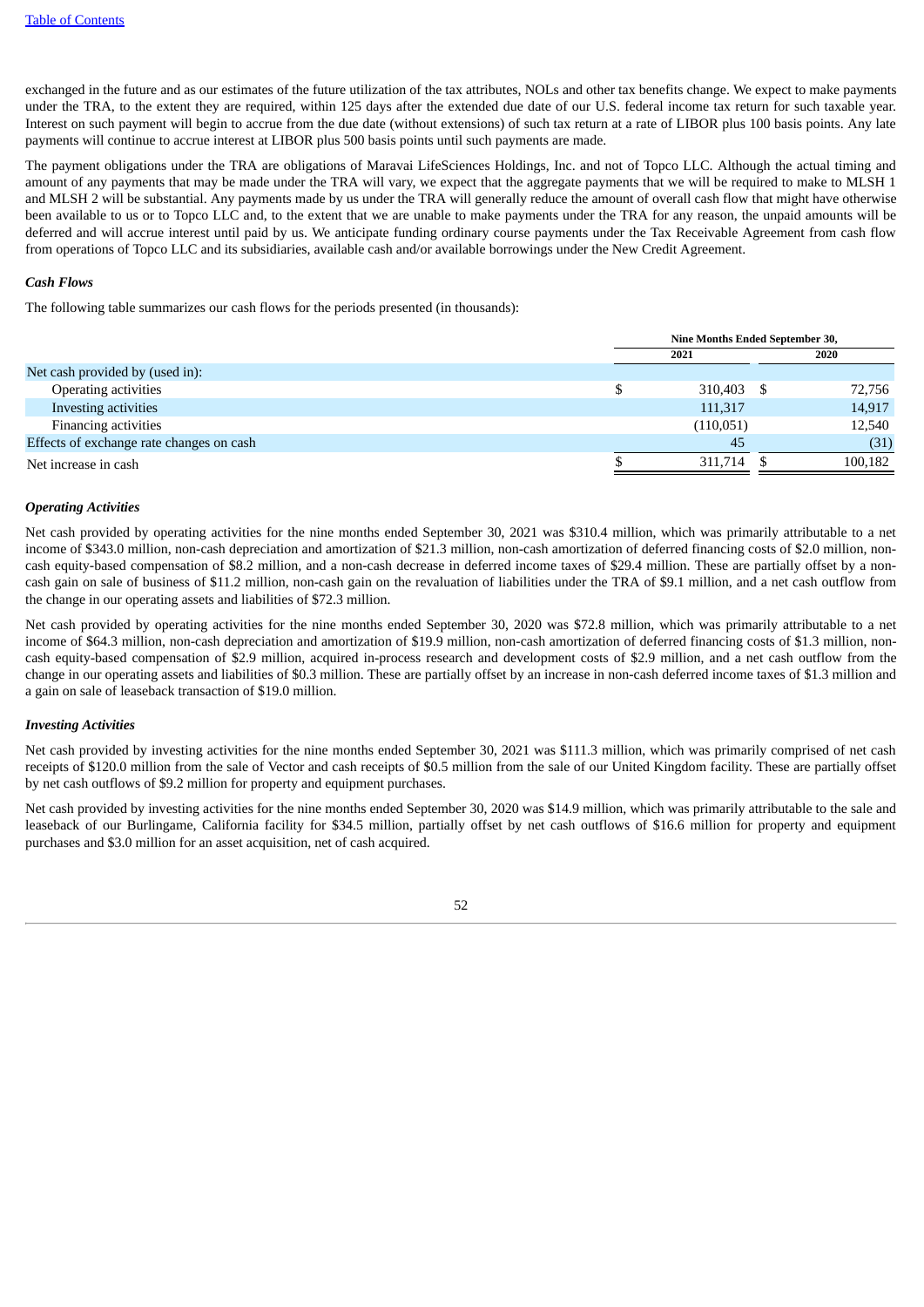# *Financing Activities*

Net cash used in financing activities for the nine months ended September 30, 2021 was \$110.1 million, which was primarily attributable to \$106.3 million of distributions for tax liabilities to non-controlling interest holders and \$4.5 million of principal repayments of long-term debt.

Net cash provided by financing activities for the nine months ended September 30, 2020 was \$12.5 million, which was primarily attributable to \$15.0 million of proceeds from borrowings of long-term debt, partially offset by \$1.9 million of principal repayments of long-term debt.

# **Contractual Obligations and Commitments**

The following table summarizes our contractual obligations and commitments as of September 30, 2021 (in thousands):

|                                                     | Payments due by period |  |        |  |               |  |               |           |
|-----------------------------------------------------|------------------------|--|--------|--|---------------|--|---------------|-----------|
|                                                     | Total                  |  | vear   |  | $2 - 3$ vears |  | $4 - 5$ years | 5+ vears  |
| Lease facility financing obligations <sup>(1)</sup> | 95,048                 |  | 5,438  |  | 18,111        |  | 56,661        | 14,838    |
| Operating leases <sup>(2)</sup>                     | 10.487                 |  | 1,072  |  | 2.683         |  | 5,411         | 1,321     |
| Debt obligations <sup>(3)</sup>                     | 545,500                |  | 6.000  |  | 12,000        |  | 12,000        | 515,500   |
| TRA payments <sup>(4)</sup>                         | 745.552                |  | 1.298  |  | 75.940        |  | 85,088        | 583,226   |
| <b>Total</b>                                        | 1,396,587              |  | 13,808 |  | 108,734       |  | 159,160       | 1,114,885 |

(1) Represents lease facility financing obligations. See Note 5 to our condensed consolidated financial statements for additional information.

(2) Represents operating leases including the ground lease for our Wateridge San Diego Facility and Southport Facility. See Note 5 to our condensed consolidated financial statements for additional information.

(3) Represents long-term debt principal maturities, excluding interest. See Note 6 to our condensed consolidated financial statements for additional information.

(4) Reflects the estimated timing of TRA payments as of September 30, 2021. Such payments could be due later than estimated depending on the timing of our use of the underlying tax attributes. See Note 10 to our condensed consolidated financial statements for additional information regarding our liability under the TRA.

Tax distributions are required under the terms of the Topco LLC Agreement. See Note 9 to our condensed consolidated financial statements for additional information regarding tax distributions.

The New Credit Agreement requires mandatory prepayments upon certain excess cash flow, subject to certain step-downs and threshold levels as defined and set forth in the terms of the New Credit Agreement, to commence with the fiscal year ending December 31, 2021.

# **Off-Balance Sheet Arrangements**

 $\_$ 

As of September 30, 2021, we did not have any relationships with unconsolidated entities or financial partnerships, such as entities often referred to as structured finance or special purpose entities established for the purpose of facilitating off-balance sheet arrangements or other contractually narrow or limited purposes.

#### **Critical Accounting Policies and Estimates**

The discussion and analysis of our financial condition and results of operations are based upon our interim condensed consolidated financial statements, which have been prepared in accordance with U.S. generally accepted accounting principles. The preparation of these condensed consolidated financial statements requires us to make estimates and judgments that affect the reported amounts of assets, liabilities, revenue, expenses and related disclosures in the consolidated financial statements. Our estimates are based on historical experience and on various other assumptions that we believe are reasonable under the circumstances, the results of which form the basis for making judgments about the carrying value of assets and liabilities that are not readily apparent from other sources. Actual results could differ from these estimates under different assumptions or conditions and any such difference may be material. For a discussion of how these and other factors may affect our business, see "Risk Factors" described in our Annual Report on Form 10-K for the fiscal year ended December 31, 2020.

The critical accounting estimates that we believe affect our more significant judgments and estimates used in the preparation of our condensed consolidated financial statements presented in this report are described in Management's Discussion and

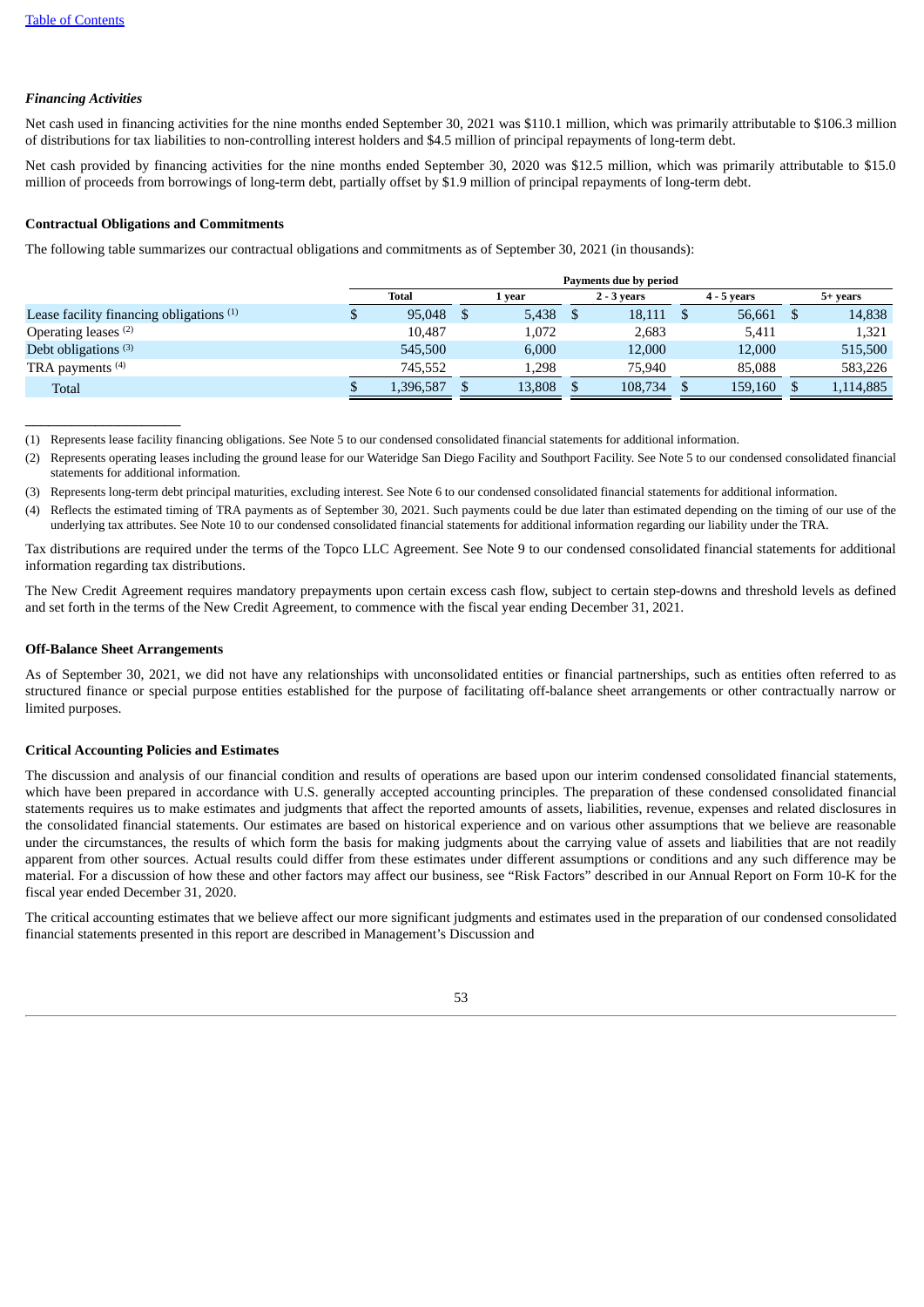Analysis of Financial Condition and Results of Operations and in the Notes to the Consolidated Financial Statements included in our Annual Report on Form 10-K for fiscal year ended December 31, 2020. There have been no material changes to our critical accounting policies or estimates from those set forth in our Annual Report on Form 10-K for the fiscal year ended December 31, 2020.

## **Recent Accounting Pronouncements**

For a description of the expected impact of recent accounting pronouncements, see "Note 1, Organization and Significant Accounting Policies" in the "Notes to Condensed Consolidated Financial Statements" contained in Part I, Item 1 of this Quarterly Report on Form 10-Q.

## *JOBS Act Accounting Election*

We are an "emerging growth company" within the meaning of the JOBS Act. The JOBS Act permits an emerging growth company like us to take advantage of an extended transition period to comply with new or revised accounting standards applicable to public companies. We are electing to use this extended transition period and we will therefore comply with new or revised accounting standards on the earlier of (i) when they apply to private companies; or (ii) when we lose our emerging growth company status. As a result, our financial statements may not be comparable with companies that comply with public company effective dates for accounting standards. We also rely on other exemptions provided by the JOBS Act, including not being required to comply with the auditor attestation requirements of Section 404(b) of the Sarbanes-Oxley Act unless we cease to be an emerging growth company.

As the global aggregate market value of our voting and non-voting common stock that was held by non-affiliates exceeded \$700.0 million as of June 30, 2021, we expect to be classified as a large accelerated filer, and therefore will cease being an emerging growth company, as of December 31, 2021. As a result, our independent registered public accounting firm will be required to provide an attestation report on our system of internal control over financial reporting required by Section 404(b) of the Sarbanes-Oxley Act in such Annual Report.

### <span id="page-53-0"></span>**Item 3. Quantitative and Qualitative Disclosures About Market Risk**

### *Interest Rate Risk*

As of September 30, 2021, our primary exposure to interest rate risk was associated with our variable rate long-term debt. The New Credit Agreement bear interest subject to the Base Rate or the Adjusted Eurocurrency Rate. Interest rates can fluctuate for a number of reasons, including changes in the fiscal and monetary policies or geopolitical events or changes in general economic conditions. This could adversely affect our cash flows.

As of September 30, 2021, we have an interest rate cap agreement in place to hedge a portion of our variable interest rate risk on our outstanding long-term debt. The agreement has a contract notional amount of \$415.0 million and entitles us to receive from the counterparty at each calendar quarter end the amount, if any, by which a specified floating market rate exceeds the cap strike interest rate. The floating interest rate is reset at the end of each calendar quarter end. The contract expires on March 31, 2023.

We had \$545.5 million of outstanding borrowings under our New First Lien Term Loan as of September 30, 2021. For the three and nine months ended September 30, 2021, the effect of a hypothetical 100 basis point increase or decrease in overall interest rates would have changed our interest expense by approximately \$1.4 million and \$3.9 million, respectively.

We had cash of \$547.9 million as of September 30, 2021. Our cash is held in demand deposits and is not subject to market risk.

#### *Foreign Currency Risk*

<span id="page-53-1"></span>The majority of our revenue is denominated in U.S. dollars; however, approximately 59.0% and 58.2% of our revenue was derived from international sales for the three and nine months ended September 30, 2021, respectively, primarily in Europe and Asia Pacific. However, only our sales in the United Kingdom are denominated in local currency. Our remaining international sales are denominated in the U.S. dollar. Our expenses are generally denominated in the currencies in which they are incurred, which is primarily in the United States and, to a lesser extent, the United Kingdom. As we expand our presence in international markets, to the extent we are required to enter into agreements denominated in a currency other than the U.S. dollar, results of operations and cash flows may increasingly be subject to fluctuations due to changes in foreign currency exchange rates and may be adversely affected in the future due to changes in foreign exchange rates. To date, we have not entered into any hedging arrangements with respect to foreign currency risk. As our international operations grow, we will continue to reassess our approach to manage our risk relating to fluctuations in currency rates.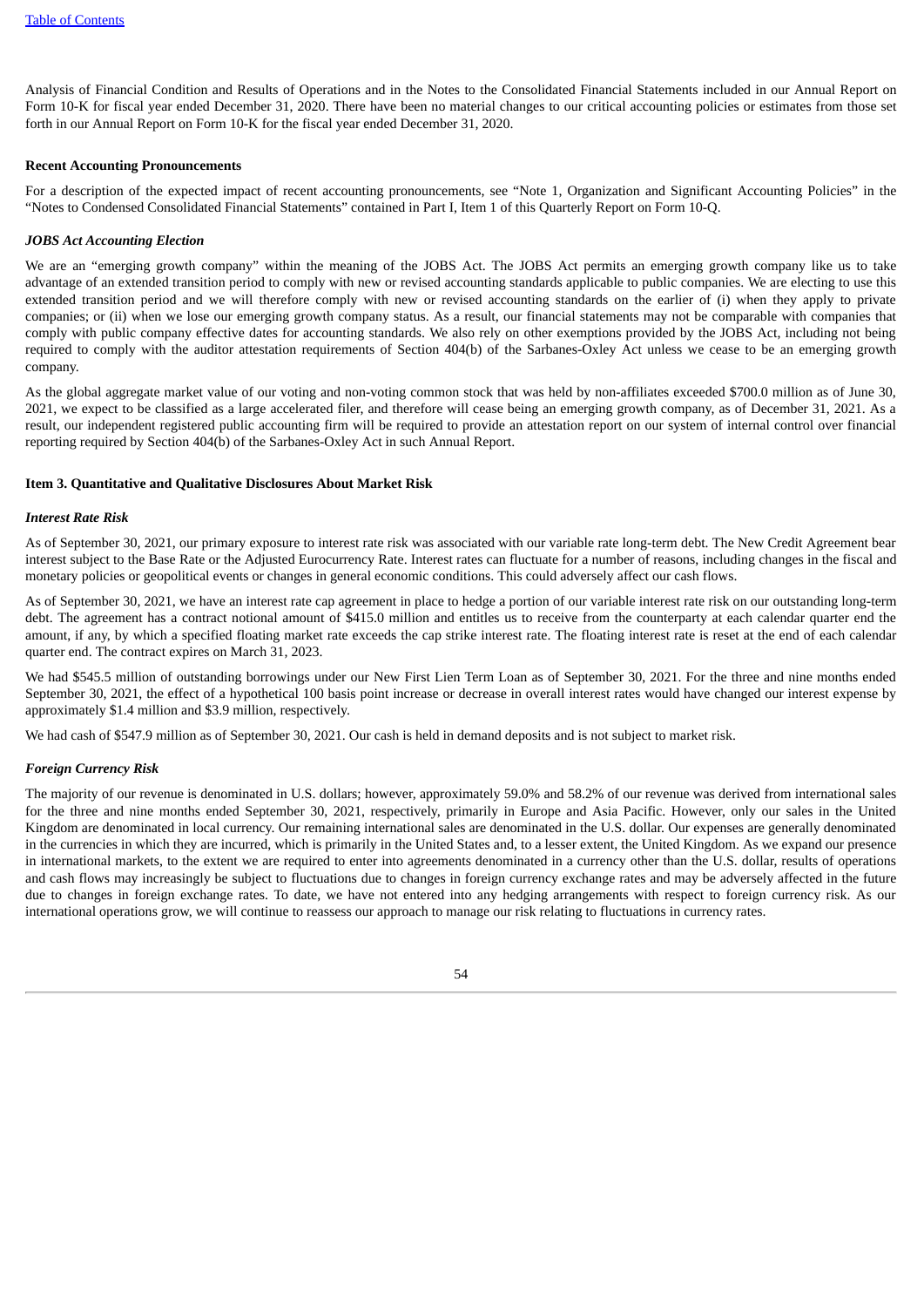# **Item 4. Controls and Procedures**

# **Evaluation of Disclosure Controls and Procedures**

Under the supervision and with the participation of our management, including our Chief Executive Officer and Chief Financial Officer, we evaluated the effectiveness of our disclosure controls and procedures pursuant to Rule 13a-15(e) and 15(d)-15(e) under the Securities Exchange Act of 1934, as amended (the "Exchange Act") as of the end of the period covered by this Quarterly Report on Form 10-Q. Our disclosure controls and procedures are designed to ensure that information required to be disclosed in the reports we file or submit under the Exchange Act is recorded, processed, summarized and reported within the time periods specified in the SEC's rules and forms, and that such information is accumulated and communicated to our management, including the Chief Executive Officer and the Chief Financial Officer, to allow timely decisions regarding required disclosures. Any controls and procedures, no matter how well designed and operated, can provide only reasonable assurance of achieving the desired control objective and management necessarily applies its judgment in evaluating the cost-benefit relationship of possible controls and procedures. Based on that evaluation, our Chief Executive Officer and Chief Financial Officer have concluded that our disclosure controls and procedures were effective at a reasonable assurance level as of September 30, 2021.

# **Changes in Internal Control over Financial Reporting**

<span id="page-54-0"></span>There have been no changes in our internal control over financial reporting, as such term is defined in Rules 13a-15(f) and 15d-15(f) under the Exchange Act, during the three months ended September 30, 2021 that have materially affected, or are reasonably likely to materially affect, our internal control over financial reporting.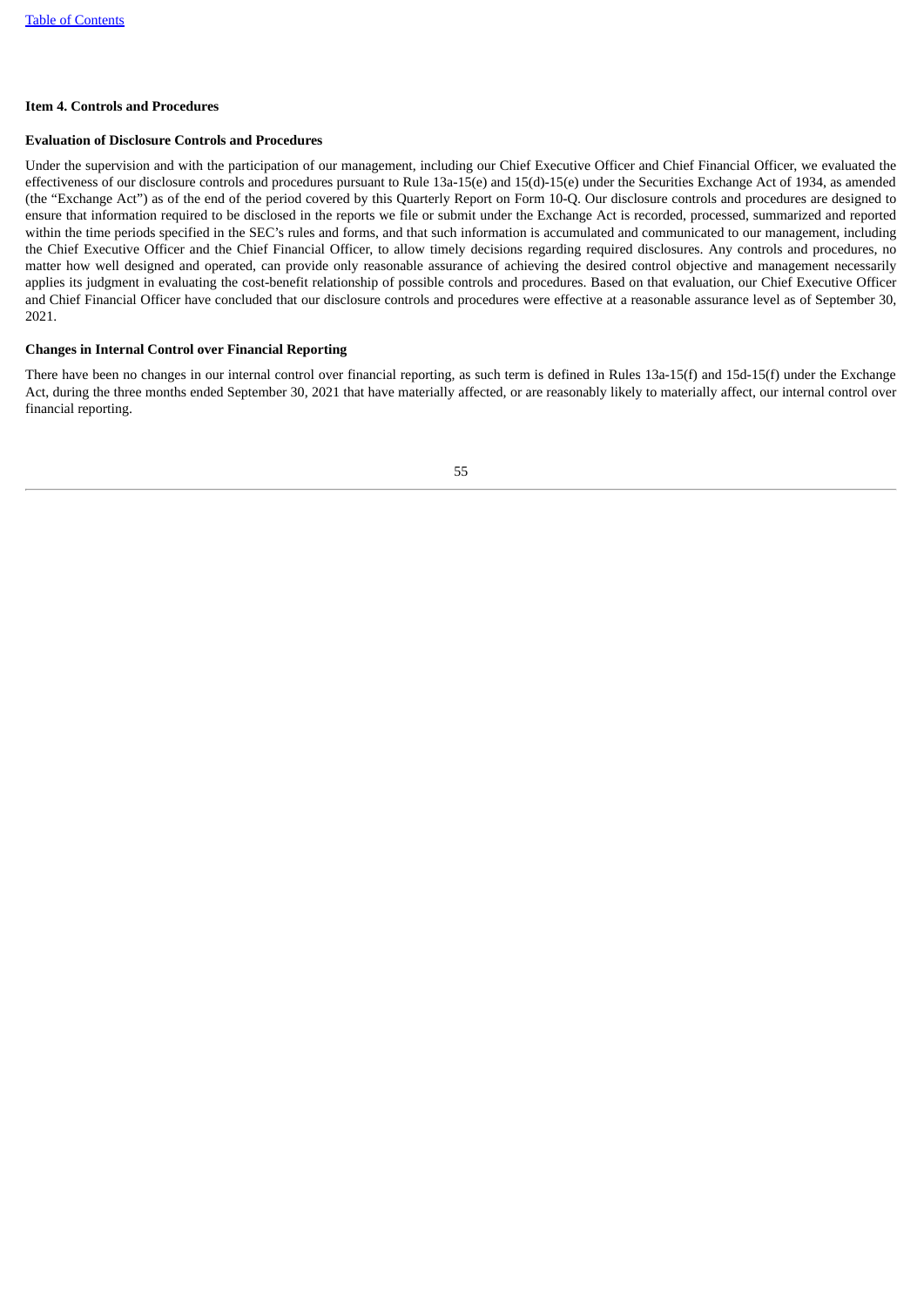#### **Part II.**

# <span id="page-55-0"></span>**Item 1. Legal Proceedings**

From time to time, we may be involved in various legal proceedings and subject to claims that arise in the ordinary course of business. Although the results of litigation and claims are inherently unpredictable and uncertain, we are not currently a party to any legal proceedings the outcome of which, if determined adversely to us, are believed to, either individually or taken together, have a material adverse effect on our business, operating results, cash flows or financial condition. Regardless of the outcome, litigation has the potential to have an adverse impact on us because of defense and settlement costs, diversion of management resources, and other factors.

# <span id="page-55-1"></span>**Item 1A. Risk Factors**

Other than the addition of the risk factors set forth below to "Risk Factors—Risks Related to our Intellectual Property and Technology" and "Risk Factors —Risks Related to Being a Public Company", there have been no material changes to the risk factors disclosed under the heading "Risk Factors" in our most recent Annual Report on Form 10-K.

#### **Risks Related to Our Intellectual Property and Technology**

### If we are prevented from enforcing our intellectual property rights because of governmental regulatory policies or political pressure or action, our sales *and profitability may be materially adversely affected.*

Our ability to maintain and grow our product sales and profitability depends, in part, on our ability to maintain and enforce our patents and other intellectual property rights. Proposed actions to waive intellectual property protections for COVID-19 vaccines and associated technology, such as those under discussion at the World Trade Organization, which are supported by the U.S. government, may impact our ability to fully assert our intellectual property rights related to our CleanCap product in connection with the production of COVID-19 vaccines. Further, these policy actions may complicate our analysis and decision-making with respect to both research and development and capital investment, given the potential for lower returns on those investments that could result from our inability to fully protect our intellectual property. If we are unable to successfully navigate these considerations, the future revenues and profitability of our business could be negatively impacted. We are unable to estimate the impact of these potential policies given that they remain undefined and their adoption is uncertain.

# **Risks Related to Being a Public Company**

# We currently qualify as an "emerging growth company"; however, we will cease to qualify as such as of December 31, 2021, and will be required to *comply with the auditor attestation requirements of Section 404 of the Sarbanes-Oxley Act.*

We currently qualify as an "emerging growth company" as defined in Section 2(a) of the Securities Act, as amended, and have elected to take advantage of the benefits of the extended transition period for new or revised financial accounting standards and certain other exemptions and reduced reporting requirements provided by the JOBS Act. Accordingly, we have not been required to provide an auditor's attestation report on our system of internal control over financial reporting pursuant to Section 404(b) of the Sarbanes-Oxley Act. Based on the Company's aggregate worldwide market value of voting and non-voting common equity held by non-affiliates as of June 30, 2021, the Company will become a "large accelerated filer" and lose emerging growth company status as of December 31, 2021. Therefore, our independent registered public accounting firm will be required to provide the attestation report on our system of internal control over financial reporting in our Annual Report for the year ending December 31, 2021. If we are unable to assert that our internal control over financial reporting is effective or if our independent registered public accounting firm is unable to express an opinion as to the effectiveness of our internal control over financial reporting, or expresses an adverse opinion, investors may lose confidence in the accuracy and completeness of our financial reports, we may face restricted access to the capital markets or other sources of funds and our stock price may be adversely affected.

<span id="page-55-2"></span>In addition, the additional expenses to evaluate our internal control over financial reporting and enable our independent registered public accounting firm to provide the attestation report will increase legal and financial compliance costs. These increased costs will require us to divert a significant amount of money that could otherwise be used to expand the business and achieve strategic objectives.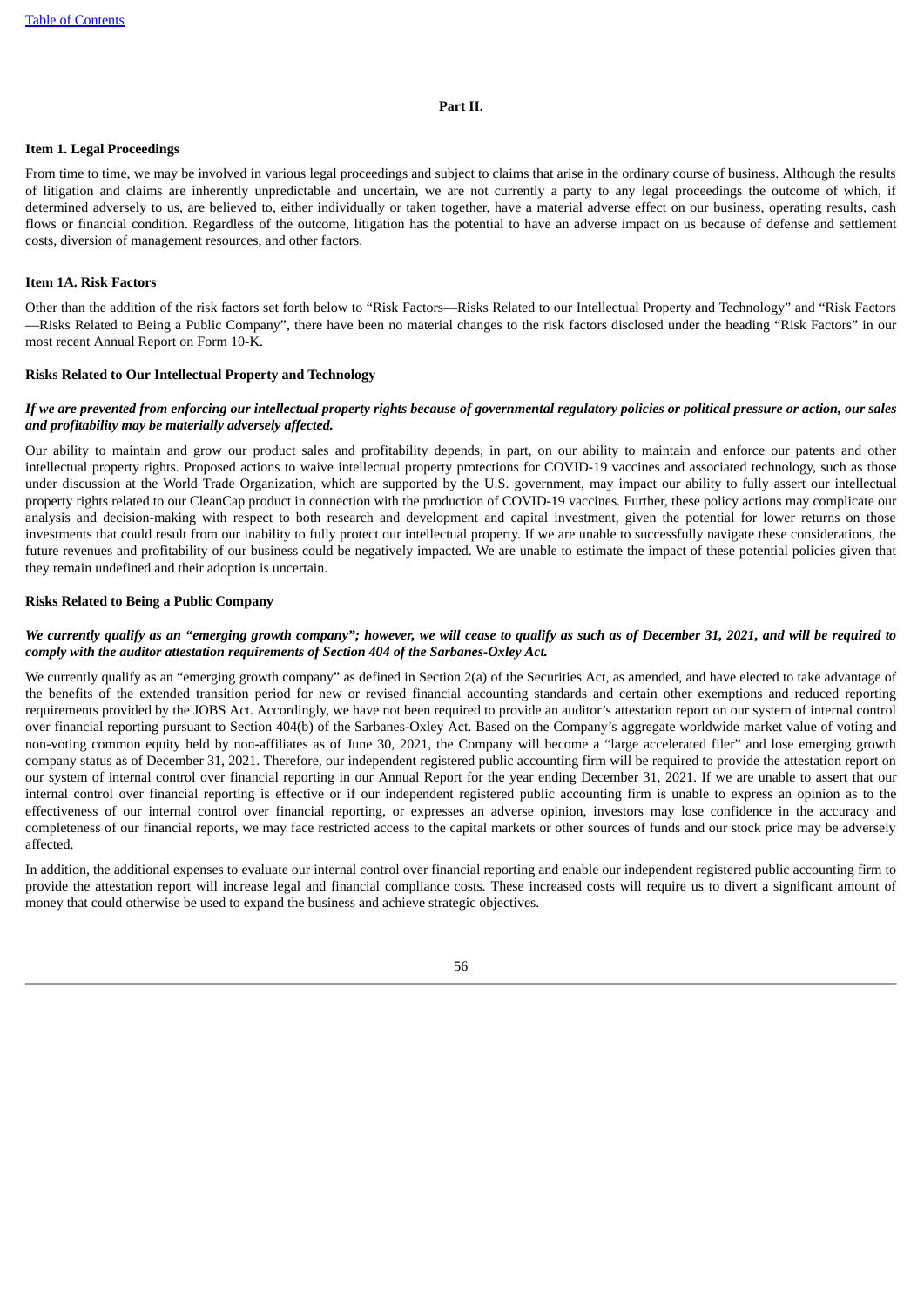# **Item 2. Unregistered Sales of Equity Securities**

On April 12, 2021, pursuant to the terms of the Exchange Agreement entered into in connection with our IPO, MLSH 1 exchanged 17,665,959 LLC Units (paired with the corresponding shares of Class B common stock) for an equal number of shares of Class A common stock to be sold in the April 2021 Secondary Offering. The shares issued to MLSH 1 in the exchange were issued in reliance on an exemption from registration pursuant to Section 4(a)(2) of the Securities Act of 1933.

On September 9, 2021, pursuant to the terms of the Exchange Agreement entered into in connection with our IPO, MLSH 1 exchanged 17,068,559 LLC Units (paired with the corresponding shares of Class B common stock) for an equal number of shares of Class A common stock to be sold in the September 2021 Secondary Offering, which closed on September 13, 2021. The shares issued to MLSH 1 in the exchange were issued in reliance on an exemption from registration pursuant to Section 4(a)(2) of the Securities Act of 1933.

# <span id="page-56-0"></span>**Item 3. Defaults Upon Senior Securities**

<span id="page-56-1"></span>None.

# **Item 5. Other Information**

<span id="page-56-2"></span>None.

# **Item 6. Exhibits**

 $\overline{\phantom{a}}$  , where  $\overline{\phantom{a}}$ 

| <b>Exhibit Number</b> | <b>Description</b>                                                                                                                                                                                                                                                                                                                                                                    |
|-----------------------|---------------------------------------------------------------------------------------------------------------------------------------------------------------------------------------------------------------------------------------------------------------------------------------------------------------------------------------------------------------------------------------|
| 2.1#                  | Agreement and Plan of Merger, dated as of August 5, 2021, among Maravai Life Sciences, Inc., Voyager Group Holdings, Inc.,<br>Maravai LifeSciences Holdings, Inc., and Maravai Intermediate Holdings, LLC (incorporated by reference to Exhibit 2.1 to the<br>Company's Current Report on Form 8-K filed on August 10, 2021)                                                          |
| 2.2#                  | Amendment No. 1, dated as of September 2, 2021, to the Agreement and Plan of Merger, dated as of August 5, 2021, among<br>Maravai Life Sciences, Inc., Voyager Group Holdings, Inc., Maravai LifeSciences Holdings, Inc., and Maravai Intermediate<br>Holdings, LLC (incorporated by reference to Exhibit 2.1 to the Company's Current Report on Form 8-K filed on September 3, 2021) |
| 10.1#                 | Amendment No. 1, effective as of June 6, 2021, to the Supply Agreement, dated as of October 9, 2020, among TriLink<br>Biotechnologies, LLC, Pfizer Inc. and BioNTech SE (incorporated by reference to Exhibit 10.1 to the Company's Current Report on<br>Form 8-K filed on September 3, 2021)                                                                                         |
| 31.1                  | Certification of the Chief Executive Officer pursuant to Exchange Act Rules Rules 13a-14(a) and 15d-14(a), as adopted pursuant to<br>Section 302 of the Sarbanes-Oxley Act of 2002, filed herewith.                                                                                                                                                                                   |
| 31.2                  | Certification of the Chief Financial Officer pursuant to Exchange Act Rules Rules 13a-14(a) and 15d-14(a), as adopted pursuant to<br>Section 302 of the Sarbanes-Oxley Act of 2002, filed herewith.                                                                                                                                                                                   |
| $32.1*$               | Certification of the Chief Executive Officer pursuant to 18 U.S. C. Section 1350.                                                                                                                                                                                                                                                                                                     |
| $32.2*$               | Certification of the Chief Financial Officer pursuant to 18 U.S.C. Section 1350.                                                                                                                                                                                                                                                                                                      |
| 101.INS               | XBRL Instance Document - the instance document does not appear in the Interactive Data File because its XBRL tags are embedded<br>within the Inline XBRL document.                                                                                                                                                                                                                    |
| 101.SCH               | XBRL Taxonomy Extension Schema Document.                                                                                                                                                                                                                                                                                                                                              |
| 101.CAL               | XBRL Taxonomy Extension Calculation Linkbase Document.                                                                                                                                                                                                                                                                                                                                |
| 101.DEF               | <b>XBRL Extension Definition Linkbase Document.</b>                                                                                                                                                                                                                                                                                                                                   |
| 101.LAB               | XBRL Taxonomy Label Linkbase Document.                                                                                                                                                                                                                                                                                                                                                |
| 101.PRE               | XBRL Taxonomy Extension Presentation Linkbase Document.                                                                                                                                                                                                                                                                                                                               |
| 104                   | Cover Page Interactive Data File (formatted as Inline XBRL and contained in exhibit 101)                                                                                                                                                                                                                                                                                              |

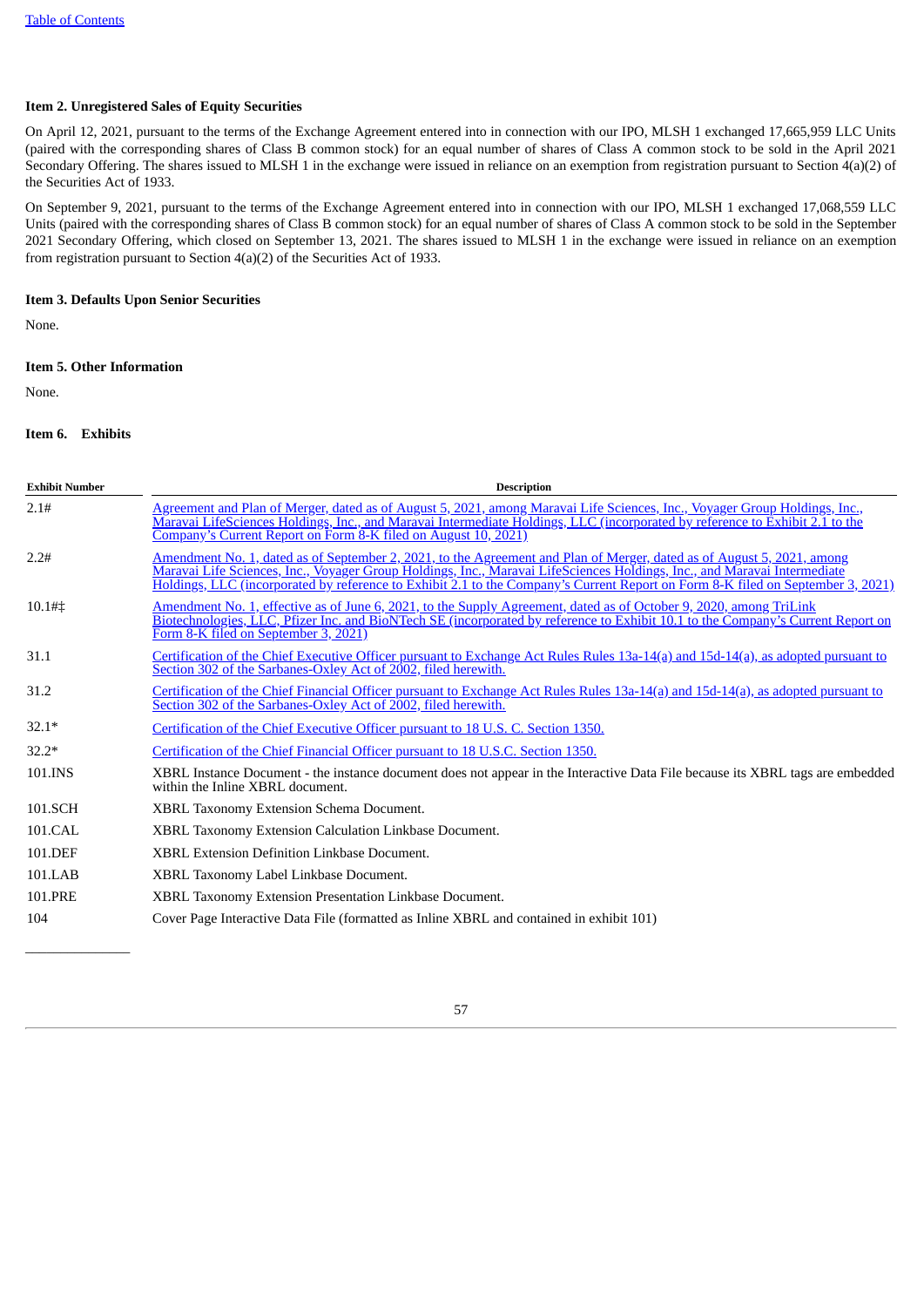- # Schedules have been omitted pursuant to Item 601(a)(5) of Regulation S-K. A copy of any omitted schedule will be furnished to the SEC upon request; provided, however, that the parties may request confidential treatment pursuant to Rule 24b-2 of the Securities Exchange Act of 1934, as amended, for any document so furnished.
- ‡ Certain portions of this Exhibit that constitute confidential information have been redacted in accordance with Item 601(b)(10) of Regulation S-K.
- <span id="page-57-0"></span>The certifications furnished in Exhibits 32.1 and 32.2 hereto are deemed to accompany this Quarterly Report on Form 10-Q and will not be deemed "filed" for purposes of Section 18 of the Securities Exchange Act of 1934, as amended, except to the extent that the registrant specifically incorporates it by reference.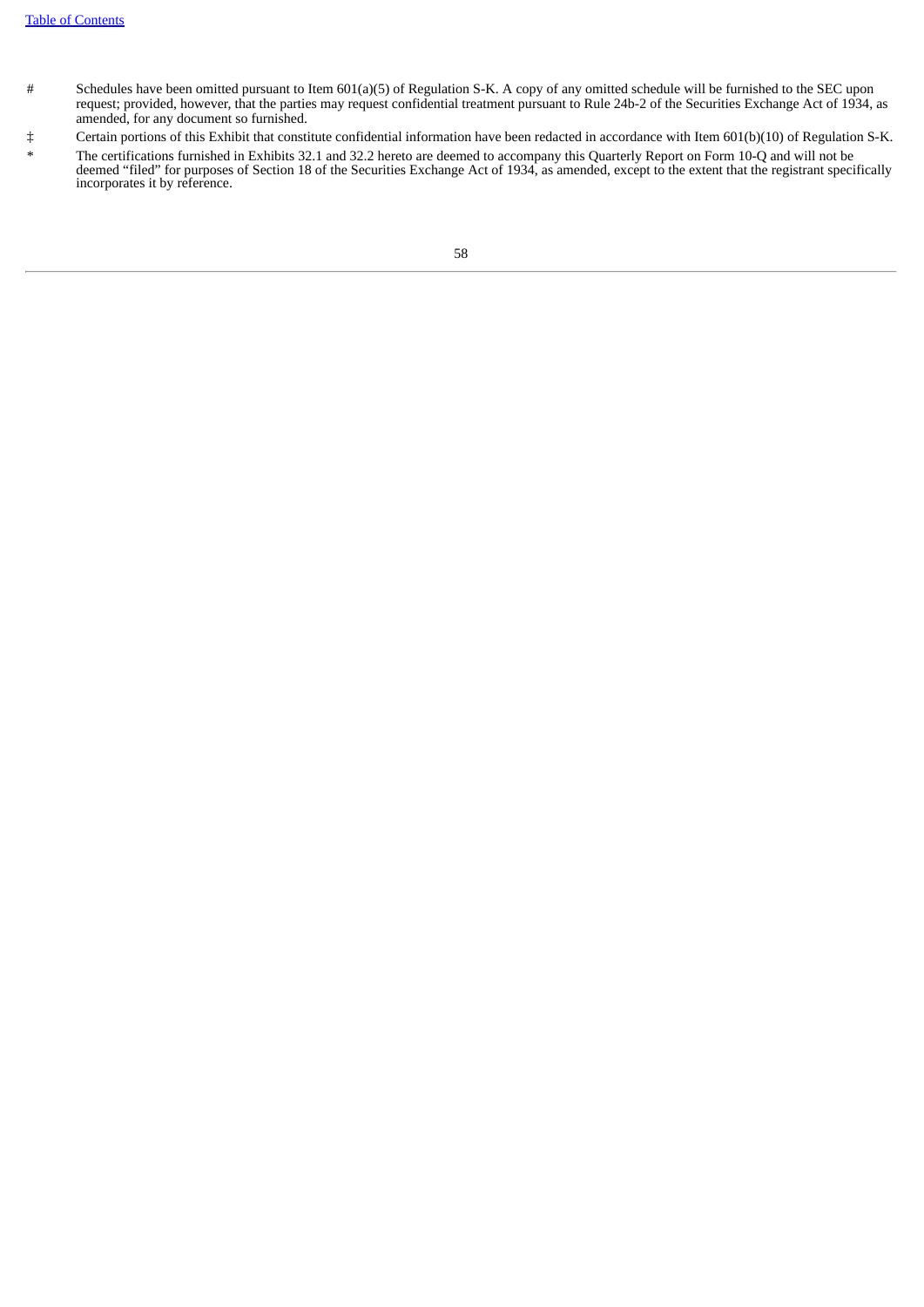# **SIGNATURES**

Pursuant to the requirements of the Securities Act of 1934, the registrant has duly caused this Quarterly Report on Form 10-Q to be signed on its behalf by the undersigned, thereunto duly authorized.

Maravai LifeSciences Holdings, Inc.

By: /s/ Kevin Herde<br>Name: // Kevin Herde Name: Kevin Herde<br>Title: Chief Financi Chief Financial Officer

Date: November 12, 2021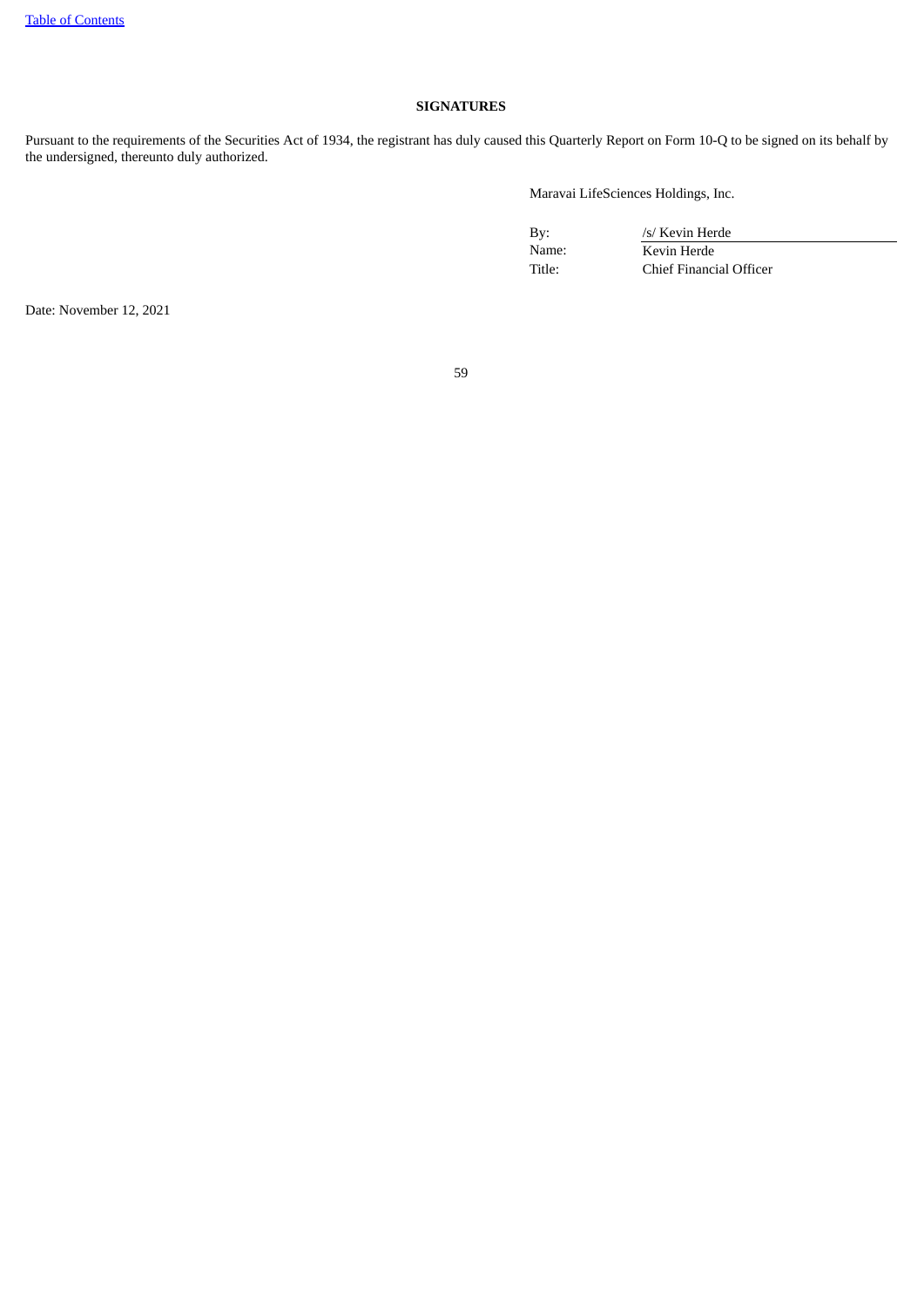# **Certification Pursuant to Section 302 of Sarbanes-Oxley Act of 2002**

<span id="page-59-0"></span>I, Carl Hull, certify that:

- 1. I have reviewed this Quarterly Report on Form 10-Q of Maravai LifeSciences Holdings, Inc.;
- 2. Based on my knowledge, this report does not contain any untrue statement of a material fact or omit to state a material fact necessary to make the statements made, in light of the circumstances under which such statements were made, not misleading with respect to the period covered by this report;
- 3. Based on my knowledge, the financial statements, and other financial information included in this report, fairly present in all material respects the financial condition, results of operations and cash flows of the registrant as of, and for, the periods presented in this report;
- 4. The registrant's other certifying officer and I are responsible for establishing and maintaining disclosure controls and procedures (as defined in Exchange Act Rules 13a-15(e) and 15d-15(e)) for the registrant and have:
	- a. Designed such disclosure controls and procedures, or caused such disclosure controls and procedures to be designed under our supervision, to ensure that material information relating to the registrant, including its consolidated subsidiaries, is made known to us by others within those entities, particularly during the period in which this report is being prepared;
	- b. Evaluated the effectiveness of the registrant's disclosure controls and procedures and presented in this report our conclusions about the effectiveness of the disclosure controls and procedures, as of the end of the period covered by this report based on such evaluation; and
	- c. Disclosed in this report any change in the registrant's internal control over financial reporting that occurred during the registrant's most recent fiscal quarter (the registrant's fourth fiscal quarter in the case of an annual report) that has materially affected, or is reasonably likely to materially affect, the registrant's internal control over financial reporting; and
- 5. The registrant's other certifying officer and I have disclosed, based on our most recent evaluation of internal control over financial reporting, to the registrant's auditors and the audit committee of the registrant's board of directors (or persons performing the equivalent functions):
	- a. All significant deficiencies and material weaknesses in the design or operation of internal control over financial reporting which are reasonably likely to adversely affect the registrant's ability to record, process, summarize and report financial information; and
	- b. Any fraud, whether or not material, that involves management or other employees who have a significant role in the registrant's internal control over financial reporting.

Date: November 12, 2021

/s/ Carl Hull Carl Hull *Director & Chief Executive Officer*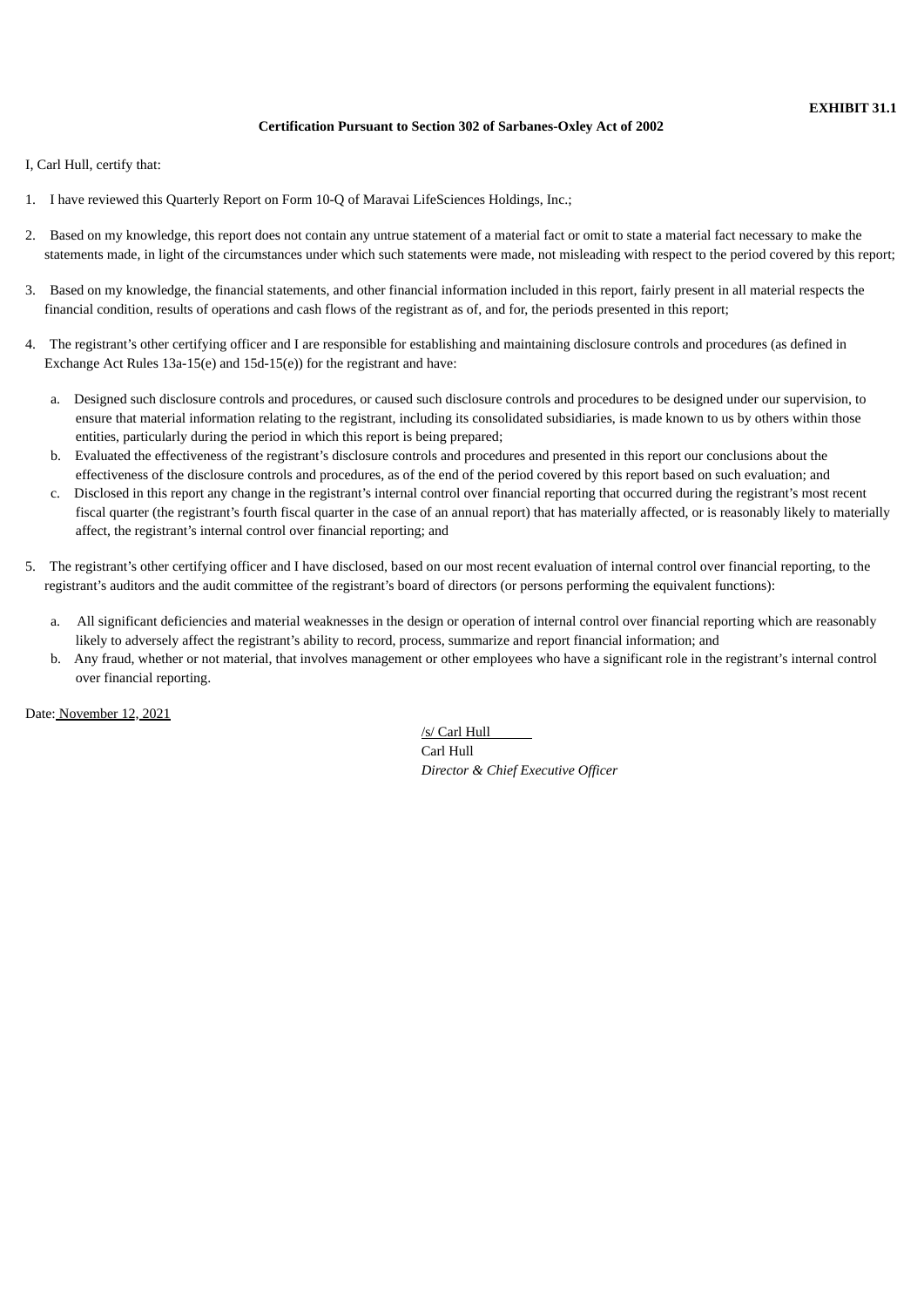# **EXHIBIT 31.2**

# **Certification Pursuant to Section 302 of Sarbanes-Oxley Act of 2002**

<span id="page-60-0"></span>I, Kevin Herde, certify that:

- 1. I have reviewed this Quarterly Report on Form 10-Q of Maravai LifeSciences Holdings, Inc.;
- 2. Based on my knowledge, this report does not contain any untrue statement of a material fact or omit to state a material fact necessary to make the statements made, in light of the circumstances under which such statements were made, not misleading with respect to the period covered by this report;
- 3. Based on my knowledge, the financial statements, and other financial information included in this report, fairly present in all material respects the financial condition, results of operations and cash flows of the registrant as of, and for, the periods presented in this report;
- 4. The registrant's other certifying officer and I are responsible for establishing and maintaining disclosure controls and procedures (as defined in Exchange Act Rules 13a-15(e) and 15d-15(e)) for the registrant and have:
	- a. Designed such disclosure controls and procedures, or caused such disclosure controls and procedures to be designed under our supervision, to ensure that material information relating to the registrant, including its consolidated subsidiaries, is made known to us by others within those entities, particularly during the period in which this report is being prepared;
	- b. Evaluated the effectiveness of the registrant's disclosure controls and procedures and presented in this report our conclusions about the effectiveness of the disclosure controls and procedures, as of the end of the period covered by this report based on such evaluation; and
	- c. Disclosed in this report any change in the registrant's internal control over financial reporting that occurred during the registrant's most recent fiscal quarter (the registrant's fourth fiscal quarter in the case of an annual report) that has materially affected, or is reasonably likely to materially affect, the registrant's internal control over financial reporting; and
- 5. The registrant's other certifying officer and I have disclosed, based on our most recent evaluation of internal control over financial reporting, to the registrant's auditors and the audit committee of the registrant's board of directors (or persons performing the equivalent functions):
	- a. All significant deficiencies and material weaknesses in the design or operation of internal control over financial reporting which are reasonably likely to adversely affect the registrant's ability to record, process, summarize and report financial information; and
	- b. Any fraud, whether or not material, that involves management or other employees who have a significant role in the registrant's internal control over financial reporting.

Date: November 12, 2021

/s/ Kevin Herde Kevin Herde *Chief Financial Officer*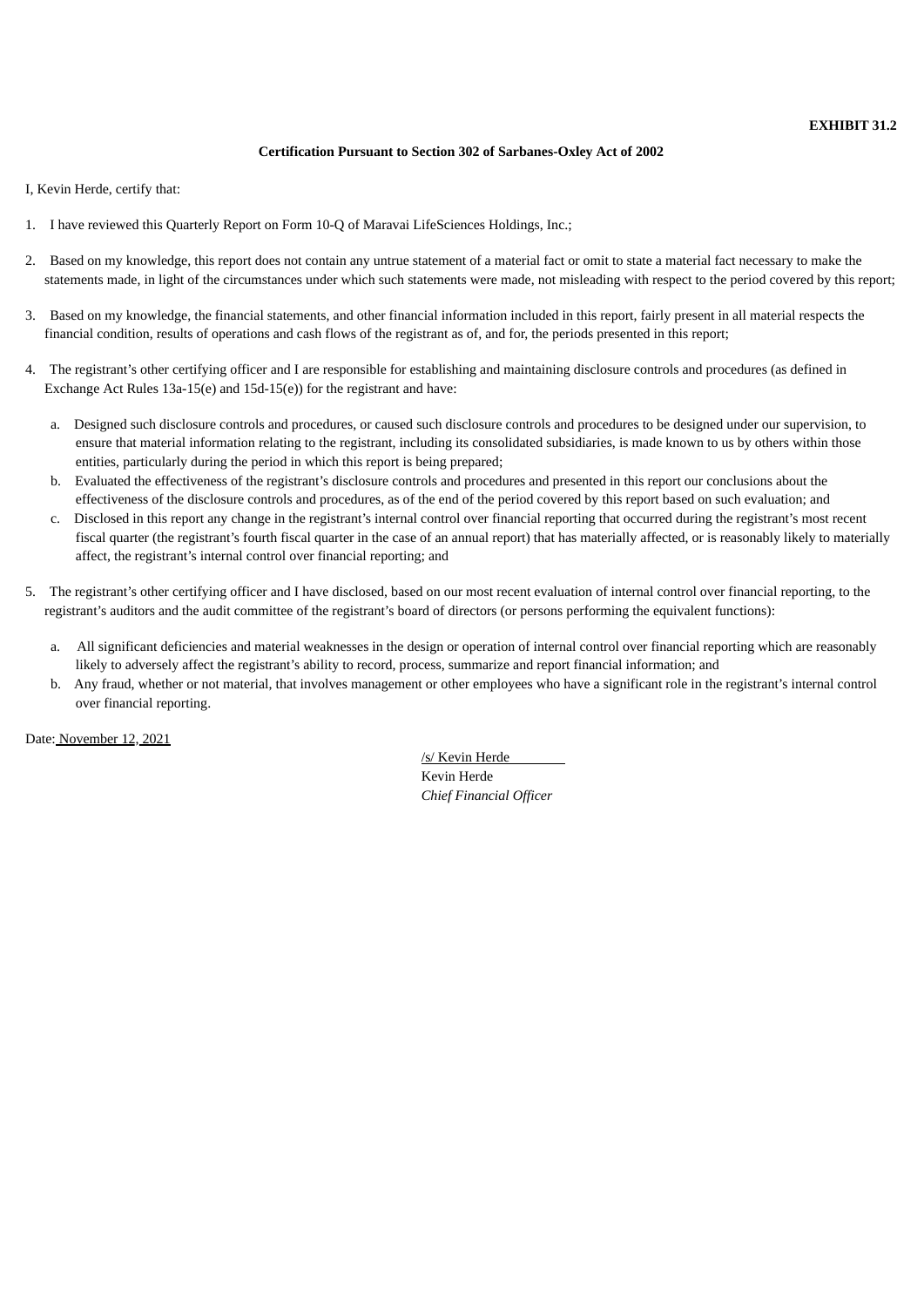# **Certification of the Chief Executive Officer**

**Pursuant to Rule 18 U.S.C. Section 1350**

<span id="page-61-0"></span>In connection with the Quarterly Report on Form 10-Q of Maravai LifeSciences Holdings, Inc. (the "Company") for the period ended September 30, 2021, as filed with the U.S. Securities and Exchange Commission (the "Report"), I, Carl Hull, Chief Executive Officer of the Company, hereby certify, pursuant to 18 U.S.C. Section 1350, as adopted pursuant to Section 906 of the Sarbanes-Oxley Act of 2002, that, to my knowledge:

- 1. The Report fully complies with the requirements of Section 13(a) or 15(d) of the Securities Exchange Act of 1934, as amended; and
- 2. The information contained in the Report fairly presents, in all material respects, the financial condition and results of operations of the Company.

Date: November 12, 2021

/s/ Carl Hull Carl Hull *Director & Chief Executive Officer*